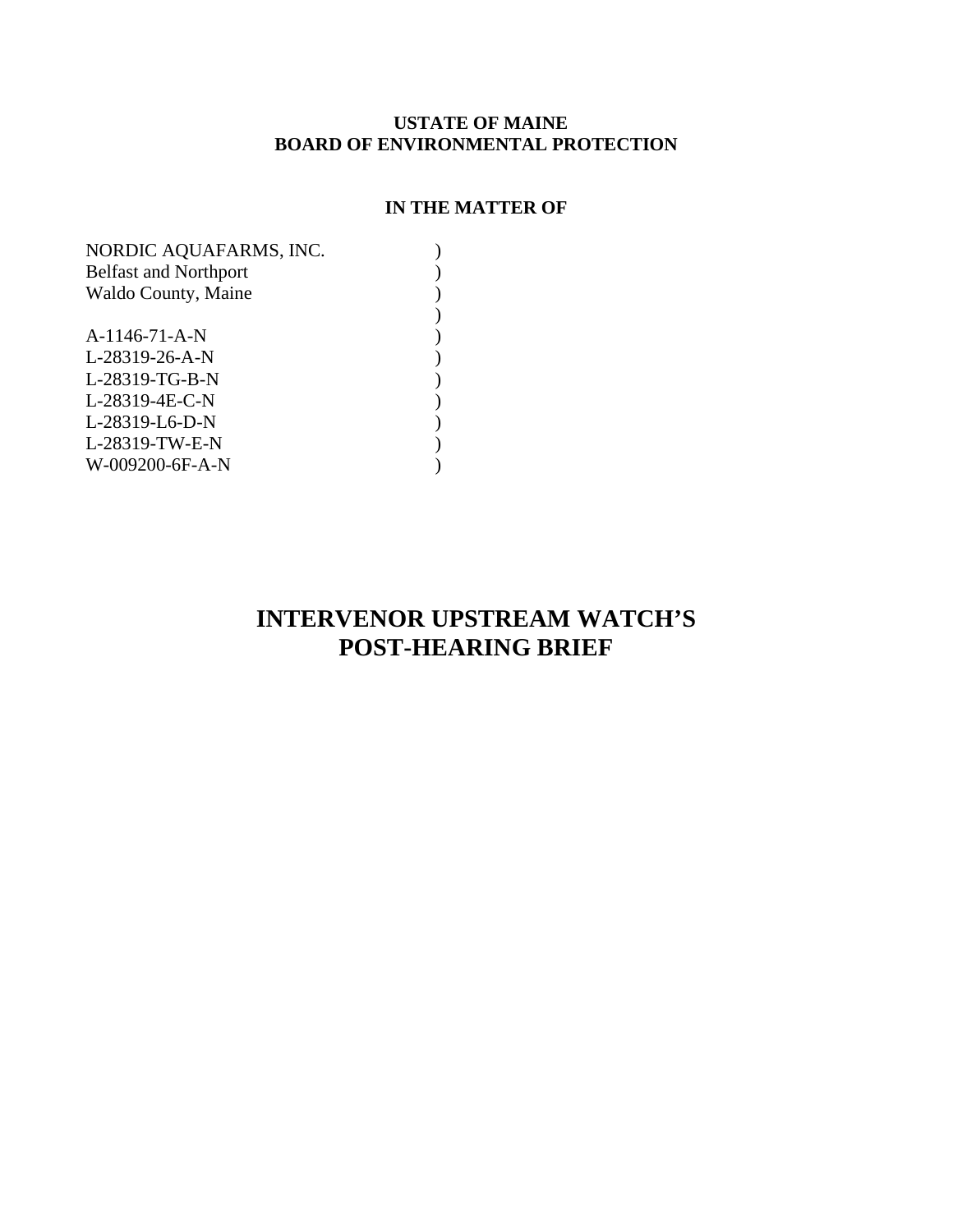## TABLE OF CONTENTS

| (1)<br>(2)<br>(3) |                                                                                                                                                                                            |
|-------------------|--------------------------------------------------------------------------------------------------------------------------------------------------------------------------------------------|
|                   |                                                                                                                                                                                            |
| A.                | Nordic fails to meet requirements for the Maine Pollutant Discharge Elimination System<br>("MEPDES")/Waste Discharge License; Alternatively, Additional Conditions are                     |
|                   | II. The Nordic RAS System is Not Best Available Technology and Not a Sufficient Basis for<br>Utilizing Technology-Based Effluent Standards to Replace Water Quality-Based Effluent         |
|                   | III. The Nordic RAS is Continually Changing and Untested, Reflecting the Risks Associated                                                                                                  |
|                   | IV. The Permit Must Establish Limitations, Standards, and Permit Conditions That are<br>V. Data Provided in Nordic's MEPDES Application Suggests That Stratification and                   |
|                   | Unacceptable Levels of Nitrogen and Oxygen Depletion Already Exist in the Bay 14<br>VI. Nordic Has Failed to Provide Correct Predictions of Currents and Effluent Movement in              |
|                   | VII. Nordic Has Failed to Assess the Effluent's Ecological Impact to Biological Species.  18<br>VIII. Prior to Permitting, Nordic Must Undertake Additional, Scientifically Rigorous,      |
|                   | IX. There is insufficient data to verify that the state Tidal Water Thermal Discharge Standard<br>will be met; in fact testimony provided during hearings suggests that this standard will |
|                   | X. The Project Effects of Warmer Temperatures to the Bay Present Unacceptable Risks 25<br>XII. The MEPDES Application is Incomplete and not Compliant with Statutory                       |
|                   | c. Bill Bryden's testimony to DEP and DMR demonstrates Nordic failed to meet effluent                                                                                                      |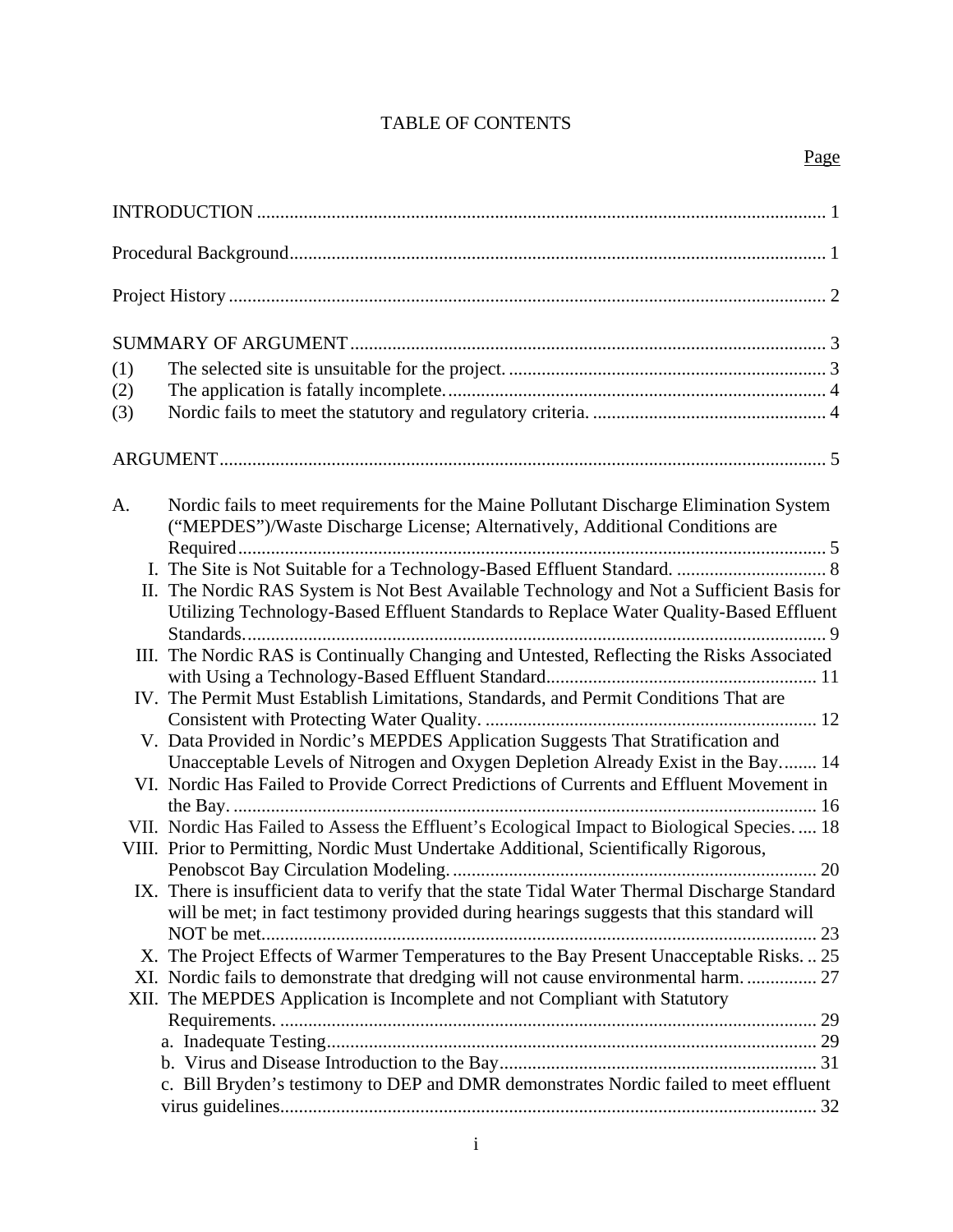| <b>B.</b> | Nordic fails to Meet Financial Capacity Standards Required by the Site Location of                                                                                         |
|-----------|----------------------------------------------------------------------------------------------------------------------------------------------------------------------------|
|           |                                                                                                                                                                            |
|           | I. Nordic Has Failed to Make the Requisite SLODA Application Submissions with Regards                                                                                      |
|           |                                                                                                                                                                            |
|           | a.                                                                                                                                                                         |
|           | b.                                                                                                                                                                         |
|           | $\mathbf{c}$ .                                                                                                                                                             |
|           | d.                                                                                                                                                                         |
|           | e.                                                                                                                                                                         |
|           | i. Cash Equity Committed to the project, with 20% of total project cost considered                                                                                         |
|           |                                                                                                                                                                            |
|           |                                                                                                                                                                            |
|           |                                                                                                                                                                            |
| $C$ .     | Nordic's SLODA Application Should Be Denied Because Its Project Will Have An                                                                                               |
|           |                                                                                                                                                                            |
|           | I. Nordic's Plan for Capturing Runoff and Precipitation Will Result in Depletion of the                                                                                    |
|           |                                                                                                                                                                            |
|           | II. Nordic Has Failed to Provide Evidence That the Stormwater Management System Will                                                                                       |
|           |                                                                                                                                                                            |
| D.        | Nordic's SLODA Application Should Be Denied Because Its Project Will Have An                                                                                               |
|           |                                                                                                                                                                            |
|           |                                                                                                                                                                            |
|           | II. Depletion of ground water resources can result in the intrusion of saltwater into potable                                                                              |
|           |                                                                                                                                                                            |
|           | III. Depletion of ground water resources will result in adverse effects on their assimilative<br>capacity and recreational use, as well as on certain wildlife habitats 49 |
|           | IV. New wells can cause a lowering of the ground water supply to the point where existing                                                                                  |
|           |                                                                                                                                                                            |
|           | V. Nordic fails to demonstrate that there will be no unreasonable adverse effect on ground                                                                                 |
|           |                                                                                                                                                                            |
|           | VI. If the Board Decides to Issue a Permit, it Should Impose as a Term of Condition of                                                                                     |
|           | Approval Reasonable Requirements to Ensure there will be no Unreasonable Adverse                                                                                           |
|           |                                                                                                                                                                            |
|           |                                                                                                                                                                            |
| E.        | Nordic's SLODA Application Should Be Denied Because It Has Not Made Adequate                                                                                               |
|           |                                                                                                                                                                            |
|           | I. Most natural wetlands on the development site will be destroyed or severely                                                                                             |
|           | compromised and those remaining will not be adequately protected 53                                                                                                        |
|           | II. Nordic's proposal to conserve a "corridor" within the shoreland zone around the Little                                                                                 |
|           | River Trail is not adequate to provide space for movement of wildlife.  55                                                                                                 |
|           | III. Nordic has not provided any buffer strips to shield the Little River Trail from unsightly                                                                             |
|           |                                                                                                                                                                            |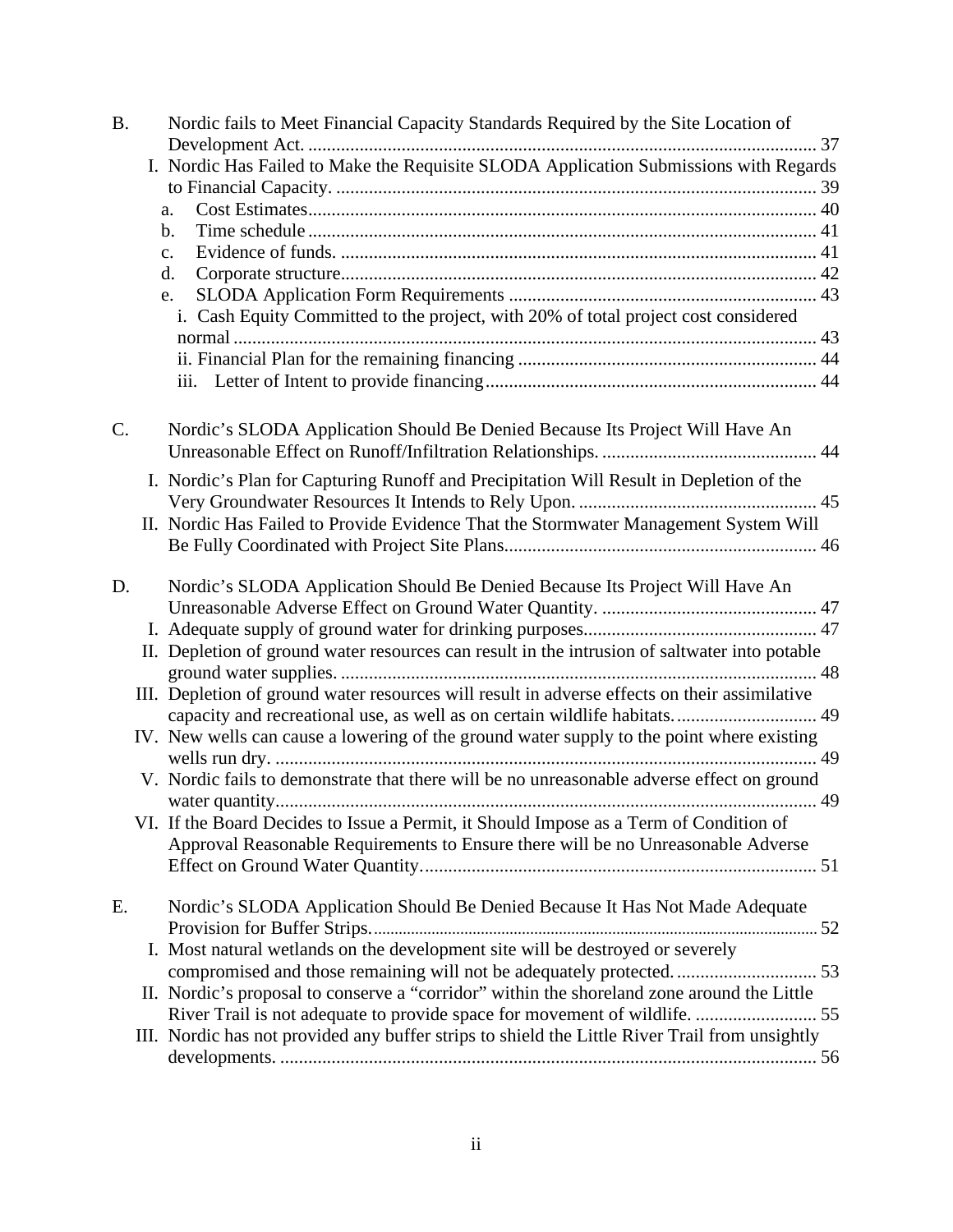| F. | Nordic's SLODA Application Should Be Denied Because Its Project Will Have an                 |  |
|----|----------------------------------------------------------------------------------------------|--|
|    |                                                                                              |  |
|    | I. Nordic's design of the proposed development fails to take into account the scenic         |  |
|    | II. This huge development will have an unreasonable visual impact in this suburban/rural     |  |
|    |                                                                                              |  |
|    | III. Nordic has failed to demonstrate structures will be designed and landscaped to minimize |  |
|    |                                                                                              |  |
|    |                                                                                              |  |
| G. |                                                                                              |  |
|    |                                                                                              |  |
|    | a.                                                                                           |  |
|    | i.                                                                                           |  |
|    | ii.                                                                                          |  |
|    |                                                                                              |  |
|    |                                                                                              |  |
|    | $V_{\star}$                                                                                  |  |
|    |                                                                                              |  |
|    | vii. Nordic failed to test for mercury along the dredge route for the intake and discharge   |  |
|    |                                                                                              |  |
|    |                                                                                              |  |
|    |                                                                                              |  |
|    |                                                                                              |  |
|    |                                                                                              |  |
|    |                                                                                              |  |
|    | $\mathbf{b}$ .                                                                               |  |
|    | Proposed alterations and project activities will adversely affect wildlife and fisheries     |  |
|    |                                                                                              |  |
|    | d. Nordic does demonstrate Protection of Habitat of any species declared threatened or       |  |
|    | endangered by the Commissioner, Maine Department of Inland Fisheries and Wildlife or         |  |
|    |                                                                                              |  |
|    |                                                                                              |  |
|    |                                                                                              |  |
|    |                                                                                              |  |
| H. |                                                                                              |  |
|    |                                                                                              |  |
|    |                                                                                              |  |
|    | A.                                                                                           |  |
|    | B.                                                                                           |  |
|    | $C_{\cdot}$                                                                                  |  |
|    |                                                                                              |  |
|    |                                                                                              |  |
|    |                                                                                              |  |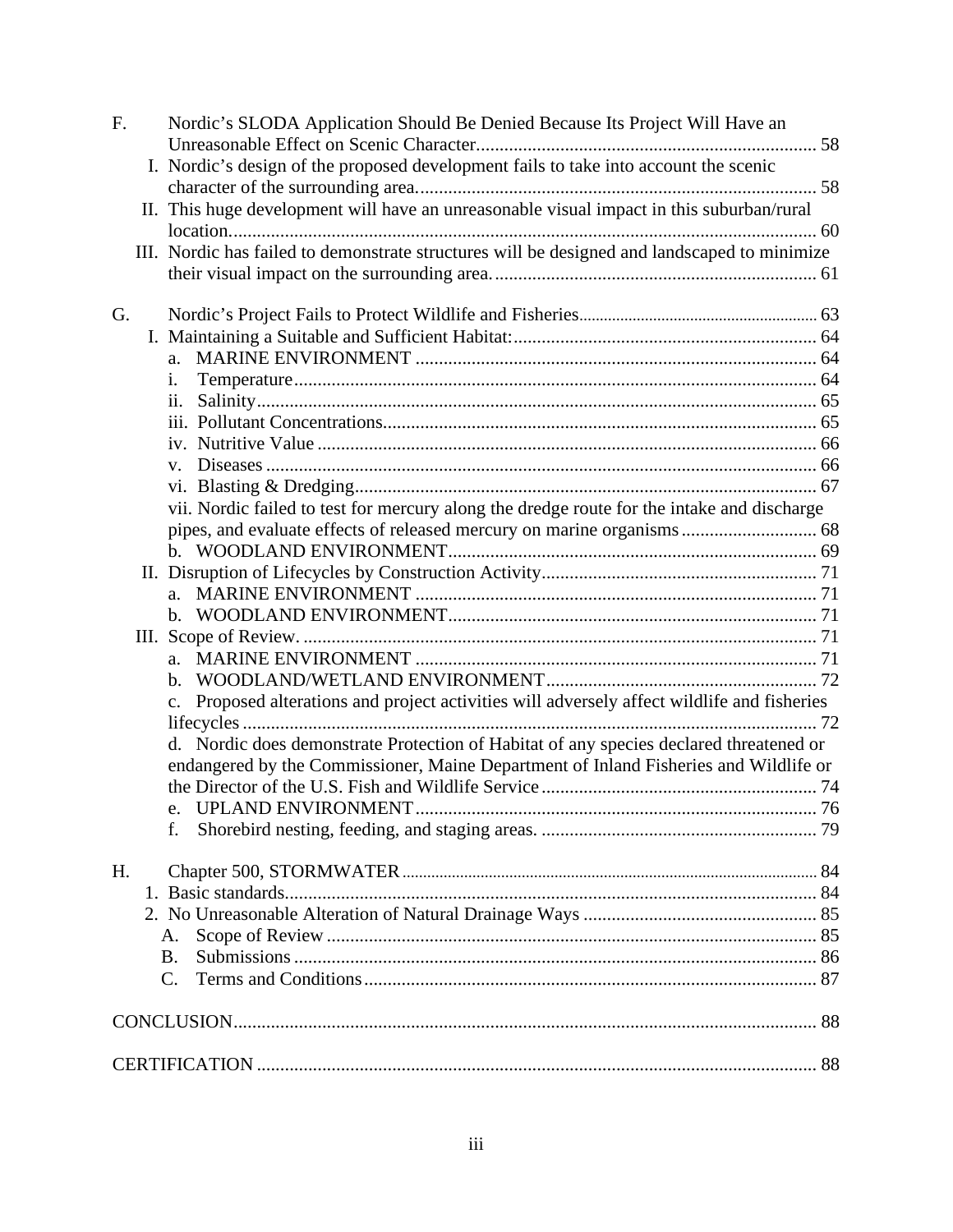#### **INTRODUCTION**

Intervenor Upstream Watch ("Upstream") submits this Post-Hearing Brief to assist the Maine Board of Environmental Protection ("BEP"), the Maine Department of Environmental Protection ("DEP"), The Commissioner of Environmental Protection (the "Commissioner") and the DEP Staff ("Staff") to evaluate the applications of Nordic Aquafarms, Inc. submitted under the Maine Site Location of Development Act, ("SLODA"), the Maine Natural Resources Protection Act ("NRPA"), the Maine Pollution Discharge Elimination System ("MPDES"), and a Chapter 115 Air Emission License.

#### **Procedural Background**

Nordic Aquafarms, Inc. submitted an application for a Maine Pollutant Discharge Elimination System Permit/Waste Discharge License (MEPDES/WDL) to the Maine Department of Environmental Protection ("Department') on October 19, 2018 and accepted as complete for processing on November 9, 2018. On May 17, 2019, Nordic submitted a Site Location of Development Act (SLODA) application, a Natural Resources Protection Act (NRPA) application, a Chapter 115 Air Emission License application, and an addendum to the MEPDES/WDL application. Staff began a review of those applications which precipitated requests for additional information from Nordic, the responses to which consisted of thousands of pages. During that process, Upstream and others petitioned DEP to become interveners in the application process, requested DEP to refer the applications to the BEP and to conduct a hearing.

Upstream was granted intervenor status, as were others, the applications were referred to BEP, and a hearing was scheduled to commence on February 11, 2020. Prior to the commencement of the hearing, certain of the application topics were determined by BEP to be appropriate for the hearing. Those were designated as "hearing topics". Issues raised by the applications but not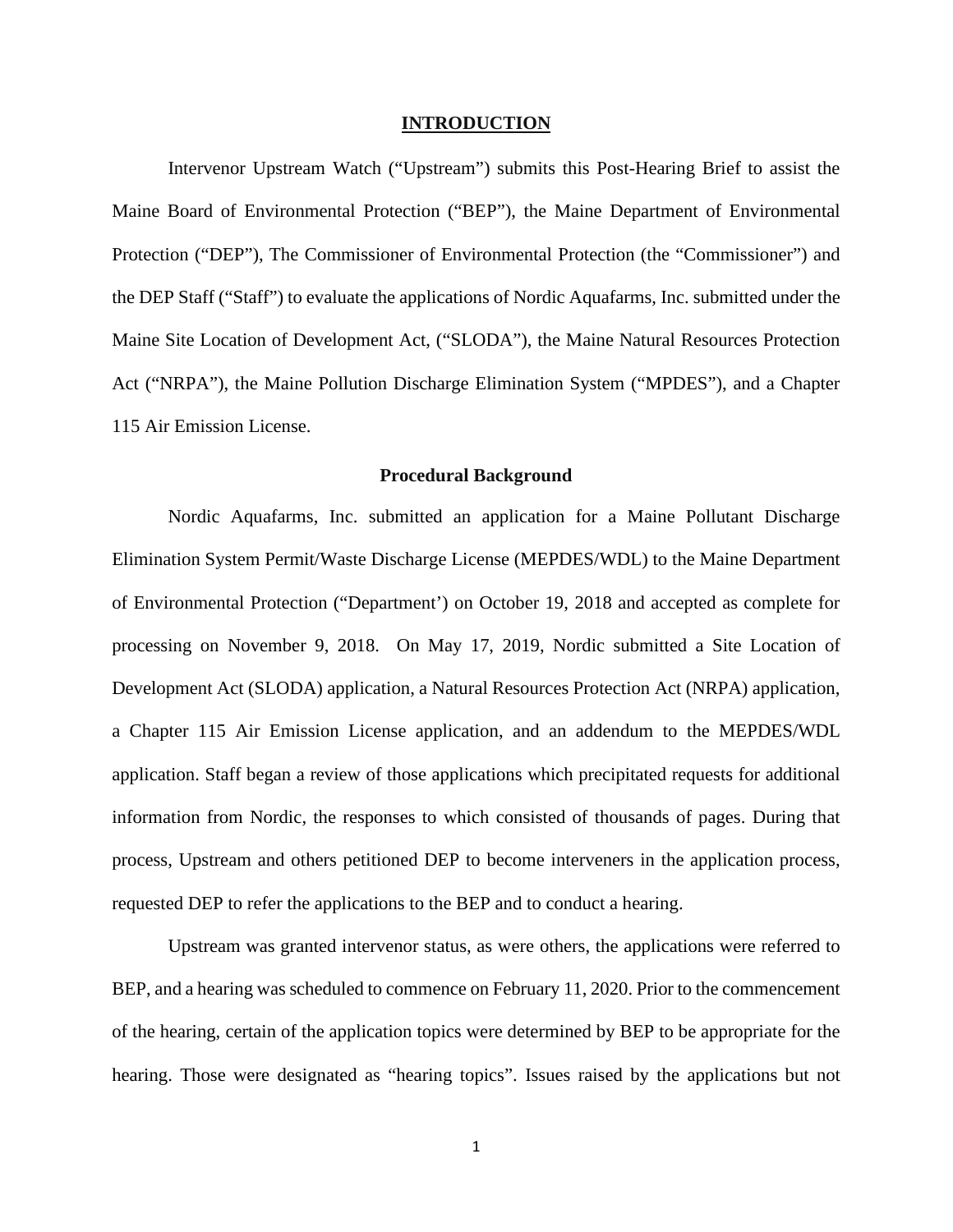qualifying as hearing topics became designated as "non-hearing topics". Prior to the hearing, BEP required all parties to submit written testimony, with exhibits, under oath, by 5 p.m. December 6, 2019. Rebuttal testimony in the same format, under the same conditions, was filed by 5 p.m., January 17, 2020. The hearing was opened on February 11, 2020, by Robert Duschene, presiding officer. The Commissioner was in attendance for all four days of the hearing. Nordic and the interveners called witnesses and testimony was given. Witnesses were examined, cross-examined and questioned by members of the BEP and staff. The hearing was concluded on Friday, February 14, 2020. Additional comments were received until February 18, 2020 when the record was closed with some exceptions for additional comment.

#### **Project History**

In November of 2017, the Norwegian company, Nordic Aquafarms, AS, created a whollyowned U.S. subsidiary, Nordic Aquafarms, Inc. (referred to herein as "Nordic," or "Applicant"), with the intention of expanding operations into the United States. In January 2018, Nordic announced plans to build a land-based Recirculating Aquaculture System facility in Belfast, Maine. Community reaction was initially favorable to Nordic's announcements that promised absolutely clean discharge and renewable energy solutions, including extensive solar arrays.

At this time, Upstream already existed as a small group of citizens advocating for the health of Mid-coast Maine rivers and watersheds through science and education. The group began to question the environmental footprint of this huge development in their small community. Biologists, engineers, and concerned citizens voiced enthusiasm for the concept of land-based aquaculture coupled with a drive to obtain factual, scientifically based, unbiased information to understand potential impacts that the project would have on their communities. But that enthusiasm turned to deep concern as the troubling reality of the project became apparent.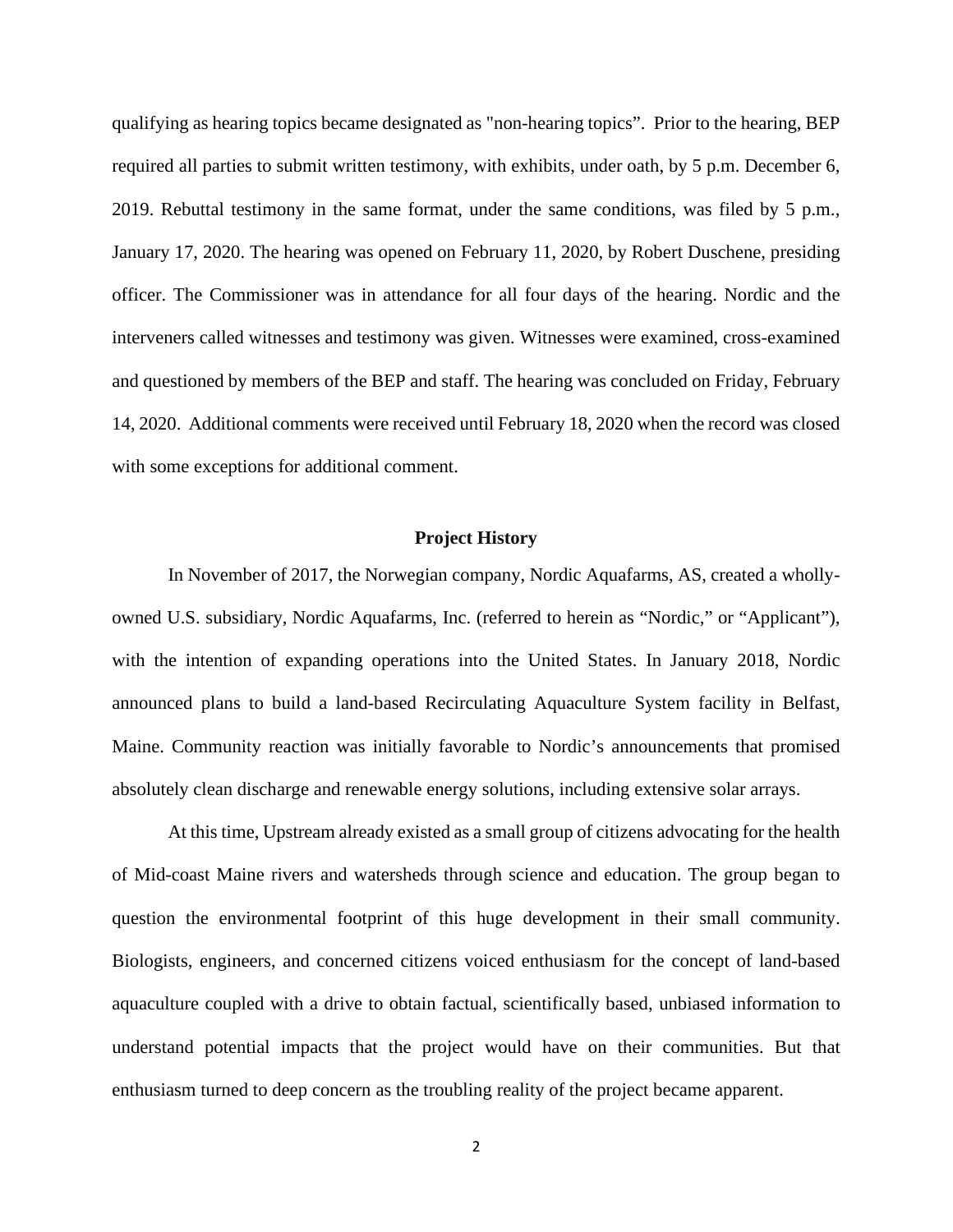#### **SUMMARY OF ARGUMENT**

The environmental effects of this huge, industrial fish processing facility are not benign as suggested by initial press releases. As the project developed, Upstream was alarmed by a consistent pattern of insufficient and misleading information issued by Nordic. Three troubling themes consistently emerged: (1) the selected site is unsuitable for the project; (2) the application is fatally incomplete, and (3) Nordic Aquafarm's information, when provided, fails to meet the statutory and regulatory criteria.

#### **(1) The selected site is unsuitable for the project.**

Nordic is trying to fit a large, square peg into a small, round hole by selecting an unsuitable site and trying to change the site's basic character instead of seeking a suitable site. There is no better example of this than the Nordic's soil replacement plan. Nordic selected a site that contains almost exclusively spongy clay soils (a situation that caused subsidence problems for the Nordic Aquafarms AS back in Norway). To address this problem, Nordic proposes to remove the natural soils over a 35-acre portion of the site to a depth of, to depths over 50-feet (SLODA Apl., Sect. 20, Text, p. 1-2) and after removing those soils, replace the clay with gravelly soils which would be more capable of supporting the proposed tanks. Upstream estimates this soil replacement project will require roughly 45,000 dump truck loads, necessitating extensive travel over state and local highways.

Moreover, the proposed site includes nineteen (19) wetlands, swamps, marshes, and nine (9) streams. Nordic proposes to reconstruct artificially one stream and destroy the remainder. In lieu of preservation or replication of the remaining natural resources set to be destroyed, the Nordic proposes to "compensate" for the environmental damage with cash. This "pay to pollute" scheme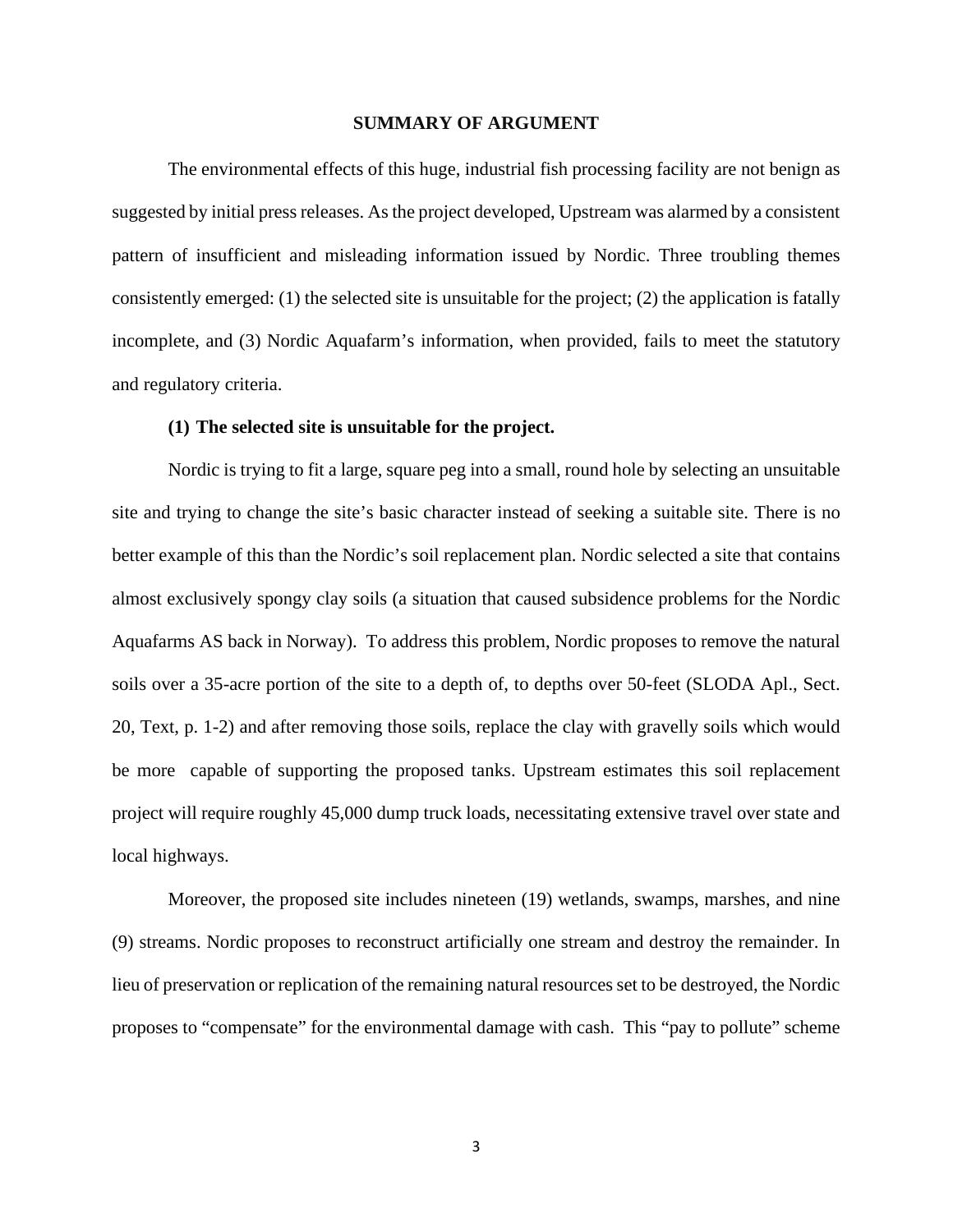is wholly unnecessary when there are other available and more suitable sites which would not require such a serious destruction of natural resources.

Given the extreme measures proposed to overcome unsuitable soils and the total destruction of wetlands, combined with the fact that virtually the entire site is mature forest that would be destroyed, and that the portion of Penobscot Bay that would receive Nordic's wastewater is slow moving and shallow, it is clear the site is unsuitable for the project.

#### **(2) The application is fatally incomplete.**

Upstream has tracked the Applicant's submissions against the statutory and regulatory requirements and this review has demonstrated that Nordic's application is woefully incomplete. *See* Feb. 18, 2020 Comment Submitted by Mike Lannan regarding Nordic Aquafarms Technical Ability (tracking each statutory and regulatory requirement for the pending applications and whether Nordic has complied). A true copy of the Lannan matrix showing the incompleteness of Nordic's filings is attached hereto as Exhibit A.

The burden is on Nordic to demonstrate compliance in its applications for permits. Even so, the DEP has patiently attempted to lead Nordic through the process, with letters and memos itemizing application submissions that required clarification and modeling performed with the Department's expertise and expense. Despite this guidance, the Nordic application remains fatally incomplete.

Throughout the hearing, it was evident that Nordic had failed to provide certain required information for its permit applications, including but not limited to, financial capacity, the actual effects of wastewater discharge including far-field dilution, and onsite wildlife surveys.

#### **(3) Nordic fails to meet the statutory and regulatory criteria.**

Nordic only partially addressed other regulatory requirements, perhaps in the hope that those requirements would be overlooked during the permitting process or that Nordic would be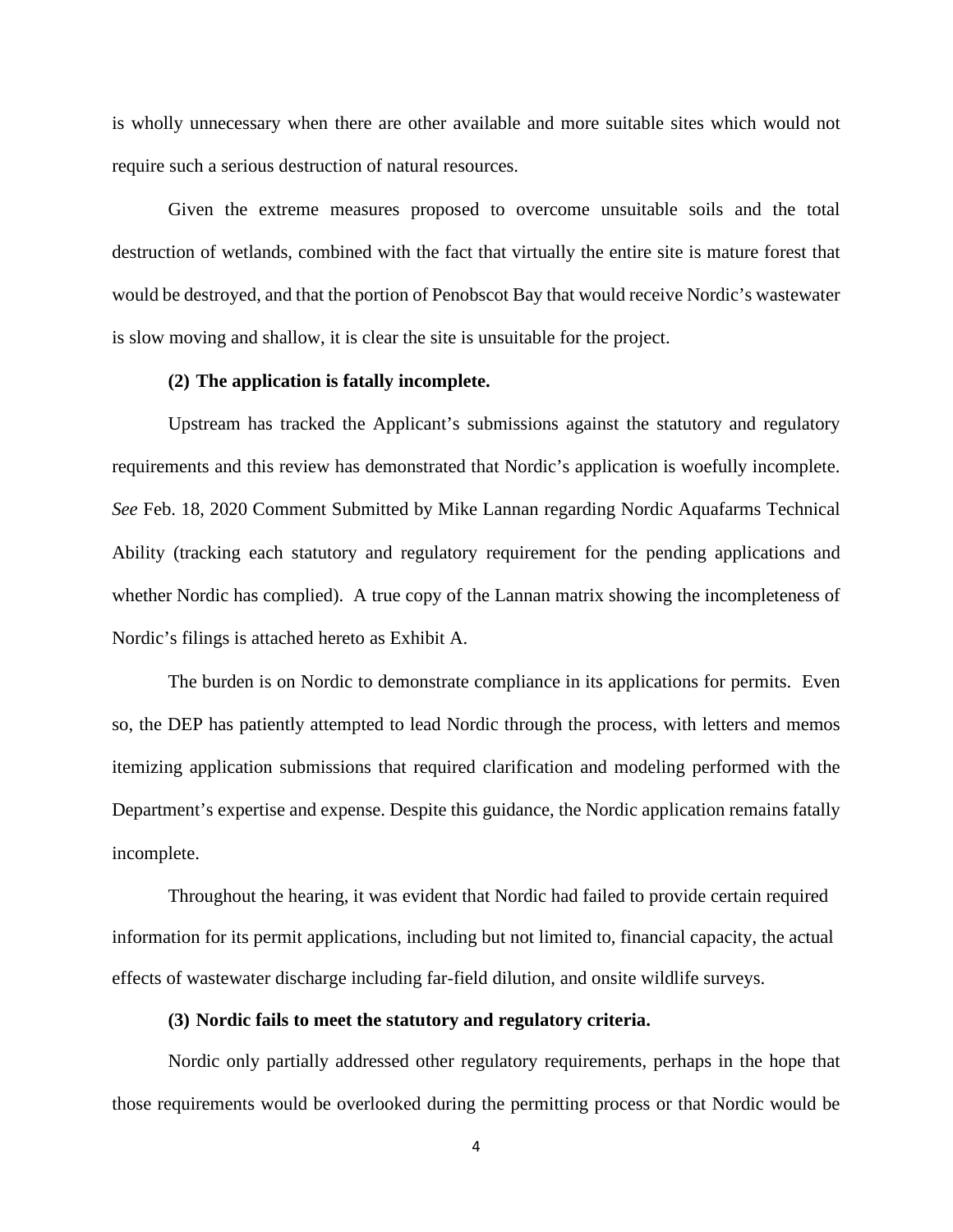allowed to figure out how to comply with those sections of the regulations after the fact, as permit conditions. Nordic should not be allowed to evade meeting all filing requirements for its permit requests at this time.

The proposed project size is huge. Within the project footprint, one could fit Gillette Stadium, Fenway Park and two TD Gardens. A mistake on this application can have catastrophic environmental impacts.

Nordic has failed to address critical material requirements of the statutes and regulations, and as such, its application cannot be granted as a matter of law. All regulations and statutory requirements must be met as a precondition to the award of a permit. After-the-fact attempts at compliance is not only unlawful but constitutes an unreasonable and unacceptable risk.

This application "sets the bar" for all future aquaculture applications in the state of Maine. If the Board of Environmental Protection insists on complete compliance with applicable statutes and regulations and if the Applicant meets all statutory requirements, aquaculture entrepreneurs worldwide will note that Maine welcomes aquaculture but only aquaculture that is compliant with all legal requirements.

#### **ARGUMENT**

### **A. Nordic fails to meet requirements for the Maine Pollutant Discharge Elimination System ("MEPDES")/Waste Discharge License; Alternatively, Additional Conditions are Required**

Nordic s has not qualified for an MEPDES permit. If the DEP staff and BEP members do issue a permit, any MEPDES permit issued should: (i) set limits on specific pollutants at levels which ensure that water quality standards are met at the site of the discharge; (ii) require monitoring of the effluent, as well as a comprehensive program to monitor the chemical, physical, and biological water quality of Penobscot Bay; and (iii) require implementation of provisions to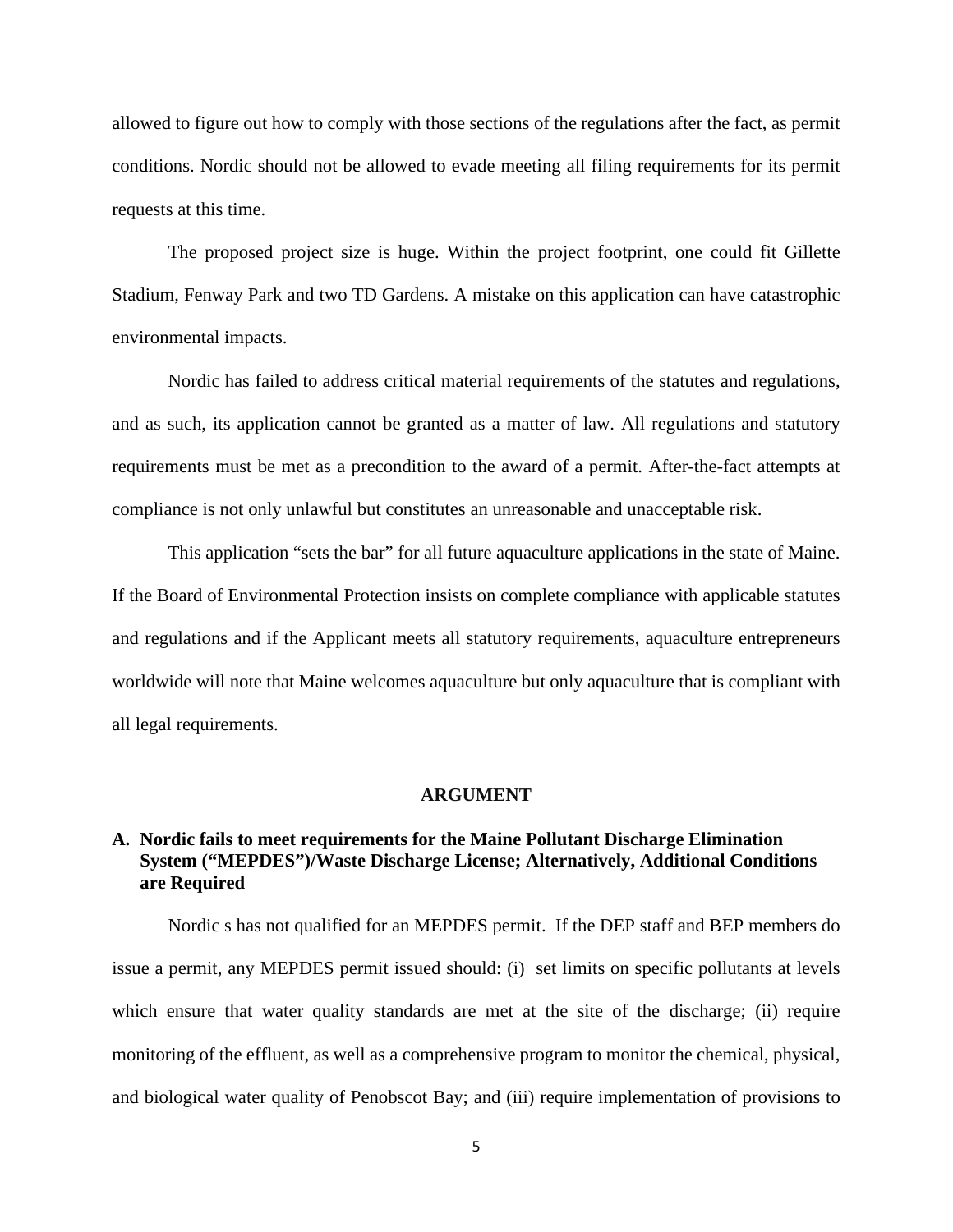ensure that any bypass or unexpected problems are dealt with quickly and effectively. Prefiled Testimony, Krueger & Gulezian, p. 2.

Specifically, this section addresses U.S. Environmental Protection Agency (EPA) and Maine MEPDES regulations under the Clean Water Act (CWA) establishing Effluent Limitations Guidelines (ELGs) and New Source Performance Standards for the Concentrated Aquatic Animal Production (CAAP) Point Source Category. Throughout this section, references will be made to the specific issues of the Nordic site as reasons for requesting that additional requirements, beyond the minimum technology-based standards, be included in the ELG. Specific references will be made to applicability of the CAAP ELGs to System Type or Annual Production (lb) Subcategory 100,000 Flow-through and Recirculating (Subpart A) (40 C.F.R. §§ 451.3(a)-(d), 451.11(a)-(e), 451.12-14), 06-096 C.M.R. Chapter 582: Regulations Relating to Temperature, 06-096 C.M.R. Chapter 523: Waste Discharge License Conditions, and 38 M.R.S. §4[1](#page-9-0)4-A<sup>1</sup>.

Typically, ELGs are national standards for wastewater discharges to surface waters and publicly owned treatment works (municipal sewage treatment plants) that the EPA develops for new source categories under the Clean Water Act. These standards are technology-based (i.e. they are based on the performance of treatment, control technologies, and practices). These are

<span id="page-9-0"></span><sup>&</sup>lt;sup>1</sup> 1. Generally. The department shall issue a license for the discharge of any pollutants only if it finds that:

D. The discharge will be subject to effluent limitations that require application of the best practicable treatment. "Effluent limitations" means any restriction or prohibition including, but not limited to, effluent limitations, standards of performance for new sources, toxic effluent standards and other discharge criteria regulating rates, quantities and concentrations of physical, chemical, biological and other constituents that are discharged directly or indirectly into waters of the State. "Best practicable treatment" means the methods of reduction, treatment, control and handling of pollutants, including process methods, and the application of best conventional pollutant control technology or best available technology economically achievable, for a category or class of discharge sources that the department determines are best calculated to protect and improve the quality of the receiving water and that are consistent with the requirements of the Federal Water Pollution Control Act, as amended, and published in 40 Code of Federal Regulations. If no applicable standards exist for a specific activity or discharge, the department must establish limits on a case-by-case basis using best professional judgment, after consultation with the Applicant and other interested parties of record. In determining best practicable treatment for each category or class, the department shall consider the existing state of technology, the effectiveness of the available alternatives for control of the type of discharge and the economic feasibility of such alternatives.]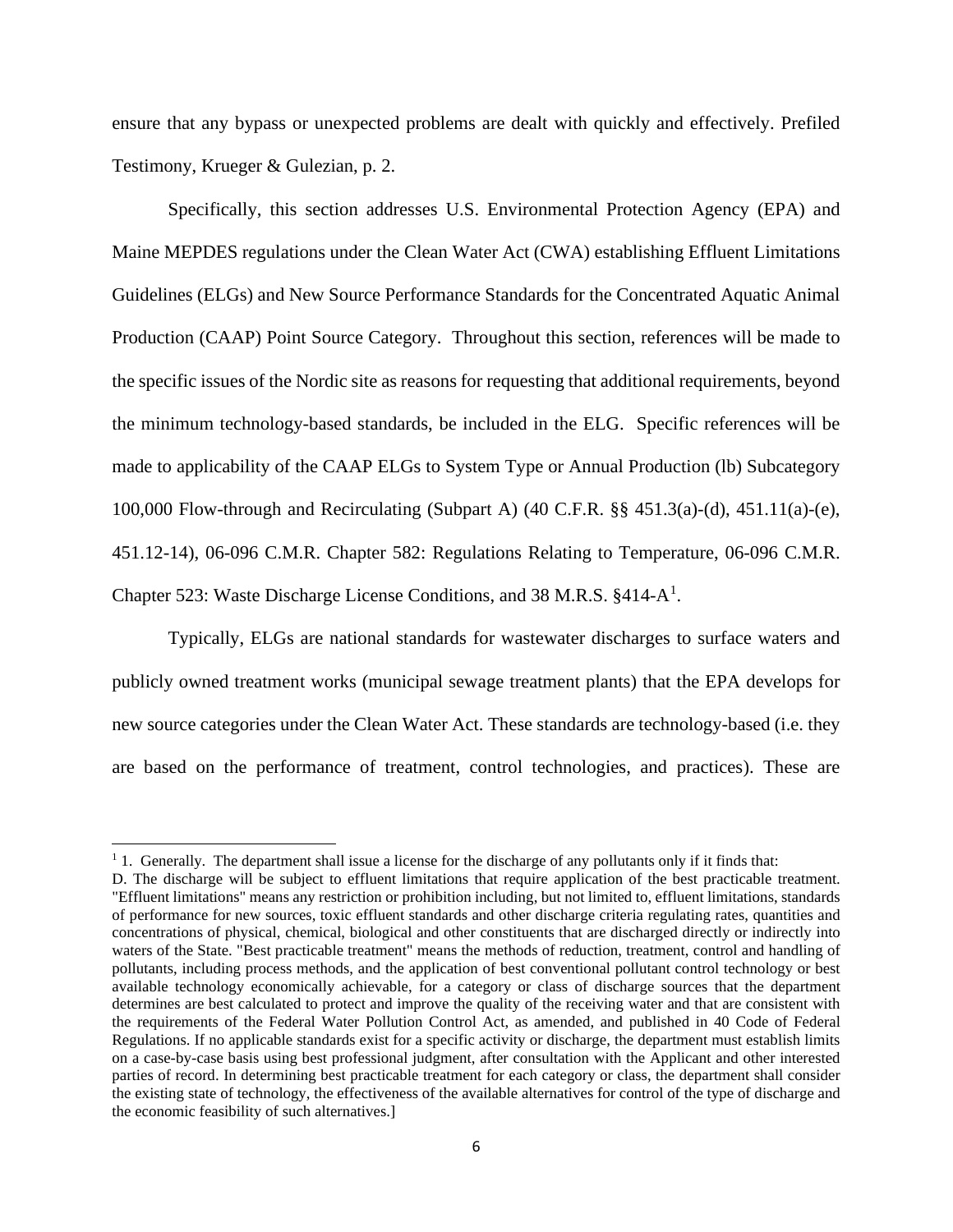minimum requirements in the NPDES permit. A permit may contain additional more stringent limits required to ensure compliance with water quality standards. *See* 06-096 C.M.R. ch. 513, Section 5; Prefiled Testimony, Krueger & Gulezian, p. 4.

Minimum discharge requirements are defined in Federal Regulations at 40 C.F.R. §§ 122.21 and 122.28, with effluent limitations, if applicable. Requirements include special conditions, standard conditions, monitoring, record-keeping, and reporting requirements covered under 40 C.F.R. § 122.41. However, the permitting authority has the ability to require special conditions. With PDES permits for CAAPs, special conditions may be included, as determined necessary. *Id.* The technology-based limitations or requirements in a CAAP permit will be based on the ELG, for pollutants covered by the ELGs. The permit writers using best professional judgment ("BPJ") may develop so-called BPJ limits. A water quality-based effluent limitation is designed to protect the quality of the receiving water by ensuring that state or tribal water quality standards are met. In cases where a technology-based requirement does not sufficiently protect water quality, the permit must include appropriate water quality-based limits. Prefiled Testimony, Krueger & Gulezian, p. 4.

Nordic has not provided sufficient environmental inventories to assure that a technology based effluent standard is adequate. It is significant that Maine has NO standards for discharge limits for nutrients from Land Based Concentrated Aquatic Animals Production Facilities and, except for temperature, no other standards. It is the lack of inventories by Nordic and the lack of standards by the state that necessitates water quality-based standards. Tr. 2/14/20 125:18-126:3 (J. Krueger).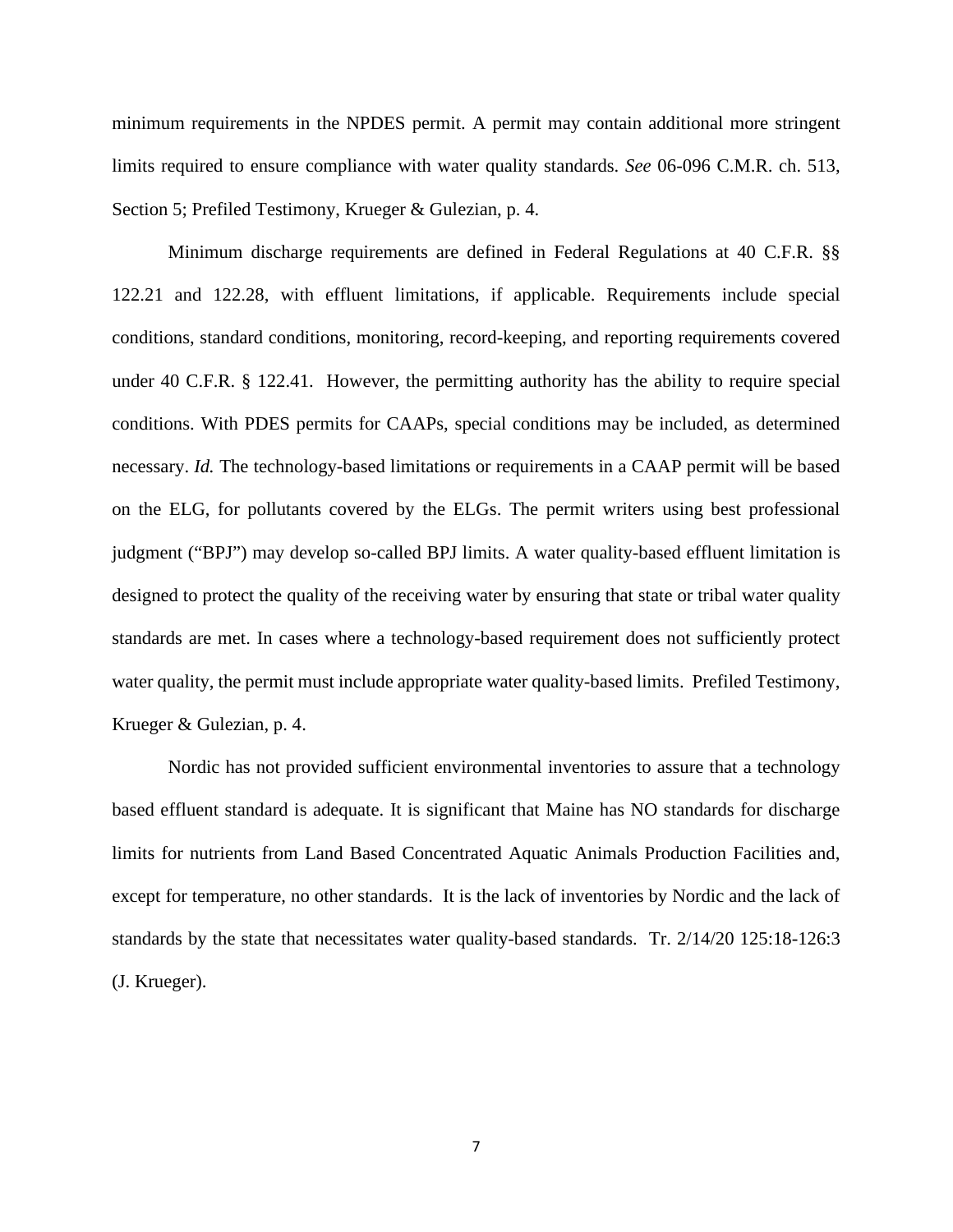#### **I. The Site is Not Suitable for a Technology-Based Effluent Standard.**

Nordic has chosen a pristine green field to become the second largest land-based salmon farm in the world. Nordic's proposed sprawling, industrial fish farm and the proposed technology is not suitable for its Belfast site. Tr. 2/14/20 125:10-13 (J. Krueger).

The unique suitability issues include: (1) a lack of a sufficient deep water current at the outfall, (2) a lack of adequate monitoring of the ocean discharge to the bay, (3) the choice of using a "green field" site instead of a "brown field" site with historic records and an existing discharge pipe, (3) availability of ground water, (4) poor construction site soils, (Prefiled Testimony, J. Krueger, p. 5) and (5) abundant natural resources (Prefiled Testimony, T. Parent, pp. 3-6 and more) at risk.

The sensitivity of the area suggests that water quality-based standards also be considered in addition to defining the technology as being sufficient to protect the discharge site. To evaluate a water quality standard, one needs to understand the environment that will accept the discharge including knowing inventories of fauna and flora in the environment that may be sensitive to specific effluent parameters and understanding exactly where currents, tides, and secondary circulation would carry effluent. Tr. 2/14/20 125:14-24 (J. Krueger). Nordic has failed to provide this information.

Data provided by Nordic in its application demonstrates that the background conditions are not truly known. Prefiled Testimony, Krueger & Gulezian, p. 5, top. More specifically, while entering into the record the poor suitability of this site (Prefiled Testimony, Krueger & Gulezian, p. 5, top) and the many unique and natural resources at stake, (Prefiled Testimony, T. Parent, pp. 3-6 and more) we wish to request that the permitting requirements not be limited to the use of technology-based effluent standards in this case. The DEP, as the permitting authority, may also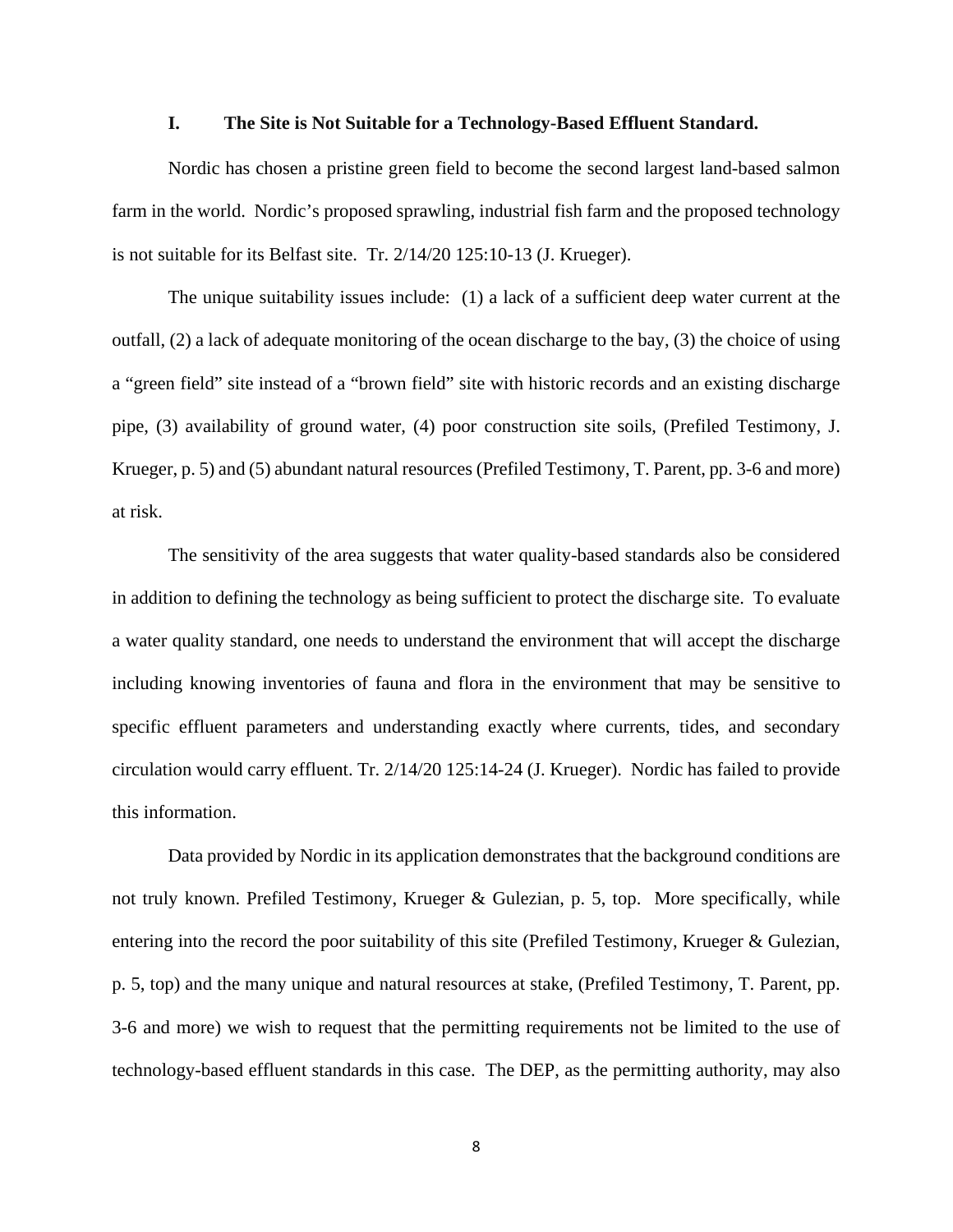utilize water quality-based effluent standards. Prefiled Testimony, Krueger & Gulezian, p. 2, bottom. Additionally, Upstream has identified concerns about the lack of knowledge of the fauna and flora in the receiving waters (Rebuttal Testimony, R. Podolsky, p. 6, #6) and the insufficient modeling of flow characteristics such as appropriate inclusion of currents, tidal variations and wind shear. Prefiled Testimony, N. Pettigrew, p. 2.

### **II. The Nordic RAS System is Not Best Available Technology and Not a Sufficient Basis for Utilizing Technology-Based Effluent Standards to Replace Water Quality-Based Effluent Standards.**

When Water Quality-Based Effluent Standards have not been utilized, Technology- Based Effluent Standards are typically applied, usually using so-called "Best Available Technology" or "Best Management Practices". If the underlying goals and objectives of the Clean Water Act are to be met, the permitting authority should require additional standards, limits, and approaches. Tr. 2/14/20 125:1-9 (J. Krueger).

The problem is that Maine has few if any water quality-based standards. Tr. 2/14/20 125:24–126:3 (J. Krueger). During the hearings, BEP member Parker stated (Tr. 2/14/20 171:2): "and I'll agree with Mr. Krueger on that one is we absolutely should be using water quality standards supported by the best technology." The absence of standards is why there is so much interest now in evaluating the Nordic version of RAS and determining if it is really the Best Available Technology.

Recirculating tank aquaculture ("RAS") may be better than growing fish in net pens, but the choice of what type of RAS to use will make a critical difference. CLOSED RAS, meaning no effluent out into a river or bay, yields all the benefits of growing fish on land without the environmental risks. The risks of discharging effluent to the bay will be significant. Partially OPEN RAS (which Nordic is proposing) allows the discharge of millions of gallons of effluent a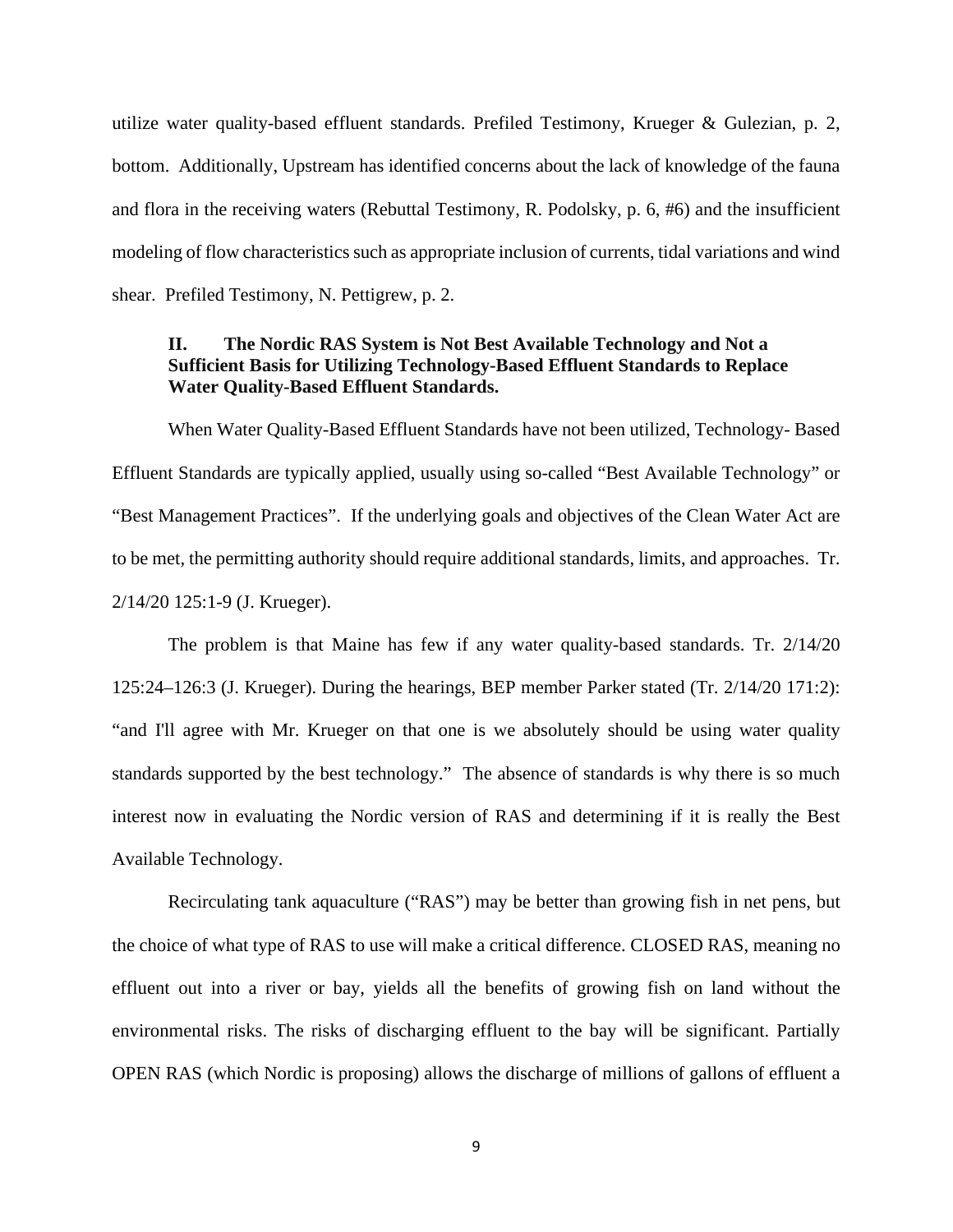day into the bay. Nordic's OPEN RAS presents unacceptable risks involving the release of nutrients, pathogens, viruses, and pharmaceuticals into Penobscot Bay.

Fully CLOSED RAS is now in various stages of development in the U.S., Canada, Europe and the Middle East. These systems are often referred to as Minimum Liquid Discharge (MLD) and Zero Discharge Systems (ZDS). Aquifer-based water supplies and hydroponic outputs to utilize nutrients are examples of ways these companies are assuring sustainability. Examples of companies currently employing MLD and ZDS technologies are: AquaMaof Aquaculture, Superior Fish, and Sustainable Blue. Tr. J2/14/20 126:3–128:6 (J. Krueger). These systems are economically and environmentally sustainable. Tr. 2/14/20 173:17-174:24 (Pelletier/Krueger).

Large scale land-based finfish aquaculture is in its infancy in Maine. If closed RAS systems are where the industry, and investors, are headed, it is critically important to focus on the details to ensure Maine gets it right from the start. Tr. 2/14/20 128:7-13 (J. Krueger). Maine should be requiring the appropriate, closed system technology, particularly where Nordic's Belfast site presents a high risk of environmental degradation.

Nordic has provided no documentation that their version of RAS is viable. All that has been said is that it is better than flow through systems and that their RAS system is not financially viable at a smaller size than the proposed 33,000 metric ton size. Prefiled Testimony, E. Ransom, p. 2, #6. One way to be sure that the Nordic RAS system meets high environmental protection standards is to require a "check point" review of the small sister RAS system in Fredrickstad and look at third party reviews of the facility using industry groups such as Nofitech. Tr. 2/14/20 128:14-18 (J. Krueger).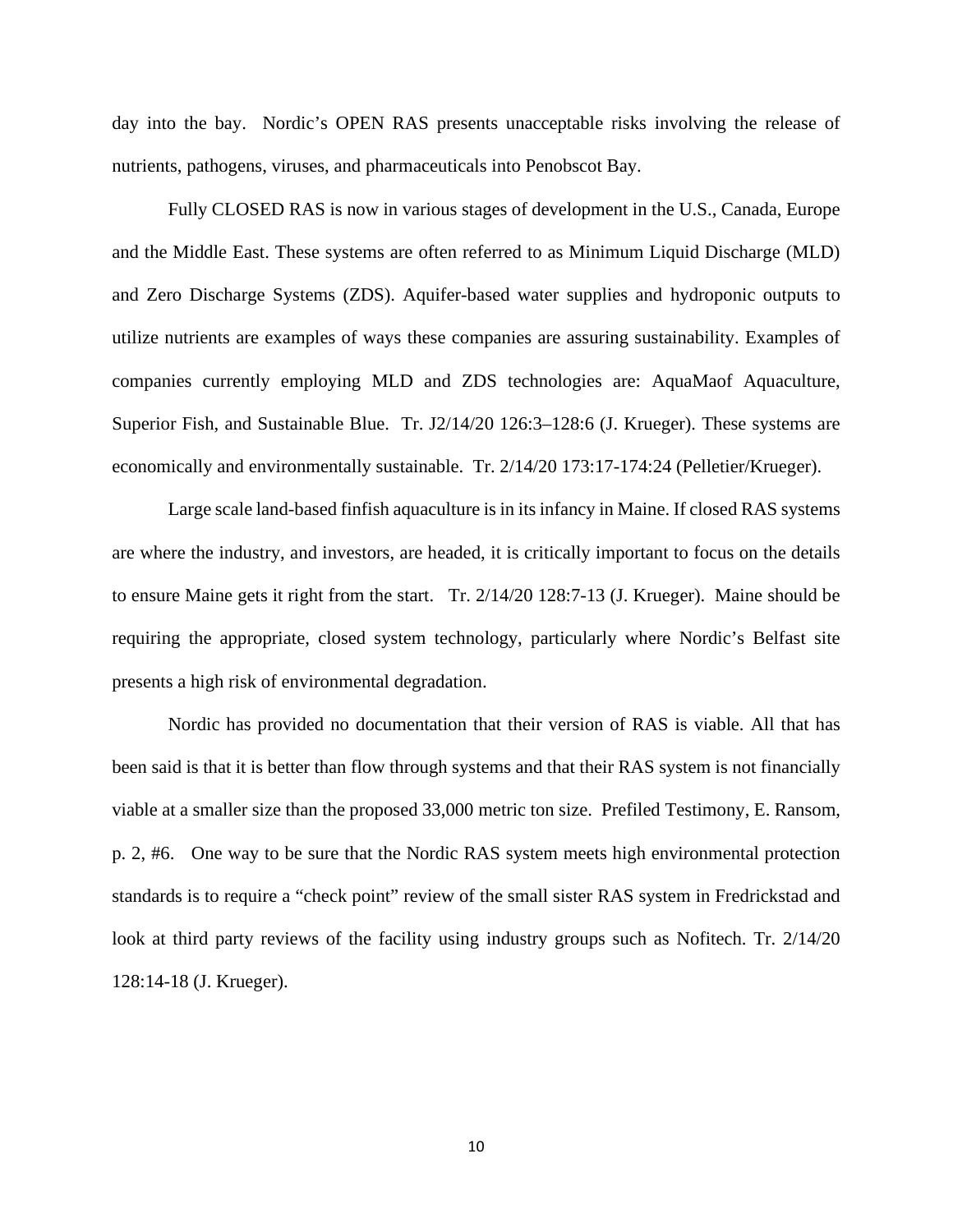### **III. The Nordic RAS is Continually Changing and Untested, Reflecting the Risks Associated with Using a Technology-Based Effluent Standard.**

A good example that demonstrates that the Nordic RAS is constantly changing is Nordic's announcement during the application process that its MBR filters for intake and effluent will now be 40 nanometers (0.04 microns) instead of 400 nanometers (0.4 microns). Tr. 2/13/20 370:7-371:7 (E. Cotter/Racine). This is a big change in the treatment process; as filtering at this level presents significant new technological variables in treatment - namely clogging of the filter, pressures and pump changes, and the potential need for by-pass. Tr. 2/13/20 407:17-408:25 (E. Cotter/Racine). The 40 nanometers size is presumably offered due to concerns of virus mitigation. 40 nanometers will not remove viruses that typically are less than 1 nanometer. Tr. 384:.2-6 (E. Cotter/Racine). Even at 40 nanometers, Nordic will be unable to stop the free transmission of viruses from the outside into their system where they will be concentrated and freely discharged back into the Bay. Tr. 161:7-10, 177:19-25 (B. Bryden). This free transmission of viruses is unacceptable.

Many of the characteristics of the expected Nordic effluent will be novel in nature (unique feed, unique RAS, unique treatment, size of operation, uncertain marine water flow parameters and recirculation uncertainties, etc.). There is a need to assess and develop technology-based effluent limitations, develop proper effluent water quality-based effluent limits (WQBEL), and to determine final effluent limitations that meet technology and water quality standards and antibacksliding requirements. WQBELs involve a site-specific evaluation of the discharge and its effect on the receiving water. A WQBEL is designed to protect the quality of the receiving water by ensuring that State water quality standards are met. Prefiled Testimony Krueger & Gulezian, pp. 7-8.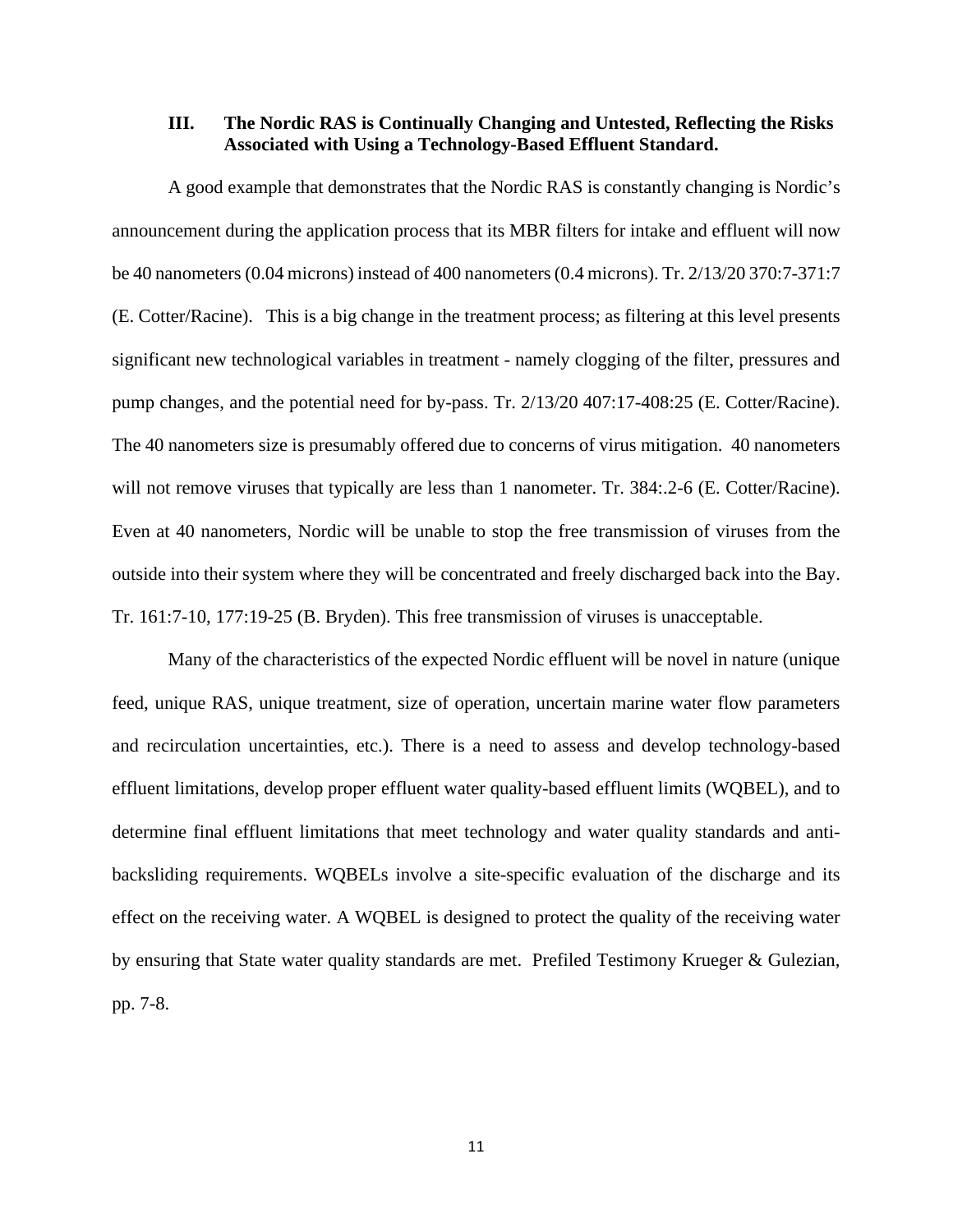### **IV. The Permit Must Establish Limitations, Standards, and Permit Conditions That are Consistent with Protecting Water Quality.**

State regulations provide a mechanism to derive water quality-based effluent limits. *See* 

06-096 C.M.R., Chapter 523, Section 5(c)(2):

On or after the statutory deadline set forth in section  $301(b)(2)$  (A), (C), and (E) of the CWA, any permit issued shall include effluent limitations to meet the requirements of section  $301(b)(2)$  (A),(C), (D), (E), (F) of the CWA, whether or not applicable effluent limitations guidelines have been promulgated or approved. These permits need not incorporate the clause required by paragraph  $(c)(1)$  of this section.

Further, this rule also states:

Where a State has not established a water quality criterion for a specific chemical pollutant that is present in an effluent at a concentration that causes, has the reasonable potential to cause, or contribute to an excursion above a narrative criterion within an applicable State water quality standard, the permitting authority must establish effluent limits . . . .

*Id.* (d) $(1)(vi)$ .

Additionally, EPA provides Best Management Practices for CAAP facilities to address Effluent Limit Guidelines (ELGs). NORDIC has not developed a best management practice (BMP) plan describing how they will achieve the ELG requirements. The CAAP must certify in writing to the permitting authority that a BMP plan has been developed and make the plan available to the permitting authority upon request. The CAAP ELGs contain narrative requirements for management practices for flow through and recirculating facilities. Under these requirements, the Applicant must develop and maintain a BMP plan on site that describes how the company will manage the following: solids control, material storage, structural maintenance, record keeping, and training. Prefiled Testimony, Krueger/Gulezian, pp. 10-11.

Along the lines of the CAAP ELG, a NPDES permit might also contain requirements to address other considerations, such as implementing requirements under the CWA Total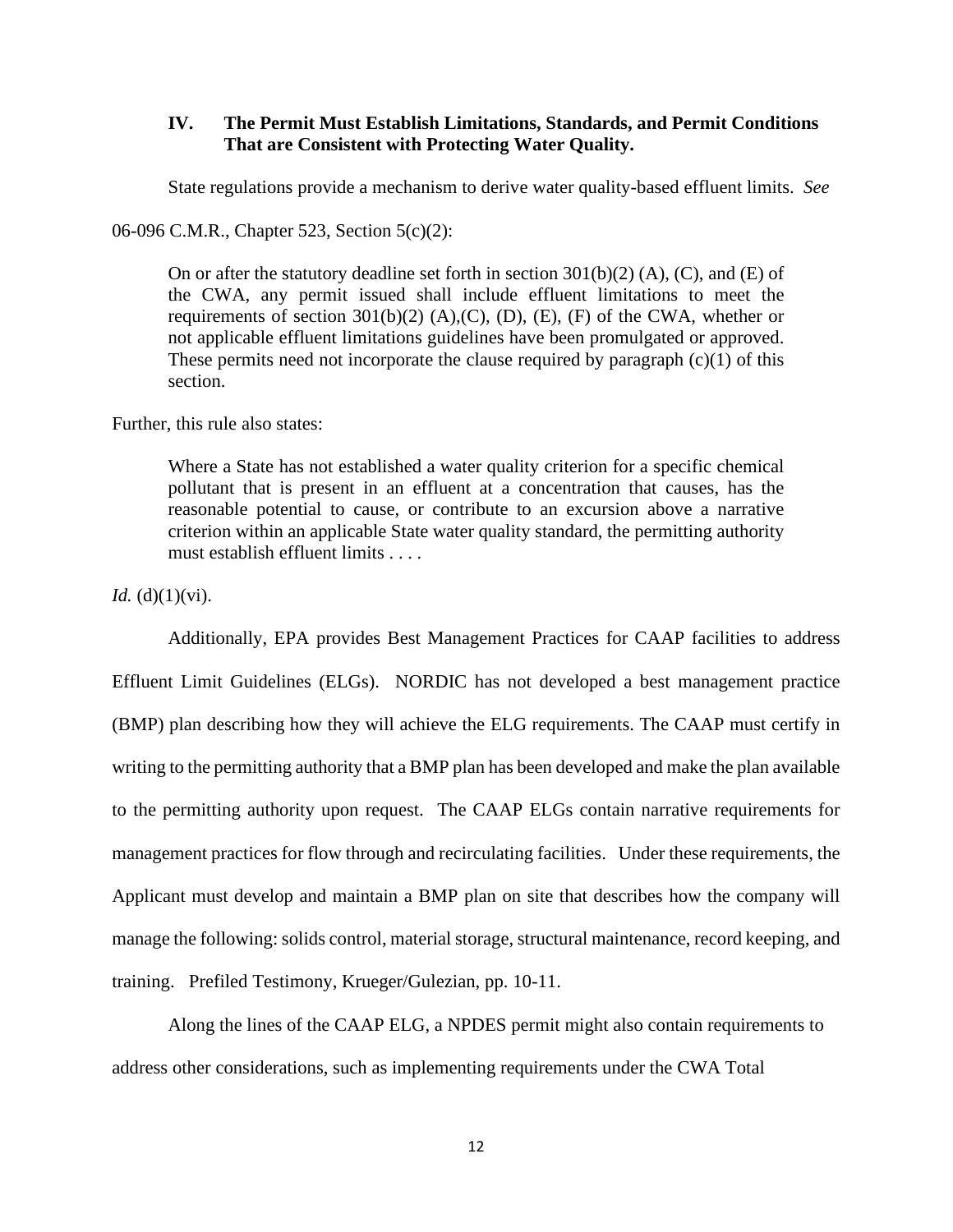Maximum Daily Load (TMDL) programs. A TMDL should be a calculation of the greatest amount of a pollutant that a waterbody can receive without exceeding water quality standards. It is the sum of the allowable loads of a single pollutant from all contributing point and non-point sources. The calculation must include a margin of safety to ensure that the waterbody can be used for the purposes the state has designated. The calculation must also account for seasonal variation in water quality. Prefiled Testimony, Krueger/Gulezian, p. 11.

As provided under Section 4. Application for a permit [see 40 C.F.R. 122.21], Upstream has repeatedly requested that water quality-based effluent standards WQBES be developed. Steps necessary to provide WQBES include inventories of natural resources in the area that may be affected and verified modeling of how the effluent will be distributed in the bay. Upstream and others have identified that resources have not been completely inventoried over a span of multiple seasons. Rebuttal Testimony, R. Podolsky, p. 6, #6. Most concerning is the fact that there is a poor understanding of how the effluent will be distributed in the bay. Prefiled Testimony, N. Pettigrew, p. 2.

According to 38 M.R.S.A. §414-A, conditions of licenses:

1. Generally. The department shall issue a license for the discharge of any pollutants only if it finds that:

A. The discharge either by itself or in combination with other discharges will not lower the quality of any classified body of water below such classification;

Under Maine Standards for Classification of Estuarine and Marine Waters, Section 465, the receiving waters of the wastewater discharge of the Nordic AquaFarms facility is designated as Class SB. Rebuttal Testimony, T. Parent, p. 2, #6. In relevant part, Class SB specifies the following:

> A. Class SB waters must be of such quality that they are suitable for the designated uses of recreation in and on the water, fishing, aquaculture,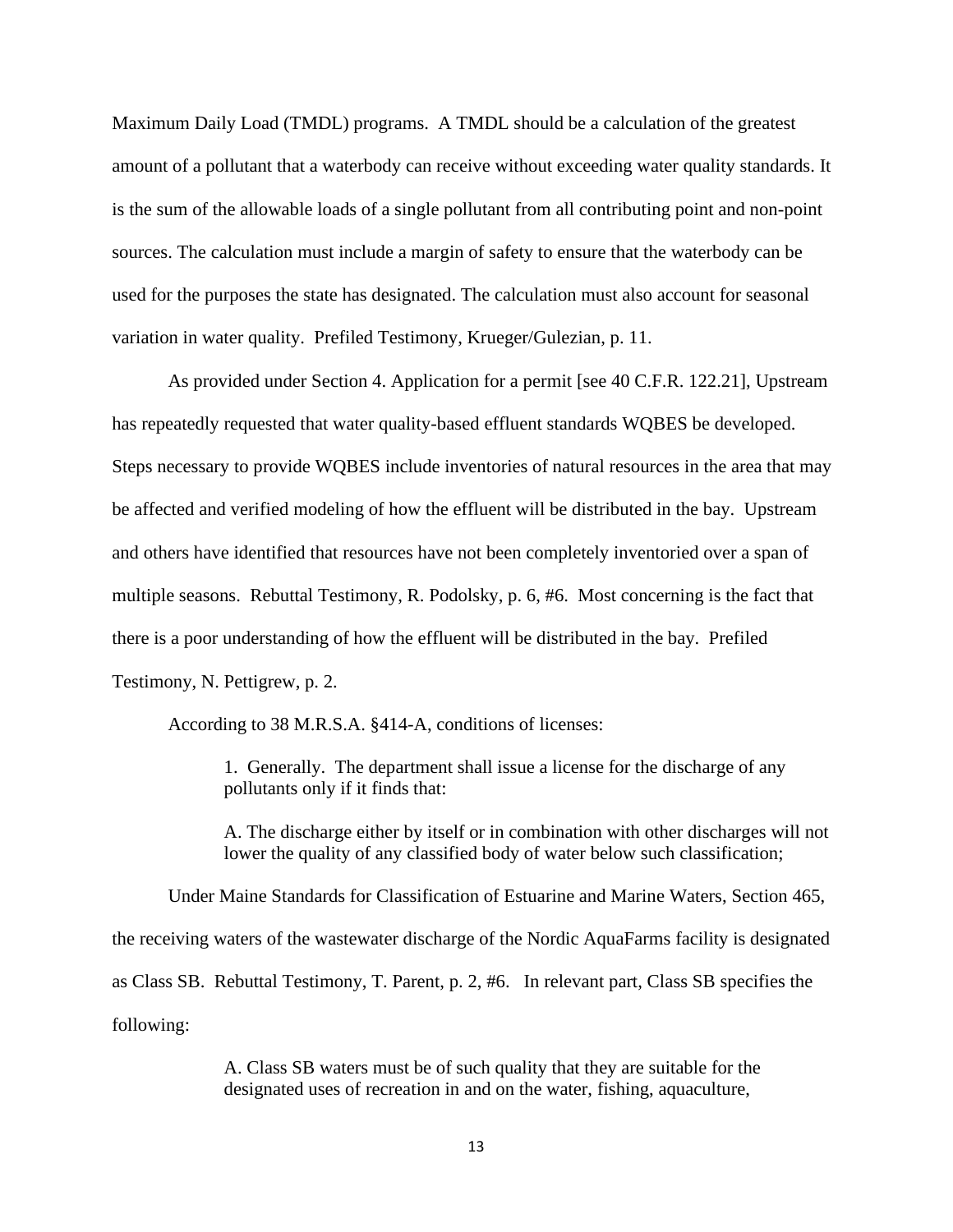propagation and harvesting of shellfish, industrial process and cooling water supply, hydroelectric power generation, navigation and as habitat for fish and other estuarine and marine life. The habitat must be characterized as unimpaired. PL 2003, c. 227, §7 (AMD).

B. The dissolved oxygen content of Class SB waters may not be less than 85% of saturation. PL 2017, c. 319, §12 (AMD).

C. Discharges to Class SB waters may not cause adverse impact to estuarine and marine life in that the receiving waters must be of sufficient quality to support all estuarine and marine species indigenous to the receiving water without detrimental changes in the resident biological community. PL 2007, c. 291, §7 (AMD); PL 2017, c. 319, §12 (AMD).

### **V. Data Provided in Nordic's MEPDES Application Suggests That Stratification and Unacceptable Levels of Nitrogen and Oxygen Depletion Already Exist in the Bay.**

Nordic failed to provide any basis for the Board to find that the discharge from Nordic's plant will not lower the quality of Penobscot Bay. Of critical importance, the record demonstrates that stratification (Prefiled Testimony, Krueger/Gulezian, p. 6) and Unacceptable Levels of Nitrogen and Oxygen Depletion Already Exist in the Bay. Tr. 2/14/20 141:7-143:3 (G. Gulezian).

A review of a table from the Normandeau Associates water quality monitoring report,

which is a part (Attachment 14, p. 103) of Nordic's MEPDES permit application, illustrates

several contradictions and should raise a red flag of concern to regulators. The cite is above, Att.

14.

Based on this limited set of ambient monitoring data, which is the only site-specific

ambient monitoring for nutrients and oxygen levels data included in the MEPDES application,

the following can be observed:

• The Normandeau ambient monitoring recorded dissolved oxygen levels below the 85% saturation criterion contained in the SB classification standard. These levels are occurring in the absence of NORDIC's discharge, which would only exacerbate the oxygen deficiency. Tr. 142:20-143:3 (Gulezian).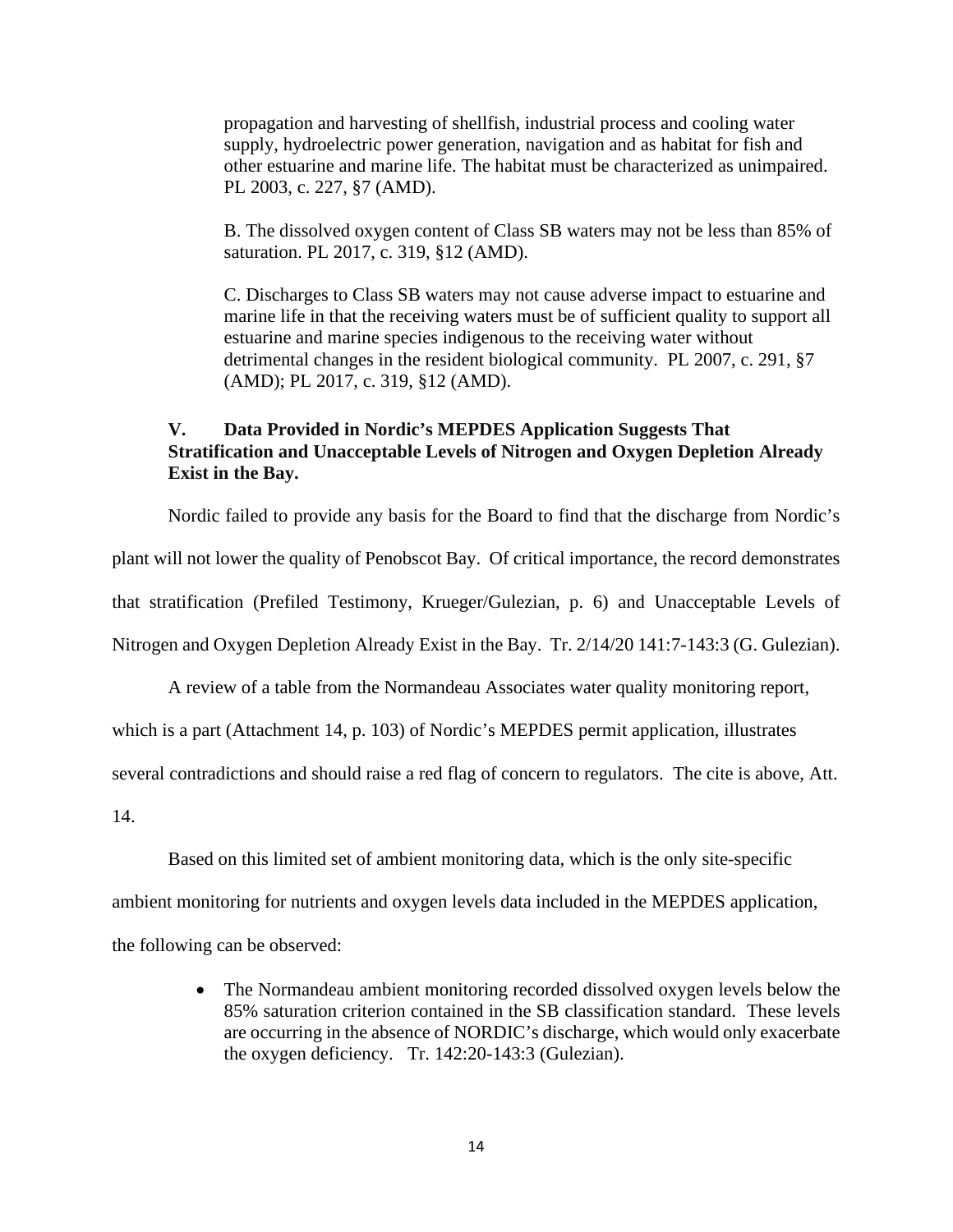- Levels of Total Nitrogen monitored by Normandeau for some depth profiles exceed guideline levels for the protection of eelgrass beds, which would constitute an adverse impact to marine life and habitat in the receiving waters. These levels are occurring in the absence of NORDIC's discharge, which would only exacerbate the problem. *See* Krueger-Gulezian Pre-filed Testimony at pages 5 and 6.
- It does not appear that the Nordic water quality modeling factored the Normandeau ambient water quality analyses into their modeled water quality projections, resulting in likely underpredictions of ambient levels.
- Some of the Normandeau ambient monitoring at the discharge location indicates elevated background levels of Total Nitrogen which, if representative of longerterm values, could damage local eelgrass beds and contribute to low oxygen levels, especially when combined with NORDIC's discharge levels. The DEP's recommended background level for Total Nitrogen to be used in Nordic's modeling may be unrealistically low.

Action needs to be taken to more fully characterize background levels of Total Nitrogen in the vicinity of the discharge point, in both time and space, before discharge limits can be safely established. Monitoring be performed at multiple depths at the discharge point and at multiple locations in the bay (with locations supported by flow modeling) over the course of a year, to determine an appropriate background, as a precondition before the permit is issued. The presence and impacts of stratification of the water column in the vicinity of the discharge point needs to be investigated before the permit is issued and taken into account before discharge limits are set. Concerns about the ability of the Nordic modeling to predict accurately conditions in the near and far field are also expressed in the Upstream Watch testimonies filed by both Dr. Neal Pettigrew and Dr. Kyle Aveni-Deforge. Both identified the need for additional baseline monitoring and more accurate predictive modeling, prior to the issuance of any permit. Prefiled Testimony, N. Pettigrew, p. 8, #VI; Prefiled Testimony, K. Aveni-Deforge, p. 3.

Furthermore, Nordic's permit application states:

The information presented here is based entirely upon numerical modeling with limited knowledge of the in-situ conditions at the proposed outfall. It is important to understand that hydrodynamic modeling is not an exact science. As such any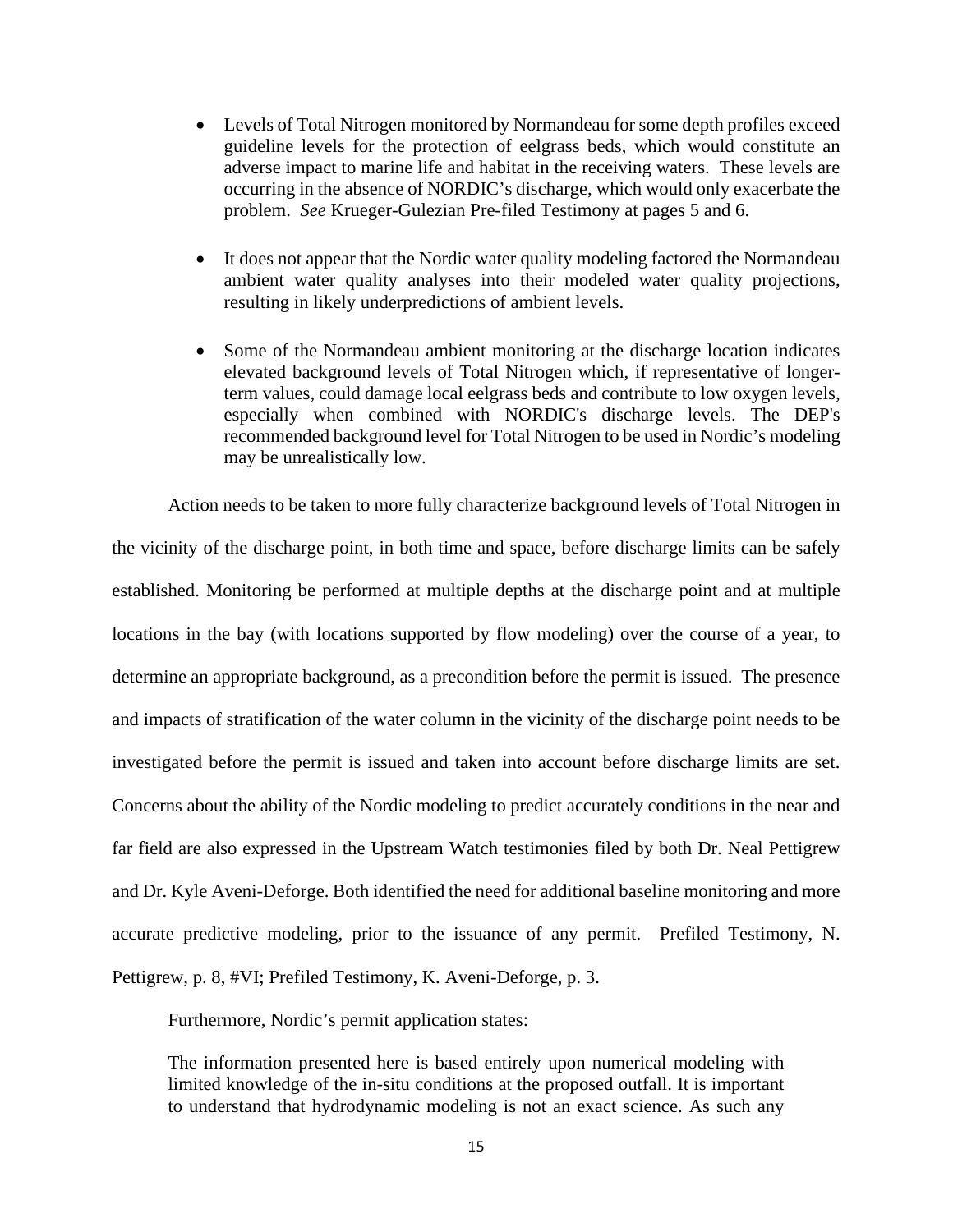predictions presented here should be considered only as estimates of the proposed dilution and plume behavior. Numerous assumptions and simplifications have been made in this analysis, which contribute to significant uncertainty in the modeling results. In general, these simplifications and assumptions are reasonably conservative, such that errors would tend to overpredict negative impacts. However, it is also possible that predictive error could underestimate impacts. Thus, it is recommended that a field data collection program be designed and implemented to provide site specific data for further analysis, and to validate the accuracy of model results.

#### MEPDES Application p. 95, Ransom Memo p.7.

Given what little monitored data for nutrients, oxygen, and stratification have been provided in the application, and that what little data there is suggests potential current and future problems with meeting water quality objectives, a permit should not be issued until an annual cycle of monitoring and updated modeling can reasonably demonstrate that water quality objectives will be met by Nordic's proposed discharge plans. After the fact modeling is too late. Accurate modeling is crucial to ensure that water quality objectives will be met, otherwise impacts on habitats, fisheries, and recreation have the potential to be significant. Prefiled Testimony, K. Aveni-Deforge, p. 3.

### **VI. Nordic Has Failed to Provide Correct Predictions of Currents and Effluent Movement in the Bay.**

A central component of rationally evaluating potential environmental impacts at the proposed site is the release of nutrients into the water column and their dispersal and dilution thereafter. Three important factors exist for evaluating the discharge into the local environment: local physical oceanographic conditions, local background water quality, and wastewater composition. Correct modeling must include four seasons and be conducted before authorizing a MEPDES Permit.

Nordic's current data for the path of the dilution of the discharge is based on models that for far-field are only 2D and that do not take into account wind shear, secondary circulation, or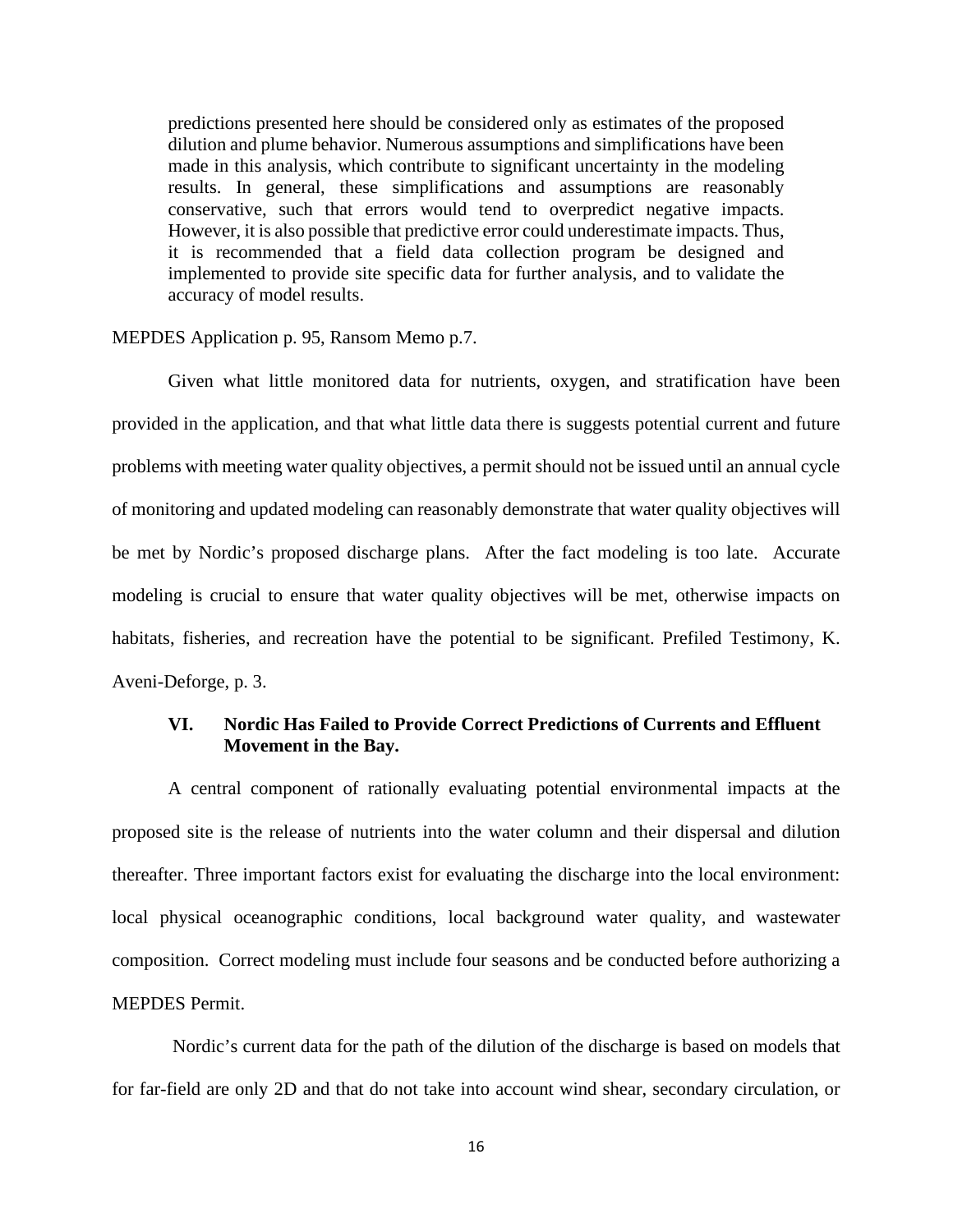currents in the bay. Prefiled Testimony, N. Pettigrew, p. 2. Verification of the models are is based on very limited old data and at anomaly sites near a large methane pock area. Dr. Pettigrew provides data to suggest that NORDIC has even falsely predicted the direction of the effluent (p. 2). Dr. Pettigrew (p. 3) and Dr. Aveni-Deforge (Prefiled Testimony, K. Aveni-Deforge, p. 3) both testify that there is need for a yearlong study ; this statement is also supported by NORDIC's own scientists, see testimonies of Dill (MEPDES Application, P.95, Ransom Memo p. 7) and refer to Ramboll (MEPDES Application, p. 101, Ramboll Memo p. 4) recommendations.

Dr Pettigrew summarizes (Prefiled Testimony at p. 8):

The 2D ADCIRC model was implemented in a limited manner, forced only by astronomic tides along the open boundary and a constant freshwater discharge from the Penobscot river to the north of the study domain. Point-sourced validation of water levels were performed under idealized summer conditions. No additional validation was performed. The particle tracking model was forced solely by the velocity fields produced by the 2D ADCIRC model under several major assumptions. Currents were vertically averaged and did not agree with known observations, constant values were prescribed for effluent flow rate and horizontal eddy diffusivity, while wind fields and waves were excluded entirely. RANSOM acknowledges the need for significant data collection efforts before substantial model validation is possible. I agree strongly with this position and suggest that a yearlong oceanographic observing effort should be fielded at least at the discharge and intake locations. These observations need to be combined with a full 3-dimensional ocean numerical model that can dynamically simulate the Penobscot Bay circulation and particle tracking.

Dr Aveni-Deforge testified (Prefiled Testimony at p. 3):

My testimony asserts that existing knowledge of site water quality and physical oceanography is insufficient to have confidence in our understanding of baseline environmental conditions or how the process wastewater will interact with the environment. Consequently, a rational, evidence-based decision on the impacts of the proposed action cannot be made. Similarly, the future monitoring program proposed by NORDIC would not have enough baseline data of the pre-project environment at and near the project site to evaluate environmental impacts. *See* APPENDIX D p. 37**.**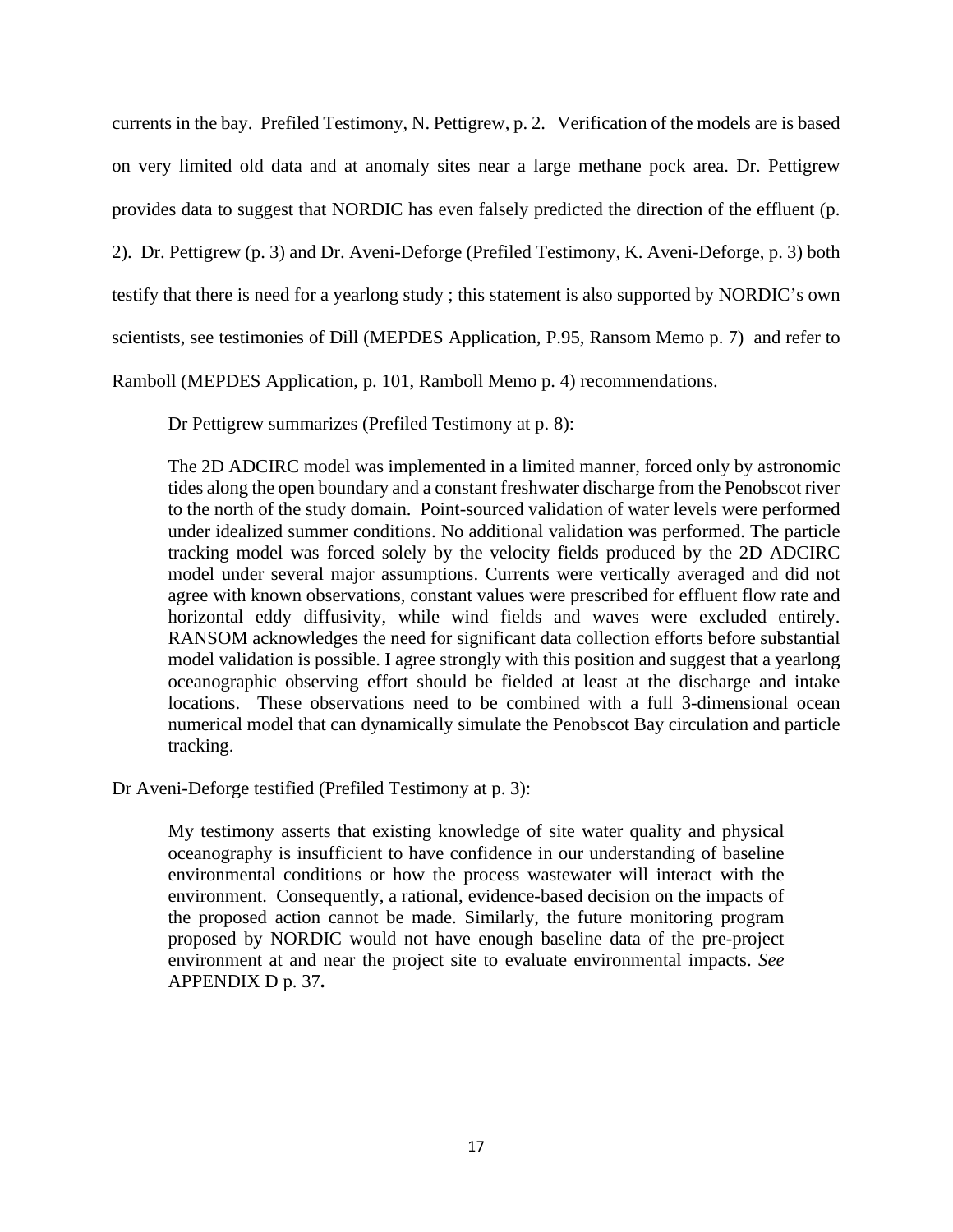### **VII. Nordic Has Failed to Assess the Effluent's Ecological Impact to Biological Species.**

The long-term impacts of Nordic's industrial fish farm on native Atlantic salmon, cod, halibut, bivalves, elvers, herring, grasses, and seaweeds will be negative. Efforts to restore native marine populations) will suffer, and so will the communities that live off them. Tr. 2/14/20 166:25-

167:1 (B. Bryden).

Upstream witness Richard Podolsky, Founder and CEO of Ecology And Technology, an environmental science consulting company based in Camden, Maine testified:

For a project that is as ambitious and impactful as NORDIC's, with short and long term and permanent impacts to uplands, wetlands, intertidal, subtidal and water column habitats, it is my opinion that direct, field observations and quantitative assessments of the biological resources be performed in every season of the year and in every habitat that will experience any impact from project activities. There are real consequences and implications to failing to properly characterize the ecological communities in the project area.

*See* Richard Podolsky Rebuttal Testimony (Jan. 17, 2020) at 2. This assessment recommended by

Mr. Podolsky is necessary in order to evaluate the effects of thermal, biological and chemical components of the proposed effluent, and thus the need for water quality-based effluent standards.

To fully understand the potential environmental impacts at the proposed site, there would need to be an evaluation of release of nutrients into the water column and monitoring their dispersal and dilution thereafter. Three crucial factors would influence this dispersal and dilution: local physical oceanographic conditions, local background water quality, and wastewater composition. These parameters have not been sufficiently established to make a confident risk assessment for water quality near the project site. Because the proposed project will operate continuously throughout the year and possibly for decades, collecting a thorough data set that describes the background environmental and ecological conditions is required.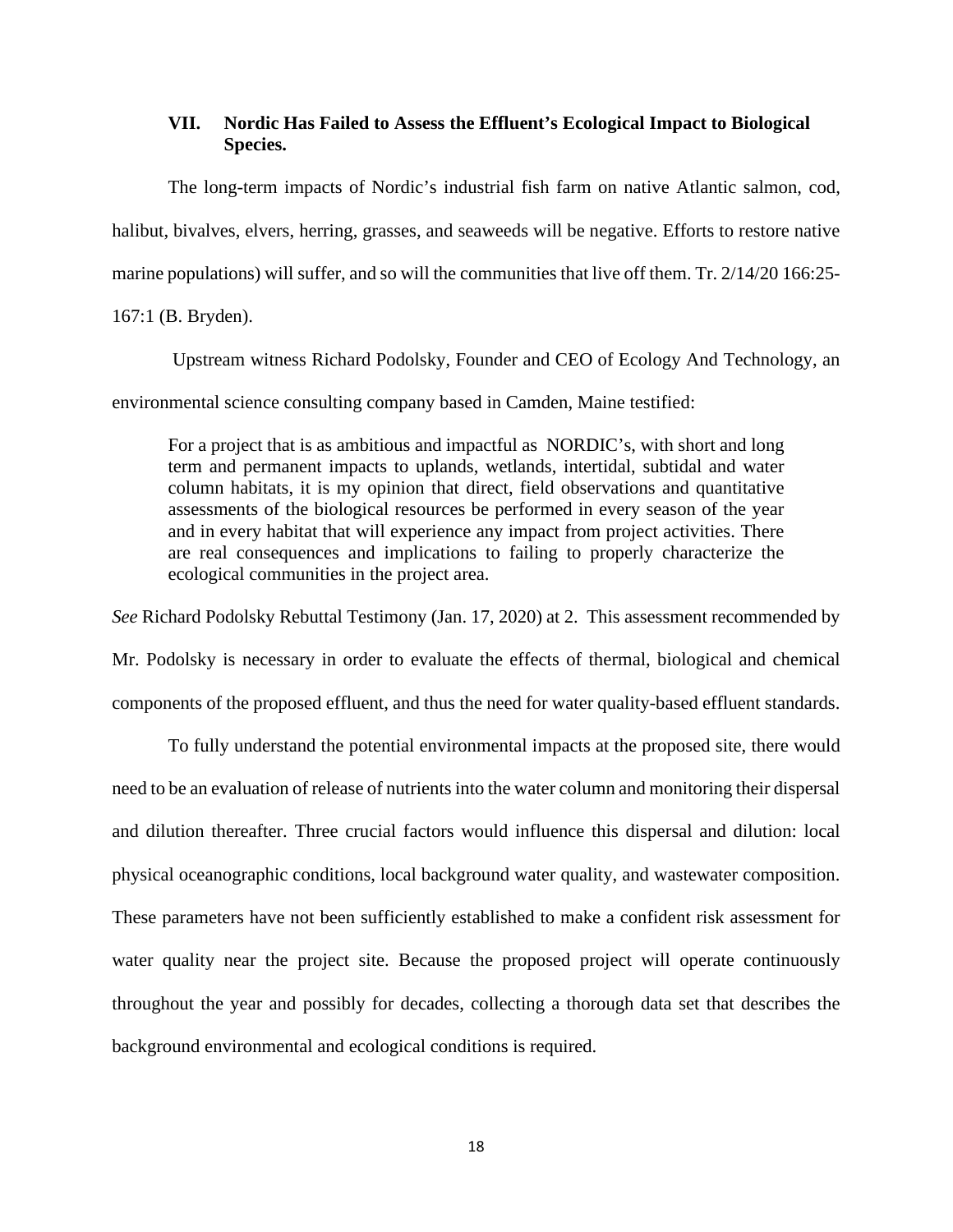More specifically, Nordic failed to provide the following crucial information needed to make a thorough evaluation of environmental impacts:

- Nordic failed to consider the effects of the plume with temperature and salinity that could attract some organisms (Tr. 2/13/20 32:8 (temp). 32:5 and 34:7 (salinity)) to unusual, suboptimal conditions while exposing them to non-native viruses (Tr. 2/13/20 384:2-22 (I. Bicknell)("there is no way to totally eliminate those risks")) and possibly suboptimal feeding conditions.
- Nordic failed to study the response of sessile organisms to the unnatural water quality in the plume.
- Nordic failed to perform adequate surveys of current behavior and existing water quality to assess the scope of altered water conditions that will affect marine wildlife.

Nordic failed to conduct an adequate survey to identify marine species using this area. Evaluation of the marine habitat was based on "a literature review," and a one-time survey "conducted by towing a diver and a camera along the proposed pipeline route." Application, SLODA section 07, Wildlife & Fisheries, Natural Resources Report p. 12, 4.0, Fisheries Methods. Nordic failed to demonstrate that it will meet the DEP 2018 criteria for wastewater discharge. "The water body is Marine Class SB." January 14, 2020 Rebuttal Testimony, of Tyler Parent, at 2 . In these waters "[d]ischarges may not cause adverse impact to estuarine and marine life in that the receiving waters must be of sufficient quality to support all indigenous and estuarine marine species without detrimental changes in the resident biological community." *Id.* at 4, Nordic Exhibit 37. Because this is not zero or minimum discharge RAS, effluent pipes are necessary. Nordic failed to address the effects of blasting and dredging on sessile marine organisms to place these pipes.

Nordic states that scallops, blue mussels, and soft-shell clams will be able to modify their behavior to temporarily endure the change in water conditions until their area of residence is no longer part of the active construction zone. Prefiled Testimony, T. Parent, p. 8, #20. Behavior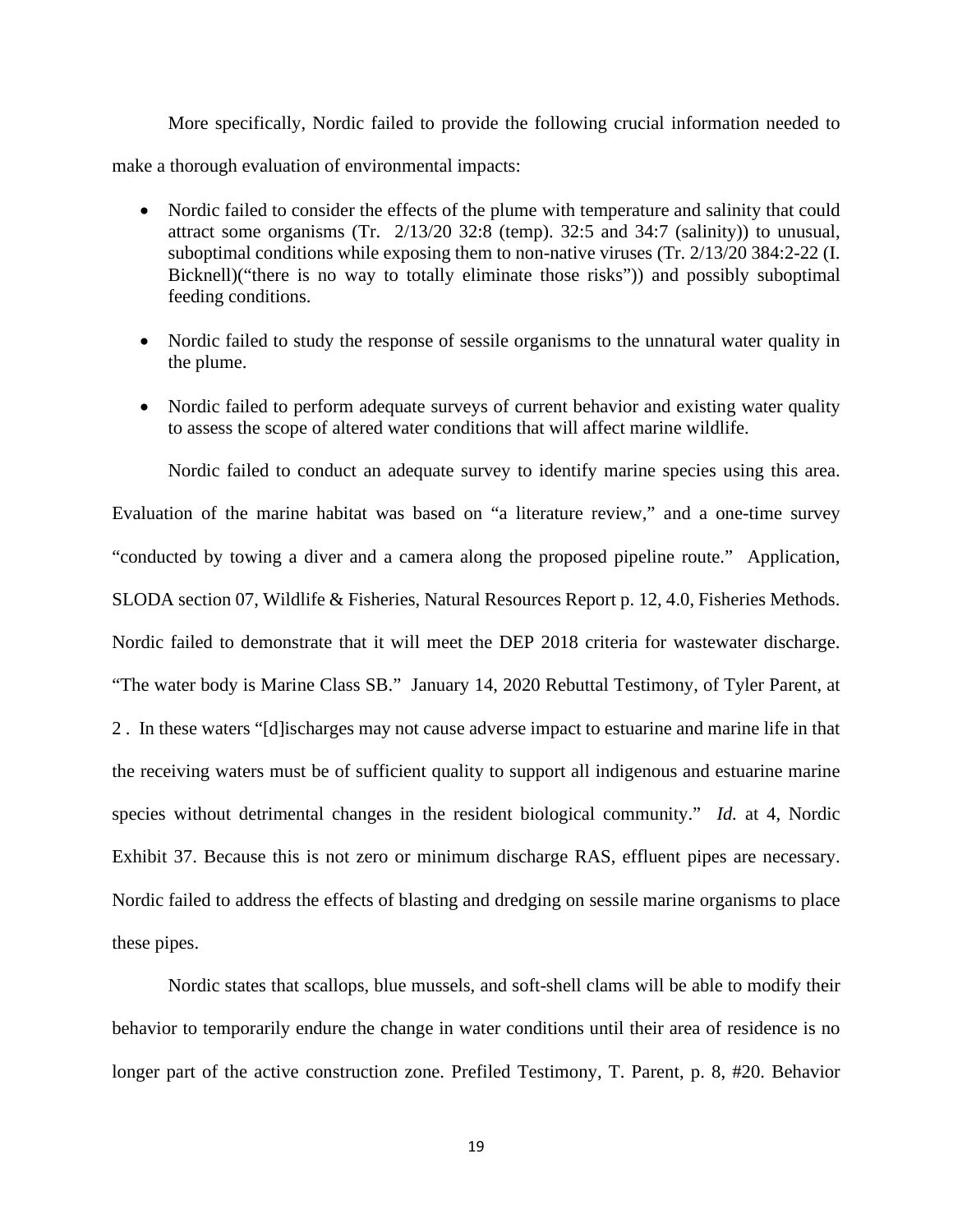modification is not a life-saving response to excavation of habitat and backfill with stone. Tr. 123:16 –125: 2 (Walsh describes excavation method). Nordic did no study to determine if, when, or which organisms are likely to inhabit the disturbed area.

### **VIII. Prior to Permitting, Nordic Must Undertake Additional, Scientifically Rigorous, Penobscot Bay Circulation Modeling.**

Circulation modeling that more certainly predicts where the effluent will move through Penobscot Bay is necessary to determine the least environmentally damaging alternative for discharge. The current models provided by Nordic fail to provide data to verify their accuracy of models and fail to take into account secondary circulation, wind shear, stratification, and other anomalies associated with the Bay. *See* Appendix D.

Therefore, prior to permitting, the following modeling is required:

1. The size and location of the discharge "plume" must be defined with a rigorous, year-round study (Tr. 2/12/20 70:1–71:1 (Dill/Pettigrew)), as there is no dispute that effluent will permanently affect water conditions within an unestablished distance of the outfall. Prefiled Testimony, N. Dill, Exhibit 23, Figure 1 (depicts dilution for 2 days); *see* Tr. 2/12/20 60:1–61:10 (Dill/Pettigrew discussion on accuracy of modeling); Tr. 2/12/20 88:17–89:l-12 (Pettigrew)(secondary circulation can delay dilution). "This is a permanent change to the environment so understanding the plume dynamics and existing conditions in the receiving water is critical to evaluate any project-related changes in the water column in near-field communities and to evaluate the environmental consequences of the project." Tr. 2/14/20 154:l-18 (Aveni-Deforge). Elements of concern likely or potentially present in discharge such as: TSS, BOD, Total N, Total P, Ammonia, nutrients, antibiotics, and other chemicals of high concern (including chemicals that may only be used in emergencies) must have strict year round limits that ensure no local or regional environmental harm. Examples include any additives in the feed Nordic has still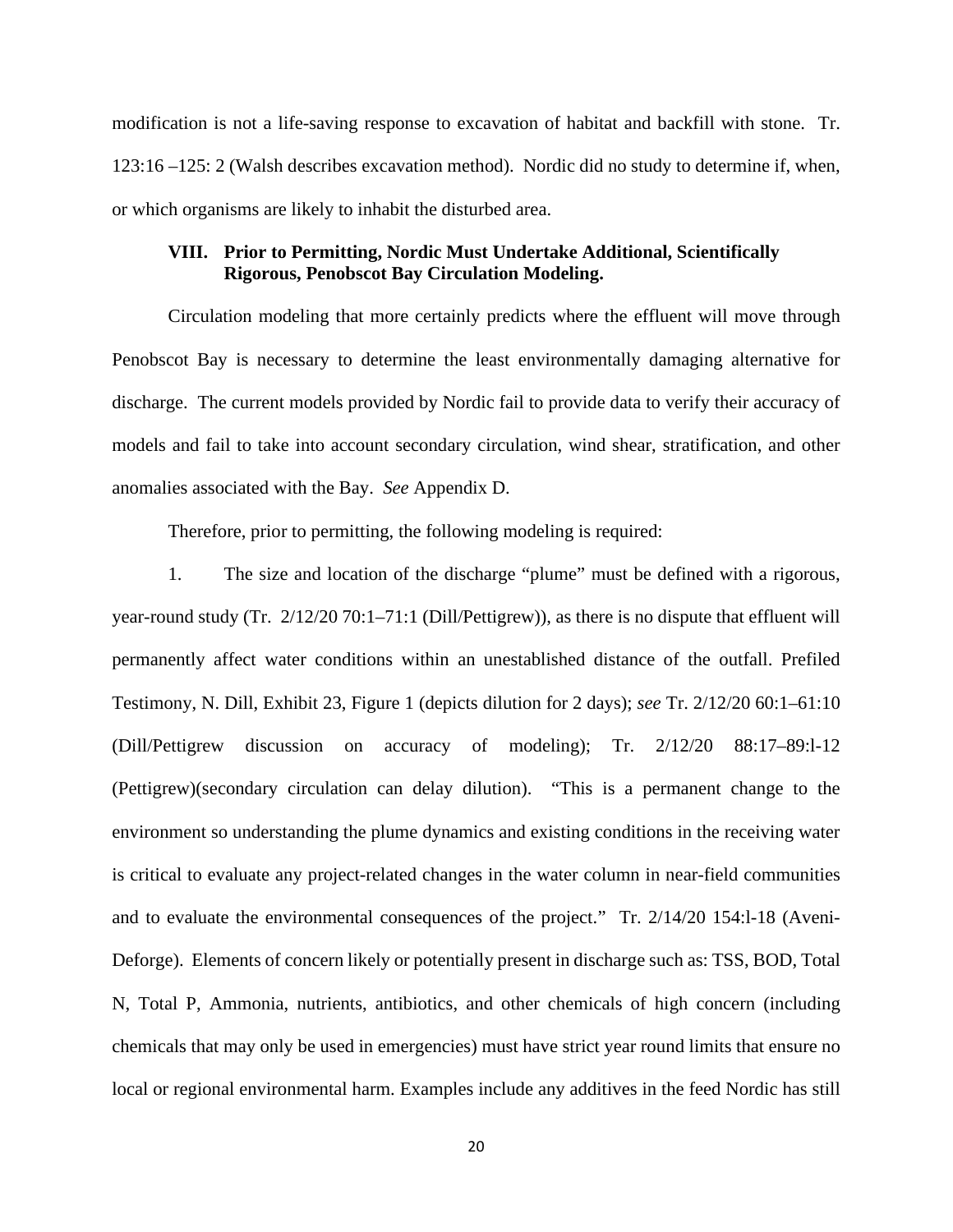refused to disclose the feed source and potential contaminates defined in 40 C.F.R. part 136 defined parameters, and Investigational New Animal Drugs (INADs), and viruses. The facility effluent is likely to contain viruses. The species and concentrations are disputed, especially since water treatment methods are new and largely untested, but there will be some escaping contagions. Tr., 2/13/20 384:2-22 (I. Bicknell)("there is no way to totally eliminate those risks."). Viruses are too small to be removed by filters (Tr.,2/13/20 384:1-6 (Racine/Bicknell)) and may escape UV treatment due to screening by suspended solids ("However, UV irradiation may not work in situations where turbid water (and associated poor UV transmittance) may be encountered." Written Testimony, B. Dixon, Exhibit F1, Ozonation and UV irradiation/an introduction and examples of current applications, Page 60, Concluding Remarks. *See* Appendix A.

2. As a condition of approval Nordic must provide, prior to a permit, a third party, extensive, on-going water quality and habitat monitoring analysis capable of determining impact on migratory fish, including federally endangered Atlantic salmon, and other species that use, may use or move through the discharge and pipeline location. Monitoring should incorporate protocols that initiate rapid production response, should discharge or discharge impacts exceed approved limits.

3. As a condition of approval, prior to granting a permit, protocols for intensive internal system water quality monitoring must be available for third party review, and results of on-going internal systemic monitoring must be made available for third party analysis. A repeated objection to the Nordic application is insufficient and incomplete monitoring of the effluent. Tr. 2/14/20 137:4-17 (Krueger). The application currently only states bi-weekly initially to much less later. What is missing is an inclusive list of potential contaminants, (including virus and bacteria), as well as how and where samples will be collected and analyzed.

21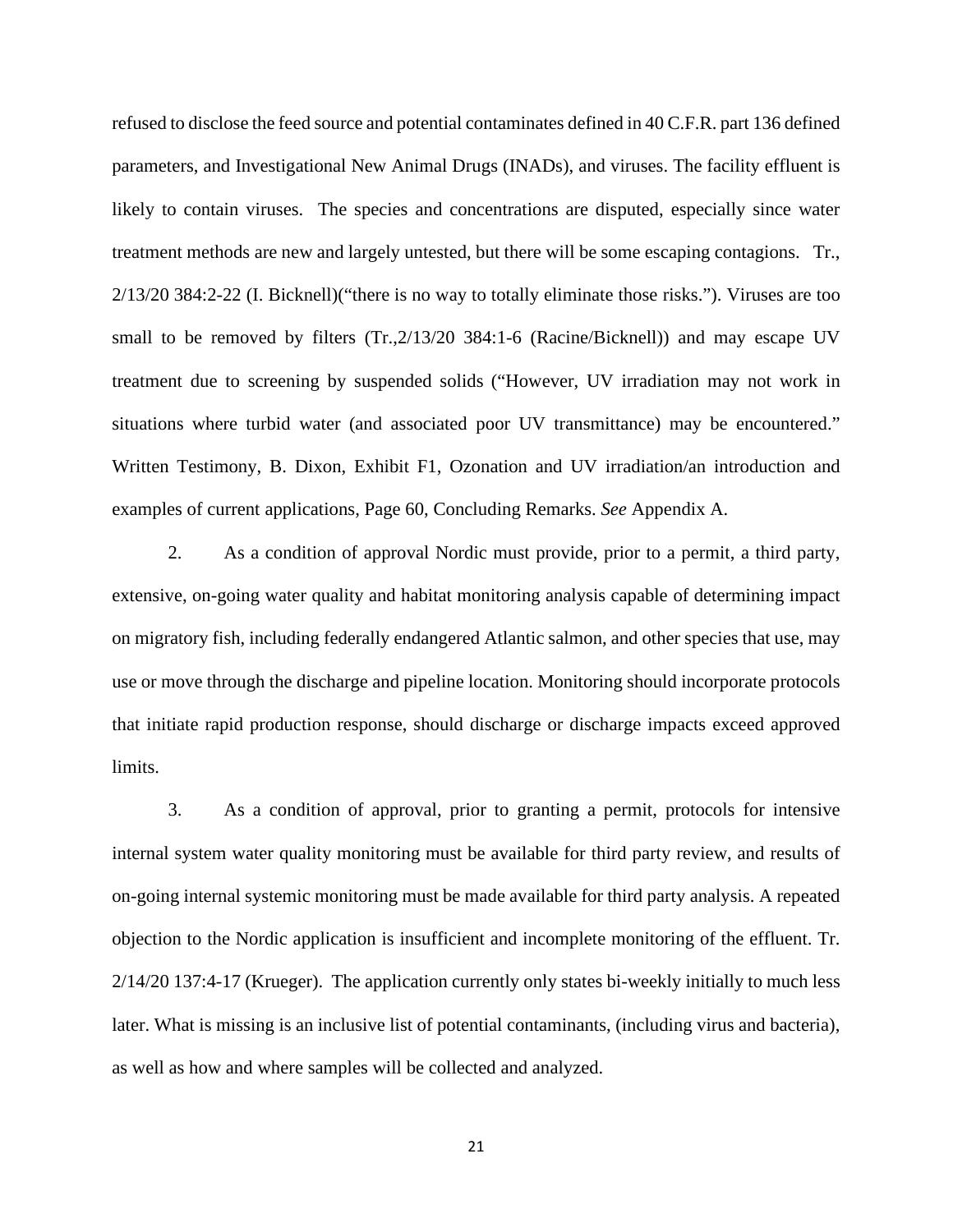4. Enforceable Concentration-Based Standards need to be developed. *See* Appendix B.

5. If approved, the permit should provide for revision or revocation in the event that subsequent aquaculture projects in or near Penobscot Bay, if any, are found in the aggregate with the NORDIC development to have an adverse impact on the migratory fish that use the Bay, such as Atlantic salmon, sturgeon, shad and alewives, or other marine organisms as per baseline information and monitoring.

6. If unpredicted contamination of the effluent occurs it must result in an automatic cessation of operations as a permit condition. As of now, Nordic should provide bypass conditions, its plans regarding how it will respond to an unpredicted contamination of the effluent, as well as any contingency plans. Otherwise, a single, centralized MBR treatment facility, with a factor of 10x reduction in filter size, means that any problem with any production tank or the chlorinated processing facility has no place to go should a problem develop. *See* Appendix C.

7. Agricultural waste disposal needs to be specifically addressed, including how waste stored at the facility can potentially affect surface water runoff. Will these wastes be frozen, dried, stored inside, what are the storage time frames, where will the wastes finally go, what are contingencies for the waste disposal? If collected and treated, can they be included in the effluent stream?

8. Feed source and testing must be provided. Many toxic ingredients have been associated with feed sources and can therefore be associated with the effluent composition. Prefiled Testimony, Krueger/Gulezian, p. 17, V. Since Nordic refuses to disclose its feed sources, it is not possible to identify or predict the toxins or pathogens introduced by the feed source into

22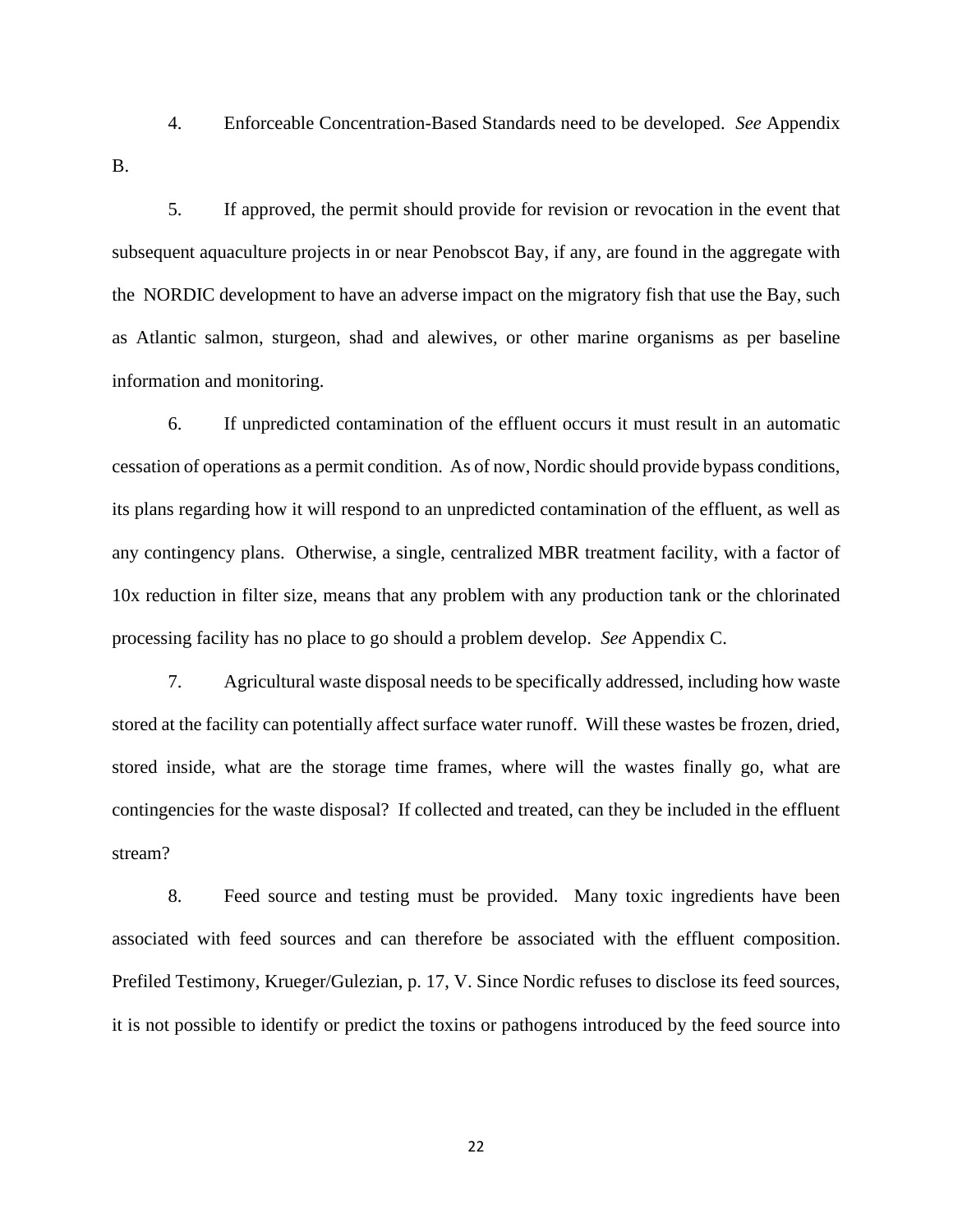the waste or effluent stream or the concentration thereof. This must be revealed and modeled prior to issuance of any permit or there is risk that the effluent discharge will be unlawful ab initio.

### **IX. There is insufficient data to verify that the state Tidal Water Thermal Discharge Standard[2](#page-26-0) will be met; in fact testimony provided during hearings suggests that this standard will NOT be met.**

Temperature is a unique kind of pollutant<sup>[3](#page-26-1)</sup>. In testimony offered by N. Dill, P.E., who modeled wastewater discharge behavior for Nordic, in his August 14, 2019 response concerning temperature, the author used lower temperatures for their effluent output (13 degrees Celsius) and higher extremes of bay temperature (70 degrees F). This paints a picture of a small 0.2-degree Celsius increase in the bay. Upstream disputes the 70-degree high temperature, and instead submits the temperature used should be derived from Northeastern Regional Association of Coastal Ocean Observing Systems ("NERACOOS") data. NERACOOS data has been collected 24/7 at buoys in the Penobscot Bay over several years. Using this more extensive data set the highest reading for 2018, for example, was 64.3 degrees F. During testimony, Dr Dill agreed that the effluent temperature is really predicted to be 15-18 degrees C, not the 13 degrees C cited. Tr.  $2/14/20$  76:14-22 (N. Dill). So, the temperature of the effluent temperature can be 5 degree C more than modeled and the temperature in the bay is not likely to ever be as high has been modeled.

Dr. Dill estimated the size of the mixing zone and the temperature dilution that might be expected, even with the incorrect temperature ranges (lower than accurate effluent temperature and higher than accurate bay temperature). The effluent mixing zone is based on a model that does

<span id="page-26-0"></span><sup>&</sup>lt;sup>2</sup> 06-096 C.M.R. Chapter 582, § 5: REGULATIONS RELATING TO TEMPERATURE

<sup>&</sup>quot;No discharge of pollutants shall cause the monthly mean of the daily maximum ambient temperatures in any tidal body of water, as measured outside the mixing zone, to be raised more than 4 degrees Fahrenheit, nor more than 1.5 degrees Fahrenheit from June 1 to September 1. In no event shall any discharge cause the temperature of any tidal waters to exceed 85 degrees Fahrenheit at any point outside a mixing zone established by the Board."

<span id="page-26-1"></span><sup>&</sup>lt;sup>3</sup> Temperature is considered to be a "non-conservative" pollutant. It is not measured as concentration and is instead a property of water. Thermal energy is not "in" the water in the same sense that copper atoms and ammonium ions are in water. Thermal energy is absorbed by the water molecules, which is manifested as temperature and a proper-ty of the water.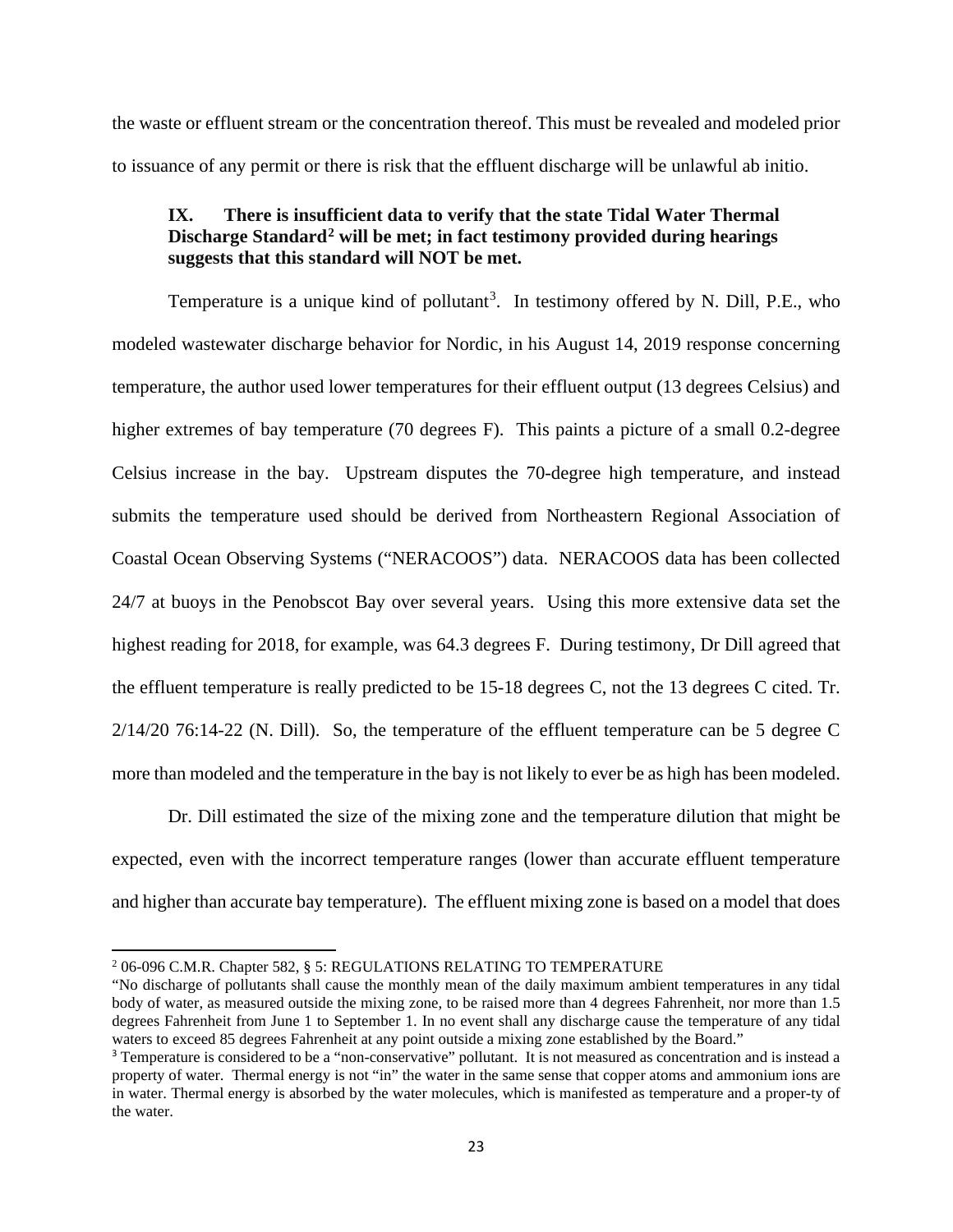not include factors that could allow for aberrant temperature variations and secondary circulation events. Nordic's own calculations using their CORMIX model and corroborated by the testimonies of Wood and Dill suggest a 3 degree increase in Winter and a 1.2 degree increase in Summer. Tr. 2/14/20 89:2-94:1 (Wood/Dill). CORMIX models are +/- 50%.

To summarize, based upon the +/- 50% accuracy of CORMIX modeling one could support a Delta T of 4.5 degrees in the winter and 1.8 degrees in the summer. A permit should not be provided if there is data that suggests that the permit might violate a regulation.

Further, to verify the models provided, additional data should be collected over several seasons to take into account anomalies in the currents and wind, and sub circulations within the bay. Testimony by Dr. Dill supports testimony provided by Dr. Pettigrew and Dr. Aveni-Deforge, as Dr. Dill agreed that additional data should be collected to predict the effects of the effluent on the bay. Dr. Dill agreed that Dr. Pettigrew was correct that additional data would improve the modelling. Nordic consultant Ramboll recommended more than a year ago that additional data is necessary to validate modeling. Dr. Dill confirmed the need for additional testing at hearing:

Mr. Wood: When Mr. Pettigrew was here I think you folks talked and that additional information in the bay locally and larger would be a good thing and would you be willing to -- if you were to if people were to collect that data, use that to refine your model when it comes to the far-field because that is a little less defined than in the rule where the far-field is -- I mean the near-field is pretty well defined in how you calculate that, so would you be open to refining your model if additional data is collected?

Dr. Dill: Oh, yeah. Absolutely.

#### Tr. 2/14/20 93:16-94:1.

Upstream's witness John Krueger provided another way of looking at the amount of heat that the effluent will be putting into the bay on an average day. He used the heat capacity of water, the number of gallons of water disposed of in a day, the average temperature of the effluent and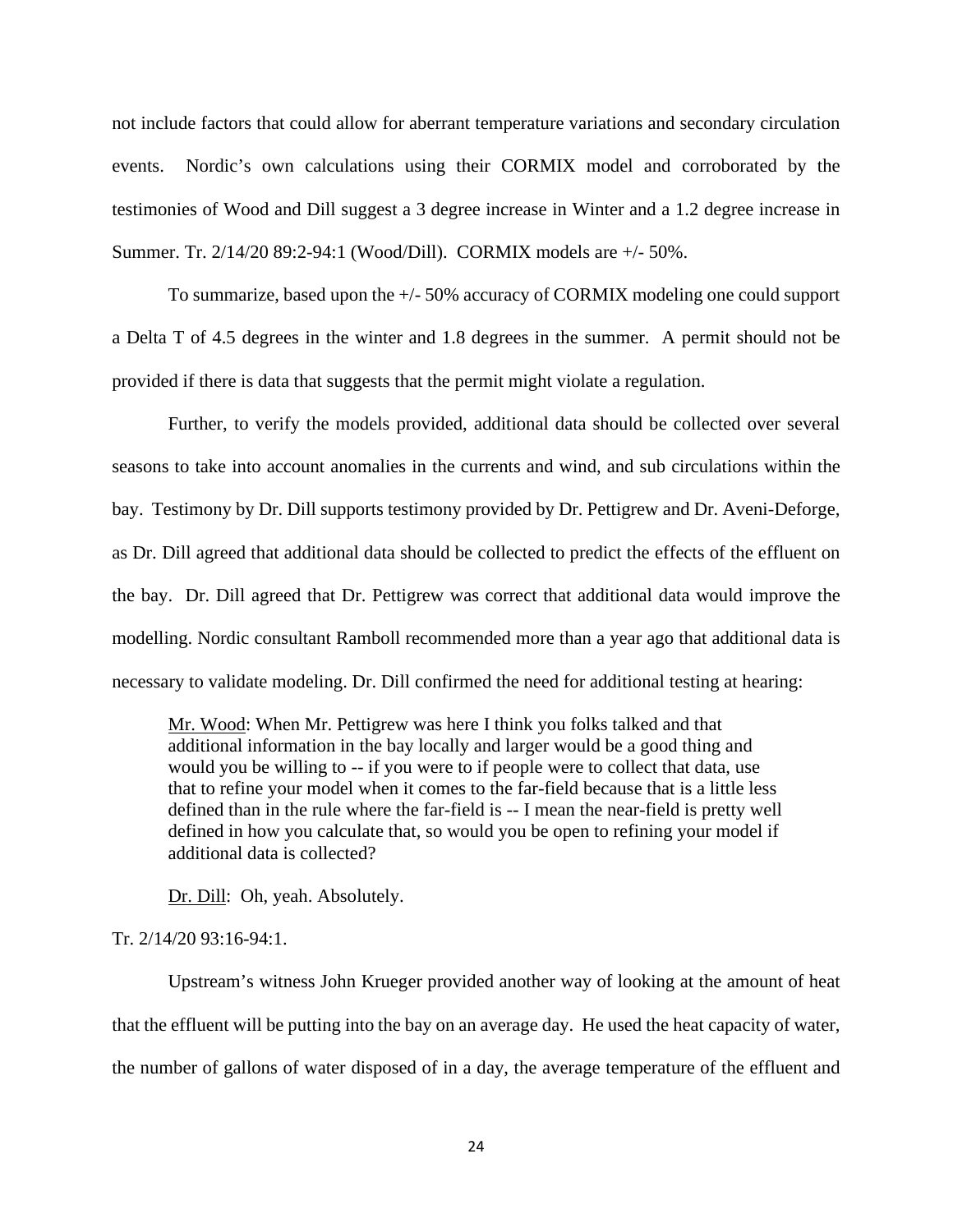the average temperature of the bay from a nearby Northeastern Regional Association of Coastal Ocean Observing Systems (NERACOOS) buoy to calculate the total heat transferred into the bay on an average day. The average amount of heat transferred to the bay every day is the equivalent of the heat produced by burning 10,000 gallons of gasoline a day or the electric energy consumed by 10,000 homes a day. Tr. 2/14/20 131:22-133:1.

The rate of mixing of the discharge plume with the water column will help determine the rate at which heat is dissipated. Nordic needs to better define the so-called mixing zone with real data from all seasons. Heat transfer, just like nutrients, can be exacerbated by stratification where heated effluents can be entrained in distinct layers in the water column, and subject to different forces such as wind and weather. The modeling process also needs to take into consideration secondary circulations that can create isolated pockets of plumes distinct from an average dispersal.

Nordic's unverified modeling data is insufficient for ensuring compliance with all environmental permitting requirements. There is a tremendous amount of heat being transferred daily and must be accounted for. It would be wrong to create a permit that might exceed one of the few regulatory standards. Accurate modeling must be coupled with verified data. Nordic's Ramboll consultants recommended over a year ago that Nordic collect more data to support their modeling. Nordic's failure to collect sufficient data makes it impossible to model the characteristics of Nordic's discharge. Without the required data and modeling, the permits should not issue. Tr. 2/14/20 134:21-135:12 (J. Krueger).

### **X. The Project Effects of Warmer Temperatures to the Bay Present Unacceptable Risks.**

The temperature of the effluent water at the depth of discharge will always be warmer than the bay. Tr. 2/13/20 318:17 (Cotter). The warmer water is preferred by some species, including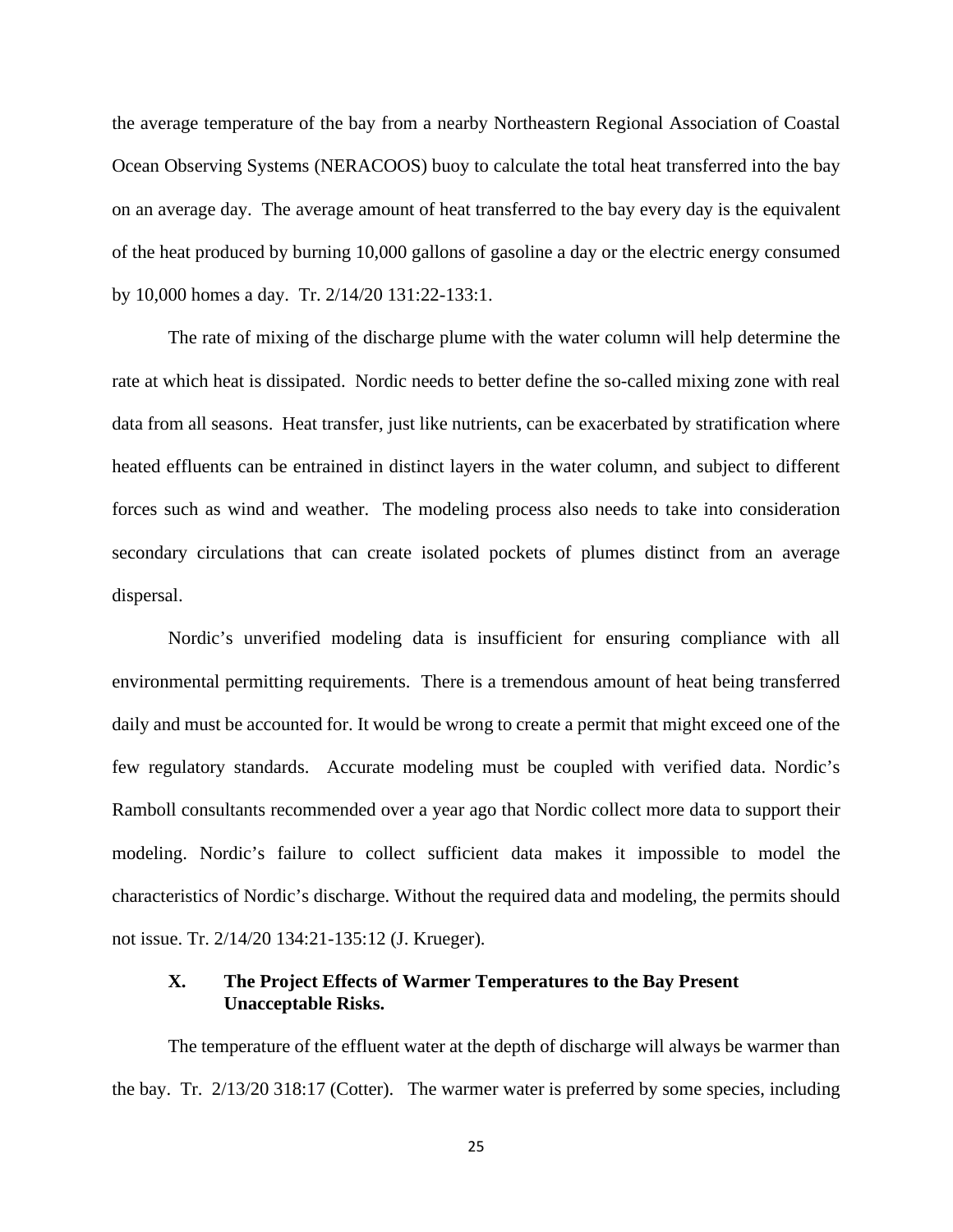lobster. Tr. 2/13/20 32:8 (Torangeau), Tr. 02/14/20 51:22–52:1 (T. Parent). Higher temperatures are harmful to some species ("…temperatures above the physiological range of a fish species triggers a stress response that can negatively impact immune function…", Written Testimony, B. Dixon, Exhibit B-1, Impacts of Low Temperature on the Teleost Immune System, p. 18, Introduction).

Rebuttal Testimony, Podolsky, p. 3, last paragraph – p. 4 NVC/UPSTREAM R1 Page 4 of 19: "Regarding temperature, the discharge waters may average between 15˚F and 20˚F warmer than the ambient temperature of Belfast Bay and west Penobscot Bay. The volume of warm water may be in excess of 7 million gallons per day of wastewater discharge between the Little River and Islesboro Island when the facility becomes fully operational (Phase 2). By Nordic's own admission, this discharge of thermally charged water will create a permanent thermal anomaly in the vicinity surrounding the discharge pipe which, depending upon the plumes movement with time, tide, wind and wave, may impact 1-2 miles north/south and 1 mile east/west and cover an area equivalent to between 1 and 2 square miles, equal to between 700 and 1500 football fields."

It is a critical omission that in item #21, Fiorillo fails to even mention the impact to benthos from this permanent, thermal pollution anomaly. It is vitally important and relevant to this project to fully understand the impact of the thermal anomaly because it will directly impact water column species, such as phyto- and zooplankton, larval fish and invertebrates and thereby the benthos and other species in the food chain that depend upon the water column. Similarly, if the benthos experience impacts in the vicinity of the thermal discharge so too will the fish, waterfowl and human livelihoods that depend upon this benthos."

Nordic's discharge of warm effluent has the potential of attracting fish to the very area of the Bay that will be infused with the highest concentrations of pollutants, in what has been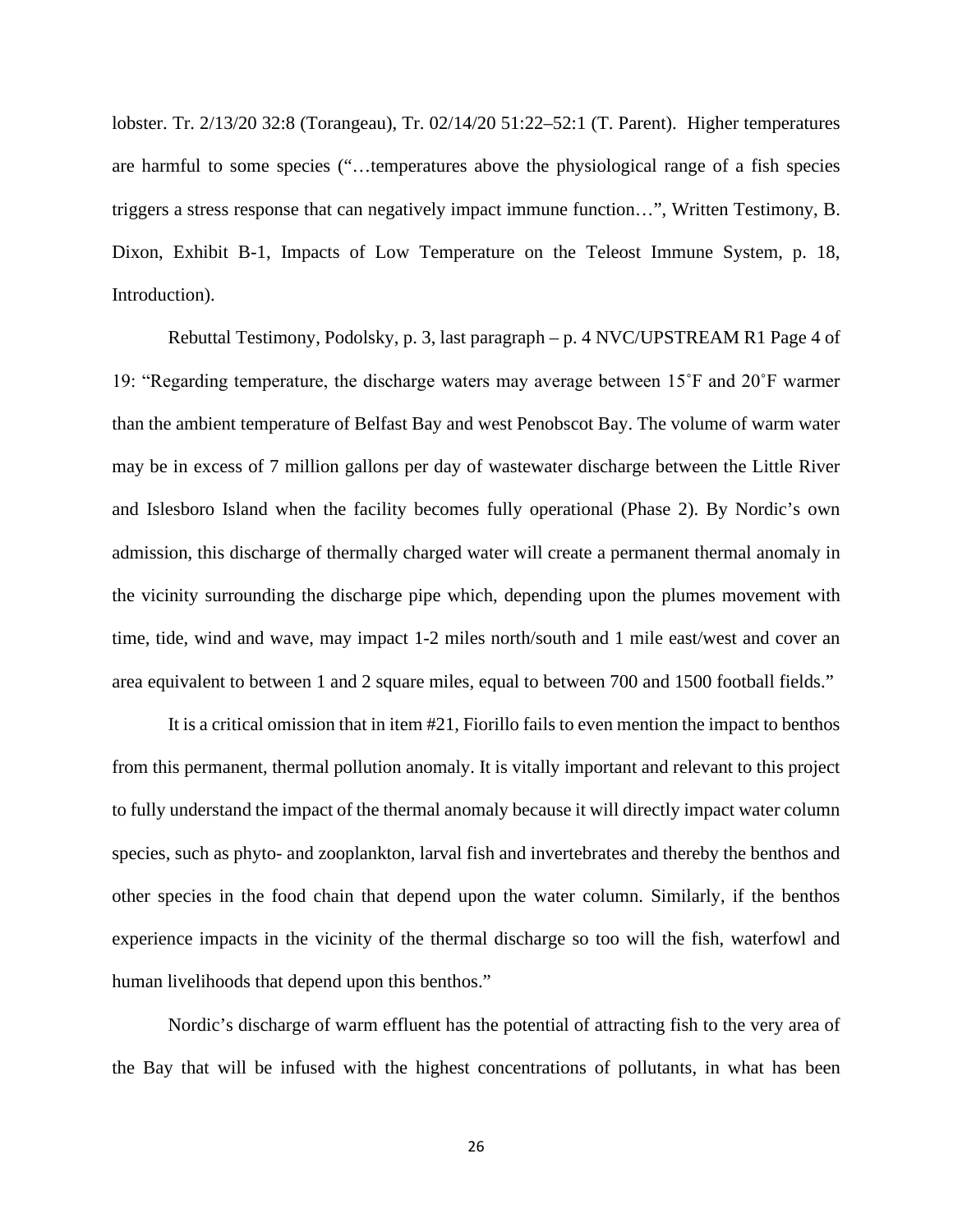described as a "bird feeder effect". A discharge of warm effluent containing pathogens and pollutants is not only irresponsible, it is contrary to the recovery efforts of endangered Atlantic salmon and short-nose sturgeon, as well as the overall restoration of the Penobscot Bay.

### **XI. Nordic fails to demonstrate that dredging will not cause environmental harm.**

Nordic has failed to submit adequate and complete information on dredge or fill. Information is lacking or not consistent with application materials and information provided at public hearings. Of particular concern is the amount of dredge and the route that this dredge material will be taken, and the final location of the dredge material.

Aside from the dredging project is the concern that currents and flow will further disrupt existing mercury in the floor bed. Nordic has failed to assess properly mercury and how currents may affect dispersion. Nordic has failed to collect sufficient samples from the actual pipe route. Prefiled Testimony, E. Ransom, p. 44, Fig.18-1. Nordic has not utilized the Penobscot River Mercury Study (PRMS) procedure to sample and test for mercury. Tr. 2/12/20 155:5-21 (Tucker/Ransom). The PRMS is a court-ordered study that examined mercury contamination from the former Holtra-Chem chlor-alkali plant in Orrington, Maine. *Id.* Testimony provided to DMR by Dianne Kopec, PhD as part of the DMR submittal process on March 2, 2020 provided detail on the proper sampling, (PRMS) that was not used, as well as the severity of existing mercury concentrations in the location of the proposed routes.

Nordic samples taken revealed at least one location with a mercury concentration of 239 nanograms/gram (ng/g). Prefiled Testimony, E. Ransom, p. 46, Table 18-3. Concentrations over 200 ng/g justify closing an area to lobster and crab harvest. Dr. Kopec provided data from a 2009 sediment project where cores from three sites were sampled approximately 2 km north of the proposed Nordic pipeline dredging area. The surface sediment mercury concentrations from the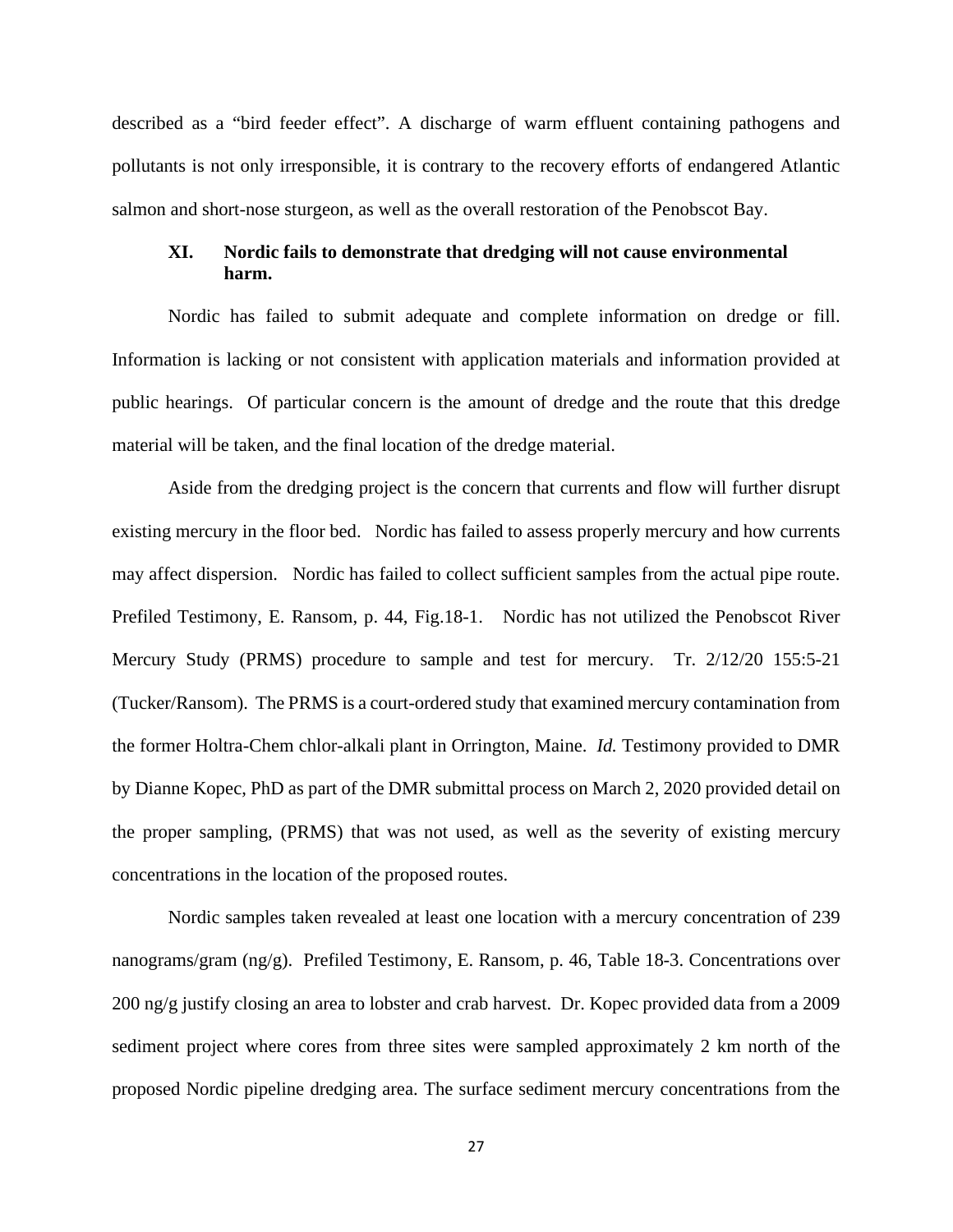three sites were over six times greater than background sediment mercury concentrations for estuaries along the central Maine coast. Values of mercury exceeded 340 ng/g.

Surface sediment concentrations are most relevant to mercury contamination of biota, unless the sediment is disturbed. Most sediment mercury is in the inorganic form which has limited accumulation in organisms. Mercury in surface sediment is exposed to methylating bacteria in an environment amenable to transforming the inorganic mercury into organic methyl mercury, which is highly bioavailable, and which biomagnifies in aquatic food webs. If the sediments are disturbed and mixed, then the inorganic mercury sitting in the deeper sediment can also be methylated and enter the food web. Tr. 2/12/20 332:4-11 (K. Tucker). Mercury concentrations in surface sediment are directly related to mercury concentrations in benthic foraging marine organisms.

Dr. Kopec, as part of her written testimony to DMR, goes on to state: "it is important to conduct thorough sediment core analyses of the specific area proposed for dredging to install the NORDIC intake and discharge pipelines. This work should follow the coring and analytical methods used in the Penobscot River Mercury Study in order to generate an accurate description of the sediment mercury concentrations at all relevant depths. Cores should be sectioned for mercury analysis in 1 cm slices to a depth of 20 cm, then in 2 cm slices to a depth of 40 cm, then in 5 cm slices to a depth of 90 cm. This method will ensure a full characterization of the distribution of mercury in the sediment underlying the proposed pipeline route and allow the regulatory agencies to make informed decisions on any risks to biota associated with the proposed dredging and how best to dispose of any dredge spoils."

Current studies should also include the effects of secondary circulation patterns or even the pipes' ability to alter current flow and the current's potential to disrupt mercury in the reuse of dredged spoils and the surrounding sea floor.

28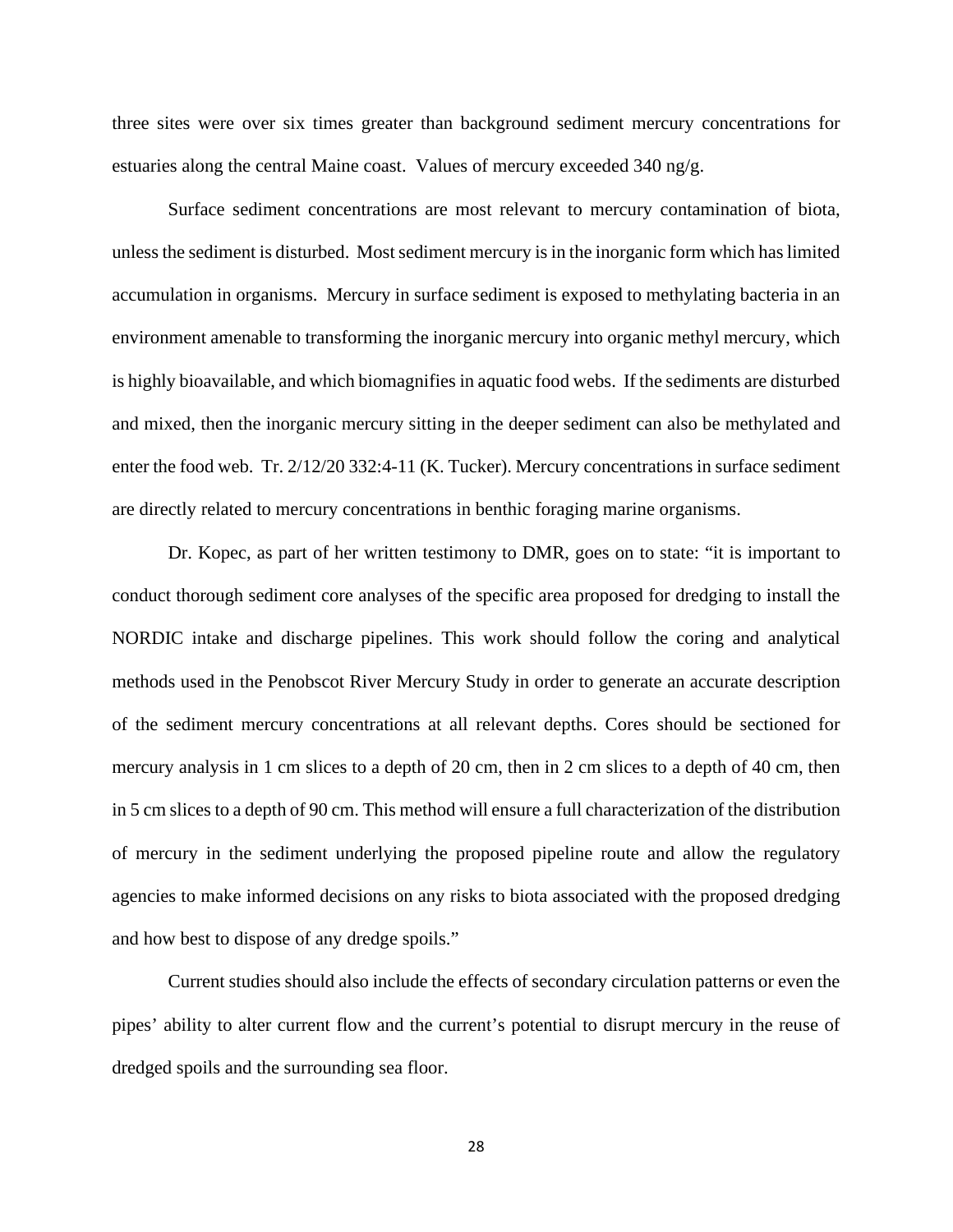The application review must be halted while the Applicant conducts and provides comprehensive testing for mercury and additional seafloor and water column baseline assessments along pipeline routes, taking into account currents, the pock marks, mercury contamination, methane gas, sediment turbidity and scouring on the unstable bay floor. The pipes that carry the effluent present an environmental concern as the dredging of the pipe area and the resulting flow of effluent on the bay floor will extend already existing mercury contamination. In addition to an inadequate sampling of the actual pipeline route, Nordic has not utilized the Penobscot River Mercury Study (PRMS) procedure to sample and test for mercury. Other studies associated with the PRMS provide data demonstrating the severity of already existing mercury contamination. Nordic samples taken found at least one with a mercury concentration of 239 nanograms/gram (ng/g). Prefiled Testimony, E. Ransom, p. 46, Table 18-3. Concentrations over 200 ng/g justify closing an area to lobster and crab harvest.

### **XII. The MEPDES Application is Incomplete and not Compliant with Statutory Requirements.**

The Department should not begin the processing of a permit until Nordic has fully complied with the application requirements for that permit. See Chapter 543 (UIC) and this Chapter (NPDES). Nordic's applications are not complete. Please see Exhibit A (February 18, 2020 Comment and matrix by Mike Lannan). Nordic's applications also fail to satisfy Clean Water Act Requirements and provide safe effluent to the Bay

#### **a. Inadequate Testing**

Effluent Testing should Include 40 C.F.R. part 136 defined parameters. Nordic lists four industrial detergents, four disinfectants, four therapeutants, and five "emergency" compounds for disease control. MEPDES Application, Questions #10 & 11, Attachment 3, p. 216-219. Documented is the inadequate evaluation of baseline stratification of temperature, oxygen and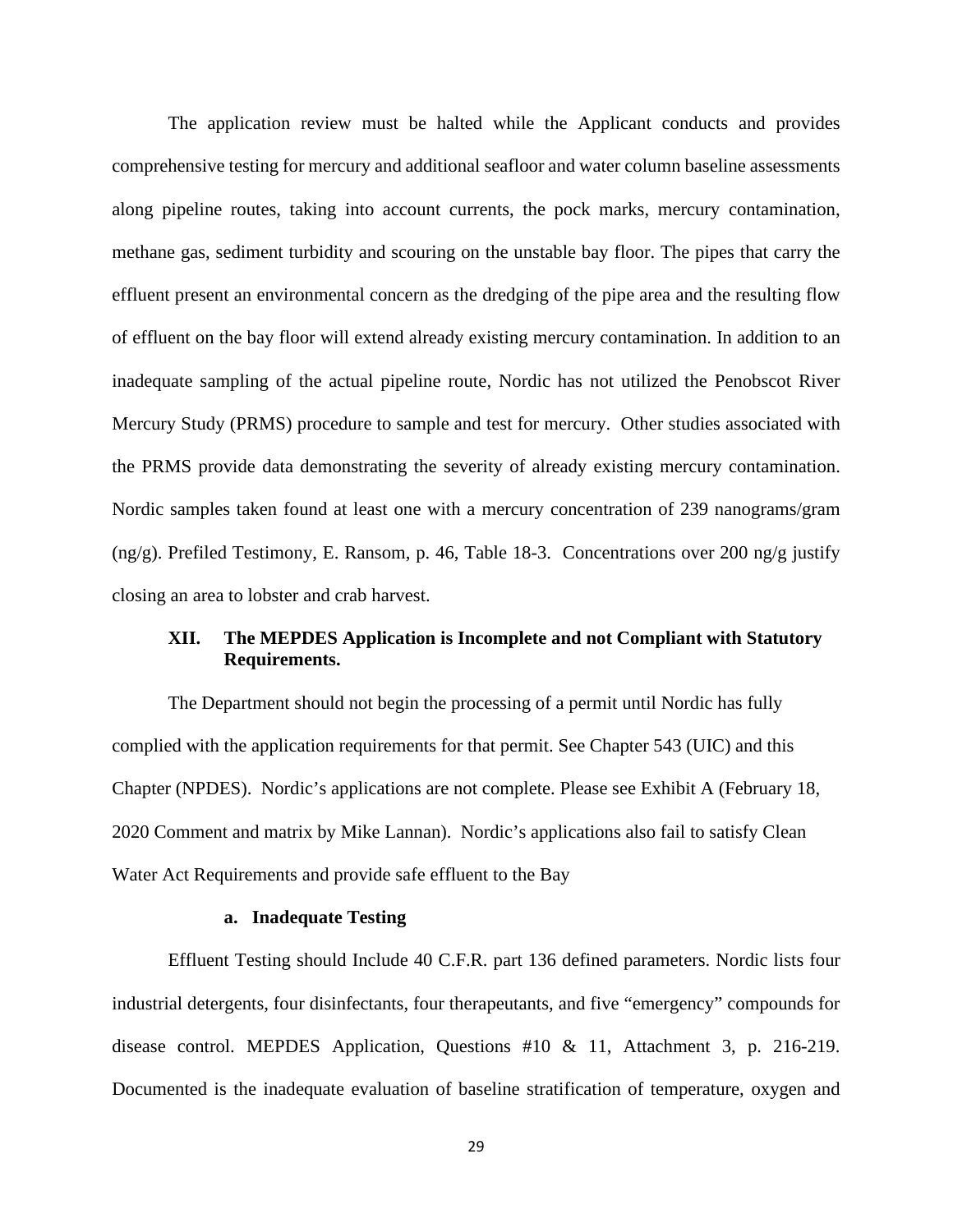nitrogen, and inventories of fauna and flora in the bay. Testing of the effluent for multiple potential contaminants beyond the listed parameters of the permit is insufficient.

Comprehensive screening analyses of waste streams are a documented process to assure a better understanding of the composition of the waste stream. There is no feed analysis and no known source of feed and there is no requirement through the MPDES application to test for feed ingredients. Effluent testing should not be limited to nutrients, but periodically tested for 40 C.F.R. part 136 defined parameters. Refer to Lists of methods by analyte; from 40 C.F.R. 136.3 Table IA: Biological, Table IB: Inorganics, Table IC: Non-pesticide organics, Table ID: Pesticides, Table IE: Radiological (if deep aquifer water with radon is included as input), Table IF: Pharmaceutical, Table IG: Pesticide active ingredients, Table IH: Ambient Biological. Prefiled Testimony, J. Krueger, p.17.

Additionally, the monitoring points and monitoring frequency is insufficient. There has been no evaluation of a more detailed monitoring program. DEP agencies have not evaluated the effect of feed composition on the waste discharge or even the ratio of protein efficiency. The ratio directly impacts the nitrogen discharge. Prefiled Testimony, J. Krueger, p. 24. Regulators have not addressed Investigational New Animal Drugs (INADs). *Id.* at 12. If an INAD is used will there be a complementary analytical method provided and analyses provided? Current regulatory review has not addressed potential audiological effects of RAS outfall pumps and other sound sources on marine life, fish, shellfish and mammalian life, in receiving the waters. In addition to Effluent Analysis there should be testing of any untreated collected storm waters from the facility. The large area of asphalt surfaces on the site will become conduits to carry any spillage of stored materials or processed materials into storm water drainage. Drainage from the asphalt surfaces should be contained, treated, and tested before disposal into the bay. Applicant should be asked to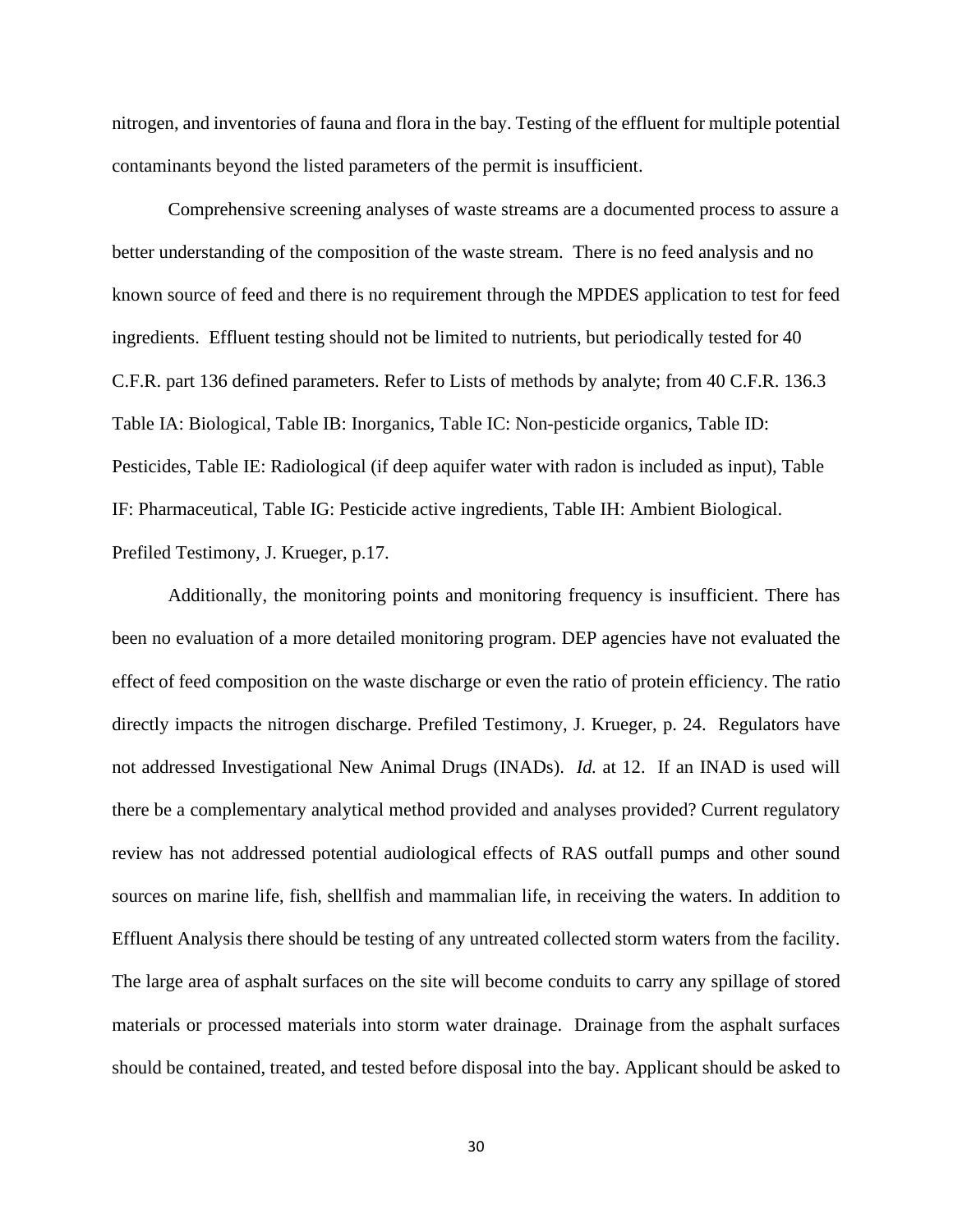demonstrate a current baseline and to provide follow up data showing that it has prevented harm from the noise of the effluent (audiological waste) to marine life.

#### Fish Feed (Prefiled Testimony, J. Krueger, p. 17, V)

A significant reason to seek testing for multiple chemical and biological parameters in the waste discharge (in addition to those mentioned previously) is the major unknowns associated with the fish feed. There are multiple papers that suggest that some fish feeds used for land-based aquaculture have contained toxic chemicals. While the Applicant suggests that there will be no toxins in the feed, there is no statement at this time about what the feed may be, and the Applicant refuses to reveal its fish feed selections. In addition, certification standards for fish feed have not been specifically referenced to provide assurance that the feed will not have toxins present; therefore, only monitoring, after the fact, can provide assurances that toxins are not entering the waste effluent as a byproduct of the fish food.

Prior to the issuance of any permit, Nordic should be required to perform testing, or reveal the test results of others from trusted sources, to show that currently available fish food will not provide toxins to the waste stream, as assurance that the products it chooses for fish food need not provide toxins.

#### **b. Virus and Disease Introduction to the Bay**

Bill Bryden provided multiple examples of concern in his testimony and submissions in response to DMR. Nordic has modified their application to include a 0.04-micron filter (40 nanometers) in the final MBR centralized treatment system. No filter is stringent enough to filter out viral particles, which may be less than 1 nanometer in size. The filters suggested by Nordic of this size would clog even more frequently. Tr. 2/14/20 173:9-11(B. Bryden). No design modifications have been provided to address this significant change in the application, as smaller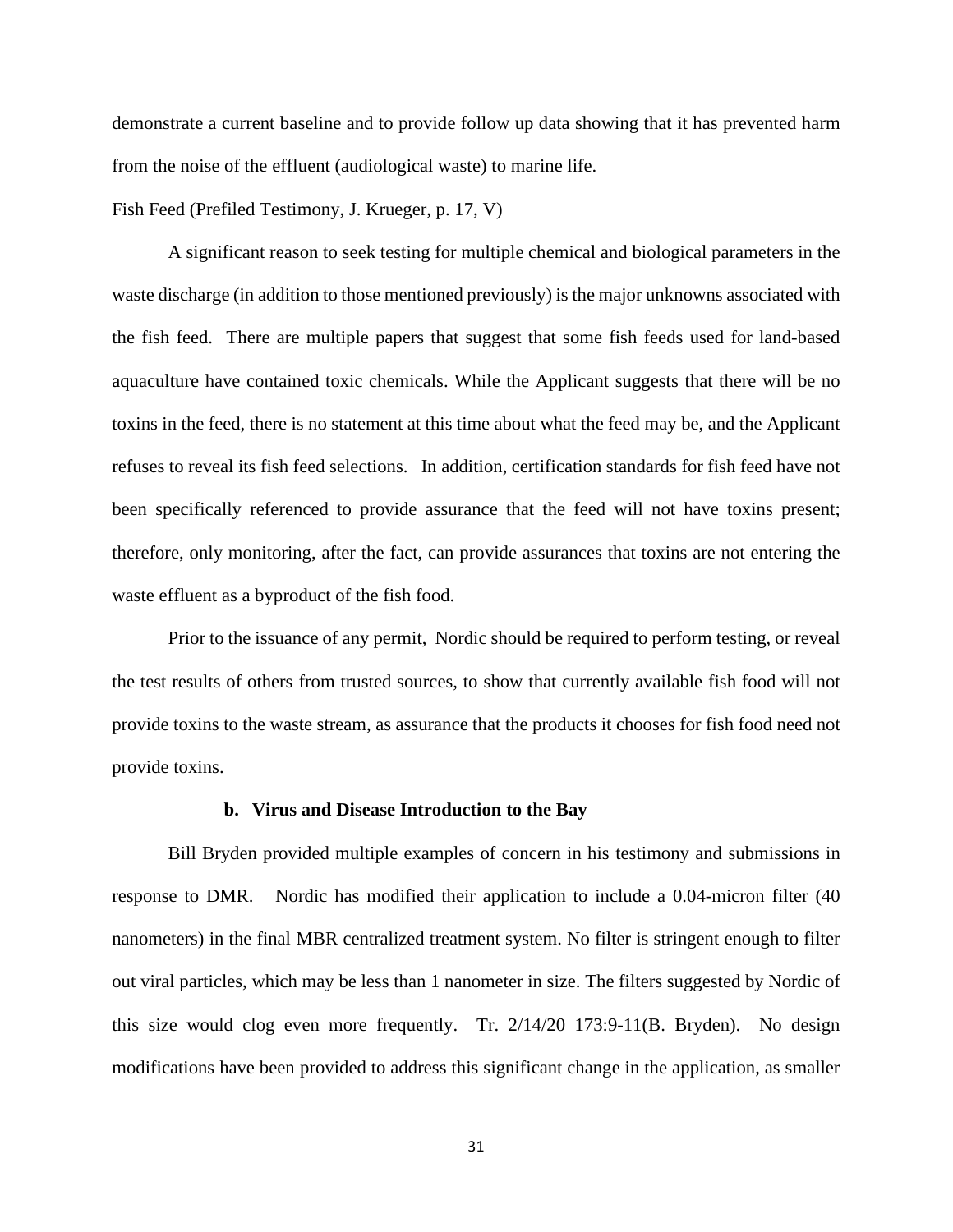filter sizes will require significant engineering efforts. Once a pathogen entered a larger recirculating system, it would be extremely difficult to clear it out and would probably involve, at a minimum, euthanizing all the animals and bleaching the system. In the summary that Bryden provided to the DMR as part of the hearing extension, he cited the concern that large mortalities will exist primarily from: 1) local external known contagions entering the facility, 2) contagions entering the tanks via the eggs, 3) unknown concerns because we don't have tools for identifying and quantifying the viruses and pathogens that will enter the bay.

No monitoring plan is provided for virus and bacterial contamination in the discharge. Detailed sampling criteria, enforceable limits, and analytical protocols need to be developed. Examples of concerns include:

- Infectious salmon anemia (ISA) or ISAv (v for virus) is endemic to the Atlantic.
- Infectious Pancreatic Necrosis (IPN) or IPNv is endemic to Atlantic Canada and therefore probably Maine as well.
- Aeromonas salmonicida is also common in the North.

### **c. Bill Bryden's testimony to DEP and DMR demonstrates Nordic failed to meet effluent virus guidelines:**

- No survey of contagions that can be amplified
- No updated screening for all known major pathogens by USA or Maine managers of hatcheries
- No consideration for contagion modeling in effluent, i.e. numbers per gallon based on various scenarios of prevalence in the tanks
- No mass mortality plan
- No consideration of alternative production models that reduce impacts on environment, reduce antimicrobial use, etc. (i.e. aquifer only water source, zero effluent, etc.)
- No discussion of likely mortality rates nor causes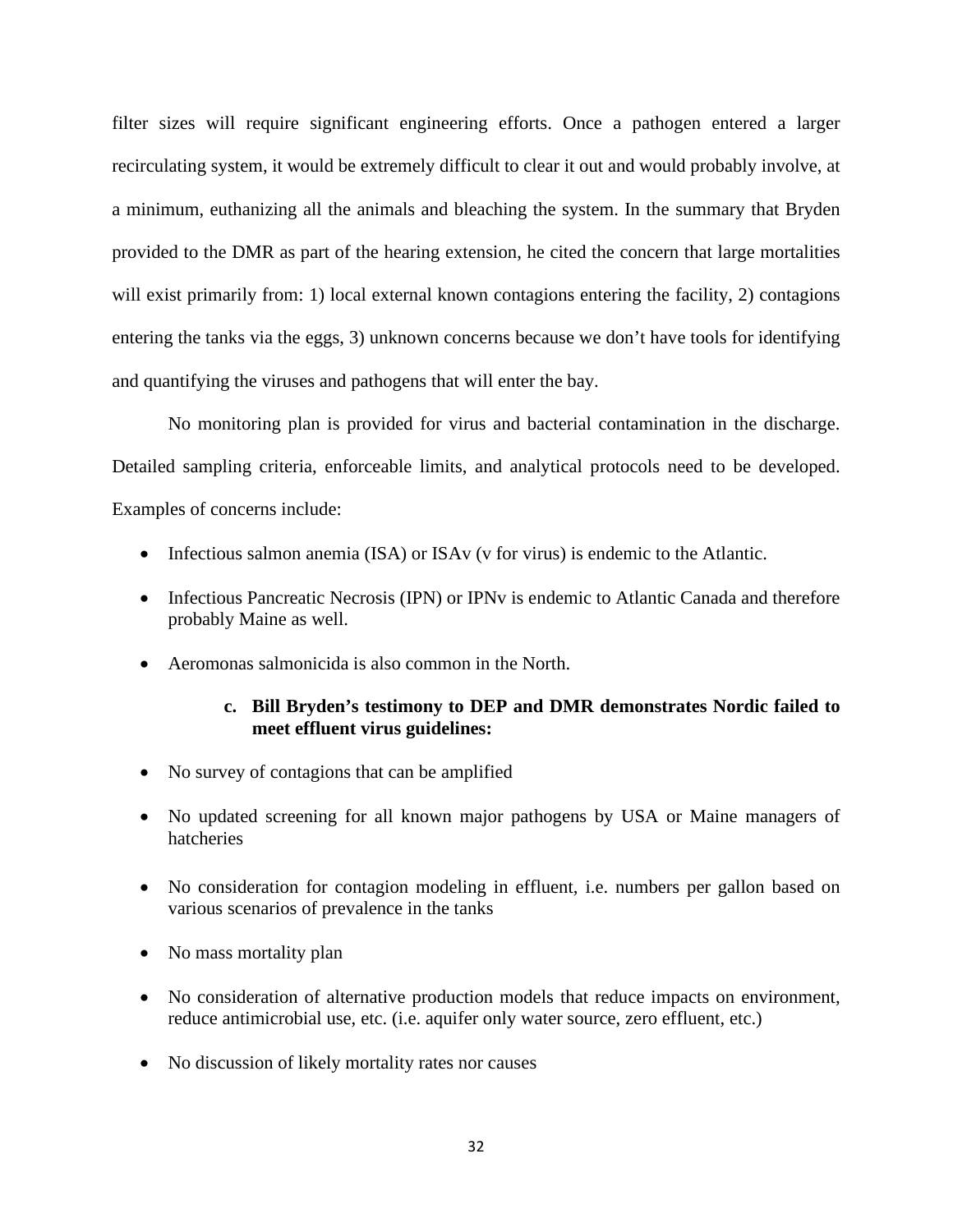- No discussion of fish attraction to warm effluent, permanent feature issues, as suggested by Dr. Podolosky
- No discussion of gyrs concentrating contagions and effluent entertainment into river mouth as suggested by Dr. Pettigrew
- No cap on antibiotic use to offset design issues such as surface water use
- No local salmon eggs available, Williamsburg Treaty was signed to prevent introduction of foreign eggs carrying known and unknown contagions not native to the region

APPENDIX B: There is a need for Enforceable Concentration Based Standards.

The application provides maximum daily amounts for: TSS, BOD, Total Nitrogen, Total Phosphorus, Ammonia, pH, Temperature (summer/winter), salinity, also average daily values, and finally concentrations. (MEPDES Application at 206) We wish to be assured that the concentration values are enforceable. The proposed Monitoring program provided by NORDIC is not sufficient either in what will be monitored nor the frequency. Providing an enforceable concentration based standard provides assurances that large slugs of contaminants cannot be released, and provides additional assurances any spills or contingency failures can be observed and monitored. As an example, NORDICs's Sashimi Royal shows factors 3 variation in N discharge day to day. See EPA Form VI.B Question VI.B Attachment.

Only ten pollutants are listed in the application. *Id.* at 206-207. For these, a maximum daily value is listed as well as the average daily concentration. Nordic should be asked: What are the maximum concentrations that might exist in the effluent, under what circumstances might that occur, how will these concentrations be prevented and how will these concentrations be measured, reported, and if necessary mitigated?

Nordic should be required to demonstrate what variation in percent removal of treatment can be expected and under what circumstances? As an example, if phosphorous removal is reduced by just one percent, from 99% to 98%, the amount of phosphorous in the effluent would double.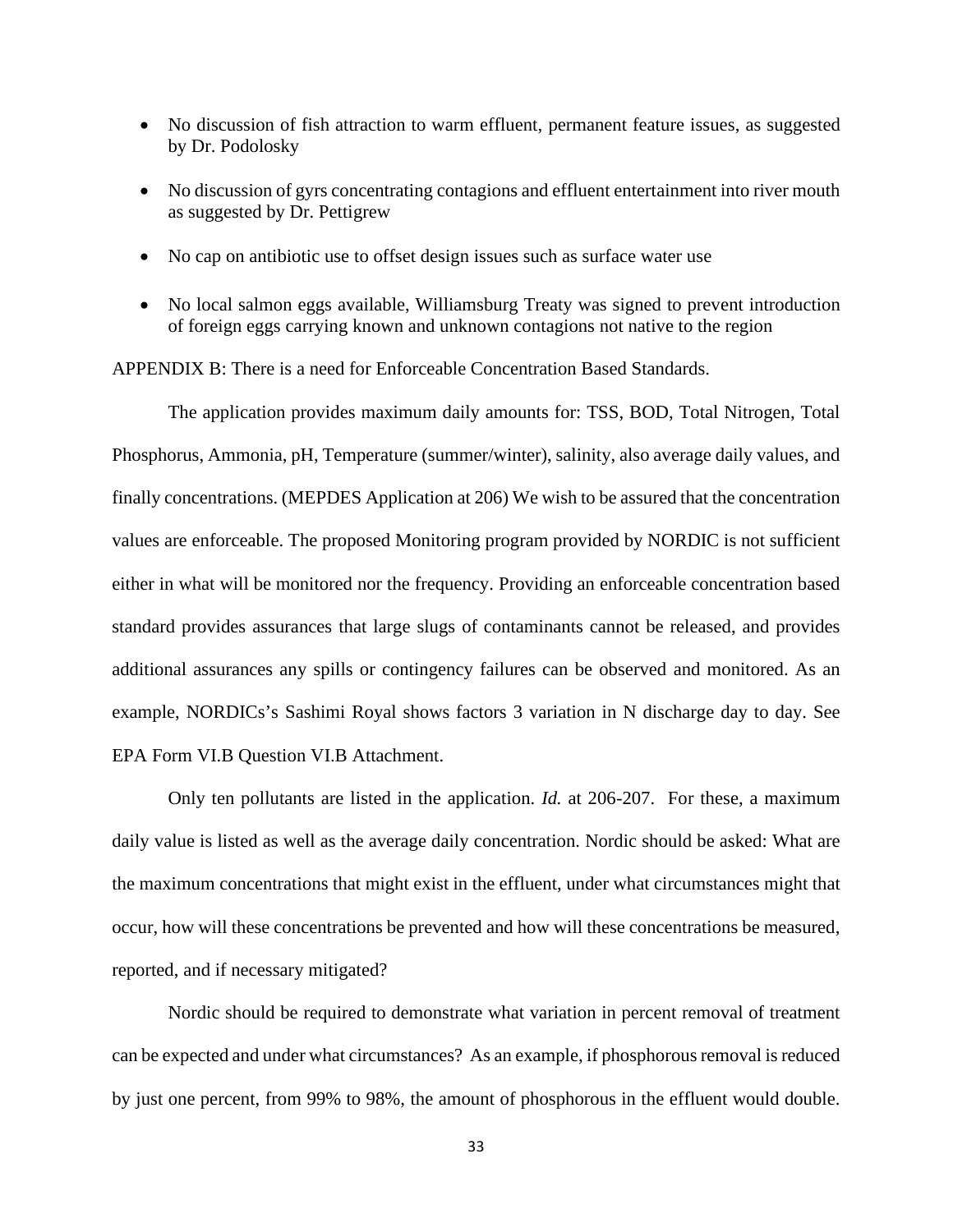Nordic should be asked how that will be managed to prevent additional pollution. Same for a reduction to 95% or 75%, variability is not uncommon in large scale manufacturing operations. APPENDIX C: Lack of plans and mitigation to respond in the event of an unpredicted effluent outflow.

Given the size of this facility and lack of data to support how a large facility such as this can operate in a pristine location, there is reason to suggest a scaled back application or to incorporate special conditions into a permit. And to incorporate preventive requirements, such as requirements to install process control alarms, containment structures, good housekeeping practices, and the like.

A chief concern with the treatment process is the need for assurances that mistakes will not cause huge releases to the bay. Nordic should be asked for a detailed explanation of how errors in continuous flows will be contained before contaminant laden effluent is released to the bay. If needed, will containment structures be provided to bypass discharge to the bay? Nordic should be asked where containment structures are located on its plans on file as part of its application, or if such containment is not provided on the plans, where will/can it be located, how large will it be and how will it function with the other plan components? For example, if the storage facility is full and there is additional need, what is the plan? If the storage facility fails, how will it be emptied and what effect will emptying it have on the process and the character of the discharge?

There should be written contingency plans in addition to reporting requirements. While there is a bypass option: (2) Bypass not exceeding limitations. The permittee may allow any bypass to occur which does not cause effluent limitations to be exceeded, but only if it also is for essential maintenance to assure efficient operation. These bypasses are not subject to the provisions of paragraphs  $(m)(3)$  and  $(m)(4)$  of this section. How will 7.7 million gallons/day be handled in the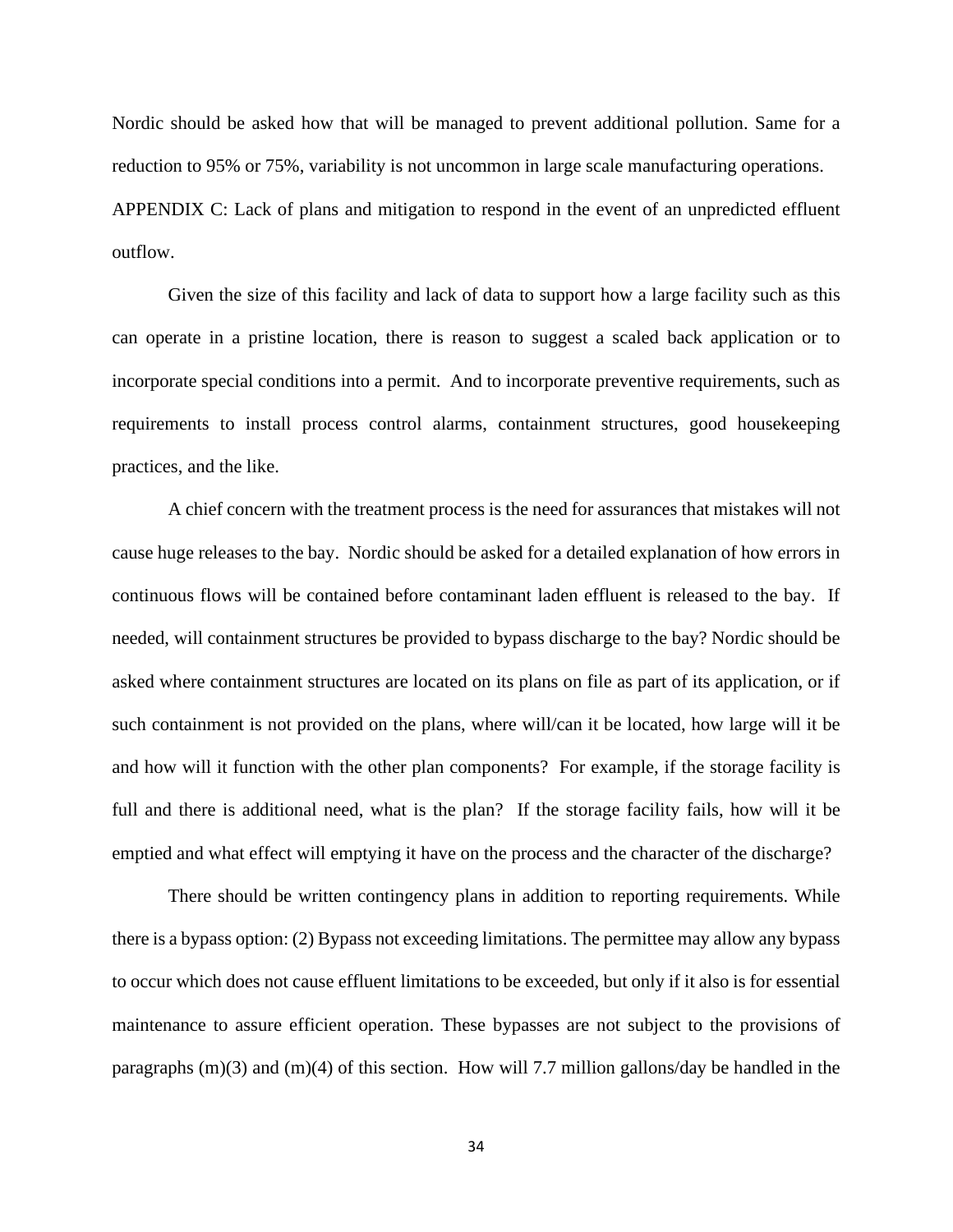event of a system failure, or if there is a need to clean out a tank? Considerations should be given to the use of multiple MBR treatment systems attached to smaller tanks, so that a disruption will not be associated with huge volumes of discharge. Consideration should be given to provision of a large storage tank to contain unsuitable discharges.

There are virtually no contingency plans offered by Nordic nor opportunities with regulatory authorities to evaluate contingency plans. The need for contingency involves several different needs. One is that the final MBR treatment facility is centralized. SLODA Application, Sect. 1, Descrip, Sect. 1, text., p. 21, AP001. If one of the many tanks develops a problem, then all of the combined treatments could fail. How will the Applicant contain 7.7 million/gallons a day of untreatable wastes? Also, the chlorinated waste from the fish processing unit also enters this same centralized MBR treatment. Chlorine can reduce the MBR treatment, since MBR is biological. There is little monitoring in the plan, so problem wastes could be simply discharged, and no one would know. How would a large fish kill be addressed? Recently in the news (Early March 2020) Atlantic Sapphire subsidiary, Atlantic Sapphire Denmark, experienced a mortality event in one of its grow-out systems, losing around 227,000 fish and pushing the company's next harvest revenue back by about four months. High nitrogen levels appear to be the cause of the event.

#### APPENDIX D: Modelling Currents.

According to Dr Neal Pettigrew: RANSOM Consulting Inc. used a steady-state mixing model and a 2D (vertically averaged) circulation model based on the shallow water equations to estimate the effects of 7.7 million gallons per day of wastewater discharged between Little River and Islesboro Island. The modeling done at this point does not appear to be sufficient to accurately examine the outcomes of the proposed wastewater discharge on the local and far-field regions of Penobscot Bay. As RANSOM states, the steady-state mixing model has limited applications for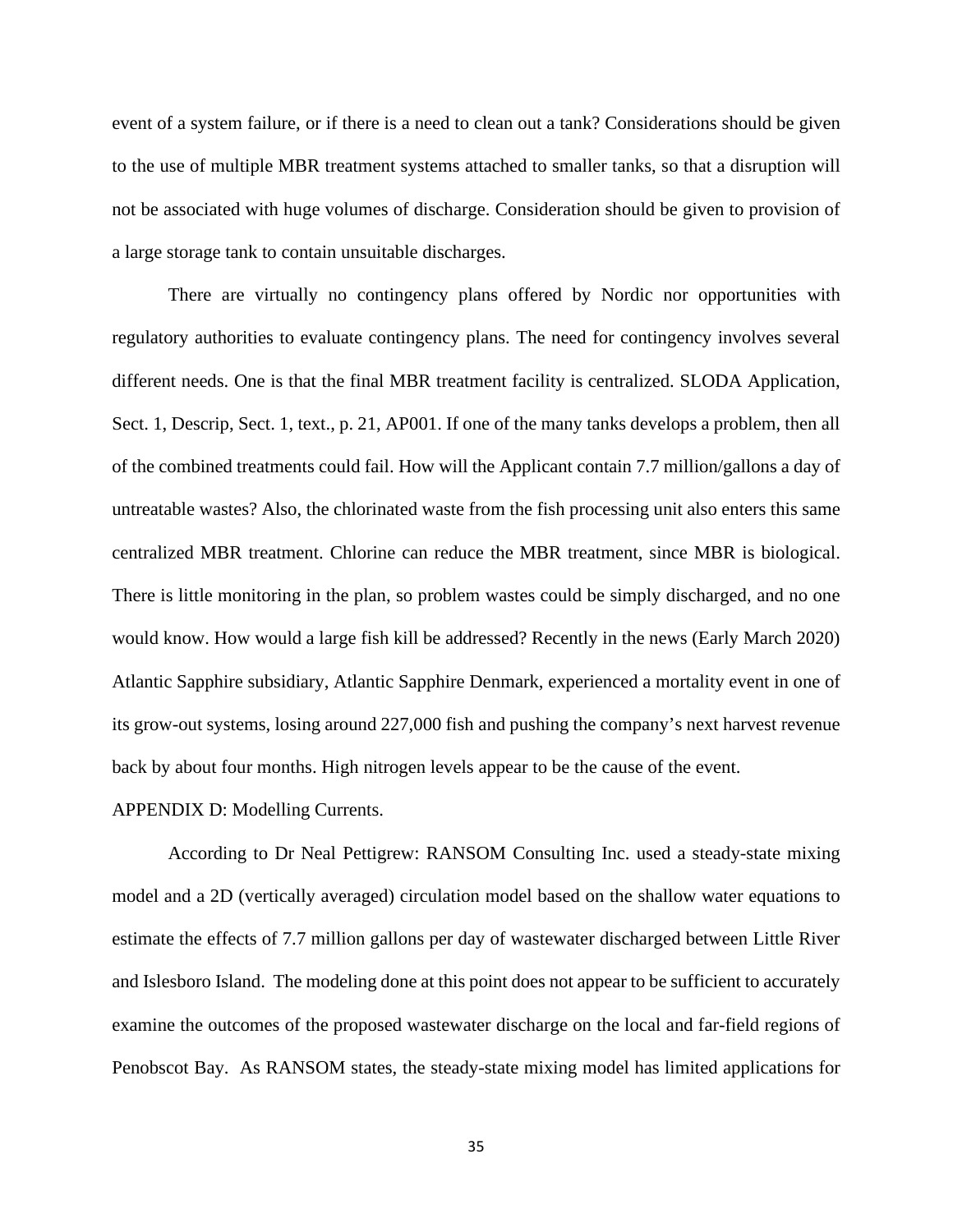very short periods of less than an hour or so due to changing tidal currents. In addition, an unreasonable assumption of ambient current speed at the depth of 11.5 m (near bottom discharge) was an order of magnitude too large. This choice would significantly overestimate the mixing and dilution calculations. RANSOM has used a 2D (only 2 dimensional) ADCIRC model based on vertically averaged shallow water equations. In other words, the method assumes that the density is constant over the entire water column, and the velocity is vertically averaged. In the vast majority of Penobscot Bay, the density and currents are functions of depth in all seasons. In addition, the modelers considered only forcing by tidal height from the outer boundary of the bay and constant freshwater inflow from the Penobscot River. They ignored wind forces and waves, suggesting that this omission would only reduce calculated turbulence and thus make their calculations more "conservative". RANSOM's 2D model shows the mean flow to be southward (seaward) in the proposed discharge region. However, observed oceanography current data in Penobscot Bay and 3D models including observed wind forcing show that the vertically averaged mean subtidal circulation flows northward in the discharge region and this flow turns clockwise (anticyclonic) around the north point of Islesboro and joins the southward flow on the east side of Islesboro. Data, including drifters, have shown clockwise flows around Vinalhaven Island as well, and with strong winds from the SW or NW. 3D modeling has shown that even the surface mean flow is essentially clockwise around Islesboro. In fact, in the absence of winds one expects estuaries and bays connected to a river at its head, to have "outflow" at the surface and "inflow" in the lower layer. Prefiled Testimony, N. Pettigrew, p. 2.

Without access to current data, RANSOM used only tidal height data to validate their 2D ADCIRC model. Prefiled Testimony, N. Dill, p. 4, #13. Tidal heights are very easy to simulate, and thus do not make a strong case for their model validation.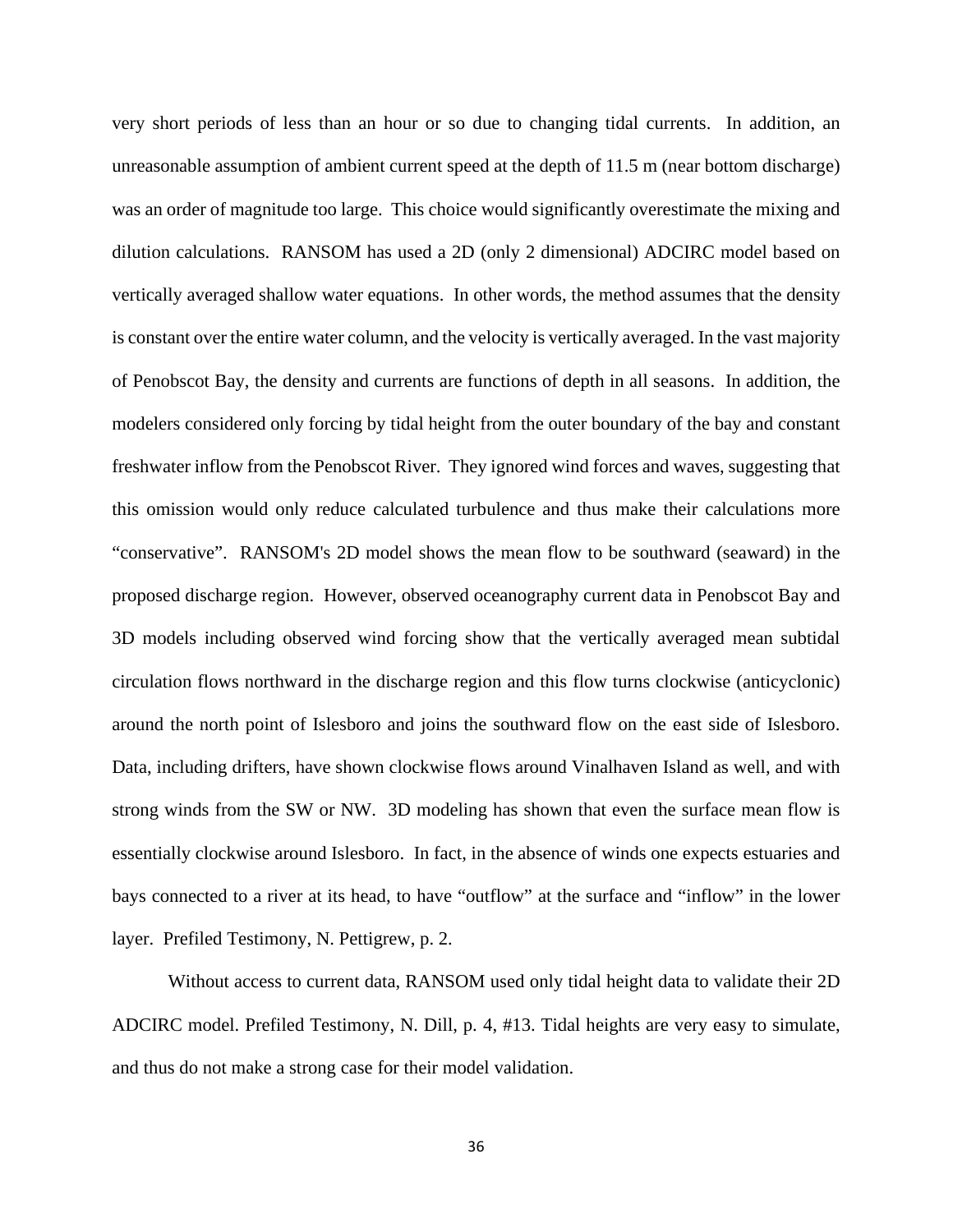Since the location of the proposed wastewater discharge is planned at a depth of 11.5 m, and also very near to the bottom, this discharge is likely to occur in very slow mean flow and the flushing time could be much greater than suggested by RANSOM. In addition, the local circulation will be altered by the strong pumping of discharge and intake. I suggest that the best method of understanding the potential effects of Nordic Aquafarms' proposal would be a year-long oceanographic experiment at the discharge and intake locations and a high-quality 3D numerical ocean model with horizontal mesh scales of 25 m or smaller. Prefiled Testimony, N. Pettigrew, p. 3.

Most numerical models of Penobscot Bay (e.g. Humphreys and Pearce, 1981; Burgund,1995; Xue, et al., 1999) have shown landward transport (vertically and horizontally averaged currents) west of Islesboro and seaward east of Islesboro. In the cases of strong wind stress from the west (in years 1 and 2) the Princeton Ocean Model (POM) showed surface currents moving landward west of Islesboro and turning clockwise at the north point of the island and joining the seaward currents on the east side of Islesboro.

Salinity records from buoys and boat surveys (not shown) suggest that the river water flows seaward preferentially on the eastern side of Islesboro and fresh waters from the river generally do not appear in the surface waters of the outflow east of Vinalhaven Island. Thus, the primary exit route of Penobscot Bay River water appears to be east of Islesboro, and west of Vinalhaven, with a lesser amount of river-freshened water confined to a shallow layer on the west side of Islesboro. One would expect that outflow from the Passagassawakeag River would contribute to the freshened waters observed west of Islesboro. Both POM and early testing of our developing FVCOM model show that significant winds from the NE or SE can shift the river outflow to the west side of Islesboro. Prefiled Testimony, N. Pettigrew, p. 7.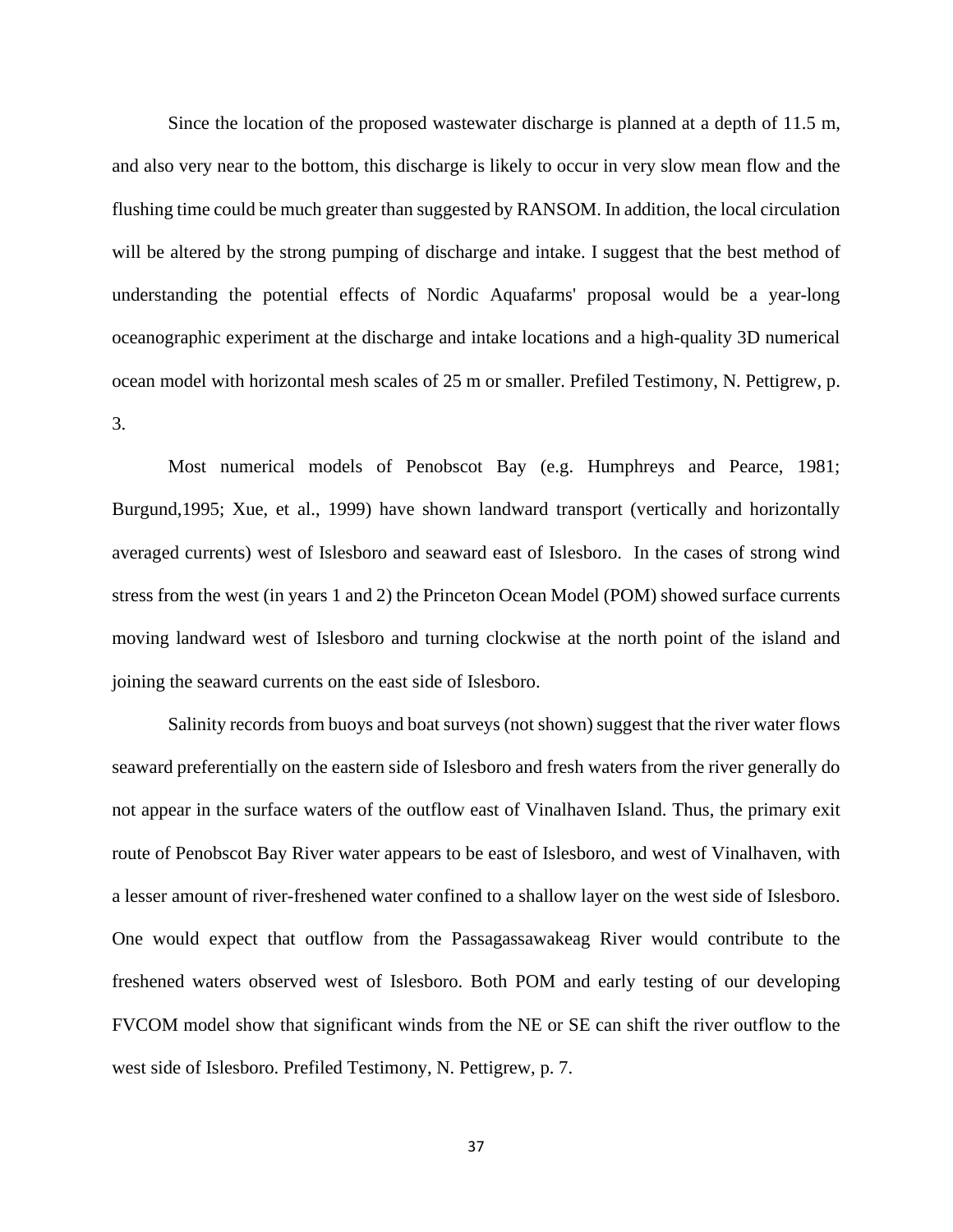Dr. Kyle Aveni-Deforge adds from testimony to the BEP (Prefiled Testimony, pp. 5-6): "The Applicant is relying on the present dispersal model to forecast good dilution of the proposed discharge and evaluate environmental risk. Because the dispersal model is not strongly driven by on-site measurements, the Applicant may be underestimating the risk of discharge to the local environment. In fact the only data I have been able to find for the peri-Islesboro currents indicates that net flow, in the 1970's through 1990s, had a residual clockwise flow. The risks associated with underestimating the dilution and dispersal of the outfall could have consequences to a variety of ecosystem functions and services, affecting the stability of local ecosystems as well as how humans can take advantage of the environment."

## **B. Nordic fails to Meet Financial Capacity Standards Required by the Site Location of Development Act.**

Nordic is required to demonstrate it has the financial capacity to design, construct, operate, and maintain the proposed development in a manner consistent with state environmental standards and the provisions of the Site Location of Development Act (or "Site Law" or "SLODA"). *See* 38 M.R.S. § 484(1) and 06-096 C.M.R. ch. 373. The Applicant must have the financial capacity for all aspects of the development, and not solely the environmental protection aspects. Evidence of financial capacity must be provided prior to a decision on an application.<sup>[4](#page-41-0)</sup>, 06-096 C.M.R. ch. 373, § 2 (A). Nordic has failed to demonstrate financial capacity to construct, operate, or maintain this facility. Tr. 2/11/20 81:6–83:10.

Nordic has demonstrated a lack of good faith by indicating on the SLODA application check list that items were attached that were not in fact provided. *See* SLODA Application Form D*; see also* Tr. 2/11/20 81:6–83:10. Nordic has also demonstrated a lack of good faith by

<span id="page-41-0"></span><sup>4</sup> Except, pursuant to 38 M.R.S. §484(1), the Department may defer a final finding on financial capacity by placing a condition on a permit that requires the permittee to provide final evidence of financial capacity before the start of any site alterations.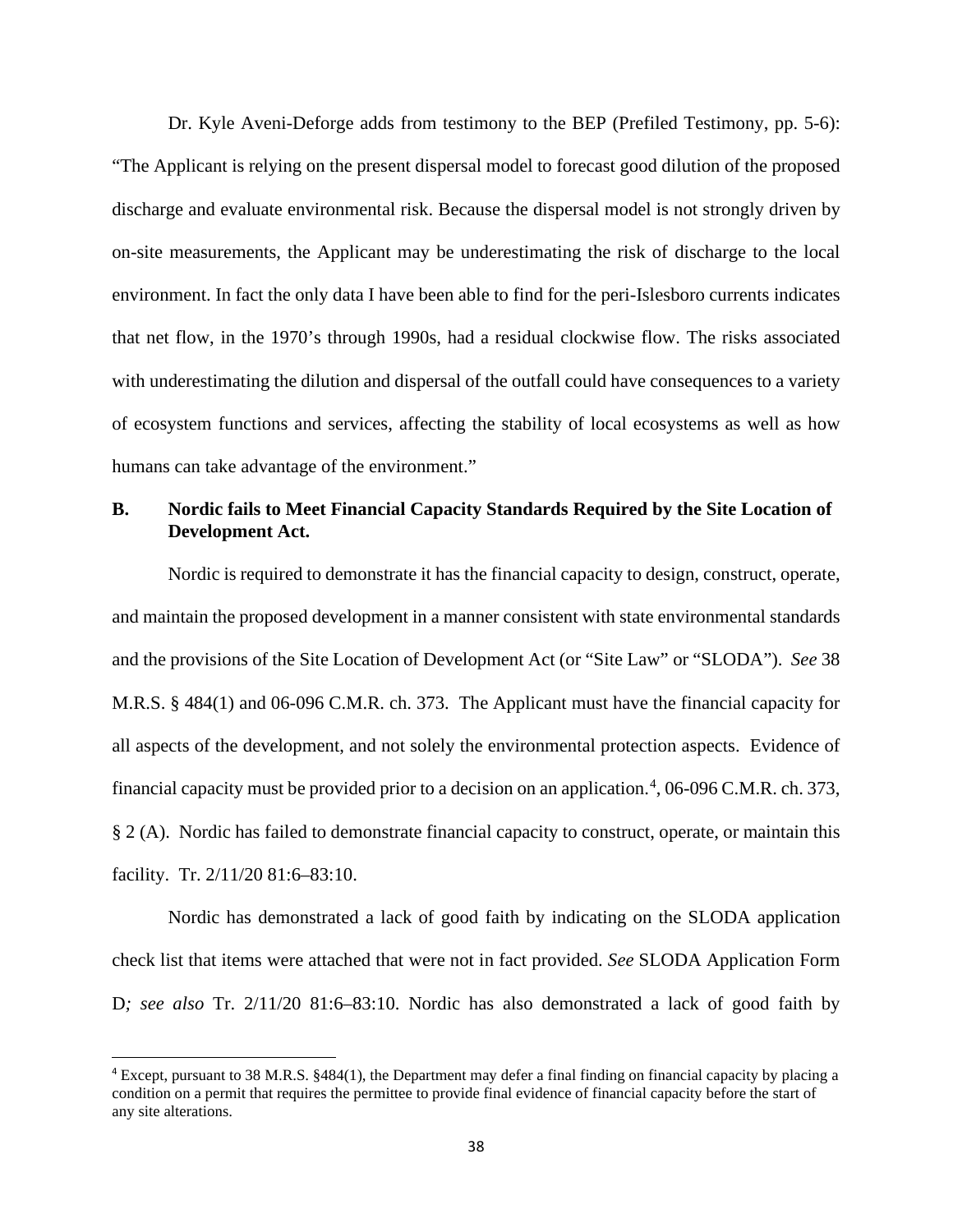submitting financial assessments prepared by sources that were not financially independent of the Applicant without suitable disclosure. Rebuttal Testimony, M. Reeve, at 1-2.

Nordic has not requested a deferral of compliance with this aspect of the SLODA. No reason for a deferral has been provided. No credible plan to obtain financing or names of institutions that might provide financing have been provided.

Construction is set to begin with excavation, blasting, and backfilling of sensitive intertidal and subtidal habitats for placement of two 30" diameter, 6,400-foot-long intake pipes and a shorter, 36" diameter discharge pipe. Nordic's SLODA Application, Section 16, at 1, 5. Rerouting of Route 1 will be required, including blasting and "dewatering" of nearby wetlands. Nordic's SLODA Application Section 1, at 6.

"The main facility buildout will begin with. . . initial clearing of the forested areas," and continue with excavation of building footprints to final depths of over 20 feet, including ledge removal, probably by blasting. Nordic's SLODA Application, Section 16 at 11-12. From the outset of construction, Route 1 will have been disrupted and degraded by heavy truck traffic hauling soil and rock from the site. All forest, wetlands, streams, and indeed most of the soil and an unknown amount of bedrock will have been removed from the site. Sensitive marine habitats will have been blasted. This lovely wildlife habitat at the junction of the Little River and Penobscot Bay will be lost forever, regardless of how the project progresses. To award a permit to Nordic, and allowing environmental destruction, without full and proper financial assurance, is a violation of the public trust in the air, water and other natural resources, and cannot be tolerated.

### **I. Nordic Has Failed to Make the Requisite SLODA Application Submissions with Regards to Financial Capacity.**

Nordic was required to provide evidence to demonstrate financial capacity, including cost estimates, time schedule for construction, evidence of funds, and evidence demonstrating that its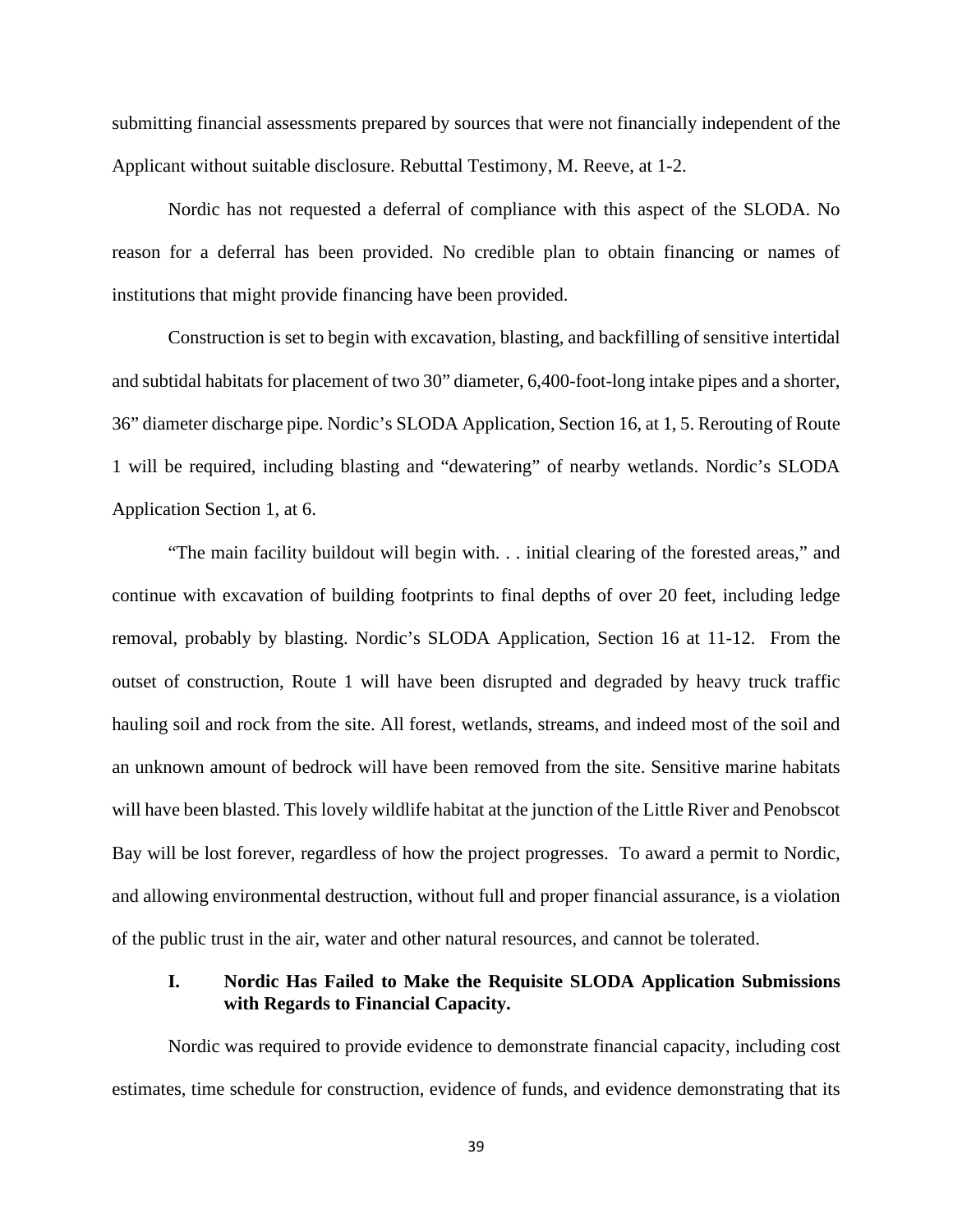proposed financing is clearly linked from the financing institution to the applicant. In addition, the SLODA Application form requires that any applicant for whom funding is required, but a final commitment of all necessary money cannot be made until all approvals are received, provide evidence of a cash equity commitment, a financial plan, and a letter from an appropriate financial institution indicating an intention to provide financing.

#### **a. Cost Estimates**

The regulations require that Nordic provide:

Accurate and complete cost estimates of the development, including all proposed phases. The itemization of major costs may include, but is not limited to, the cost of the following activities: land purchase, erosion control, roads, sewers, structures, water supply, utilities, pollution abatement, landscaping, and restoration of the site, if applicable.

06-096 C.M.R. ch. 373, § 2(B)(1).

Nordic provided a brief chart with insufficient detail to assess the credibility of cost estimates. Prefiled Testimony, B. Chandler at 2; Tr. 2/11/20 81:11-18. The Board cannot determine financial capacity or financial proficiency with this scant information. The cursory chart does not itemize activities as required by Ch.  $373(2)(B)(1)$ . Sewers and water supplies may be included in "site piping" (does this also include saltwater intake and wastewater discharge pipes?) or in "infrastructure." The cost of structures ("buildings") is combined with "process equipment." Roads are combined with "site finishes." Utilities, pollution abatement and landscaping are not itemized. Site restoration is not addressed although the facility has a limited useful life by Nordic's admission.

Chapter  $373(2)(B)(1)$  notes that itemization of major costs should not be limited to the list of costs provided. This large, complex project with huge environmental and cultural impacts on the region demands sophisticated budgeting. Cost estimates based on such broad categories are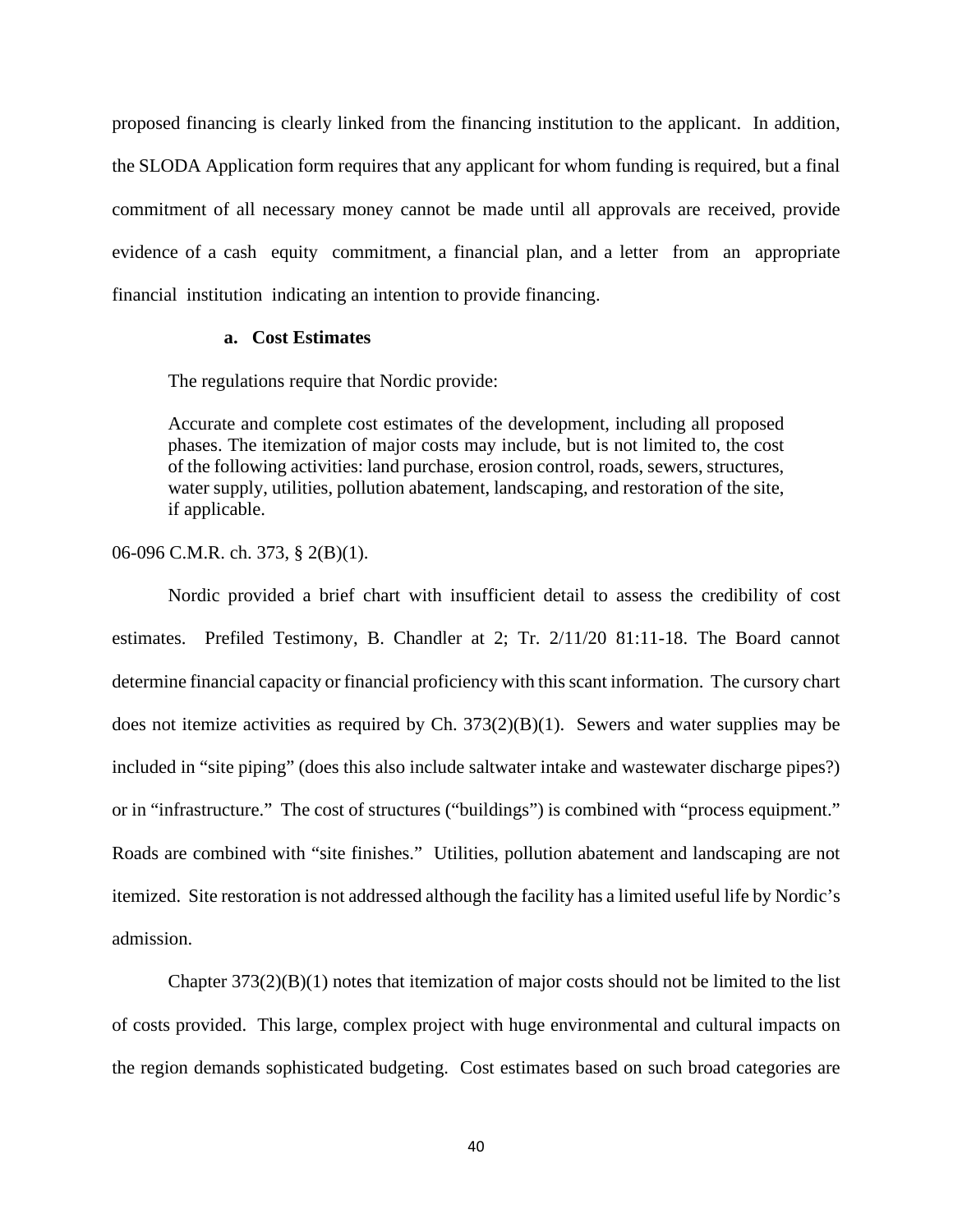unreliable and cast doubt on the feasibility of completing the project within the projected budget. Nordic has repeatedly made changes to construction plans, including a new filtration system for wastewater effluent, purchase of additional freshwater from Belfast Water District, considerably higher air emissions stacks, a revised heating system, and other changes. With the lack of cost estimates and budgeting, it is impossible for Nordic or the Department to know whether modifications are cost effective or can be implemented within budget constraints. Therefore, Nordic has not satisfied this requirement.

#### **b. Time schedule.**

The regulations require applicants to provide "[t]he time schedule for construction of all phases proposed." 06-096 C.M.R. ch. 373, § 2 (B)(3).

Nordic provided no indication of time needed to complete "tranches" or "phases." Prefiled Testimony, B. Chandler, p. 2. Arrangement of timely financing and comparisons of performance to budget are impossible without time estimates. Nordic has not satisfied this requirement.

#### **c. Evidence of funds.**

The regulations also ask that applicants provide evidence of funds, which can be a letter of commitment or intent to fund, self-financing, a government agency, or a evidence that the funding is included as part of a non-profit organization's budget or fundraising.

Nordic, in its application, indicated it was providing a "[l]etter of commitment or intent to fund:

A letter from a financial institution, governmental agency, or other funding entity indicating a commitment to provide to the Applicant a specified amount of funds and the uses for which the funds may be utilized. In cases where funding is required but there can be no commitment of money until approvals are received, an Applicant may submit a letter of "intent to fund" from an appropriate funding institution indicating the amount of funds intended to be provided to the Applicant and the specified uses for which the funds are intended.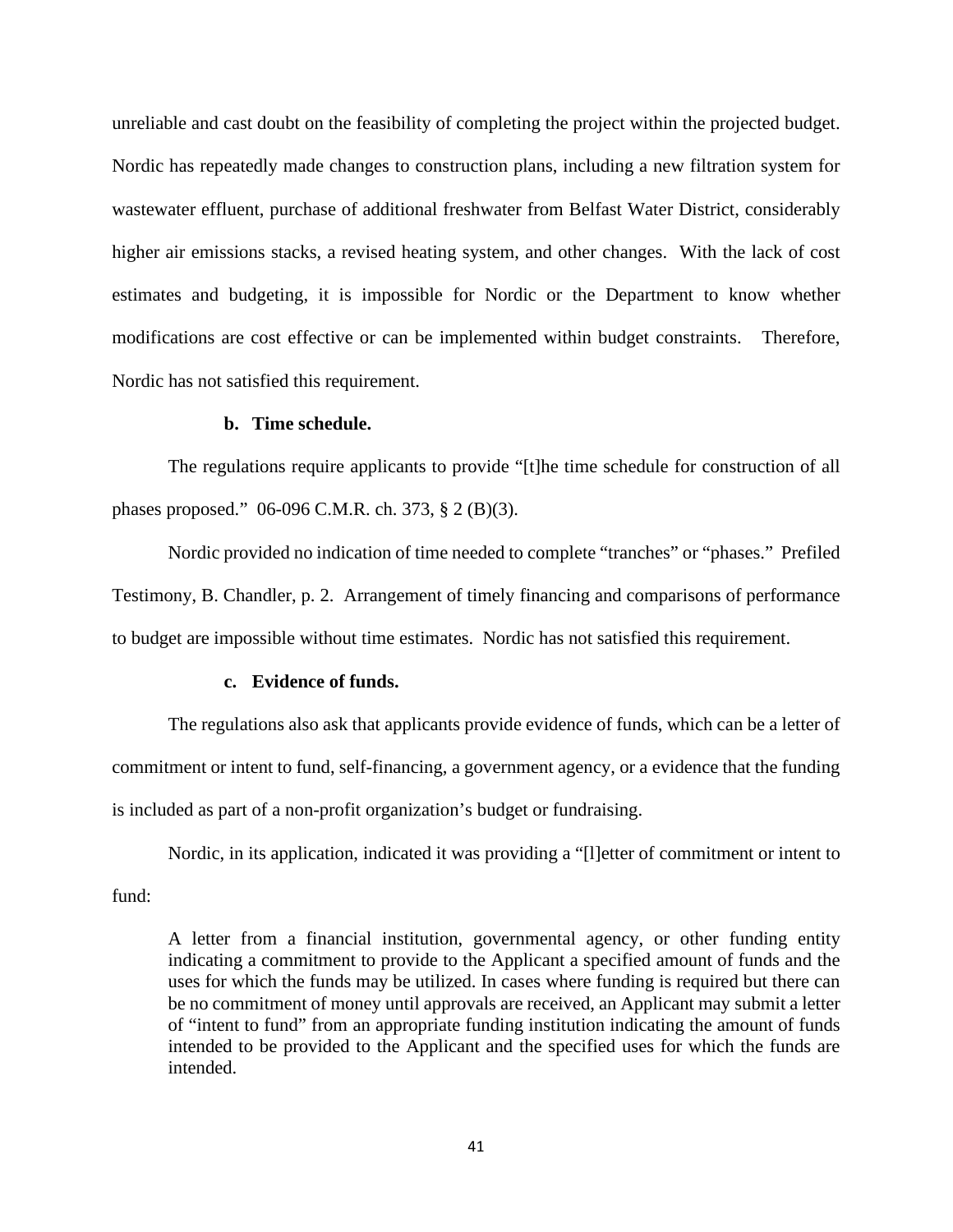06-096 C.M.R. ch. 373, § 2(B)(3).

Nordic has not provided a letter of "intent to fund". Tr/ 2/11/20 46:16-24; 81:19-24. A "letter of interest," (not a "letter of intent,") is included from EKF, a Danish government institution. It notes interest in "possible participation" in providing a "credit export guarantee." It is the only letter provided, EKF is not a source of funding, and it states clearly that this is "not a binding offer," but depends on future analysis of the project. SLODA Application, Section 3, Finance, Appendix 3-C. Therefore, Nordic has not satisfied this requirement.

#### **d. Corporate structure**.

Moreover, in cases where one or more limited liability corporations are part of the Applicant's corporate structure, evidence must be submitted describing the Applicant's corporate structure, and demonstrating that the proposed financing is clearly linked from the financing institution to the Applicant. 06-096 C.M.R. ch. 373. § (2)(B)(3)(a). The Applicant for this permit is Nordic Aquafarms, Inc, a Delaware corporation whose sole shareholder is the Norwegian Company, Nordic Aquafarms, AS. Nordic's SLODA Application Form A at 1; Prefiled Testimony, B. Chandler at 2.

Nordic revealed new information at the BEP hearings that the Maine project would eventually be organized as a separate limited liability company. Tr. 2/11/20 47:20-48:16. The Maine LLC is not included in any chart of corporate structure that has been provided to the Board, and no financing links have been described with financial institutions or with related entities.

Nordic has presented evidence that the shareholders of Nordic Aquafarms, AS, the parent company, are wealthy Norwegian individuals and family investment groups. Prefiled Testimony, B. Chandler, Nordic Exhibit 2, at 6-7. As shareholders, however, their only risk is the value of their stock. The Board and executives of Nordic Aquafarms, AS, will be responsible for Maine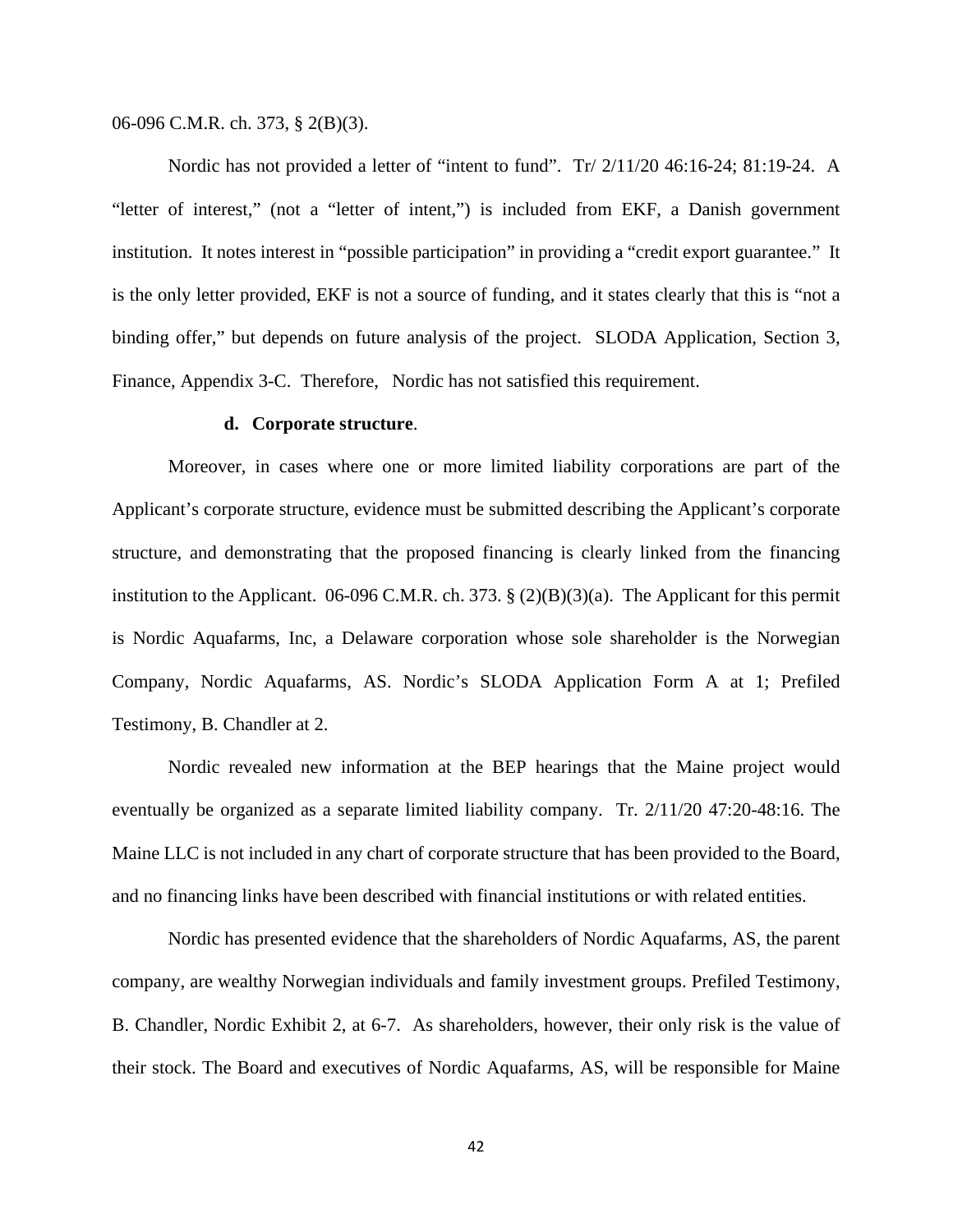financing decisions; "the board always holds the final decision on timing and source mix prior to each tranche." Prefiled Testimony, B. Chandler, Exhibit 2, at 4.

Nordic, AS, Board members, who are also the primary shareholders (Prefiled Testimony, B. Chandler, Nordic Exhibit 2, at 6) fully control availability of funds for the Belfast project. They are shielded from liabilities of the Maine project by the corporate structure— Nordic LLC, Nordic Inc, and Nordic AS. Prefiled Testimony, B. Chandler at 2.

Nordic and its affiliates can walk away from a failed project at any time risking only calculated amounts that they have purposefully dedicated to Maine (LLC) or U.S. (Inc.) projects. Liabilities of the California project could compromise Maine financing. Citizens of Maine and Belfast cannot dodge the burden of an abandoned environmental accident or miscalculation, or a plant that is outdated by changing markets or technology.

#### **e. SLODA Application Form Requirements**

In addition to the above requirements, the SLODA application form requires three additional items to demonstrate financial capacity for Applicants such as Nordic, "[i]f funding is required, but a final commitment of all necessary money cannot be made until all approvals are received." SLODA Application, Section 3, Financial Capacity, B, Financing, 3, Other.

## **i.** Cash Equity Committed to the project, with 20% of total project cost considered normal.

There are no funds committed to this project beyond the permitting process. Nordic has raised only about 12% of the cost of this project in its history to fund the parent company and four existing subsidiaries. Tr. 2/11/20 51:13-17; 81:25; 82:13. Nordic has not satisfied this requirement.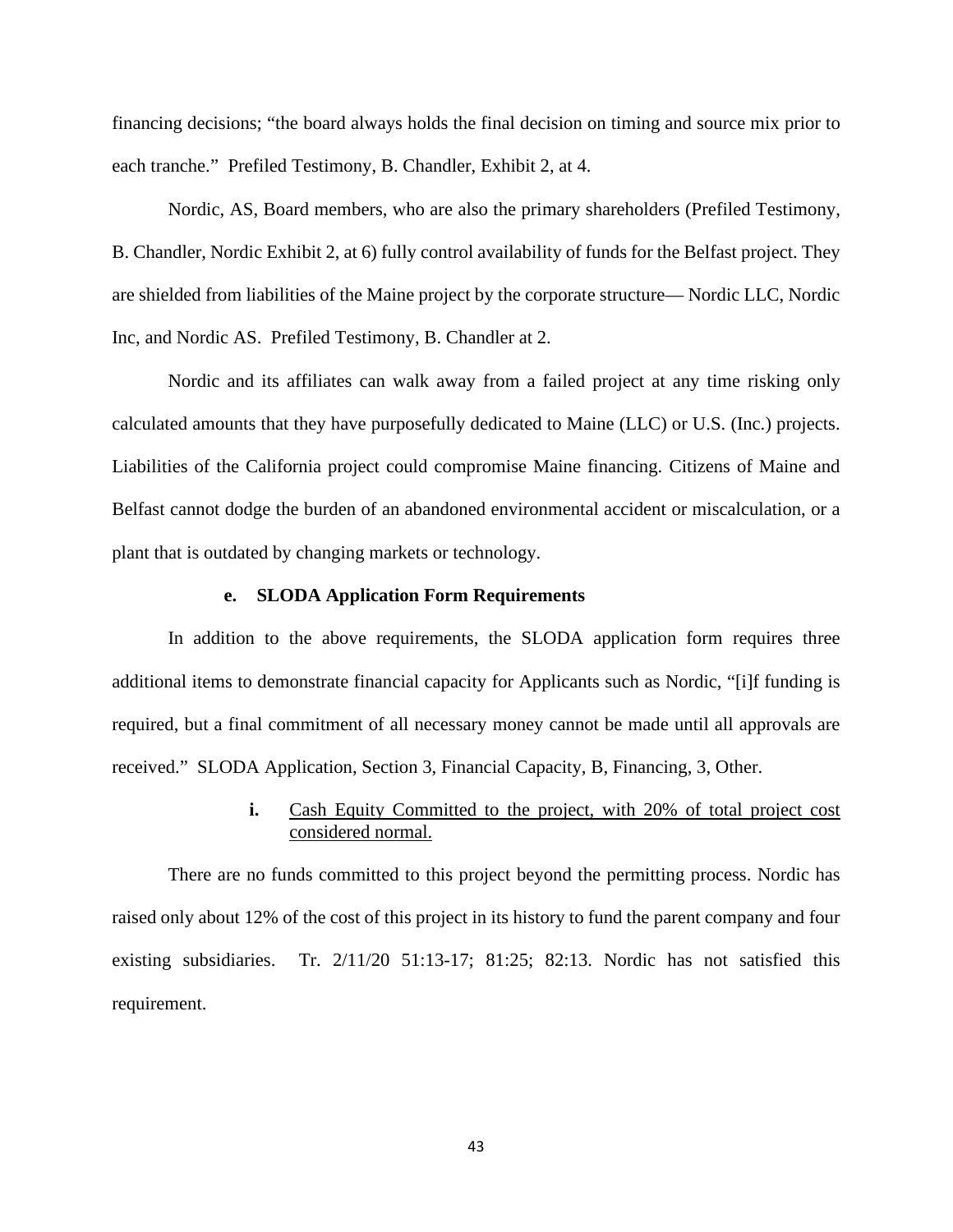#### **ii.** Financial Plan for the remaining financing.

No financial plan has been provided. Rebuttal Testimony, M. Reeve, at 1; Tr. 2/11/20 82:14-25. Nordic proposes to finance construction and early operations with equity (see above), debt, and cash flow from operations. Prefiled Testimony, B. Chandler at 3. Regarding debt, they simply state that "NORDIC is in dialogue with both Norwegian Banks and US banks with regards to financing of the project…." Prefiled Testimony, B. Chandler, at 5, Nordic Exhibit 2. There are no projected Profit and Loss or Cash Flow financial statements to evaluate the feasibility of cash flow at any time during construction or operations. Tr. 2/11/20 82:20-22. Nordic has not satisfied this requirement.

#### **iii.** Letter of Intent to provide financing.

No such letter is provided. Rebuttal Testimony, M. Reeve, at 1; Tr. 2/11/20 83:1-6; *see also* above. Nordic has not satisfied this requirement.

Therefore, applying the Department's regulations, a SLODA permit cannot be granted for this project, when:

- Nordic has failed to satisfy any of the requirements of SLODA Chapter 373;
- Nordic has failed to provide any of the documents required by the DEP's SLODA Application;
- Nordic has demonstrated a lack of good faith by indicating compliance on the application checklist without providing the designated documents;
- Nordic has disregarded financial ethics by providing financial documents that lack independence without suitable disclosure; and
- Nordic has failed to request or provide a reasonable case for deferral of a Department finding of financial capacity.

## **C. Nordic's SLODA Application Should Be Denied Because Its Project Will Have An Unreasonable Effect on Runoff/Infiltration Relationships.**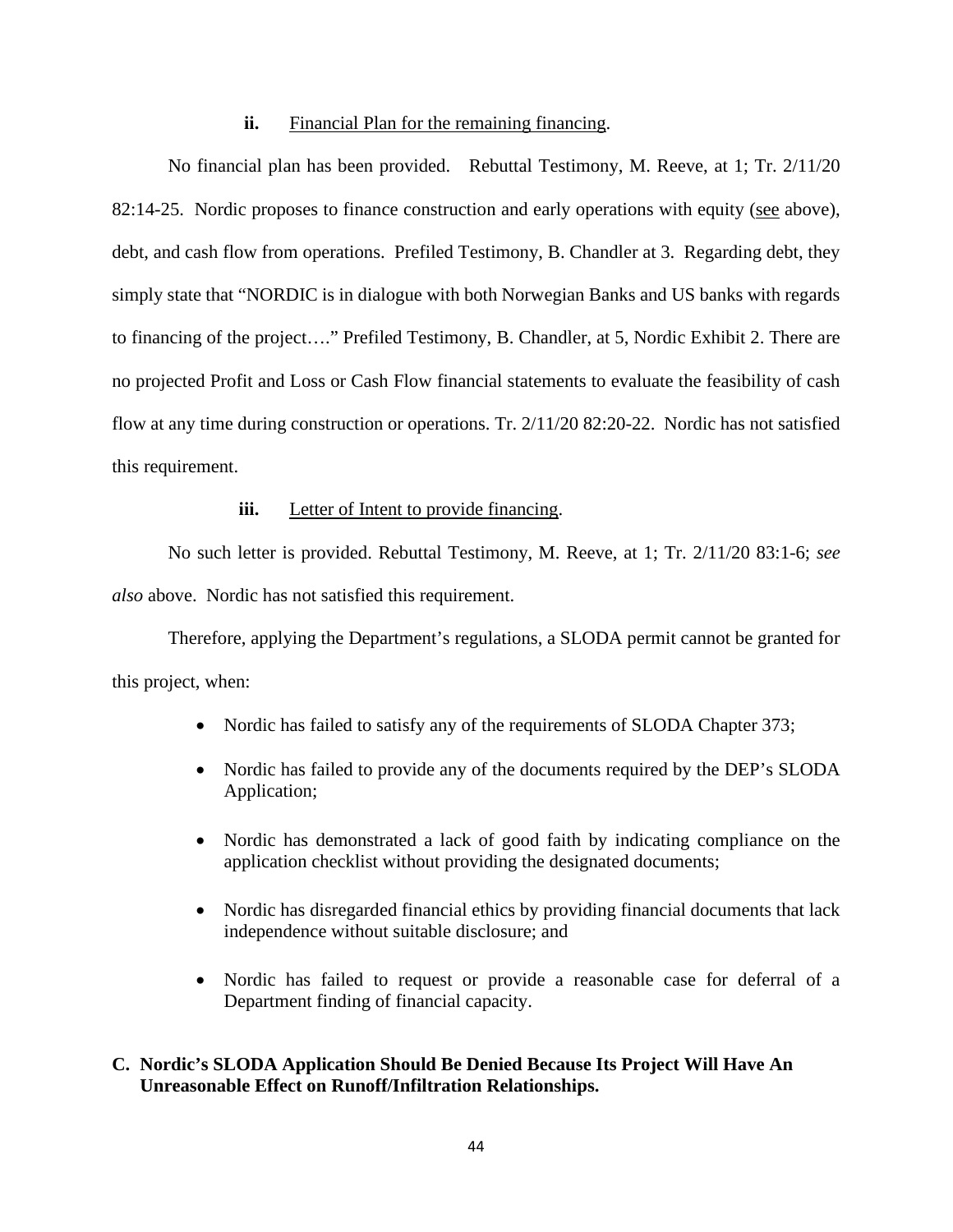According to 06-096 C.M.R. Chapter 375: "[t]he Department recognizes that some developments cause unreasonable increases in stormwater runoff by decreasing the infiltrative capacity of the soils on a development site. The Department also recognizes that increases in stormwater runoff cause increased danger of flooding, the pollution of surface water bodies, and the depletion of groundwater resources." 06-096 C.M.R. ch. 375, § (4)(A). As Nordic cannot demonstrate its project will have no unreasonable effect on runoff/infiltration relationships, its application should be denied.

## **I. Nordic's Plan for Capturing Runoff and Precipitation Will Result in Depletion of the Very Groundwater Resources It Intends to Rely Upon.**

Nordic plans to convert the site from infiltration-friendly groundwater surface to impervious surfaces. Prefiled Testimony, M. McGlone, at 10. At the chosen site, 51% of natural land will be made impervious and so 95% of the precipitation falling on the landscaped surface will be captured and treated. *Id.* At the site 55% of the precipitation falling on the landscaped surface is captured and treated, thus 84% of the precipitation falling on the natural site is being captured and treated. SLODA Application, Section 1, Project Overview, at 4 ("Including required impervious access drives, parking areas and delivery areas, the total new impervious area at the Site will be 27.4 acres at full build-out").

This will deplete the very groundwater resources that Nordic plans to use to run its facility. Nordic will install a perimeter drain to catch and divert the water running onto the site. McGlone Prefiled Testimony 6. Nordic witness Michael Mobile said the primary source of ground water for the Nordic Wells will be water from the aquifer (which recharges from precipitation) and onsite precipitation, *see* Prefiled Testimony of Michael Mobile, #12, which is exactly what Nordic will eliminate with drainage and stormwater management infrastructure. Perimeter drains will collect and divert upslope, off-site subsurface water. Impervious surfaces will intercept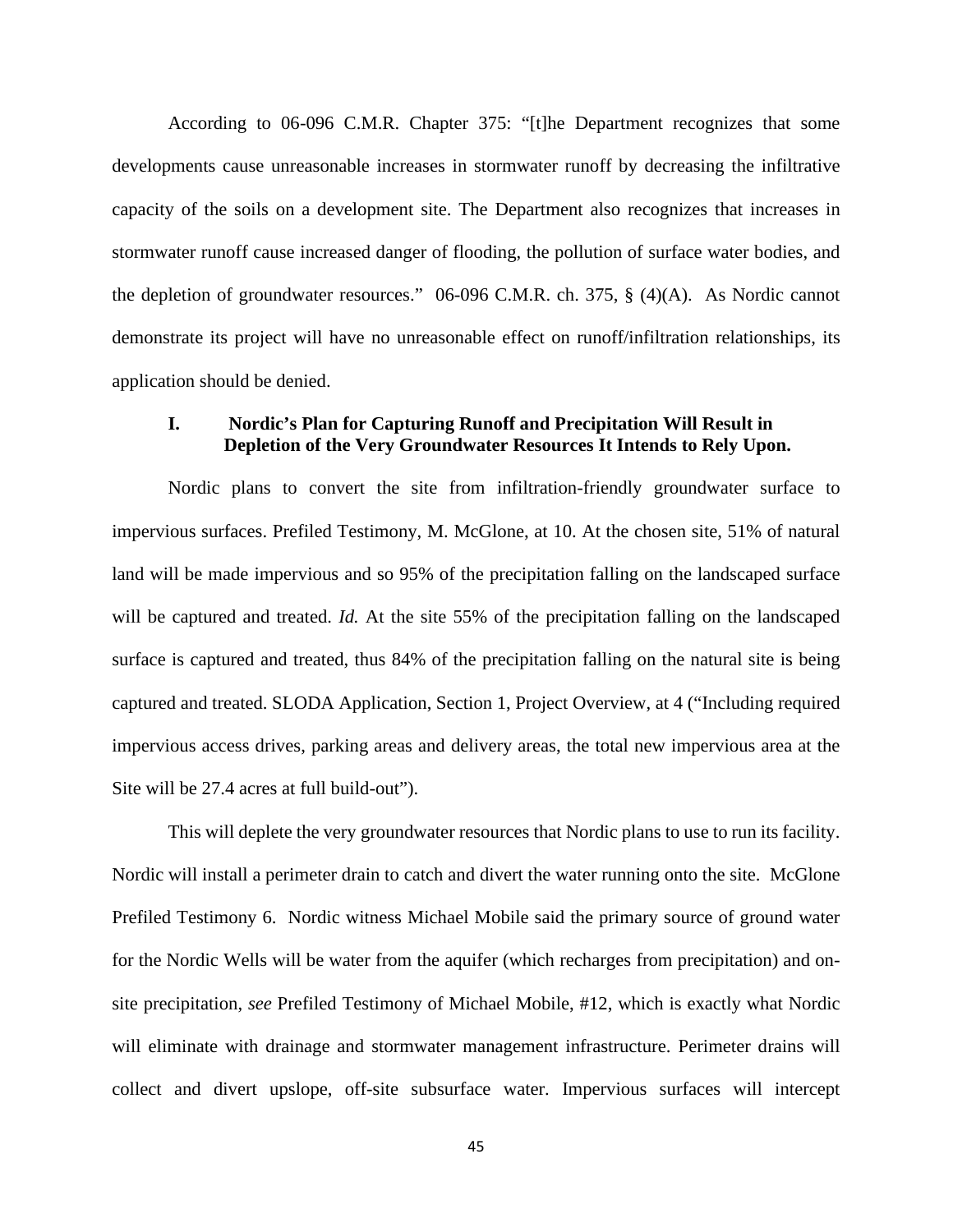precipitation, which will be collected in detention basins and discharged into the perimeter drains already collecting water from off-site. This system will discharge all water into the Little River downstream near the ocean. Pre-Filed Direct Testimony of Maureen McGlone, #3 and #4.

By design, these changes to the natural landscape will unreasonably deplete the ground water resource. Ground water extraction/well projections assumed full infiltration as it exists now. Tr. 2/11/20 140:2–143:5. All the well 72-hour pump tests and other tests were run with full infiltration. Nordic has no idea how much water, if any, will be available to pump from the subsurface after the stormwater drains are installed. *See* Commentary, SLODA 8, Groundwater Quantity.

### **II. Nordic Has Failed to Provide Evidence That the Stormwater Management System Will Be Fully Coordinated with Project Site Plans.**

Applications for approval of proposed developments shall include evidence that affirmatively demonstrates "that the stormwater management system will be fully coordinated with project site plans, including consideration of street patterns, pedestrian ways, open space, building siting, parking areas, recreational facilities, and other utilities, especially sanitary wastewater disposal facilities." 06-096 C.M.R. ch. 375,  $\S$  (4)(C)(7). Stormwater management is not coordinated with project site plans. Off-site water sources and on-site precipitation is intercepted and thus unavailable to meet fresh-water requirements for fish rearing. *See* 06-096 C.M.R. ch. 375,  $\S\S(4)(A)$ , (8).

The BEP should deny this permit because Nordic proposes to intercept all groundwater that could recharge the wells and groundwater supply required to provide fresh water for fishrearing operations. *See* Commentary, SLODA 8, Groundwater Quantity. This is an unreasonable (and untenable) effect on runoff/infiltration relationships. This also precludes pumping freshwater from the aquifer as proposed in Nordic's process.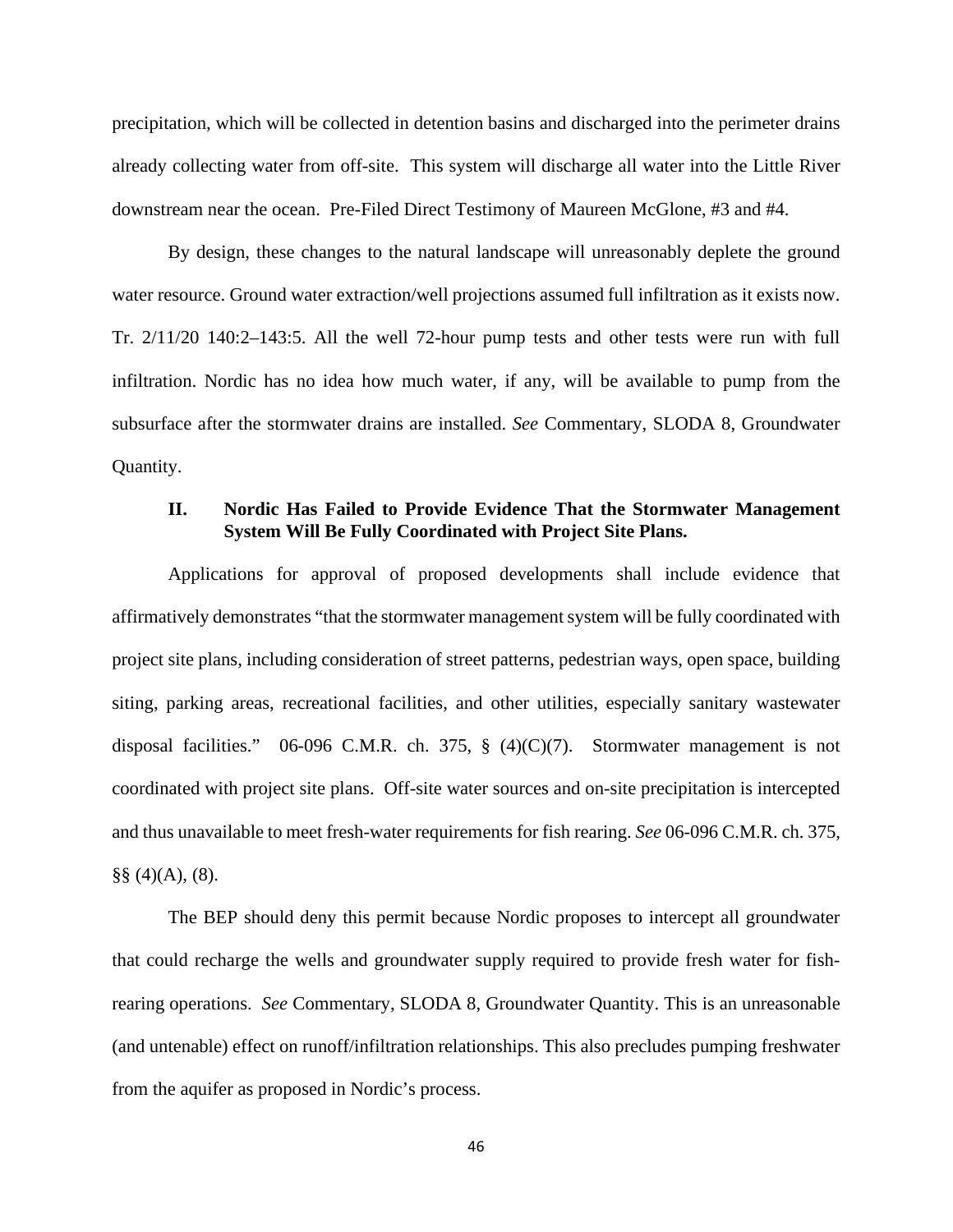### **D. Nordic's SLODA Application Should Be Denied Because Its Project Will Have An Unreasonable Adverse Effect on Ground Water Quantity.**

According to Chapter 375 with regards to ground water quantity:

The Department recognizes the importance of maintaining an adequate supply of ground water [A] for drinking purposes. The Department also recognizes that the depletion of ground water resources can result in the intrusion of salt water into potable ground water supplies [B] and can affect the hydrologic characteristics of surface water bodies (peak flows, low flows and water levels) resulting in adverse effects on their assimilative capacity and recreational use, as well as on certain wildlife habitats [C]. Additionally, new wells can cause a lowering of the ground water supply to the point where existing wells run dry, particularly during the late summer and early fall [D].

06-96 C.M.R. ch. 37[5](#page-50-0), § 8(A).<sup>5</sup>

### **I. Adequate supply of ground water for drinking purposes.**

According to Nordic's application, [f]reshwater obtained from on-site groundwater and surface water sources will be treated and used as process water for fish rearing, while freshwater for food processing and domestic use will be provided by the BWD public water supply." SLODA Application, Section 15, Groundwater, P. 1, 15.2, Sources & Quantity. Nordic's application states the project is anticipated to use approximately 1,205 gallons per minute (gpm) of freshwater. SLODA Section 01, Description, Sect. 1, Text, top of P. 3. Nordic identifies three sources of freshwater it proposes to depend upon for its project:(1) groundwater withdrawn from the Site at a proposed rate of 455 gpm, (2) surface water withdrawn from the Site at an estimated rate of 250 gpm, and (3) public water supply delivered to the Site by the Belfast Water District at a proposed rate of up to 500 gpm. SLODA Application, Section 15, Groundwater, Appendix 15-A,

<span id="page-50-0"></span><sup>5</sup> *See also* 06-096 C.M.R. ch. 375, §§ (8)(B)(1) "In determining whether the proposed development will have an unreasonable adverse effect on ground water quantity, the Department shall consider all relevant evidence to that effect, such as evidence that: (1) The quantity of water to be taken from ground water sources will not substantially lower the found water table, cause salt water intrusion, cause undesirable changes in ground water flow patterns, or cause unacceptable ground subsidence."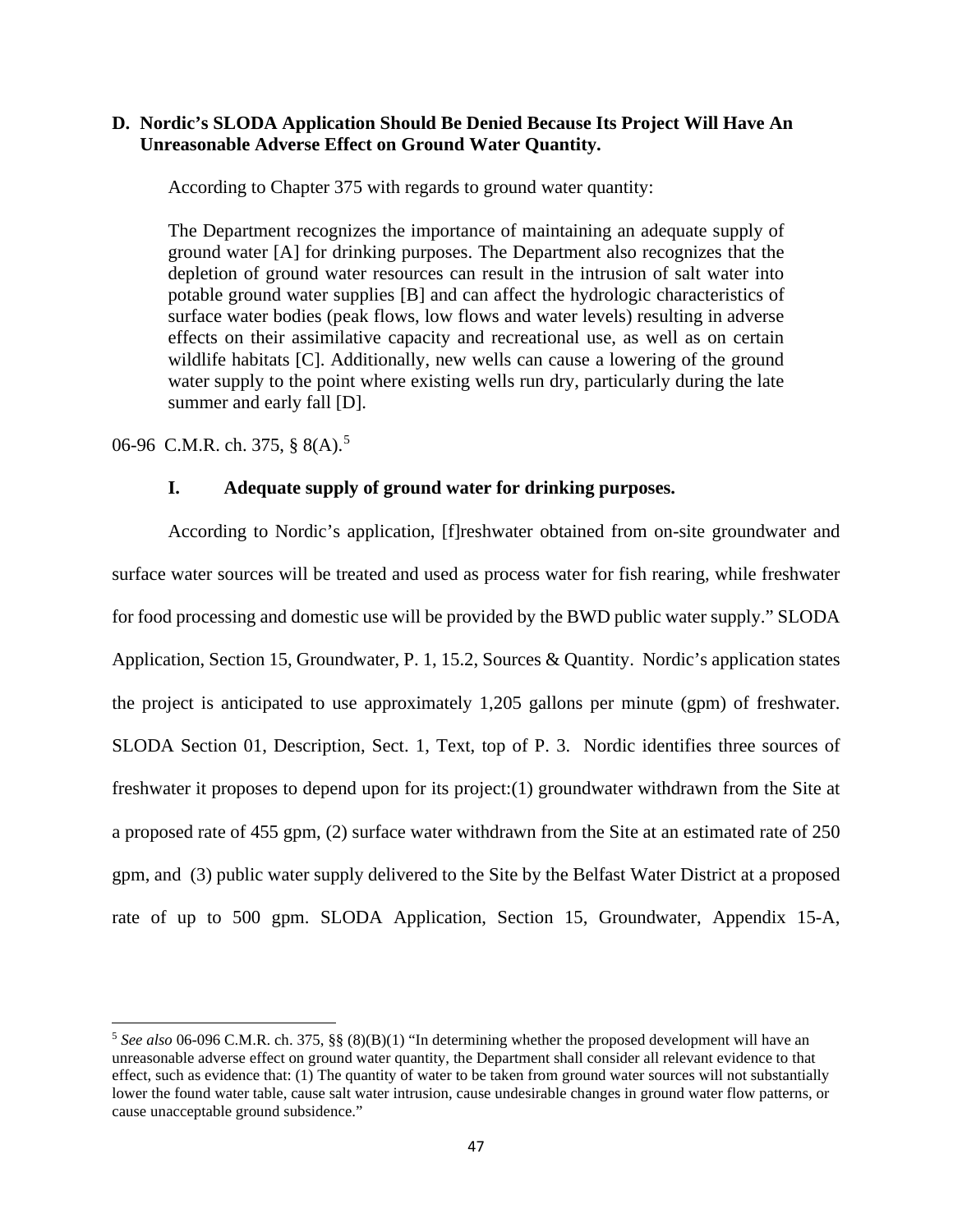Investigation Report, P. 4. Total yield from these sources is exactly the required 1,205 gallons per minute.

According to Keith Pooler, Superintendent of the Belfast Water District (BWD), the BWD can offer a maximum of 262 million gallons per year (498.5 gallons per minute) with the town's existing pipe system. While the City's aquifer has more capacity, the pipe system would need serious upgrades. Prefiled Testimony, B. Bryden, p. 10. Therefore, Nordic requires 705 gallons per minute (455 gpm from wells  $+ 250$  gpm surface water) from on-site sources to meet its fishrearing needs.

Nordic's stormwater management plan diverts water around the site and removes from the site water falling onto the site. Prefiled Testimony of M. McGlone at 2, 10. 51% of site is newly impervious, 95% of this is treated. 55% of landscaped surface is treated. *See* Tr. 2/11/20 142:5 (Ed Cotter); 06-096 C.M.R. ch. 375, § 4. These actions will diminish the amount of water available in the subsurface. Nordic did not conduct any study to determine the amount of diminution of water in the subsurface, so no one is able to conclude the impact of that diminution on yields from on-site wells or the reservoir. Tr. 2/11/20 142:22–143:5 (M. Mobile).

Equally problematic is that poor water quality in the reservoir will increase the likelihood of disease within the system and thus requires rigorous treatment. [6](#page-51-0) Prefiled Testimony, Bill Bryden at 4.

#### **II. Depletion of ground water resources can result in the intrusion of saltwater into potable ground water supplies.**

<span id="page-51-0"></span><sup>6</sup> Note that surface water is treated same as well water. *See* SLODA Application, section 16, Water Supply, Text, p. 2, 16.2.1, Well and Surface Water Treatment System Description.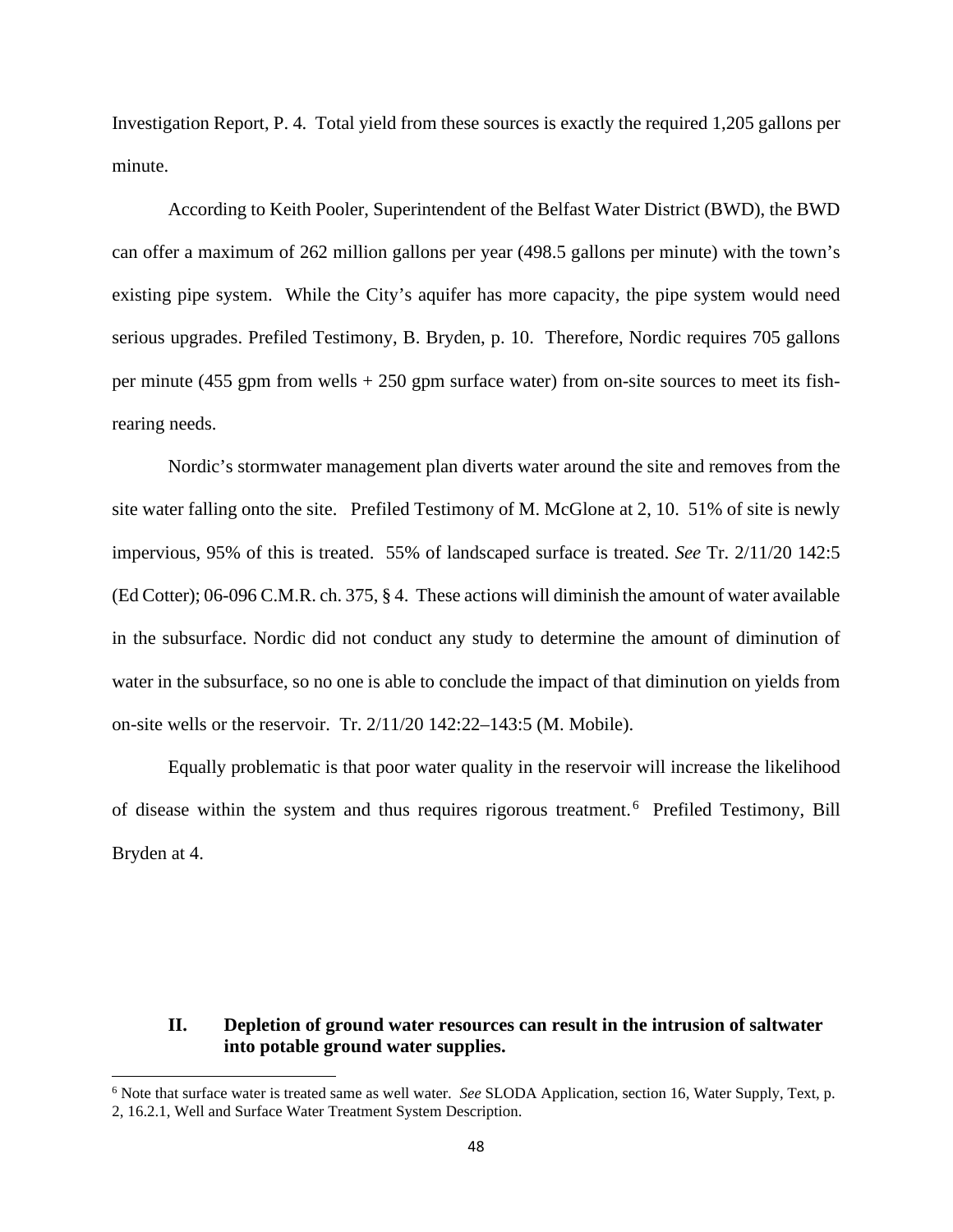At least one of Nordic's test wells showed saltwater intrusion. Tr. 2/11/20 160:17-19 (Neilson). Nordic claims the saltwater was there before the pump test was conducted. *Id.* 197:7- 11. How did it get there? Gravity should push water downhill – down gradient and away from the shore, not toward it. How did the saltwater get into the well unless it was by pumping? Nordic cannot avoid drilling in this location to meet freshwater needs. *Id.* 198:9-10.

# **III. Depletion of ground water resources will result in adverse effects on their assimilative capacity and recreational use, as well as on certain wildlife habitats.**

Upgradient disruptions by drainage infrastructure will eliminate nearly all wetlands and streams on the site, eliminating their assimilative capacity and impacting wildlife habitat. These qualities will be eliminated from the lower reaches of streams that Nordic has designated as unaffected and suitable to serve as wetland compensation.

## **IV. New wells can cause a lowering of the ground water supply to the point where existing wells run dry.**

Nordic water withdrawal will substantially lower the found water table. Nordic presented testimony that existing water supply wells would likely suffer a 10-12-foot drop (*see* Prefiled Testimony, M. Mobileat 15 (Fig. 14A)), but that it would not affect the homeowners' ability to use the wells. If a domestic well went dry, Nordic would investigate and discuss it with the homeowner. SLODA Application Section 15, Groundwater, Appendix 15-B, Water Resource Monitoring Plan, p. 13. Nordic refused to guarantee that they would provide a new well or connection to City water (with Nordic paying water bills for ten years).

## **V. Nordic fails to demonstrate that there will be no unreasonable adverse effect on ground water quantity.**

The Department's regulations require that the applicant affirmatively demonstrates that there will be no unreasonable adverse effect on ground water quantity, and to that end asks the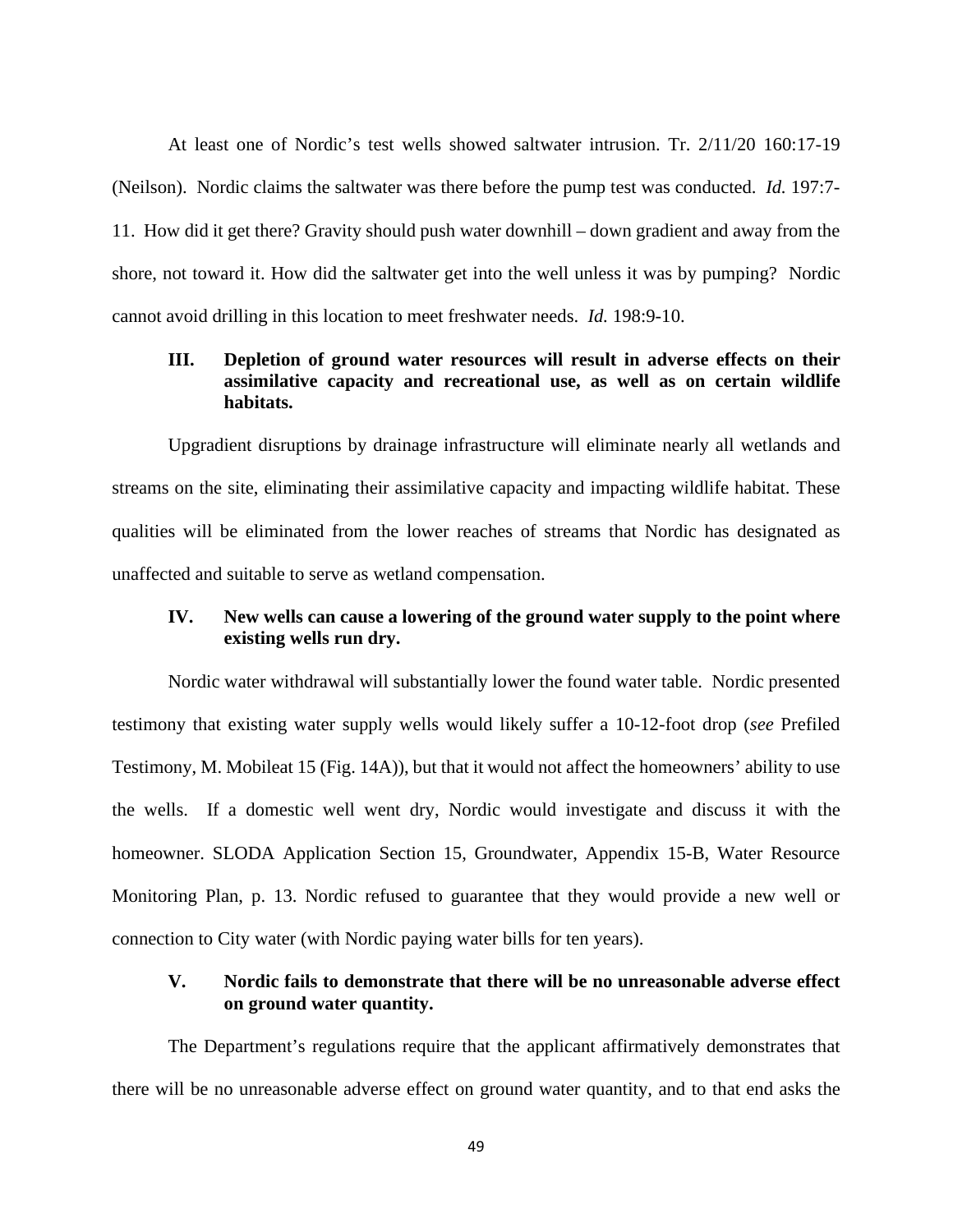applicant to provide information including estimates of the quantity of ground water to be used by the proposed development. 06-096 C.M.R. ch. 375, § 8(C)(1). According to Nordic's application, "[c]ollectively, the project is anticipated to use approximately 1,205 gallons per minute (gpm) of freshwater." SLODA Application, Section 01, Description, top of p. 3. "In total, the proposed development will receive fresh water from three distinct supply sources: (1) groundwater withdrawn from the Site at a proposed rate of 455 gpm; (2) surface water withdrawn from the Site at an estimated rate of 250 gpm; and (3) public water supply delivered to the Site by the Belfast Water District at a proposed rate of up to 500 gpm. SLODA Application, Section 15, Groundwater, Appendix 15-A, Investigation Report, p. 4.

"At least some [water sources] will be able to produce what has been predicted and if there is an impact of one of them we have some redundancies to be able to adjust." Tr. 2/11/20 189:23 –190:1. What this statement reflects is an understanding that the estimated yields for each source assume conditions that are unlikely to exist on the proposed site:

1. Groundwater yield is based on models that assume current levels of groundwater flow and precipitation infiltration. 2/11/20 Tr.140:2 143: 5 (Mobile Testimony). Both will be severely reduced by drainage infrastructure. *See* Commentary, SLODA Section 4, Effects on Runoff/Infiltration.

2. Surface water yield is based on existing on-site conditions, including the Lower Dam, which is in such bad condition that it may fail, eliminating the supply altogether. Prefiled GEI at 24, Lower Dam Observation. "Unless repaired and maintained, these dams will not survive to maintain current assumptions." Prefiled Testimony, GEI, at 7.

50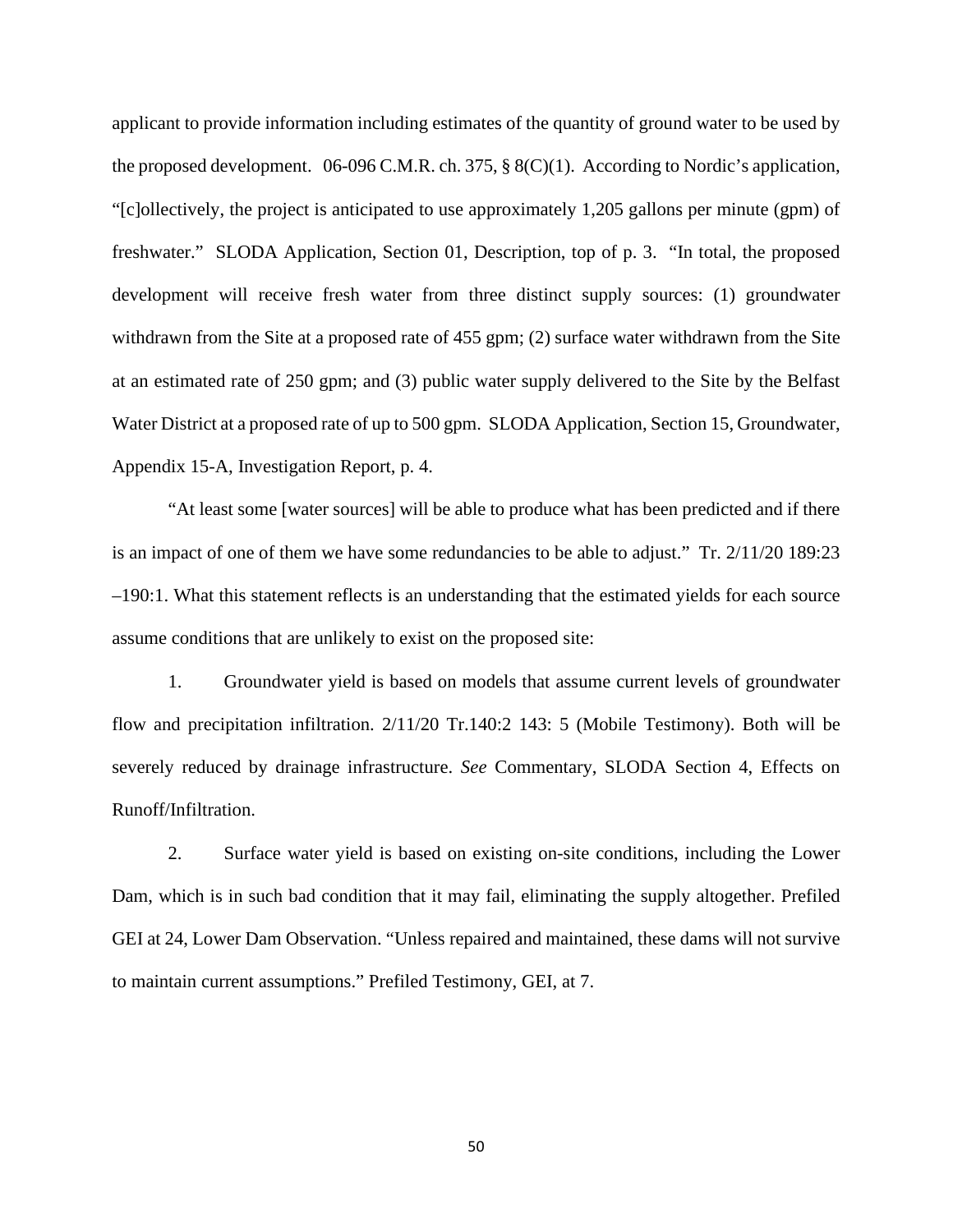3. Nordic has contracted with the Belfast Water District to purchase up to a maximum of 500 gallons per minute. SLODA Application Section 16, Water Supply, Appendix 16-A. Additional amounts would require extensive upgrades to City pipe infrastructure.

4. Maximum estimated yield from each water source is required to meet freshwater needs.  $(455 \text{ gpm} + 250 \text{ gpm} + 500 \text{ gpm} = 1,205 \text{ gpm required})$ .

Therefore, Nordic is unable to identify sufficient freshwater sources to meet its freshwater requirements and as such cannot provide a true estimate of the quantity of ground water to be used by the proposed development.

The Department's regulations require the applicant to provide information including "[i]n the areas where salt water intrusion, the lowering of the ground water level, or land subsidence have been or can be reasonably be expected to be a problem, a report by a duly qualified person addressing the potential effects of ground water use by the proposed development." However, no such report exists. Tr. 2/11/20 161:15-19 (M. Mobile). Therefore, Nordic has not satisfied its obligations pursuant to the regulations to provide this information.

# **VI. If the Board Decides to Issue a Permit, it Should Impose as a Term of Condition of Approval Reasonable Requirements to Ensure there will be no Unreasonable Adverse Effect on Ground Water Quantity.**

The Department's regulations contemplate that any approval of a permit application could

impose reasonable requirements to ensure no adverse effect on ground water quantity, such as:

- (1) A development obtains its water from a surface water source, public community supply, or utility;
- (2) Wells in the surrounding area be monitored to determine the effect of the development on ground water levels; and
- (3) People in the surrounding area, whose wells are adversely affected by the development, be provided with new wells or another source of potable water for their use and consumption.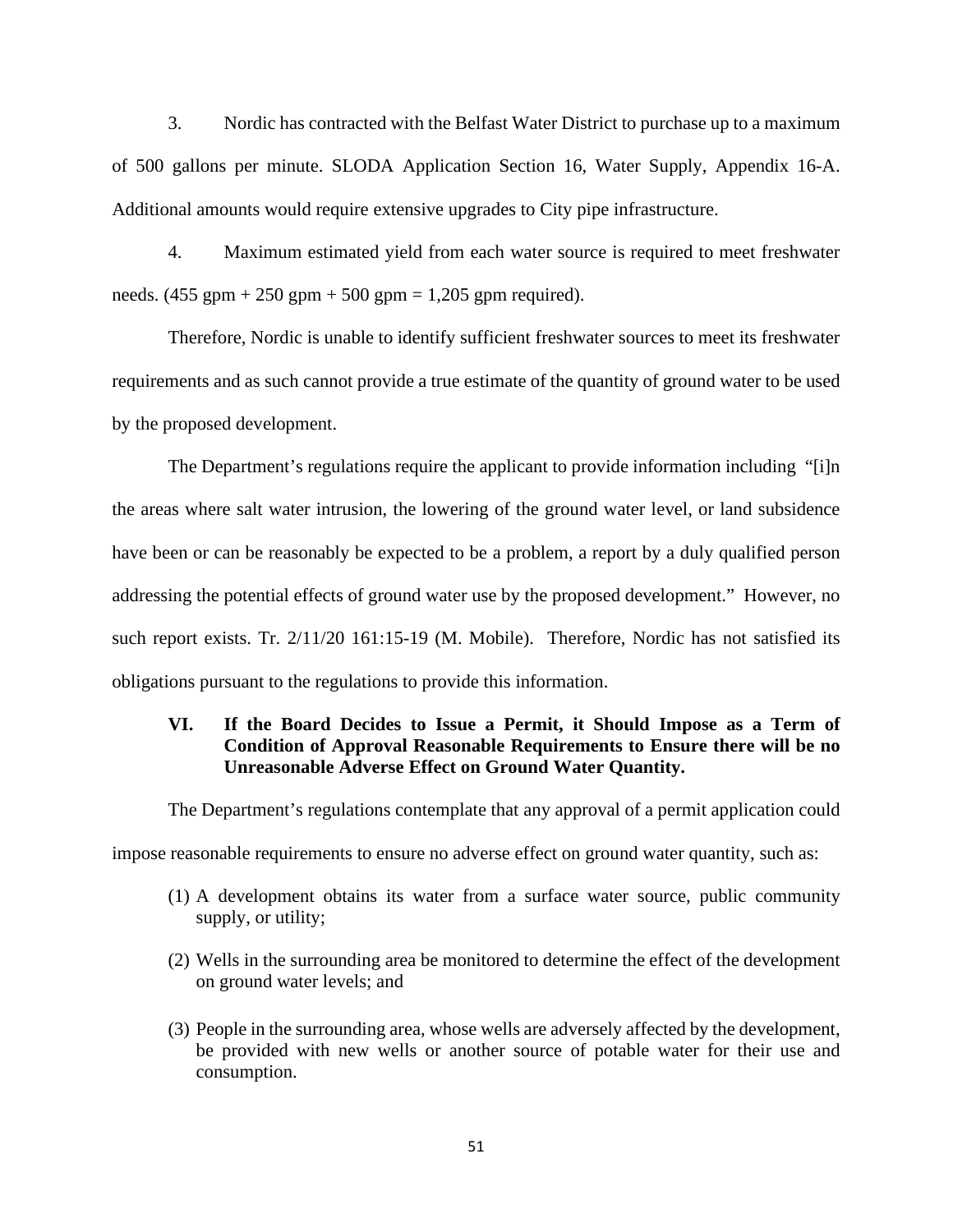06-096, C.M.R. ch. 375, § 8(D)(1)-(3). Therefore, Upstream urges that if the Board were to approve Nordic's application that the Board impose the following reasonable requirements:

- An effective monitoring plan to assure that private wells are not adversely affected. Tr. 2/11/20 192: 2-10 (Dr. Hopeck). This must include third party supervision to protect the homeowners.
- A meaningful reimbursement plan for private wells that are adversely affected.
- Evaluation of yields of on-site wells accounting for proposed drainage and stormwater infrastructure.
- Upper and lower dam ownership, repair, and maintenance plans that are adequate to assure projected groundwater yields.
- Evaluation of the potential effects of saltwater intrusion from pumping activities.

## **E. Nordic's SLODA Application Should Be Denied Because It Has Not Made Adequate Provision for Buffer Strips.**

The proposed "buffers," a scant remainder of existing habitat, are completely inadequate to replace the unique and valuable wildlife corridors of this site. The Department has recognized the importance of natural buffer strips in protecting water quality and wildlife habitat, as well as their ability to can serve as visual screens to lessen the visual impact of incompatible or undesirable land uses. 06-096 C.M.R. ch. 375, § 9(A). The only natural buffer strips that Nordic proposes to preserve are conservation woodland around the existing public trail. SLODA Application, Sect.01, Sect.1, text, p. 21. These are on adjacent property that will not be owned by Nordic. SLODA Application, Sect.01, Sect.1, text, p. 2. Meanwhile, (1) Most of the natural wetlands on the development site will be destroyed and those remaining will not be adequately protected, (2) the conserved "corridor" within the shoreland zone around the Little River Trail will not provide adequate space for movement of wildlife and (3) buffer strips between the Little River trail and the west sides of buildings 1, 2, and 3 have not been assessed and are inadequate.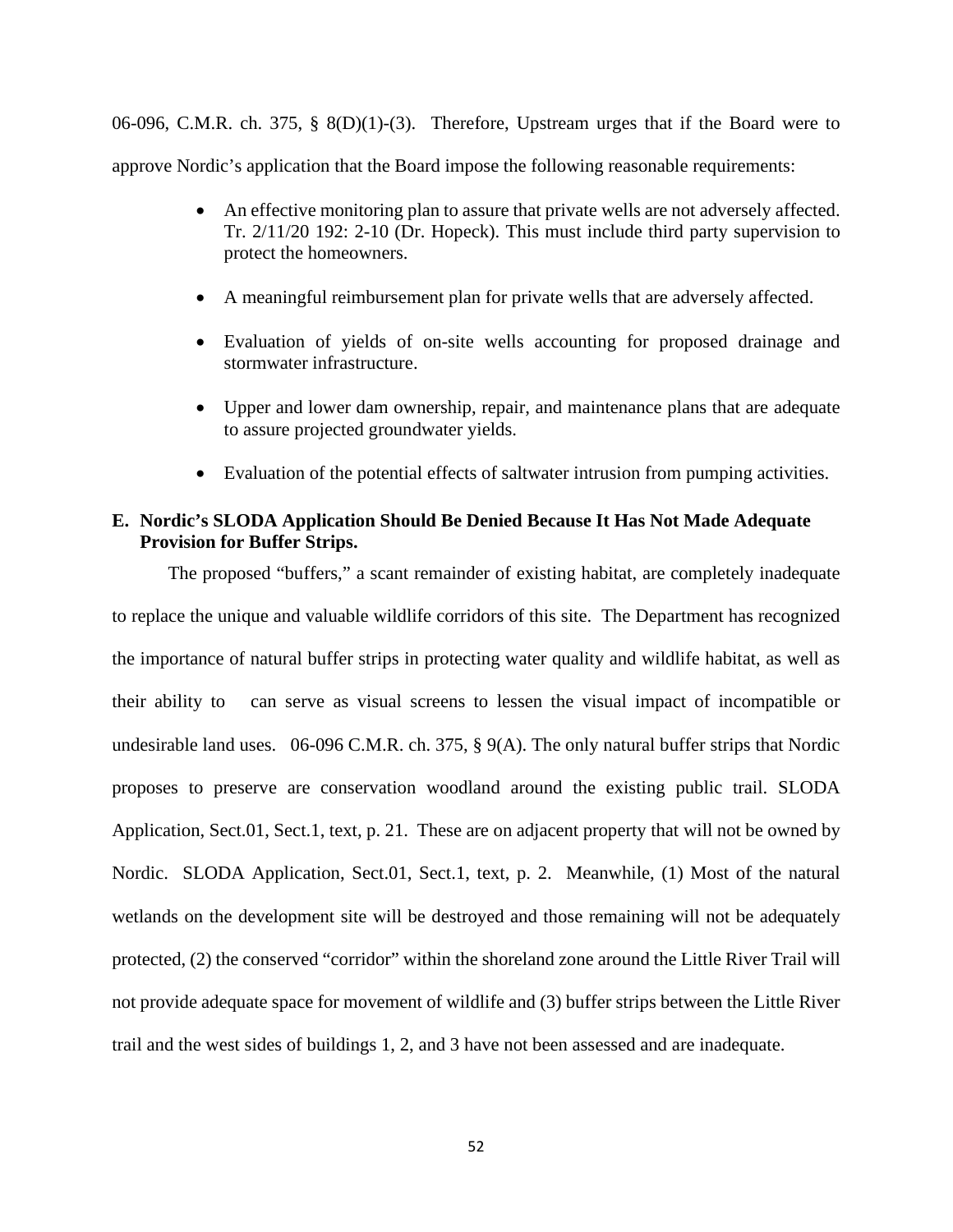# **I. Most natural wetlands on the development site will be destroyed or severely compromised and those remaining will not be adequately protected.**

In determining whether the developer has made adequate provision for buffer strips, the

Department will evaluate whether "water bodies within or adjacent to the development will be

adequately protected from sedimentation and surface runoff by buffer strips." 06-096 C.M.R. ch.

375, § 9(B)(1). According to Nordic's NRPA Application attachment 13, Compensation,

Appendix 13-A (especially see Figures 1&2), updated by November 5, 2019, Nordic Response

(including Att. A-F), P.15, Att. A, Map):

- W1, 3, 4, 13 & 15 will be completely filled. W2 & W5 Significant portions will be filled. The remainder will lose natural functions due to fragmentation and proximity of buildings and roads.
- W6 Over 65% of W6 will be permanently destroyed. The remainder will be "impacted" by construction of the temporary Route 1 bypass. Its feeder stream, D7, will be replaced by building 8. It will no longer function as a wetland.
- W7 Will be disturbed and altered by construction of the Route 1 bypass.
- W9 Along S9. Excavation and rebuilding of the stream will impact the wetland, and Building 2 will significantly reduce drainage into the wetland.
- W10  $\&$  12 Inlet and outlet drainage ways will be excavated and replaced, altering wetland function.
- W11 Shoreland will be excavated. Effects on area wildlife of construction and refill have not been studied. *See* SLODA 15, Wildlife. W16, at the northern end of Stream 9, will be completely excavated during construction. It is between the Matthew's Bros. parking lot to the northeast and building 7 to the southwest.

As is evident, almost all wetlands on the site will be completely destroyed or permanently

lose their natural functions. The only undisturbed wetlands are #8, 17 & 18, small wetlands along property boundaries, and for those, Nordic has not proposed adequate provision for buffer strips to adequately protect them from sedimentation and surface runoff.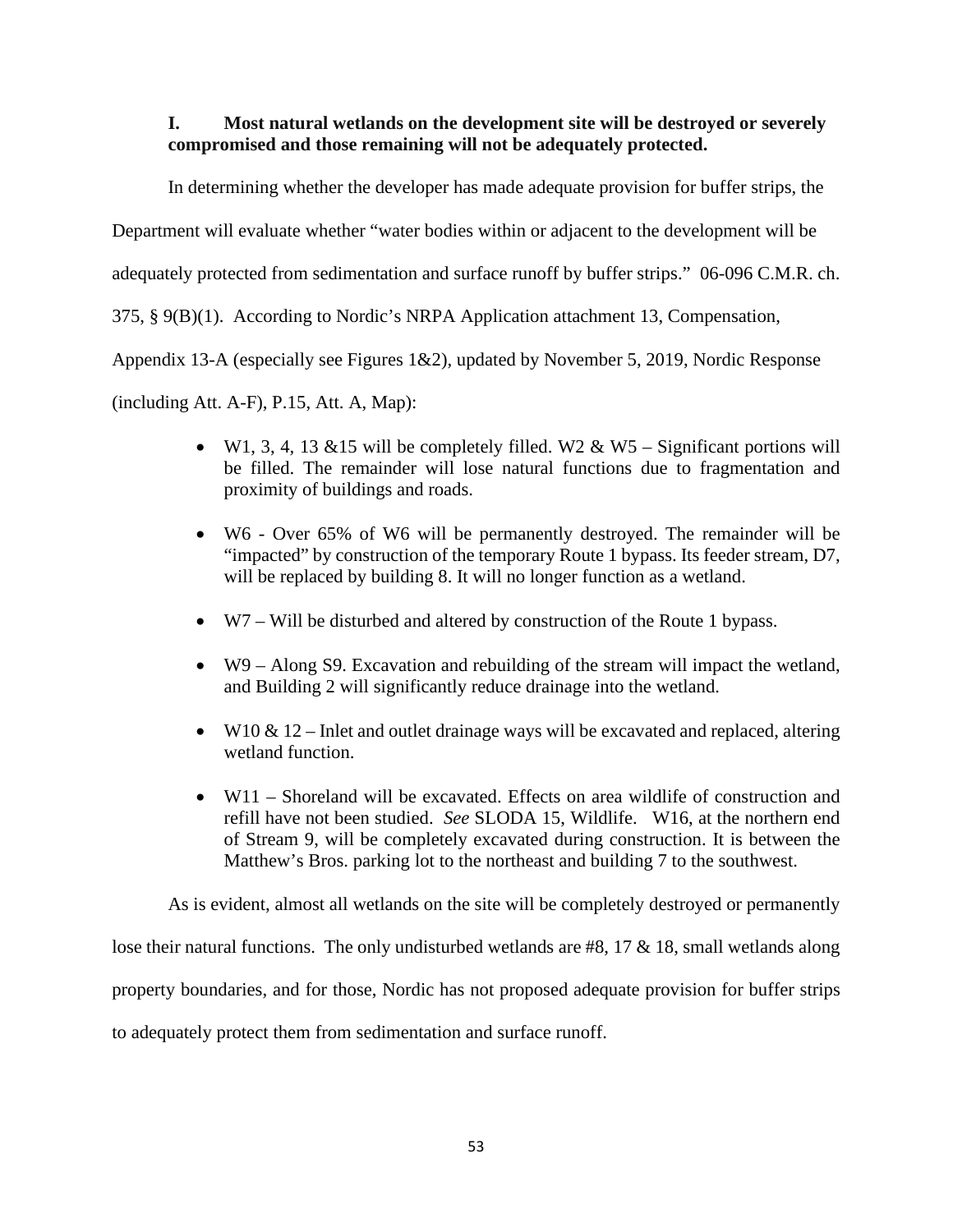Similarly, six NRPA-regulated streams were originally identified by Nordic in its application form. NRPA Application attachment 13, Compensation, Appendix 13-A, P. 11, Table 4:

- S3 Upper reaches will be filled, eliminating Groundwater Recharge/Discharge, Floodflow Alteration, and Wildlife Habitat functions. NRPA Application, Attachment 13, Appendix 13-A, 2.2.1, p. 12. Although natural stream function will be destroyed, landscaping on the remaining banks is considered "on-site compensation." Prefiled Testimony, Fiorillo, p. 8, #34.
- S5 Upper reaches will be filled, eliminating Groundwater Recharge/Discharge, Floodflow Alteration, and Wildlife Habitat functions. NRPA Application, Attachment 13, Appendix 13-A, 2.2.1, p. 12. Although natural stream function will be destroyed, a new bridge is considered "on-site compensation." Pre-filed Testimony, Fiorillo, p. 8, #34.
- S6 Upper reaches will be filled, eliminating Groundwater Recharge/Discharge, Floodflow Alteration, and Wildlife Habitat functions. (NRPA Application, Attachment 13, Appendix 13-A, 2.2.1, p. 12. Although natural stream function will be destroyed, a new bridge and revegetation is considered "on-site compensation." Prefiled Testimony, Fiorillo, p. 8, #34.
- S8- This is a culvert on the Eckrote private property.
- S9- The stream will be excavated during construction, altering its natural condition. NRPA Application, Attachment 13, Appendix 13-A, p. 12, 2.2.2. Based on surrounding topography, it must normally receive runoff from the west. All land to the west will be covered with buildings and drained by the stormwater system. *See* section 12, Stormwater Management, Appendix B, Post-Construction Stormwater Management. Water flow in the stream is likely to be severely compromised. This narrow, artificial swale is unlikely to carry as much water as it does now and is very close to 40'-high buildings. It's current value as a waterway, natural filter, and wildlife habitat and corridor will be severely reduced. Although its natural values will be severely compromised, NAF proposes to install landscaping around a 75' to 150'-wide corridor as a "riparian buffer." This "restoration" effort is considered "on-site compensation." Pre-filed Testimony, Fiorillo, p. 8, #34. S10 – This is the upper portion of S9.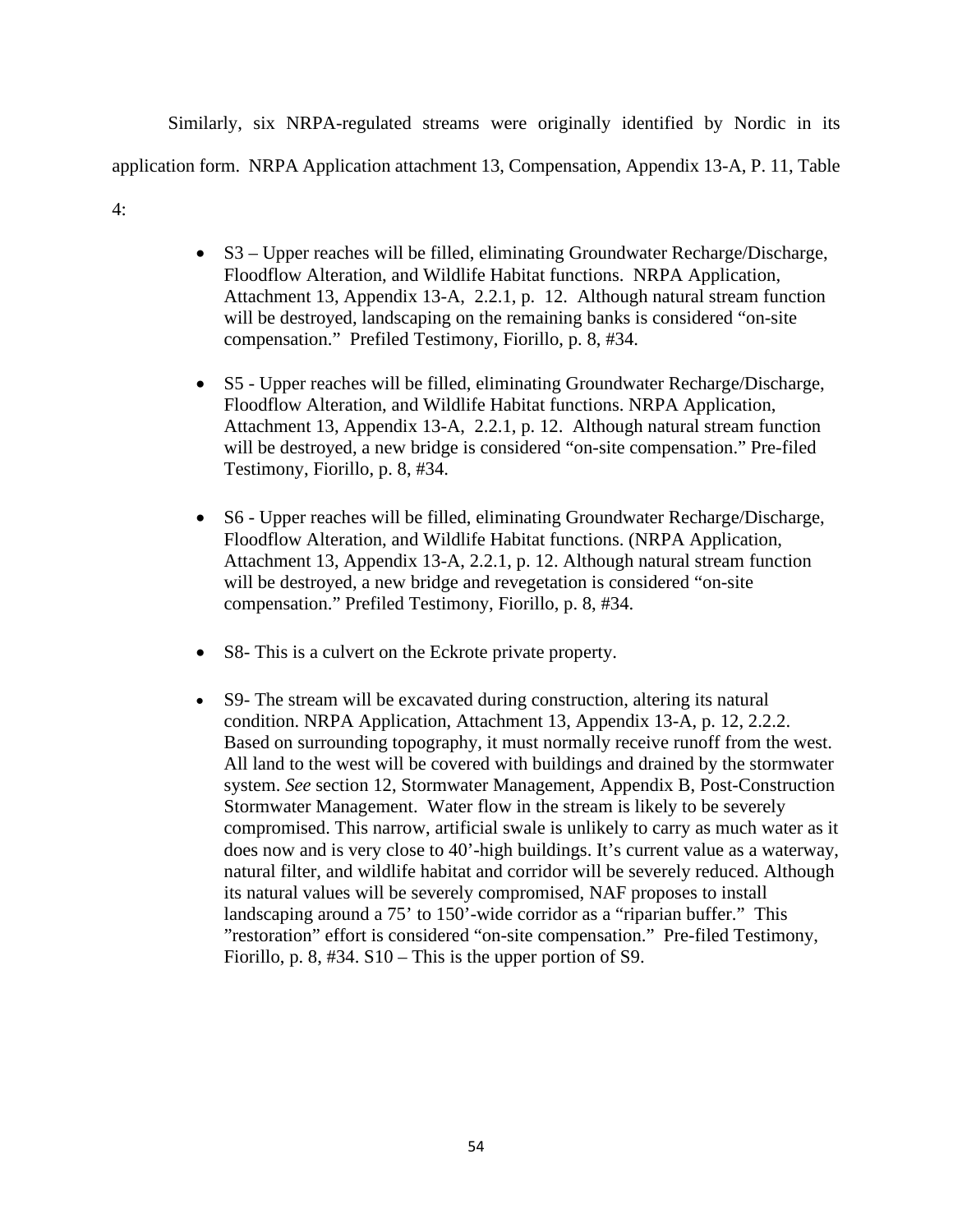Upon request from the DEP, three more streams were added. November 5, 2019, Nordic Response (Incl. Att. A-F), p. 1[7](#page-58-0), Normandeau memo.<sup>7</sup> Given that so many of the wetlands and streams at the site will be destroyed or severely compromised, it makes it all the more a glaring omission in Nordic's application that it has not proposed buffer strips to adequately protect water bodies within or adjacent to the development from sedimentation and surface runoff.

# **II. Nordic's proposal to conserve a "corridor" within the shoreland zone around the Little River Trail is not adequate to provide space for movement of wildlife.**

The regulations also provide that evidence should be presented to demonstrate whether buffer strips will provide adequate space for movement of wildlife between important habitats. 06-096 C.M.R. ch. 375, § 9 (B)(2). This site, taken as a whole, is a special and locally rare ecosystem. It provides essential habitat for migratory and overwintering birds; it is a transition zone from coastal wetlands and shoreland habitat to riverine, wetland, upland and reservoir habitat. Prefiled Testimony, Fiorillo, pp. 3-5, #8-15; SLODA Application, Section 05, App. 5-A, p. 9. This undeveloped connectivity from shoreline and intertidal habitats is extremely important in the area, as most all of the shoreland is developed. As a unique corridor between rural upland, reservoir #1, and the shore and intertidal zone of Penobscot Bay, this important wildlife habitat is used by several mammal species (Prefiled Testimony, Fiorillo, p. 5, #14) and wading birds (Fiorillo, p. 4, #13). The remaining "corridor" of 250' – 500' between the Little River and the reservoir and 40 foot-high building walls is not sufficient to support wildlife homes or movement.

The site contains hayfields (Prefiled Testimony, A. Fiorillo, p. 3, #8) and riverine habitat. Shoreland habitat provides Tidal Water/Wading Bird Habitat (TWWH) (Prefiled Testimony, A.

<span id="page-58-0"></span><sup>&</sup>lt;sup>7</sup> Nordic significantly updated and upgraded wetland and stream assessments in response to DEP request. November 5, 2019, Nordic Response (Incl. Att. A-F) Compensation fees and the appropriateness of proposed on-site compensation should be carefully reassessed.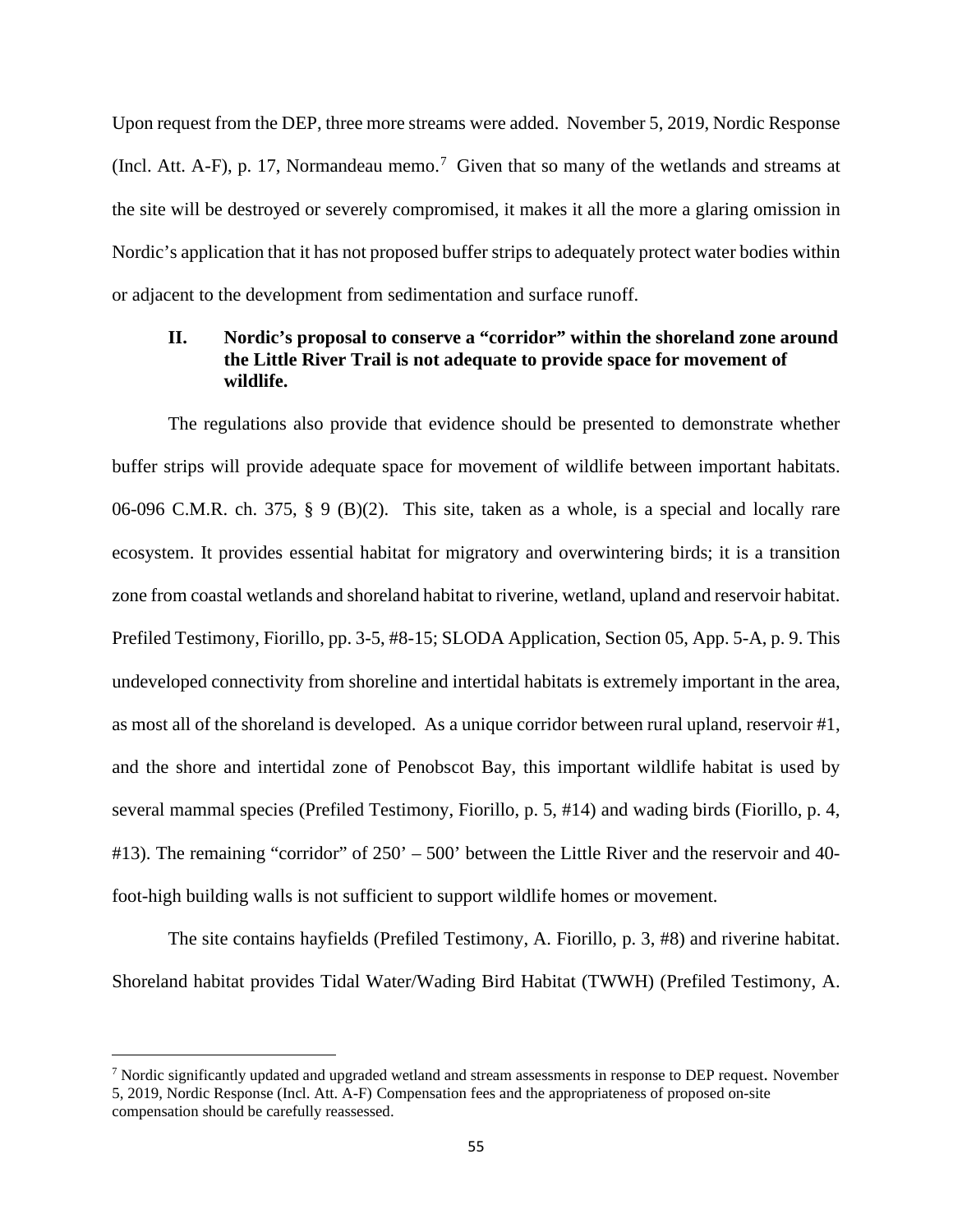Fiorillo, p. 4, #12), and the Lower Reservoir provides Inland Waterfowl/Wading Bird Habitat (IWWH) (Prefiled Testimony, A. Fiorillo, p. 4, #13). Numerous streams and wetlands were identified by Nordic (NRPA Application, Attachment 9) with more added and designations upgraded in response to DEP inquiries. November 5, 2019, Nordic Response (includes Att. A-F), pp. 17-19, Normandeau Memo.

The strip of land that will remain as shoreland zoning setbacks around the Little River and the reservoir, and property setbacks, is not sufficient wildlife habitat by any measure. It is particularly inadequate to maintain valuable habitat connections between shoreland feeding area and upland habitat. The remaining strip represents a fragment of a former, complex habitat, and will degrade over time.

### **III. Nordic has not provided any buffer strips to shield the Little River Trail from unsightly developments.**

Nordic has also failed to present any evidence that it plans to use adequate buffer strips to shield adjacent uses from unsightly developments and lighting. Buffer strips between the Little River trail and the west sides of buildings 1, 2, and 3 have not been assessed for visual buffering (1,200 ft. of trail assessed. SLODA application, Section 6, Visual Assessment Report, page 8, Findings) and are not sufficient to block views from the trail. (See SLODA Section 14, Scenic Character) Buffers on the Route 1 and Perkins Road are young trees that will not provide adequate buffering for years, and then only if they are properly maintained.

New planting intended to shield the development from Rt. 1 and Perkins Road consist of young trees no higher than 12'-14'. SLODA application, Civil Engineering Drawings, LP501, NRPA Application, Attachment 13, Appendix 13-A, pp.  $25 - 26$ , Appendix B. It will be many years before these trees are large enough to provide shielding for 40-foot high buildings. Years of growth and rigorous maintenance, including appropriate pruning, disease and wildlife grazing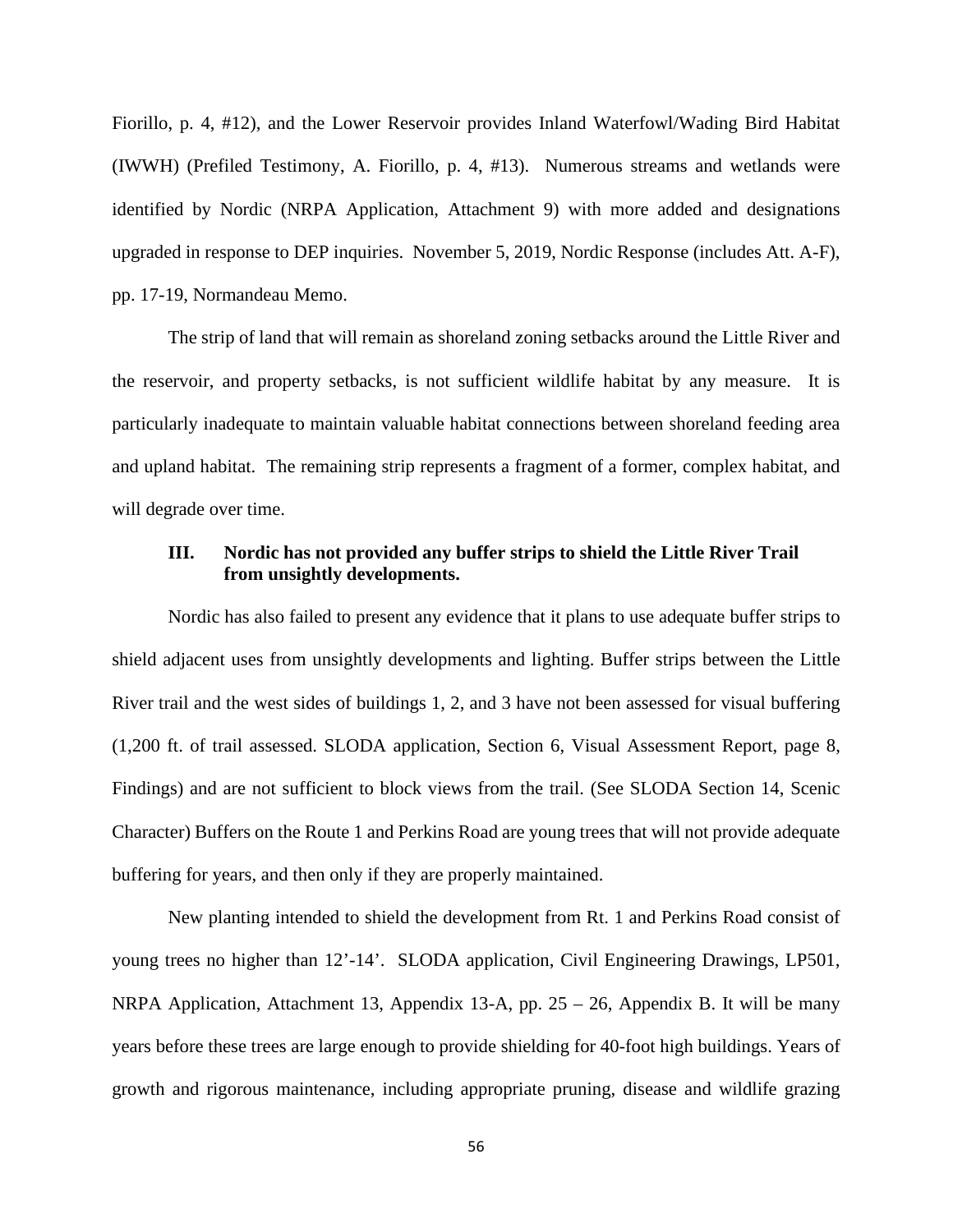control, and replacement of dead and dying specimens will be essential before these planting will reach a functional size. Nordic's provisions for landscape management include only oversight of initial planting, and cursory monitoring of riparian buffers for "five years unless otherwise specified by a condition of approval issued by the MDEP." NRPA Application, Attachment 13, Appendix 13-A, p. 17, 6.0.

Applications for approval of proposed developments shall include evidence that affirmatively demonstrates that adequate provision of buffer strips, when appropriate, will be made, including information such as the following: the location and width of all natural buffer strips to be retained and legal provisions for the maintenance of all buffer strips and architectural screens. 06-096 C.M.R. ch. 375, § 9(D)(1), (3). However, no natural buffer strips will be retained. Stream 9 will be excavated and rebuilt to serve as drainage. Similarly, Nordic does not have a maintenance plan to assure long-term effectiveness of riparian or visual buffer plantings. There is no legal deed, description nor conservation easement as indicated to assure preservation of Stream 9.

While the Department may, as a term or condition of approval, establish any reasonable requirement to ensure that the developer has made adequate provision for the establishment of buffer strips *see* 06-096 C.M.R. ch. 375, § 9(E), imposing terms and conditions would be largely ineffective due to extensive development of the site that entails removal of all natural water quality, wildlife habitat, and visual qualities. Artificial landscaping is inadequate to visually screen a development of this size in a residential and farming area of a small, seacoast town. Therefore, as Nordic has failed to make an adequate provision for buffer strips in accordance with the regulations, a permit cannot be lawfully granted.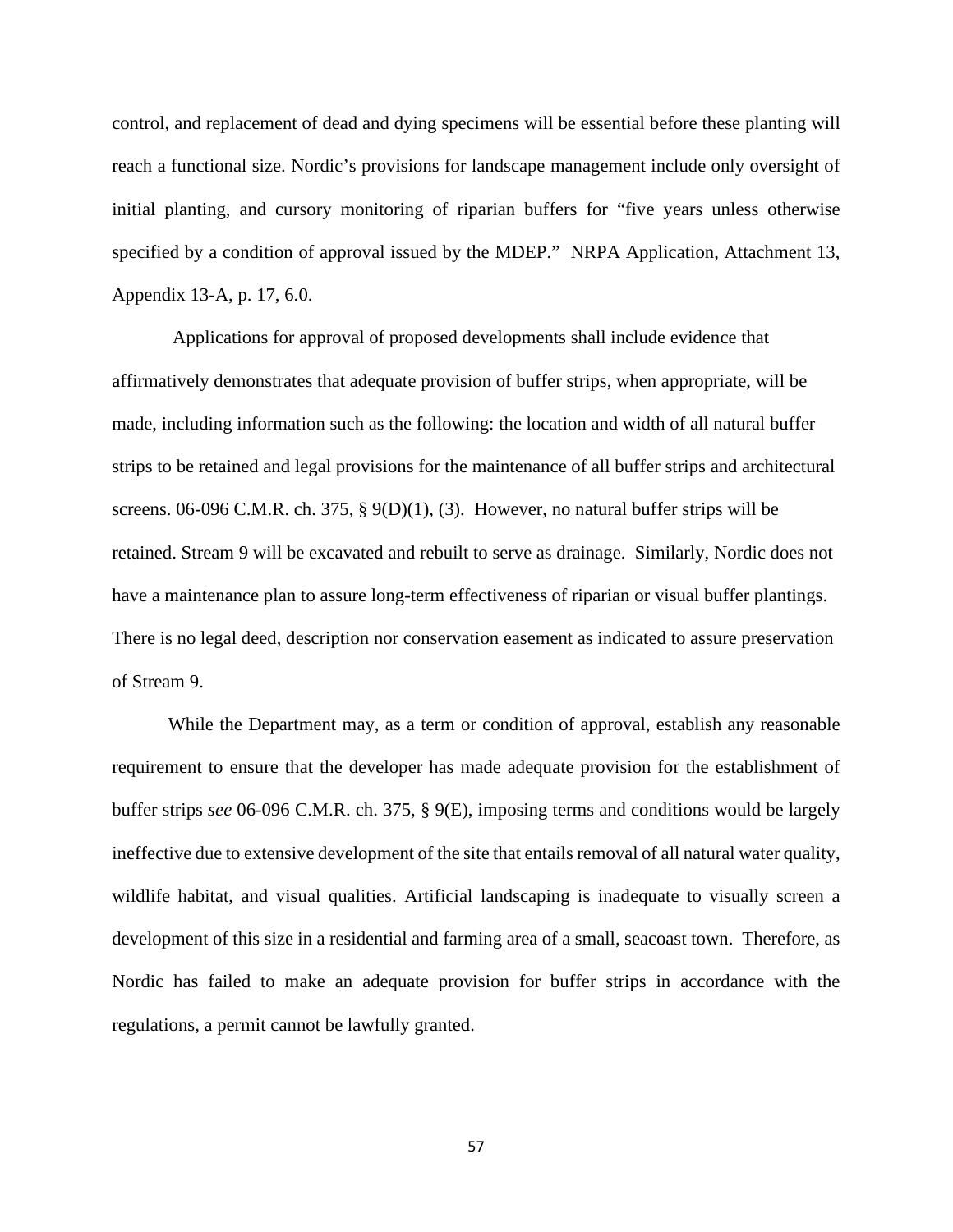### **F. Nordic's SLODA Application Should Be Denied Because Its Project Will Have an Unreasonable Effect on Scenic Character.**

The regulations acknowledge that "[t]he Department considers scenic character to be one of Maine's most important assets . . . visual surroundings strongly influence people's behavior." 06-096 C.M.R. ch. 375, § 14 (A). Therefore, when determining whether the proposed development will have an unreasonable adverse effect on the scenic character of the surrounding area, the Department shall consider whether "(1) [t]he design of the proposed development takes into account the scenic character of the surrounding area; (2) [a] development which is not in keeping with the surrounding scenic character will be located, designed and landscaped to minimize its visual impact to the fullest extent possible.; and (3) [s]tructures will be designed and landscaped to minimize their visual impact on the surrounding area." *Id.* § 14 (B)(1)-(3).

# **I. Nordic's design of the proposed development fails to take into account the scenic character of the surrounding area.**

Nordic's design of the proposed development fails to take into account the scenic character of the surrounding area. and will destroy the exceptionally beautiful entry/exit point to Belfast along Route 1, destroy the aesthetic and recreational value of the Little River Trail and spoil the traditional residential and farming character of the area. At the request of Nordic Aquafarms, Belfast changed the zoning designation of the site specifically for this development. Tr. 2/13/20 205:21-24 (Lannan). The existing character - modest, traditional homes and farmland - is consistent with the previous residential zoning. The only non-retail commercial buildings in the area are the two low, modestly appointed buildings of Mathews Brothers that blend nicely into the surrounding farms. Those two buildings together are less than half the footprint of just one of the Nordic grow-out buildings. SLODA Application, Section 05, App. 5-A, p. 9.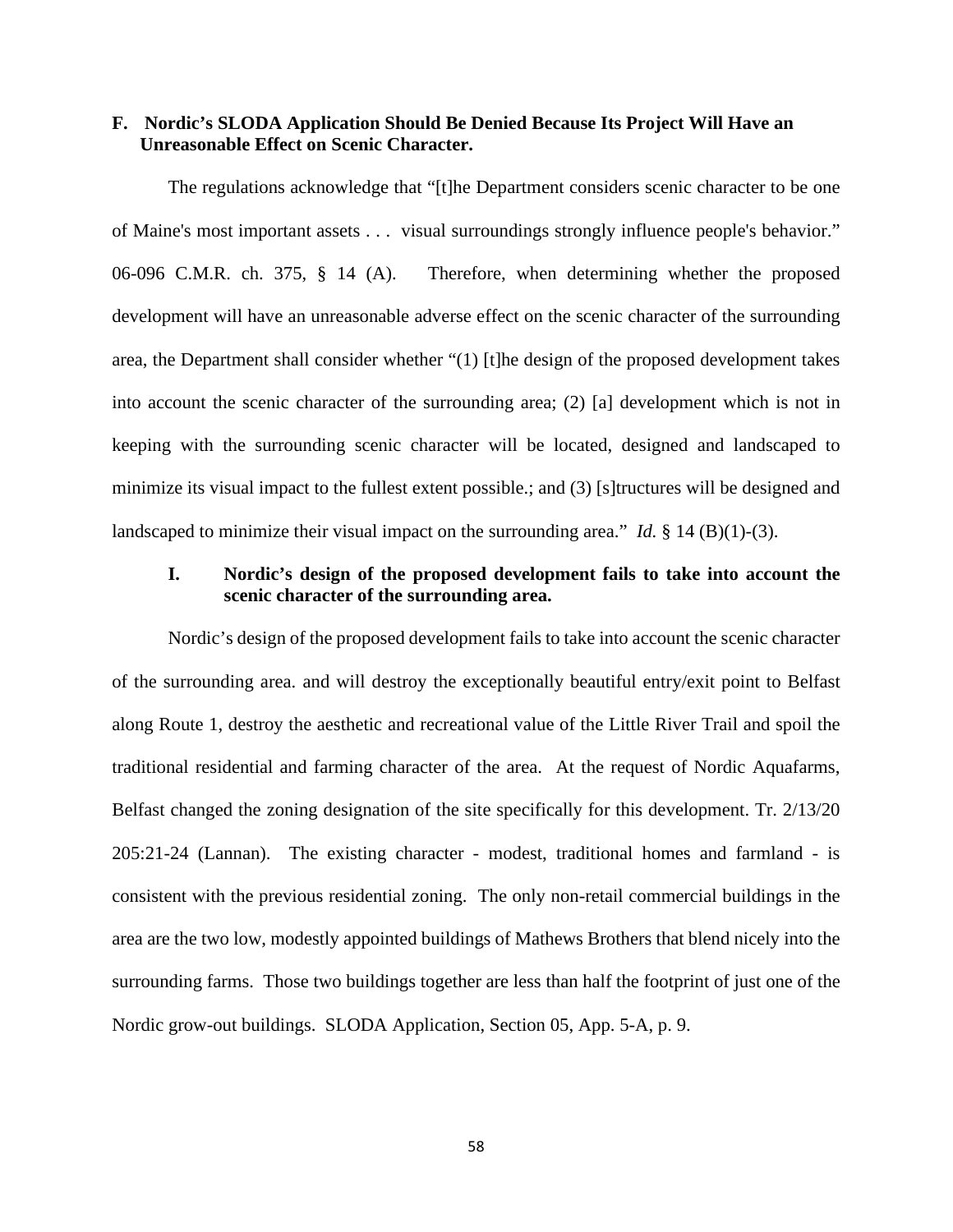The development site is at the entry point of Rt. 1 into the City of Belfast. SLODA Application, Sect. 01, Sect.1, text, p.18. To the east, the mouth of the Little River expands into Penobscot Bay; to the west, the historic, 1800s brick pumphouse stands above the waterfall of the lower dam. Prefiled Testimony, Bryden, p. 2. This exceptionally lovely scene along Route 1 provides a beautiful and welcoming introduction to Belfast for residents and visitors. The Little River Trail, cherished by the Belfast Community as a picturesque and peaceful retreat within the city, skirts half of the perimeter on the south and west sides of the development site. Tr. 2/11/20 34:9-19 (Public, Cutting), 65:10 (Merkel), 75:21-23 (Piper).

The rural character of the area to the north is exemplified by an aerial-view painting that hangs in the Metropolitan Museum of Art in New York City, "Little River Farm" (now Good Karma Farm, on Perkins Road), by Yvonne Jacquette, 1979<sup>[8](#page-62-0)</sup>.

The Bayside Historic District, in the Town of Northport, visited on the Department site visit of October 24, 2019, lies less than 1 ½ miles south of the facility site. Listed in the National Register of Historic Places, this remains an active summer community, a place cherished by multiple generations of families and benefitting from an active rental market. The village beach and pier are crowded in summer with boaters, swimmers, and recreational fishermen of all ages. Nordic's wastewater discharge point is located less than ¾ mile north of the Edna Drinkwater Elementary School waterfront (the only public school in Maine with its own beach), and less than 1 ½ miles from the village pier and beach. SLODA Application, Sect. 01, Sect.1, text, p.18.

Any submission pursuant to this section of SLODA should include, but is not limited to, sketches of the proposed development indicating how the development fits into the scenic character of the area. 06-096 C.M.R. ch. 375, § 14(C)(1). Nordic has not submitted any

<span id="page-62-0"></span><sup>8</sup> <https://www.metmuseum.org/art/collection/search/482511> (last visited Apr. 29, 2020)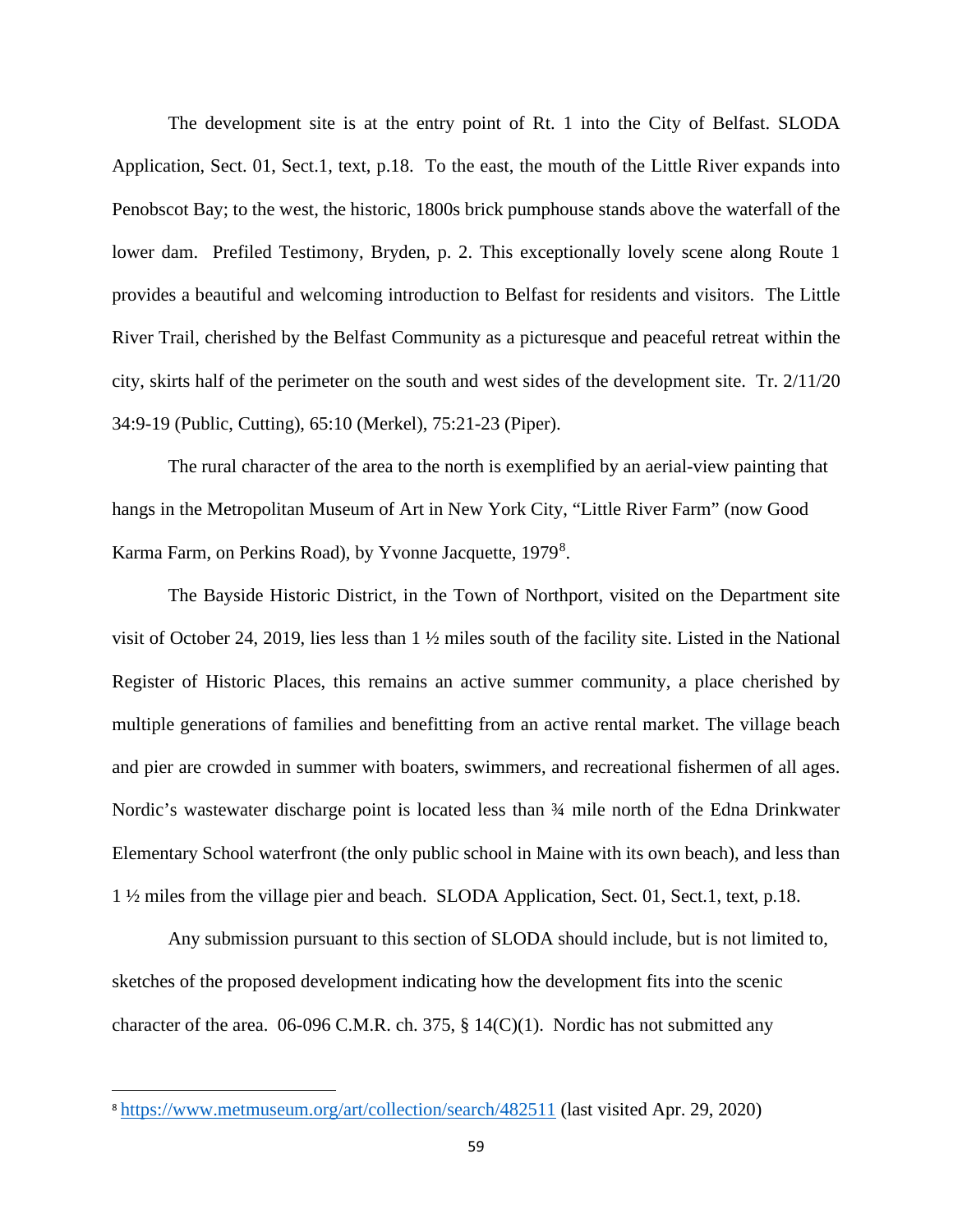sketches or photographs to show how the development fits into the scenic character of the area, and no drawings have been submitted to illustrate the architectural style of the buildings.

# **II. This huge development will have an unreasonable visual impact in this suburban/rural location.**

Nordic viewpoint locations used to evaluate visual impact of the project from the public Little River Trail were located only along the first 1,200 feet of the trail. SLODA application, Section 6, Visual Assessment Report, page 8, Findings. This short section, less than one-quarter of the mile-long trail between the Belfast Water District and Perkins Road trailheads, is exceptionally distant from and downhill on uneven topography from the development site and not representative of the trail as a whole. *See* SLODA Application, Engineering Drawing C-102). The remainder of the trail, a section that presents hikers with a sense of remoteness as they pass between mature woods and a pond-like section of the river at the most distant area from roads, would be far more exposed to the proposed building. Exhibit 14-1, NRPA Application, Attachment 5, Plans, App. 5-A, Map, overlay Prefiled Testimony, E. Ransom, Add. A, p. 36, App. 2-C, Site Plan. Two points along trail indicated.

Nordic states that this area will experience "no unreasonable adverse impact to public viewing areas as they are adequately buffered by existing and maturing vegetation and, because they are under public ownership in perpetuity, the vegetation will remain and only increase in buffering effectiveness." SLODA Application, Section 6, Text, p. 2, final paragraph. In fact, public ownership/conservation implies a lack of vegetation management, and as the forest matures there will be less foliage at lower levels and increasing lines of sight to the buildings.

Nordic assessed visibility towards the buildings at one viewpoint. "Overall, the density of the vegetation quickly occludes views to objects more than approximately 100 feet distant. To illustrate this, a photo was taken approximately 200 feet in from the parking area looking upslope.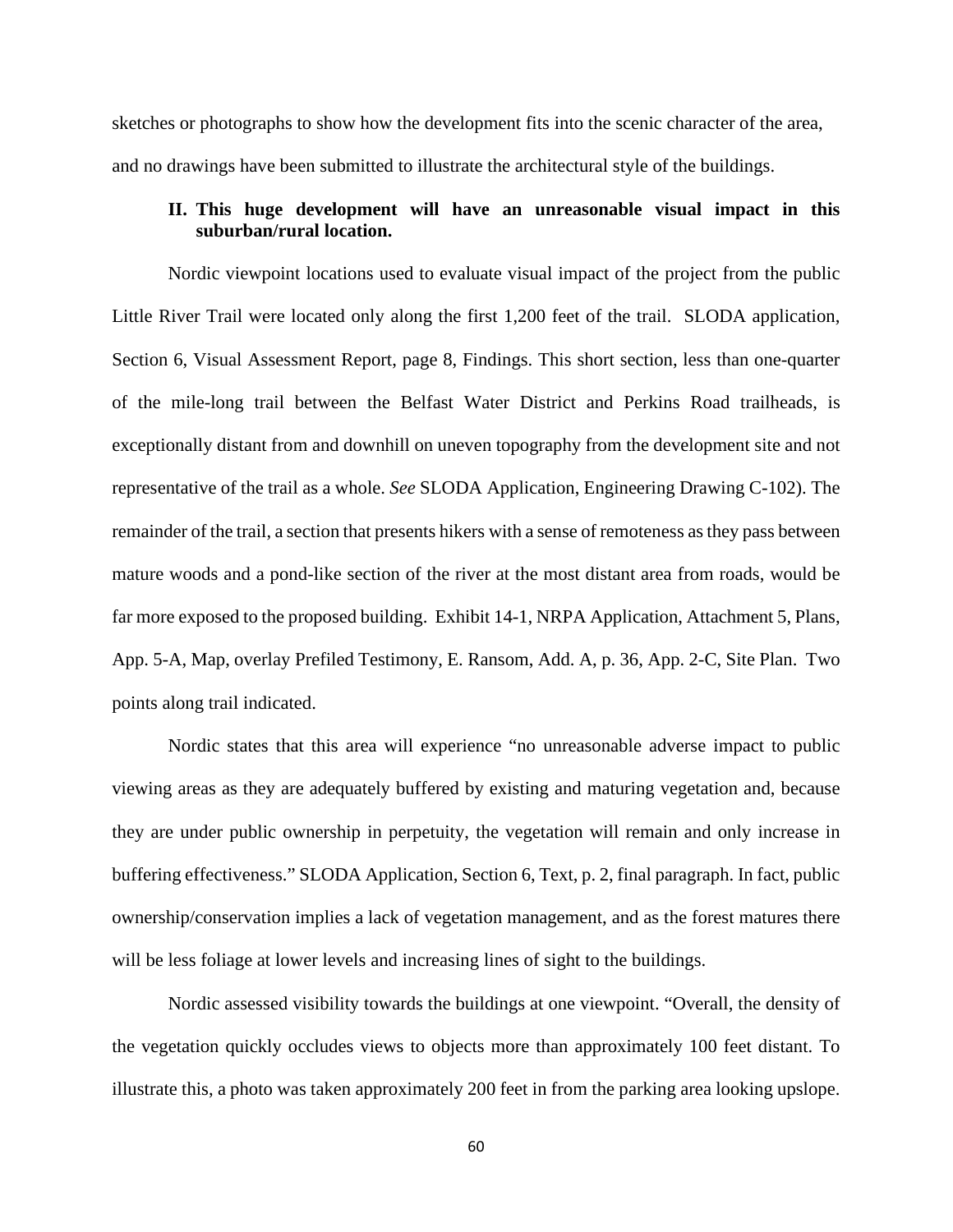A safety-green vest was hung from a tree at approximately 100 feet from the shoreline. This was the farthest point beyond which the vest could not be seen." SLODA Application, Section 6, Visual Assessment Report, at 8, Findings (*see* last page of this document). In fact the visibility, especially in a photograph, of a green vest hung in a green forest within reach of the ground is far from representative of the visibility of building walls that are over 1,000 feet long and 40 feet high, with 65-foot high smokestacks.

Any submission pursuant to this section of SLODA should include but is not limited to landscaping plans for minimizing the visual impact of the parking lots, mining operations and other types of developments. 06-096 C.M.R. ch. 375, § 14(C)(2) Landscaping plans that address visual impacts of the development on the Little River Trail do not exist. Long-term maintenance plan for landscaping that provides effective screening year-round must be completed by a landscape architect in the State of Maine.

## **III. Nordic has failed to demonstrate structures will be designed and landscaped to minimize their visual impact on the surrounding area.**

With nine buildings, two of which are each over 336,600 square feet, (SLODA Application Sect. 01, Description, Sect. 1, Text, p. 3) with 40-foot walls (Tr. 290:18-21 (M. Lannan)) and 65 foot air-emissions stacks, the development will not be in keeping with the surrounding area. Buildings, roads, and other artificial structures and surfaces will cover nearly all of the building site (Exhibit 14-1, NRPA Application, Attachment 13, Compensation, p. 10, Belfast Aquaculture Project Wetland Impact Mapping). Landscaping is far from extensive (SLODA Application, Section 01, Sect. 1, Text, P. 21, Overall Site Plan AP001, Trees represented by small circles). The development will visually dominate the area, and there is little space left for plantings that could minimize visual impact.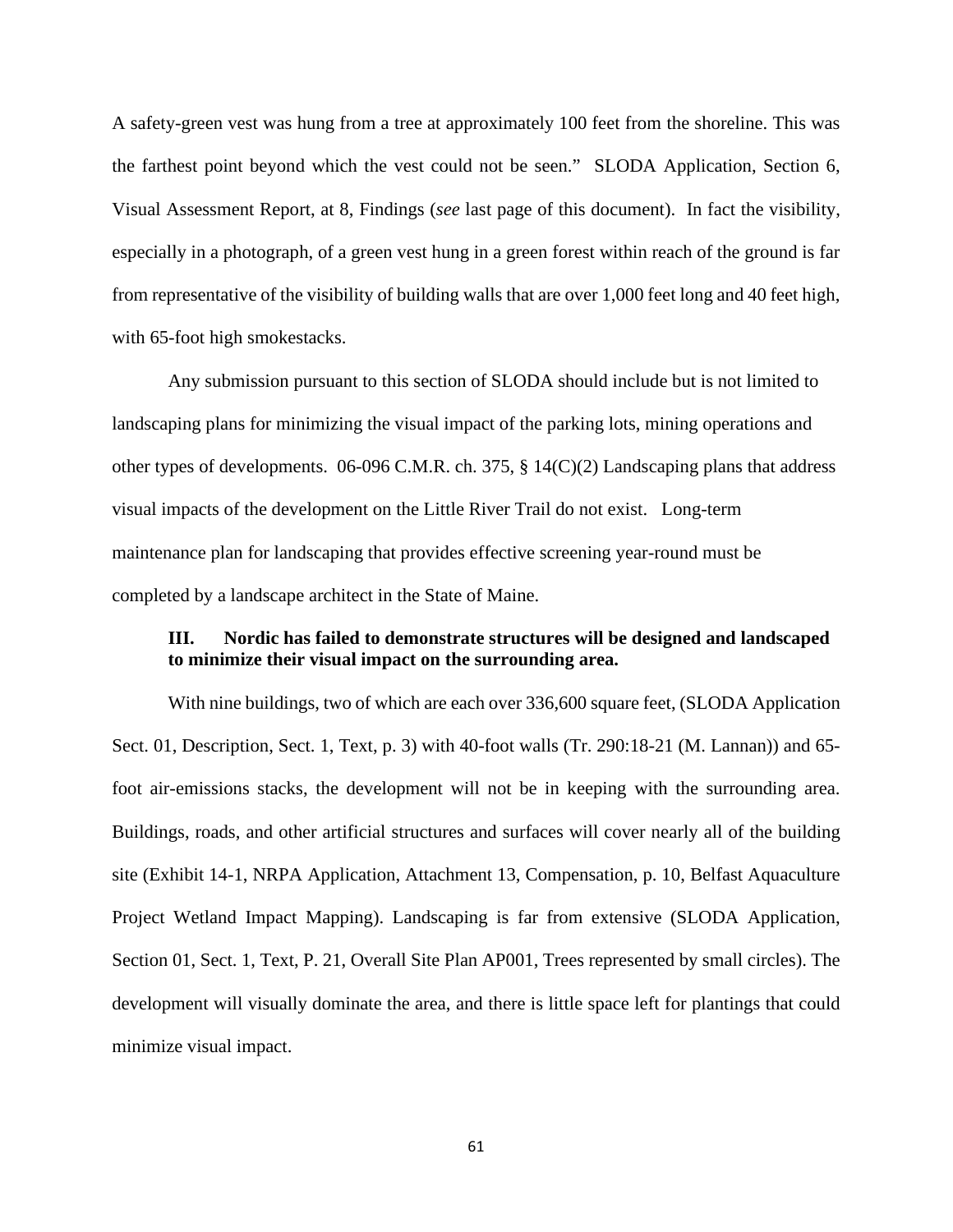Impact on the village of Bayside could result from the wastewater effluent plume. The wastewater plume, with pollutants expected to concentrate to the south (Prefiled Testimony, N. Dill, p. 31, (p. 8, Oct. 2 Memo)), will be a permanent feature along the Northport shore. Degraded water quality could encourage algal growth and effect marine fauna, seriously compromising the scenic, recreational, and aesthetic appeal of the village. *See* Comments, SLODA 15, Wildlife & Fish. Wastewater effluent from the development will diminish visual and recreational values of the historic community of Bayside and reduce real estate values.

Nordic has presented no architectural drawings to indicate that there is any effort to match facades to existing surroundings. Nordic has not provided adequate buffer strips to shield Route 1 or Perkins Road from unsightly developments. *See* Commentary, SLODA 9, Buffer Strips, B, Scope, 3, Shielding. Landscaping trees are proposed to be 12 ft. or less. Application engineering drawing 065-LP 501. It will take at least 5-10 years before they provide any screening effect for 40-foot-high buildings. Deciduous trees will provide no screening for six months of the year. The aesthetic and recreational value of the Little River Trail will be destroyed. *See* Visibility from Public Areas, above. No plantings are proposed between the buildings and the trail (SLODA Application, Section 01, Sect. 1, Text, p. 21, Overall Site Plan AP001) and the understory of unmanaged woodlands will not provide visual buffers.

Therefore, Nordic's application should be denied as it has presented not affirmative evidence of any effort to ensure that design of the proposed development takes into account the scenic character of the surrounding area; and to the extent it does not, that it has taken no measures to mitigate and minimize the visual impact of the development and, more specifically, the structures that will be built on the site.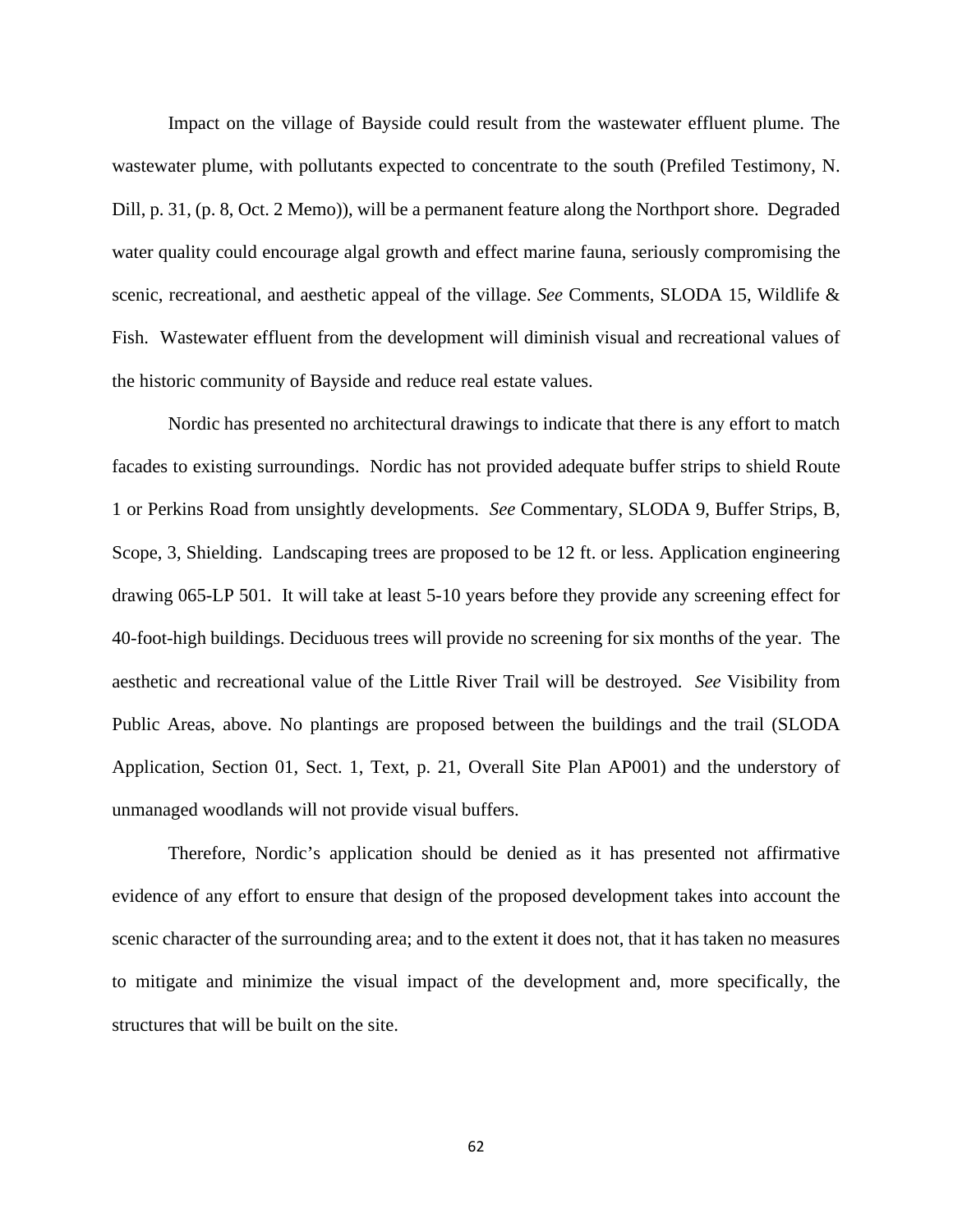# **G. Nordic's Project Fails to Protect Wildlife and Fisheries**

The Department recognizes the need to protect wildlife and fisheries by maintaining suitable and sufficient habitat and the susceptibility of certain species to disruption and interference of lifecycles by construction activities.



The top map (p. 36 of pre-filed Direct Testimony of Elizabeth M. Ransom 12/11/2019 Addendum A and Exhibits 6&7) shows the Little River hiking trail with a green dashed line. The bottom map (Natural Resources Impact Compensation Plan by Normandeau Associates Inc., App 5-A Impact Map) is of the same scale. Sally Brophy, a professional graphic designer, used Nordic's maps submitted into the record, and distance measuring software to place yellow circles at 200 feet from the parking lot and 1,200 feet along the hiking trail - clearly showing that the furthest point at the bottom of a sloping landscape was used in the Nordic visibility studies. This is not representative of the trail visibility as a whole.

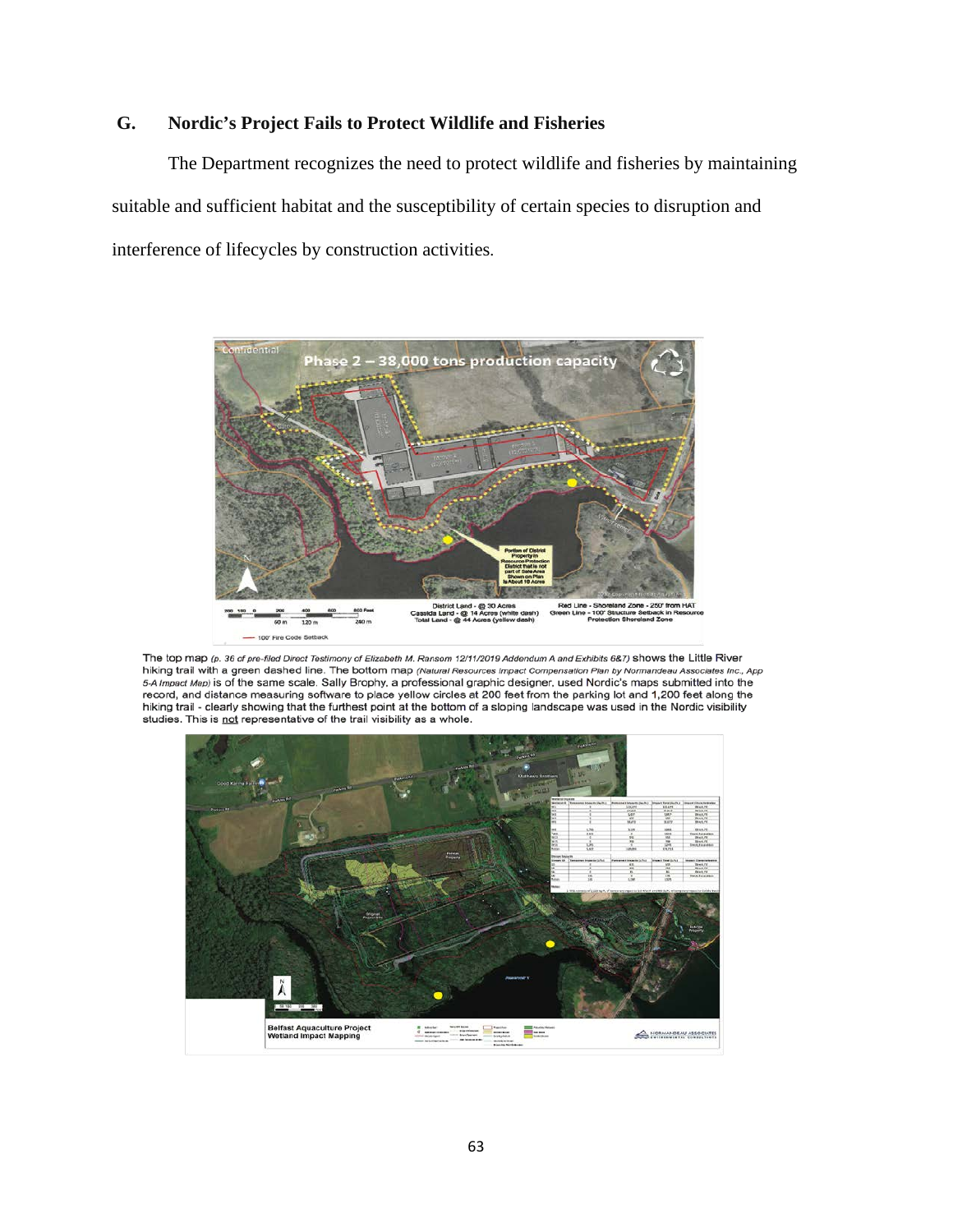#### **I. Maintaining a Suitable and Sufficient Habitat:**

#### **a. MARINE ENVIRONMENT**

Discharge Plume: Nordic Aquafarms fails to address the permanent, ongoing effect on marine wildlife of the discharge plume that differs thermally, chemically, and possibly biologically from natural conditions. Rebuttal Testimony, R. Podolsky, pp. 3-6, points 4-6.

While the size and location of the discharge "plume" is contested, the effluent will permanently affect water conditions within some distance from the outfall. Prefiled Testimony, N. Dill, Exhibit 23, Figure 1 (depicts dilution for 2 days); *see also* Tr. 2/12/20 60:1–61:10 (Dill/Pettigrew discussion)(accuracy of modeling).

"This is a permanent change to the environment so understanding the plume dynamics and existing conditions in the receiving water is critical to evaluate any project-related changes in the water column in near-field communities and to evaluate the environmental consequences of the project." Tr. 2/14/20 154:18 (Aveni-Deforge).

Conditions of the "plume" will differ from natural conditions in several ways:

#### **i. Temperature***:*

The temperature of the effluent water at the depth of discharge will always be warmer (by 5 to 28 degrees) than existing conditions, and it will differ from existing surface water by up to 32 degrees warmer to possibly cooler for a short time in the summer. Tr. , 2/13/20 318:17 (E. Cotter). Warmer water is preferred by some species, including lobster. Tr. 2/13/20 32:8, Tr. 02/14/20 50:22–51:1 (T. Parent). Higher temperatures are harmful to some species ("…temperatures above the physiological range of a fish species triggers a stress response that can negatively impact immune function…", Written Testimony, B. Dixon, Exhibit B-1, Impacts of Low Temperature on the Teleost Immune System, p. 18, Introduction).

64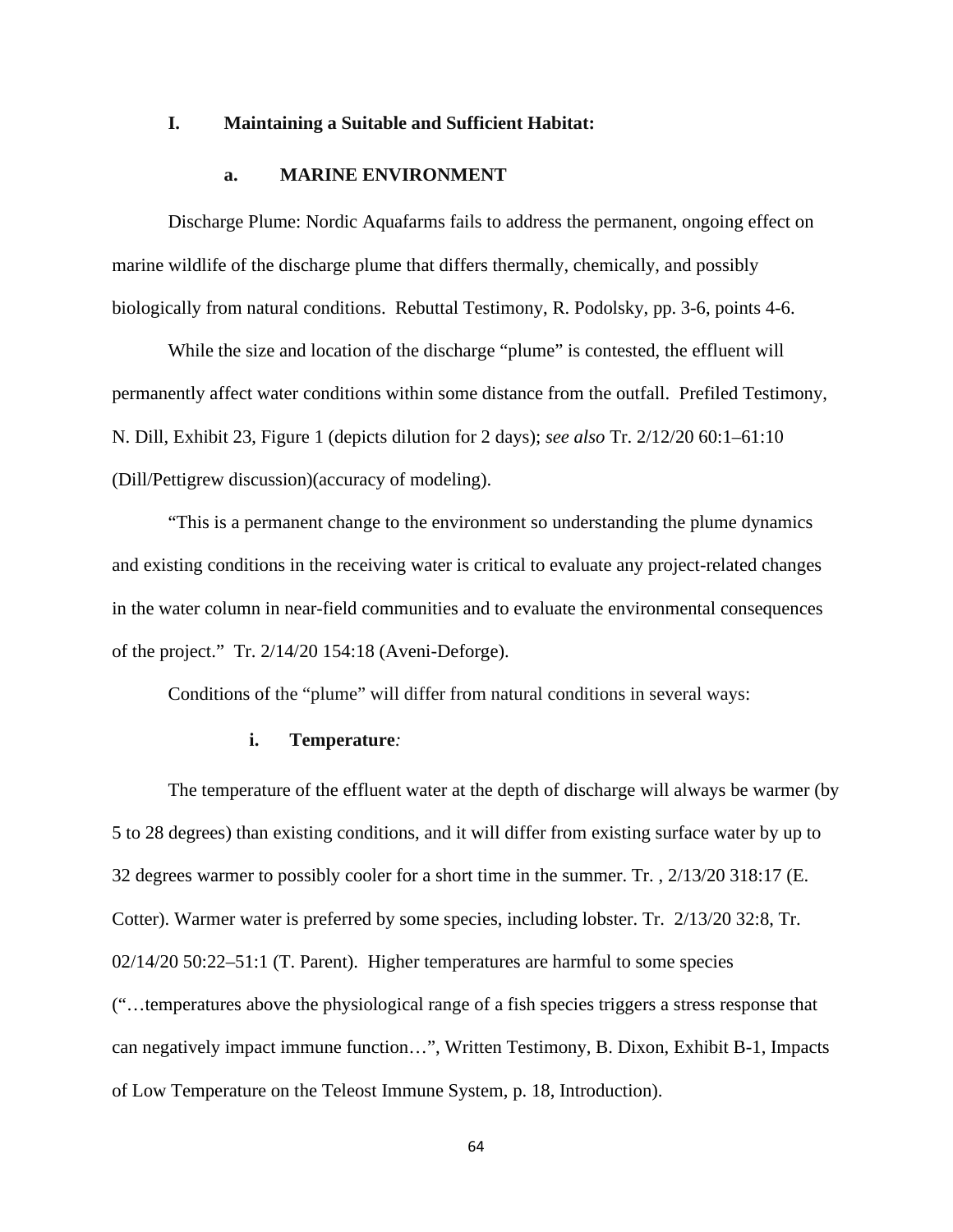#### **ii. Salinity***:*

Effluent will consist of a mix of bay water and freshwater, thus will be less saline than the receiving bay waters. The effluent salinity level will be more attractive to some species, including lobster, than existing conditions. Tr. 2/13/20 32:5, 34:7.

Nordic's warm, less saline wastewater effluent has the potential of attracting fish to potentially harmful conditions.

#### **iii. Pollutant Concentrations**:

Wastewater treatment is projected to remove 99% of most nutrients and 85% of nitrogen. Treatment systems are unproven at these levels (MEPDES Permit Application, p. 78, Question 18, Attachment 10), and, in the case of 99% removal efficiency, a reduction of just 1% (99% reduced to 98%, for example) efficiency would double nutrient discharge levels. Efficiency diminution of 10%, even for a short time, would result in a dramatic and unmodeled impact to the bay and all that is in it. When the plant is operating at full capacity and at full projected efficiency, discharge will include on average:

- Nitrogen, 673 kg (1,484 lbs) per day
- Phosphorus, 5.8 kg (13 lbs) per day
- Formalin/Formaldehyde, periodic use, estimated 3,500 liters (925 gal.) per year (MEPDES Form 2D, P. 3&4, pp. 206-207. 238)
- Various cleaners and medications, periodic use (MEPDES application, Questions #10 & 11, Attachment 3, pp. 216/238)

Some of these chemicals are likely to occur in different forms or compounds in the wastewater than are found naturally in the bay.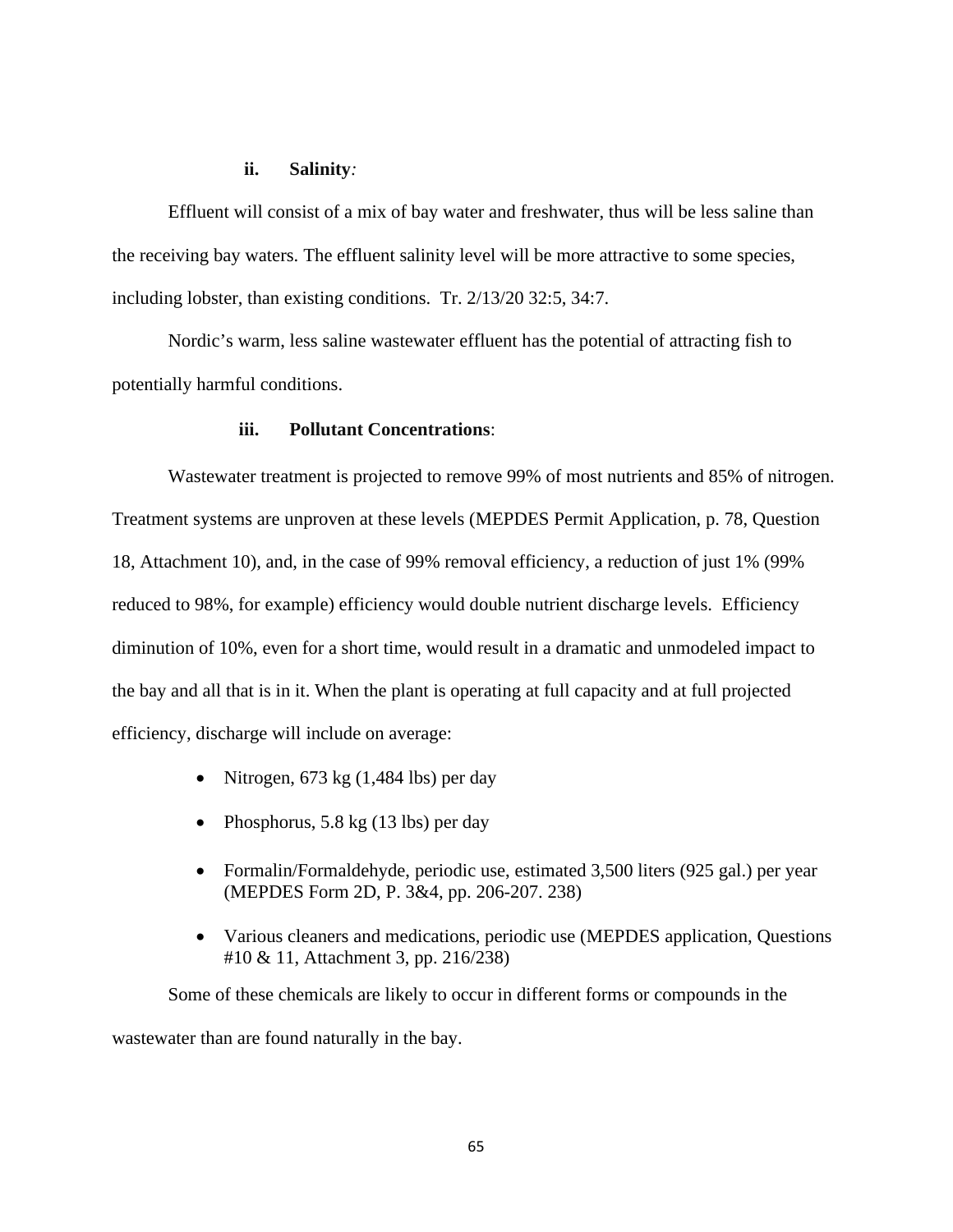#### **iv. Nutritive Value**:

The effluent is likely to contain fewer Total Suspended Solids than existing conditions (Tr. 2/13/20 406:11-407:2 (E. Cotter)), indicating fewer feed particles, those particles would be no larger than .04 micron and most would be dead after passing through the effluent treatment system. Natural food sources, including plankton, will be removed from the area by intake filters. NORDIC has not performed adequate studies to quantify this effect. "The screen itself is proposed to be a 1-inch slot size wedge wire mesh, which will be too large to reduce the intake of larval and egg life stages. As mentioned for finfish the significance of this impact cannot be accurately quantified at this time, as no ichthyoplankton data were collected for this project." Prefiled Testimony, T. Parent, p. 8, #21.

#### **v. Diseases**:

The facility effluent will contain viruses. The species and concentrations are disputed, especially since water treatment methods are new and largely untested, but there will be some escaping contagions. Tr. 2/13/20 384:2-22 (Bicknell)("there is no way to totally eliminate those risks."). Viruses are too small to be removed by filters (Tr. 2/13/20 384:1-6 (Bicknell)), and may escape UV treatment due to screening by suspended solids: "However, UV irradiation may not work in situations where turbid water (and associated poor UV transmittance) may be encountered." (Written Testimony, B. Dixon, Exhibit F1, Ozonation and UV irradiation/an introduction and examples of current applications, Page 60, Concluding Remarks).

Nordic does not address the effects of the plume anomaly on wildlife:

The effect of the project on wildlife is discussed in the SLODA Application, section 07, Wildlife & Fisheries, Natural Resources Report and Prefiled Testimony of T. Parent.

66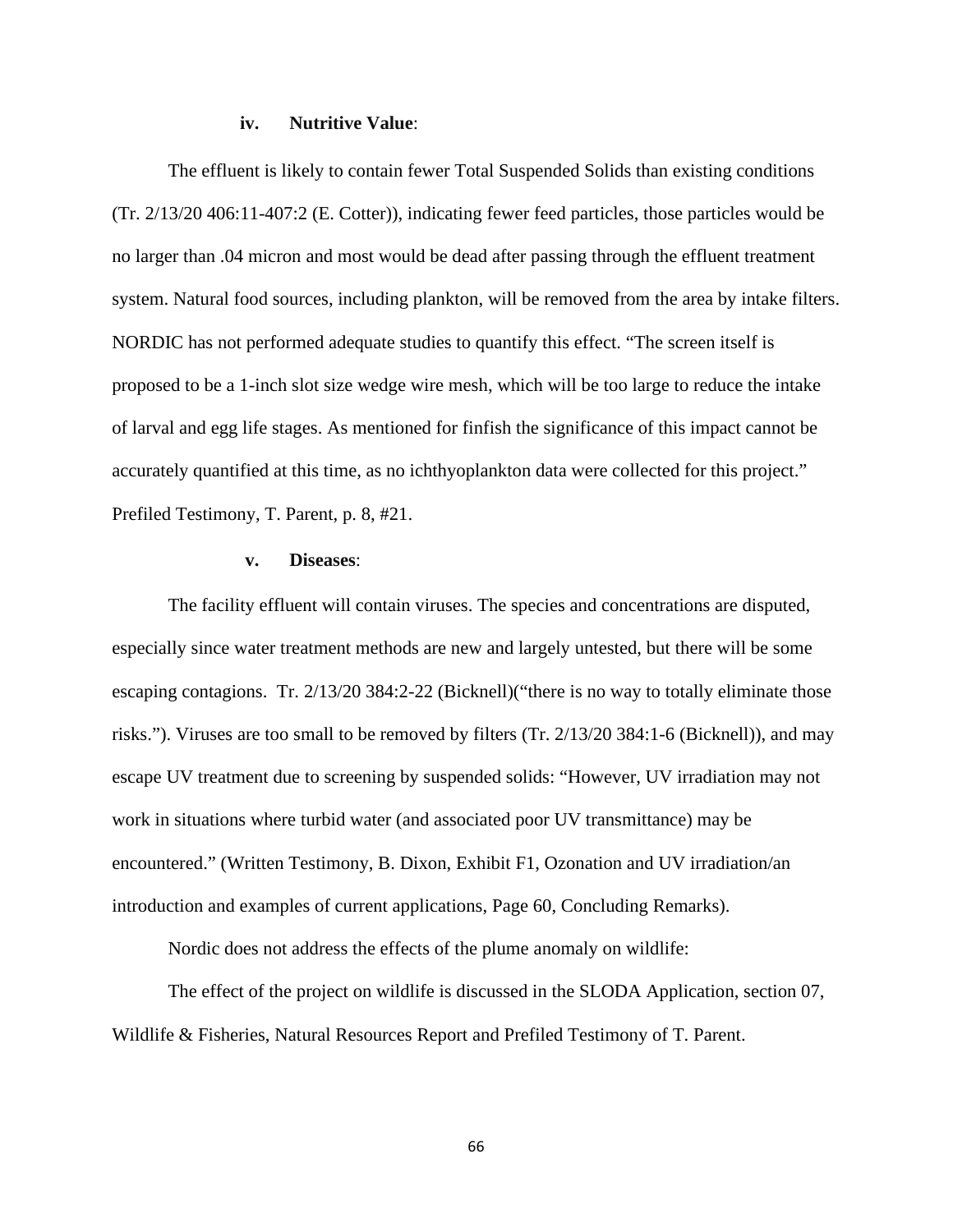Nordic notes several species of concern: American eel (Anguilla rostrata), alewife (Alosa pseudoharengus), blueback herring (Alosa aestivalis), winter flounder (Pseudopleuronectes americanus), rainbow smelt (Osmerus mordax), Atlantic salmon (Salmo salar), Atlantic sturgeon (Acipenser oxyrinchus oxyrinchus), and short-nose sturgeon (Acipenser brevirostrum). Scallops, blue mussels, and softshell clams are also addressed. Evaluation of disruption of marine organisms focuses only on the pipeline route (disturbance during construction), intake pipe opening (capture in filters), and discharge location (primarily water movement), ignoring water quality. Prefiled Testimony of T. Parent, p. 3,  $#10 - p$ . 9,  $#24$ .

- Nordic failed to consider the effects of the plume with temperature and salinity that could attract some organisms to unusual, suboptimal conditions while exposing them to non-native viruses and possibly suboptimal feeding conditions.
- Nordic failed to study the response of sessile and burrowing organisms to the unnatural water quality in the plume.
- Nordic failed to perform adequate surveys of water movement and existing water quality to assess the scope of altered water conditions that will affect marine wildlife.
- Nordic failed to conduct an adequate survey to identify marine species using this area. Evaluation of the marine habitat was based on "a literature review," and a one-time survey "conducted by towing a diver and a camera along the proposed pipeline route." Application, SLODA section 07, Wildlife & Fisheries, Natural Resources Report, p. 12, 4.0, Fisheries Methods. Mobile organisms would have dispersed due to the disturbance, and subsurface organisms would not be visible.
- Nordic fails to demonstrate that it will meet the DEP 2018 criteria for wastewater discharge. "The water body is Marine Class SB." Rebuttal Testimony, T. Parent, p. 2, #6. In these waters "Discharges may not cause adverse impact to estuarine and marine life in that the receiving waters must be of sufficient quality to support all indigenous and estuarine marine species without detrimental changes in the resident biological community." Rebuttal Testimony, T. Parent, p. 4, Nordic Exhibit 37.

# **vi. Blasting & Dredging:**

Nordic fails to address the effects of blasting and dredging on sessile marine organisms.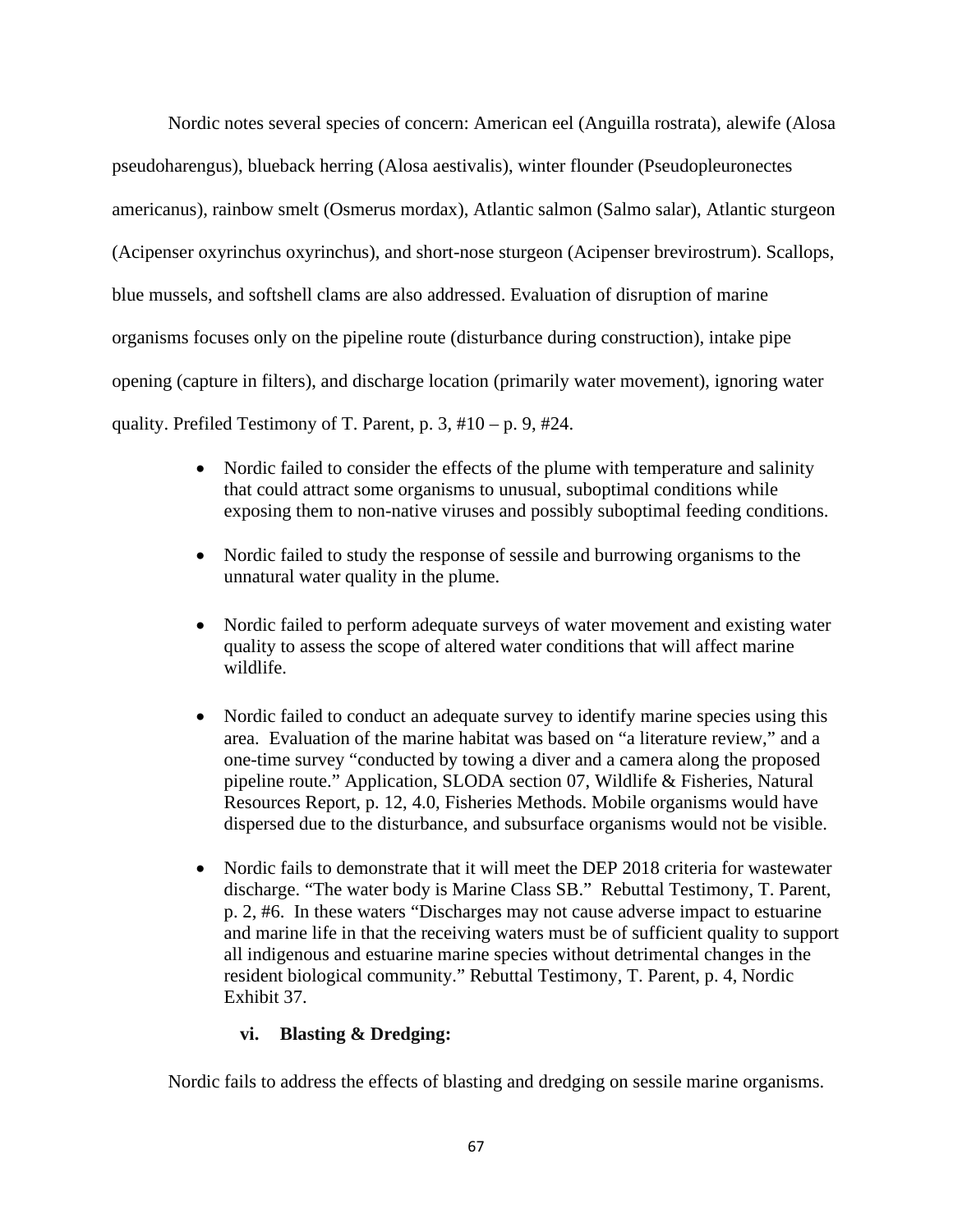Nordic states that scallops, blue mussels, and softshell clams will be able to modify their behavior to temporarily endure the change in water conditions until their area of residence is no longer part of the active construction zone. Prefiled Testimony, T. Parent, p. 8, #20. Behavior modification is not a life-saving response to excavation of habitat and backfill with stone. Tr. 2/12/20 123:16–125:2 (L. Walsh)(describing excavation method.

Nordic did no study to determine if, when, or which organisms are likely to re-inhabit the disturbed area.

## **vii. Nordic failed to test for mercury along the dredge route for the intake and discharge pipes, and evaluate effects of released mercury on marine organisms**:

Nordic submitted only two core samples for chemical analysis, cores #A6/7 and #B3. Neither of these samples is located on the pipeline route. *See* Fig. 18-1. Analysis was focused on suitability of dredged materials for solid waste disposal. The samples are depth composites. Core #A6/7 combined sediments from 2 cores, one from the surface to a depth of 1 foot, and one to a depth of 3' 9". Core #B3 combined sediments to a depth of 6' 5". Prefiled Testimony, E. Ransom, p. 43/48, Exhibit 7, 18.0, Solid Waste, 18.1.1, Sediment Composition pages 1 &2 (EPA letter of 3/6).

Mercury content of core #A6/7 is less than 103 nanograms/gram. Mercury content of core #B3 is 267 nanograms per gram. Prefiled Testimony, E. Ransom, p. 43/48, Exhibit 7, 18.0, Solid Waste, 18.1.1, Sediment Composition, Table 18-3. Background level of mercury in this area is estimated to be 51 – 55 nanograms/gram. Prefiled Testimony, E. Ransom, p. 43/48, Exhibit 7, 18.0, Solid Waste, 18.1.1, Sediment, P. 4, paragraph 2.

Local citizens are concerned that dredging could release additional mercury into Penobscot Bay, contaminating fish and shellfish that are highly valued by recreational fishermen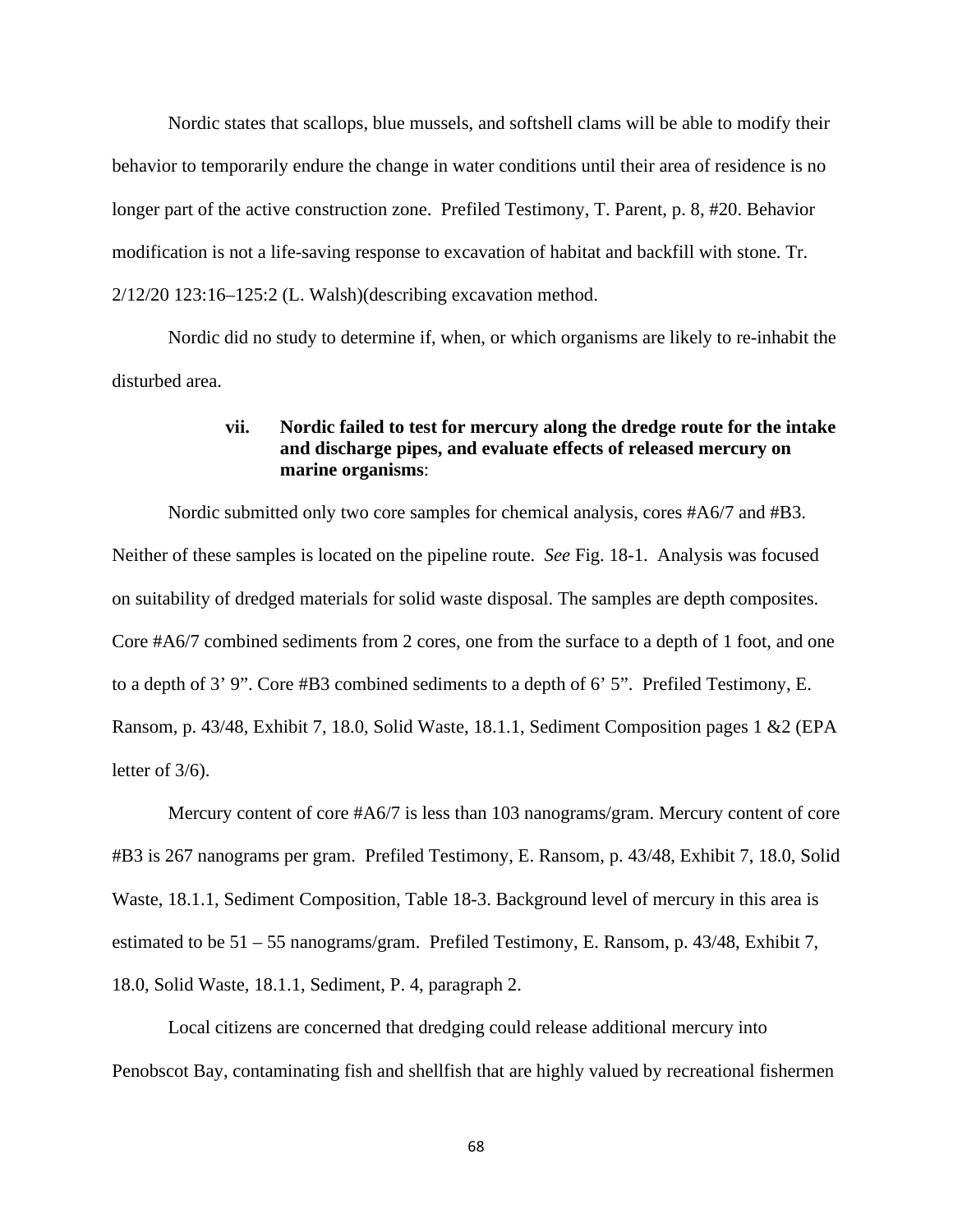and other consumers. Tr. 2/11/20 38:12–20 (Public Testimony, J. Murphy). Commercial fishermen are especially concerned that release of additional mercury just 6 miles south of waters that are closed to lobster and crab fishing due to HoltraChem mercury contamination would devastate their local fishing grounds, their livelihoods, and the prospects of young fishermen. Tr. 2/12/20 358:9-17 and 361:6–14 (D. Black).

The core samples tested by Nordic indicate that: (1) Mercury levels in the sediment to be disturbed are likely to be considerably higher than background levels; and (2) Mercury levels vary considerably from one spot to another within the project area.

In summary, Nordic has failed to analyze the potential effect of releasing buried mercury on (1) marine organisms, including finfish and shellfish, (2) commercial fisheries and (3) recreational fisheries.

## **b. WOODLAND ENVIRONMENT**

This site, taken as a whole, is a special and locally rare ecosystem. It provides essential habitat for overwintering, migratory, and breeding birds and mammals and provides wildlife corridors between diverse habitats. This connectivity from upland to shoreline and intertidal habitats is extremely important in this area, where most of the shoreland is developed. The site contains over 50 acres of mature, carbon sequestering woodlands, hayfields (Prefiled Testimony, A. Fiorillo, p. 3, #8) and riverine habitat. Shoreland habitat provides Tidal Water/Wading Bird Habitat (TWWH) (Prefiled Testimony, A. Fiorillo, p. 4, #12), and the Lower Reservoir provides Inland Waterfowl/Wading Bird Habitat (IWWH) (Prefiled Testimony, A. Fiorillo, p. 4, #13). There are 19 wetlands, including freshwater Wetlands of Special Significance, and streams of NRPA significance under the Natural Resources Protection Act (NRPA)." NRPA Application, Attachment 9, p.1, bottom; NRPA Application, Attachment 9, p.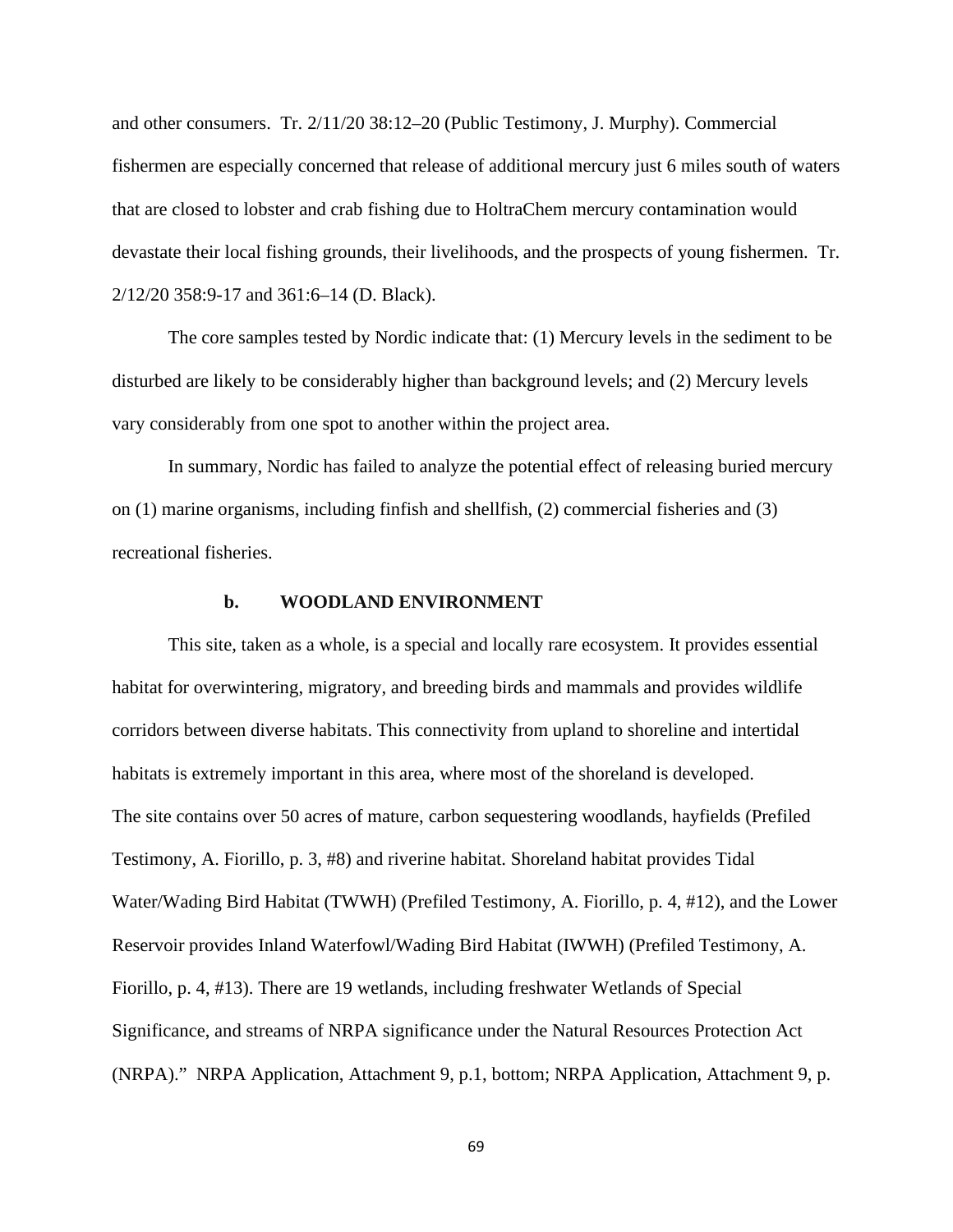6, Table 9-2; Numbers and designations were updated in response to DEP request in November 5, 2019-Nordic Response (includes Att. A-F), Normandeau, p. 17-19.

Virtually all wetlands and streams would be eliminated (*see* Commentary, SLODA 9, Buffer Strips), along with the maturing, carbon-sequestering forest, meadowlands and soils that also provide essential habitat for birds, bats, and numerous other species.

Proposed buildings, roads and walkways would cover the site except for a strip along the Little River and the Lower Reservoir of approximately 250 – 500 feet. There is a severely constricted "corridor" between existing building 10, the proposed fishpond viewing area, and Building 8, the water treatment plant.

This project does not preserve sufficient habitat to sustain existing on-site wildlife. This project eliminates corridors and connectivity essential to wildlife as they move between saltwater, freshwater, forest, wetlands, and open fields. Cumulative impacts to multiple habitat types will be significant.

"I was surprised that the lack of sufficient biological surveys coupled with a failure to analyze all permanent impacts were not discussed in the Pre-Filed Direct Testimonies referenced here. Rarely, have I seen such a client-centric disposition and approach to a Natural Resource Report. These deficiencies are particularly concerning given the fact that the project will have profound and permanent impacts to uplands, wetlands, inter and subtidal and water column habitats and to the biological food chains upon which so many species, including human livelihoods, depend." Rebuttal Testimony, R. Podolsky, p. 6.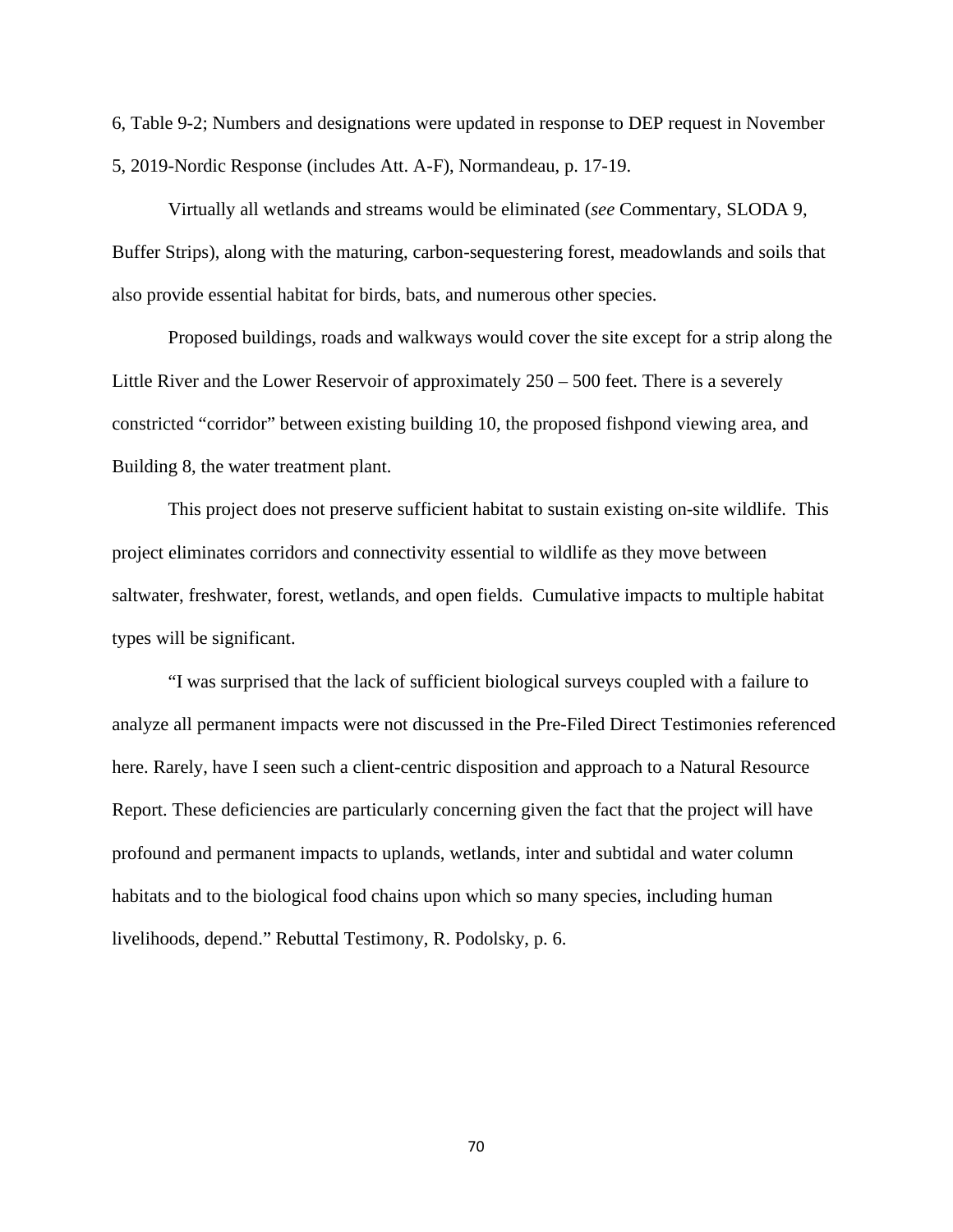## **II. Disruption of Lifecycles by Construction Activity**

### **a. MARINE ENVIRONMENT**

Pipeline construction will entail excavation, including blasting, and refill. Sessile and burrowing organisms will be disrupted at all lifecycles.

### **b. WOODLAND ENVIRONMENT**

Destruction of the woodland, meadowland and wetland habitats has the potential to significantly impact the lifecycles of resident, overwintering and migratory species, especially birds, but also mammals and amphibians. Nordic has failed to provide any information concerning noise and light pollution that are hazardous to wildlife.

Nordic has failed to conduct sufficient on-site surveys to determine what animals would be impacted.

Successful migration to similar habitat is unlikely due to the lack of comparable combinations of riverine, woodland, meadowland and shoreland habitat in the area. Most species are already experiencing general and habitat loss and degradation. Remaining habitat is already occupied; there is no room for immigrants.

### **III. Scope of Review**.

In determining whether Nordic has made adequate provision for the protection of wildlife and fisheries, the Department shall consider all relevant evidence to that effect, such as evidence that a buffer strip of sufficient area will be established to provide wildlife with travel lanes between areas of available habitat. Other areas of concern include:

## **a. MARINE ENVIRONMENT**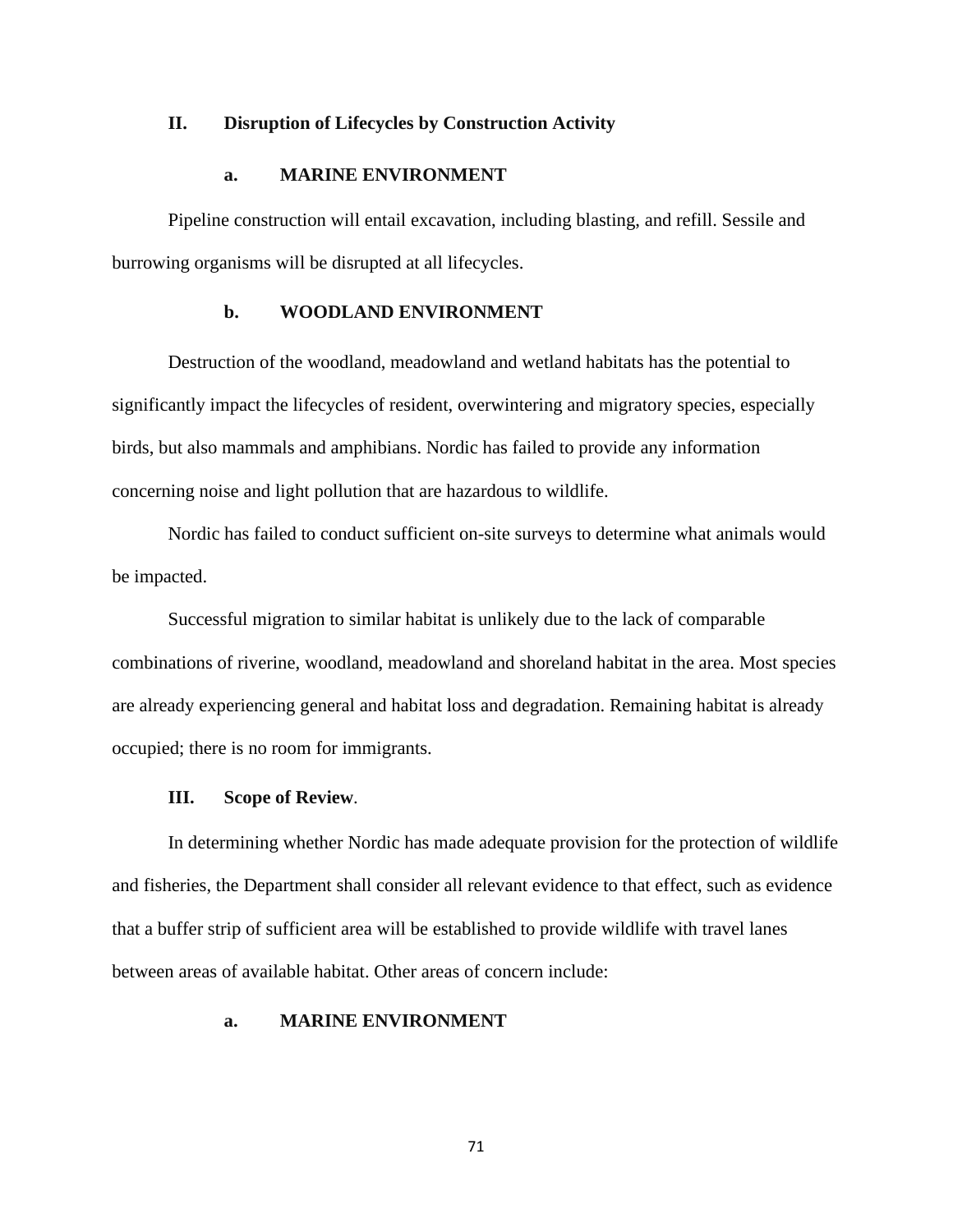Nordic has failed to demonstrate that the discharge plume and discharge current will not disrupt migratory movement of catadromous and anadromous fish into the Little River or to other locations. The Prefiled Testimony of T. Parent discusses the life cycles and some potential threats to several species of migratory finfish. Nordic gave no consideration of potential effects of plume velocity or water quality on fish behavior or "travel lanes" used for migration.

## **b. WOODLAND/WETLAND ENVIRONMENT**

The strip of land that will remain, essentially the shoreland zone and property set-backs, represents a meaningless fragment of the former, complex habitat.

Nordic has failed to provide adequate buffer strips to serve as connectivity, or "travel lanes" for wildlife.

Wetland remediation and stream remediation will not adequately compensate for permanent elimination of habitat, and habitat connectivity. Please refer to Commentary, SLODA Buffers, B, Scope of Review, #2.

# **c. Proposed alterations and project activities will adversely affect wildlife and fisheries lifecycles.**

This huge facility, with 20 acres of buildings, most with 40-foot high walls, discharging 7.7 million gallons of fish-production wastewater into Penobscot Bay every day, will clearly have an adverse effect on upland wildlife and marine wildlife and fisheries lifecycles.

Nordic has failed to consider how pipeline construction will entail excavation, including blasting, and refill. Sessile and burrowing organisms will be disrupted at all lifecycles. See A, 1, Marine Environment, b, Effects of Blasting and Dredging, above.

According to T. Parent, Prefiled Testimony, p. 8-9, #22-23, "Three in-water activities may result in elevated underwater sound pressure during construction; 1) drilling, 2) hydraulic rock breaker (hoe ram) and 3) blasting. Manmade underwater noise has the potential to cause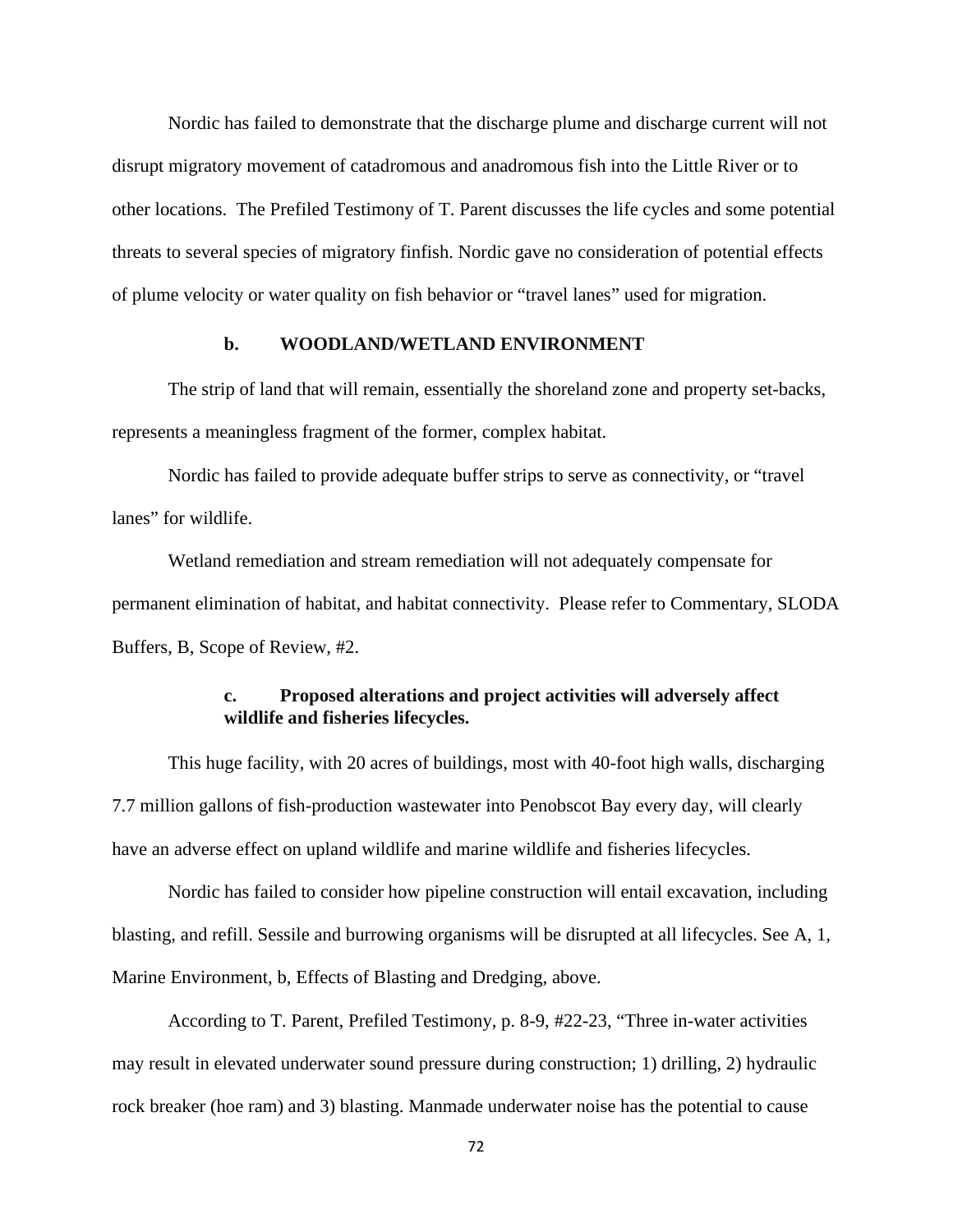behavioral disturbances, hearing impairment or threshold shifts, physical injury, or mortality to marine organisms. When a fish with a swim bladder is exposed to a sound wave, gas in their swim bladder expands and contracts more than the surrounding tissue during the periods of under pressure and overpressure, respectively. This can cause the swim bladder to oscillate resulting in tissue damage and possibly rupture. Hearing loss in a fish is likely to result in reduced fitness from decreased ability to detect and avoid predators, locate prey, communicate with peers, or sense physical environment." "Soft-start" of equipment is intended to mitigate this effect. Increased turbidity will result from pipeline construction activities."

Nordic has conducted no research or study of the potential effects of construction activity on behavior and success rates of migrating fish. Nordic has failed to adequately test mercury levels in marine sediments along the pipeline disturbance route.

Nordic has failed to demonstrate that the discharge plume and current will not disrupt migratory movement of anadromous fish. See B 1, above. Nordic has failed to address possible impact of the discharge plume on the mussel farm located approximately 2 miles south-southeast of the outfall, in the direction of plume travel, according to modeling by N. Dill. Prefiled Testimony, N. Dill, p. 31. Nordic has failed to analyze ongoing effects of disturbing marine sediments containing mercury in unknown concentrations.

Nordic will extensively excavate approximately 20 acres of woodland, wetland and meadow for construction of buildings, and intensively develop the 57-acre site. All habitat will be destroyed. Animals will avoid construction noise and activity. The construction schedule has not been determined, but lifecycle stages will be disrupted regardless of the season, contributing to loss of habitat of concern.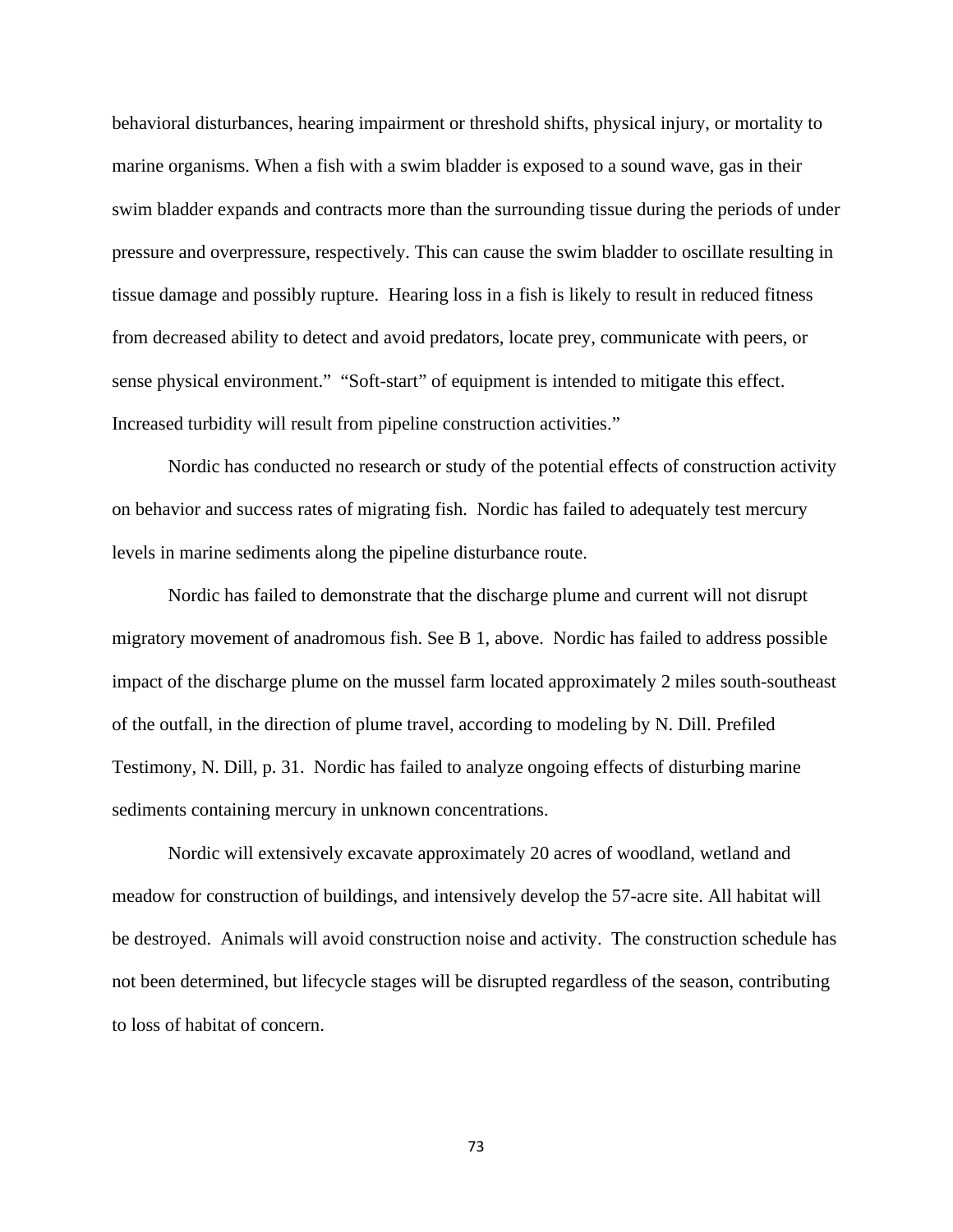The 57-acre site will be reduced to a fragmented habitat that will restrict the presence of

specialist species that require conditions which currently occur on the site. *See* Maintaining

Habitat, 2, Woods Environment above and Commentary, SLODA Buffers, B, Scope of Review,

 $#2.$ 

Nordic has not conducted a study of deer wintering areas.

# **d. Nordic does demonstrate Protection of Habitat of any species declared threatened or endangered by the Commissioner, Maine Department of Inland Fisheries and Wildlife or the Director of the U.S. Fish and Wildlife Service***.*

There are multiple species present at the project site that are protected species, which

Nordic fails to demonstrate will be protected.

Finfish:

According to Nordic (Prefiled Testimony of T. Parent, p. 4):

"14. The Atlantic salmon is an anadromous species which is native to the Gulf of Maine. The Gulf of Maine Distinct Population Segment (DPS) was first listed as Endangered in December of 2000, and subsequently reaffirmed as endangered in 2009. The Gulf of Maine, and more specifically the Penobscot River, provides habitat to one of the only remaining viable runs of wild Atlantic salmon. Despite management efforts, stocks have continued to decline since the species was federally listed.

15. Short-nosed sturgeon, "Listed as endangered in 1967…

16. The Atlantic sturgeon is currently federally listed as threatened in the Gulf of Maine distinct population segment. In the rest of their range which extends down to Florida, they are listed as endangered. The threatened listing for the Gulf of Maine indicates that the Atlantic sturgeon is at significant risk of becoming endangered in the next 20 years."

Atlantic Salmon:

According to Nordic,

"Juveniles are documented to use Belfast Bay, as a western corridor of Penobscot Bay to get from their natal waters within the Penobscot River to the ocean. This would only be true of the smolt portion of the juvenile life stage as the other stages remain exclusively in freshwater. Although smolts are known to venture past the project area during emigration, they are almost entirely surface oriented, which would prevent them from ever being in the vicinity of the intake and discharge of the proposed project, as these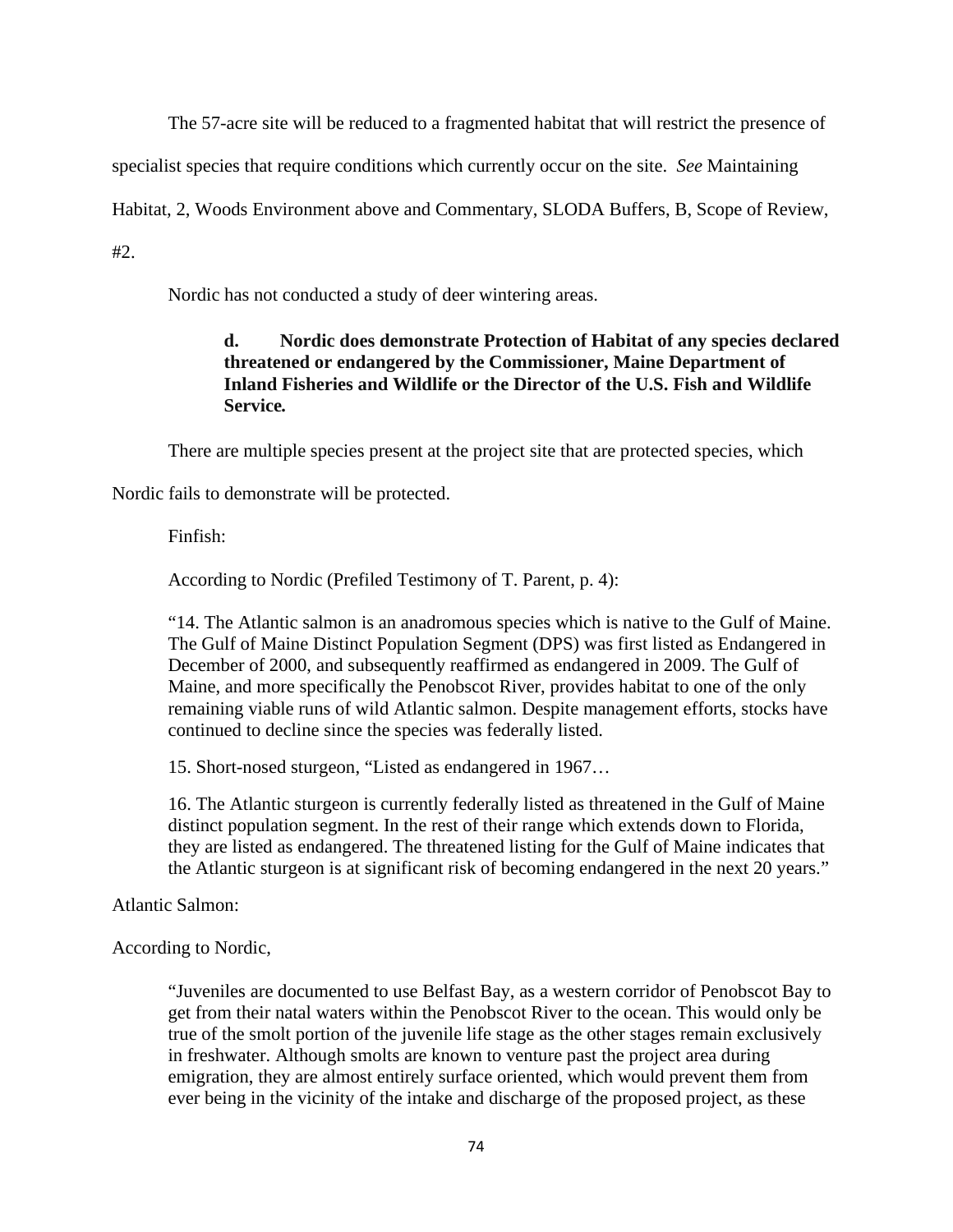structures will be fixed to the seafloor. Adults use the entirety of Penobscot Bay, including the project area of Belfast Bay when they travel back to the Penobscot River on their way to spawning habitat. However, adults are not resident in the Belfast Bay. Although adults are not as surface oriented as smolts, a healthy salmon on its way to spawning ground will have more than enough burst speed to make it virtually impossible to be affected by an intake with a through-screen velocity of less than 0.5 ft/sec. Atlantic Salmon will only use the project area as a potential path on a migratory route. They will not use the project area for spawning, nursery, forage, or shelter, so impacts to this species are expected to be insignificant to nonexistent."

### Prefiled Testimony, T. Parent, p. 5, #14.

In fact, Salmon returned to the Penobscot River in record numbers in 2019. Active and expensive efforts are under way by Maine and federal entities to revive the Penobscot River populations that migrate through the impacted portion of Penobscot Bay. The discharge plume would affect surface waters. Juvenile and adult fish would be exposed to the discharge plume.

Nordic's wastewater treatment will not eliminate all viruses. There will be some escaping contagions. Tr. 2/13/20 384:2-22 (I. Bicknell)("there is no way to totally eliminate those risks."); *see also* Comments, MEPDES, p. 6.

Viruses with minimal effects on optimally managed, farmed fish could be devastating to struggling wild populations: "[G]laringly absent from #14 [T. Parent Prefiled Testimony] is a discussion of the fact that Atlantic salmon who come into contact with Nordic discharge waters might reasonably be exposed to biological agents, such as fish-borne diseases, not removed by Nordic's Effluent/Wastewater treatment technology. Any Atlantic salmon so exposed might become vectors for diseases at a time when this imperiled population is in a vulnerable, rebuilding phase." Rebuttal Testimony, R. Podolsky, p. 5.

Nordic wastewater will contain viruses that could infect and devastate wild Atlantic salmon populations. Salmon eggs will be purchased from outside sources and can introduce pathogens, especially non-native viruses, to the system. Young fish also carry pathogens. Eggs purchased from distant locations are frequently infected with pathogens that do not occur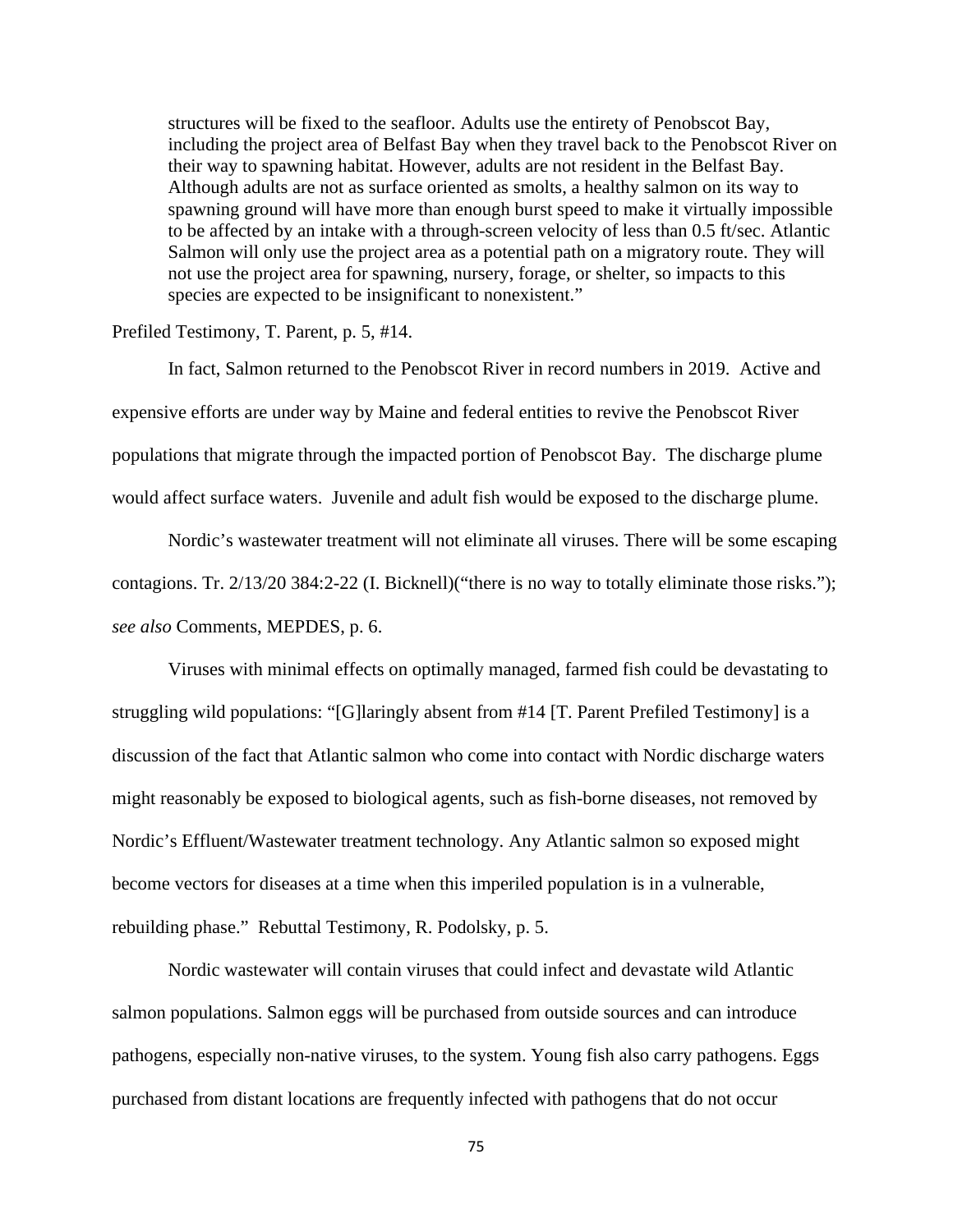naturally in local waters. For example, eggs purchased from a major Icelandic distributor have repeatedly been found to be infected with viruses, and their use in aquaculture operations has introduced foreign viruses to ocean waters where they did not exist before. Tr. 2/14/20 164:14– 165:5 (B. Bryden).

The Williamsburg Treaty, signed by the United States, applies to Atlantic salmon and is designed to prevent pathogens from traveling between regions. Tr. 2/14/20 164:7-14 (B.

Bryden). Nordic has stated that they will not import non-native fish. Tr. 2/13/20 342:25-343:1

(I. Bricknell). In accordance with The Williamsburg Treaty, Nordic should be prohibited from

introducing any fish that are not Maine-raised into their system and Nordic should be prohibited

from introducing any eggs that are not Maine-raised into their system.

All listed species:

Nordic failed to research or study the potential effect of the possibly attractive, unnatural thermal and chemical qualities of the discharge plume on listed juvenile or adult Atlantic salmon, foraging or migrating short-nosed sturgeon, or migrating subadult or adult Atlantic sturgeon, all of which they note are potentially present.

Nordic failed to research or study potential effects of unnatural virus populations in the plume on vulnerable wild populations of listed finfish species, especially Atlantic salmon.

Nordic failed to research or study the potential effect of unnatural currents and salinity in the area of saltwater intake and discharge on migration behavior of listed Atlantic salmon, Atlantic sturgeon, or short-nosed sturgeon.

Nordic failed to demonstrate that this project will not unreasonably disturb the valuable habitat in this area of three species; Atlantic salmon (endangered), short-nosed sturgeon (endangered), and Atlantic sturgeon (threatened, likely to become endangered).

# **e. UPLAND ENVIRONMENT**

Nordic fails to demonstrate that its project will not degrade the upland environment.

Nordic failed to survey the species present in the upland areas of the project,including:

Birds: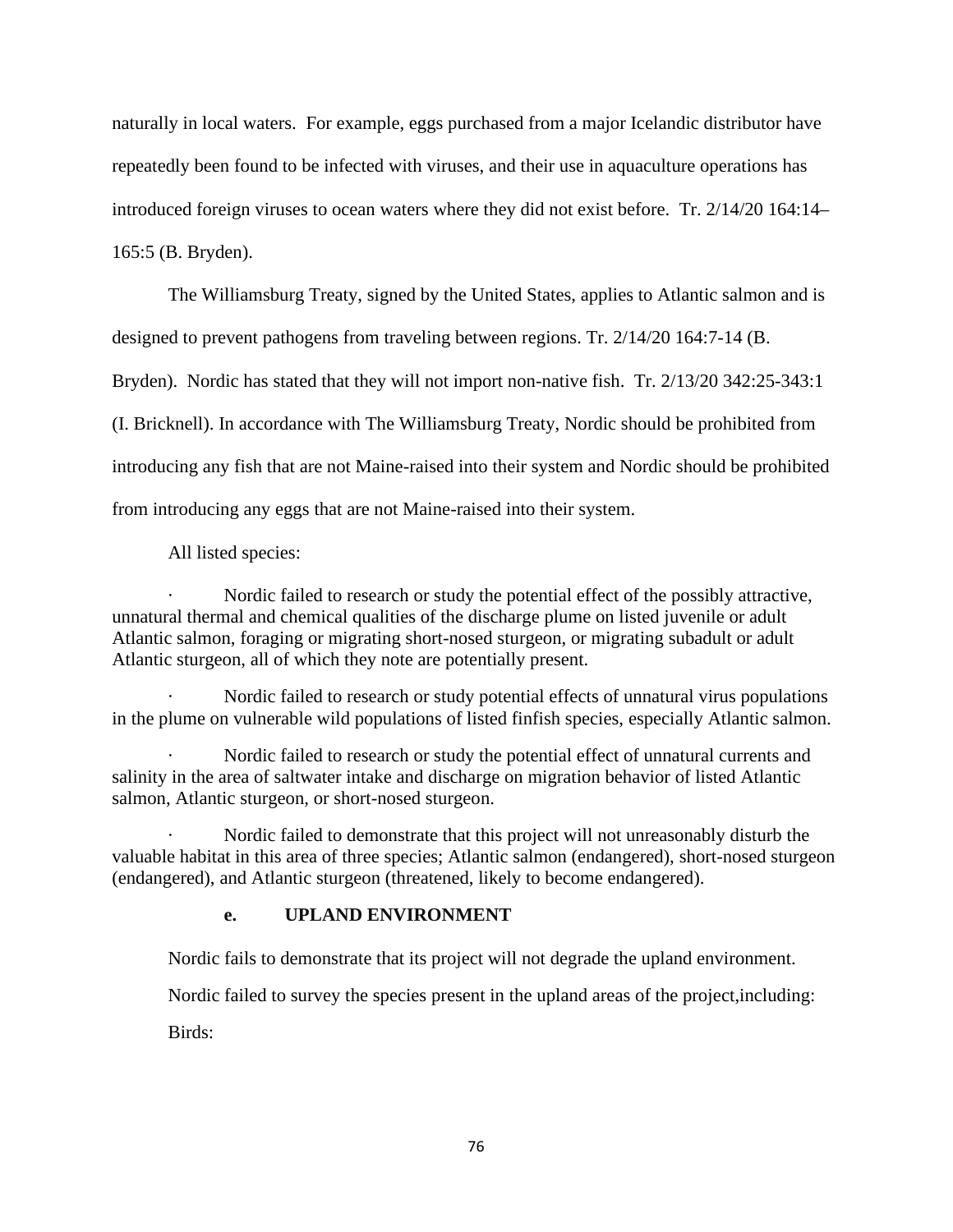"Of the 19 water bird species with a high likelihood of using the TWWH associated with the intake and outfall pipes, based on e-bird records, three are listed as SC (greater scaup, lesser yellowlegs, semipalmated plover), and four additional species are designated as SGCNs (common eider, least sandpiper, long-tailed duck, semipalmated sandpiper)." A. Fiorillo, Prefiled Testimony, p. 4, #11.

"Though I am not an advocate for solely relying upon online data sets such a e-Bird, when such sources point to not fewer than 21 species of birds being either Special Concern or Species of Greatest Conservation Need, responsible parties simply must conclude that multiseason, field surveys are justified, and set about to get this important data." R. Podolsky, Rebuttal Testimony, bottom of p. 2.

"10. Birds – A project-specific avian survey was not conducted…." A. Fiorillo, Prefiled Testimony, p. 4.

Nordic failed to conduct on-site bird surveys in the estuarine shore and intertidal zones affected by the project. It cannot be known if any listed bird species use this area. Bats:

According to Nordic, "15. All of Maine's eight bat species are listed, and based on known distribution and the habitat available, all have some potential to be present during the summer. The forest cover on-site provides ample summer roosting habitat for the foliageroosting species (eastern red, hoary, and silver-haired bat, all listed as SC) as well as the northern long-eared bat (State Endangered SE, Federally Threatened FT), which roosts under loose bark and tree trunk crevices and hollows. Structures on-site and nearby provide potential summer roosting habitat for little brown bats (SE) and big brown bats (SC), and forest edges and the nearby reservoir provide suitable feeding areas for all these species as well as the eastern small-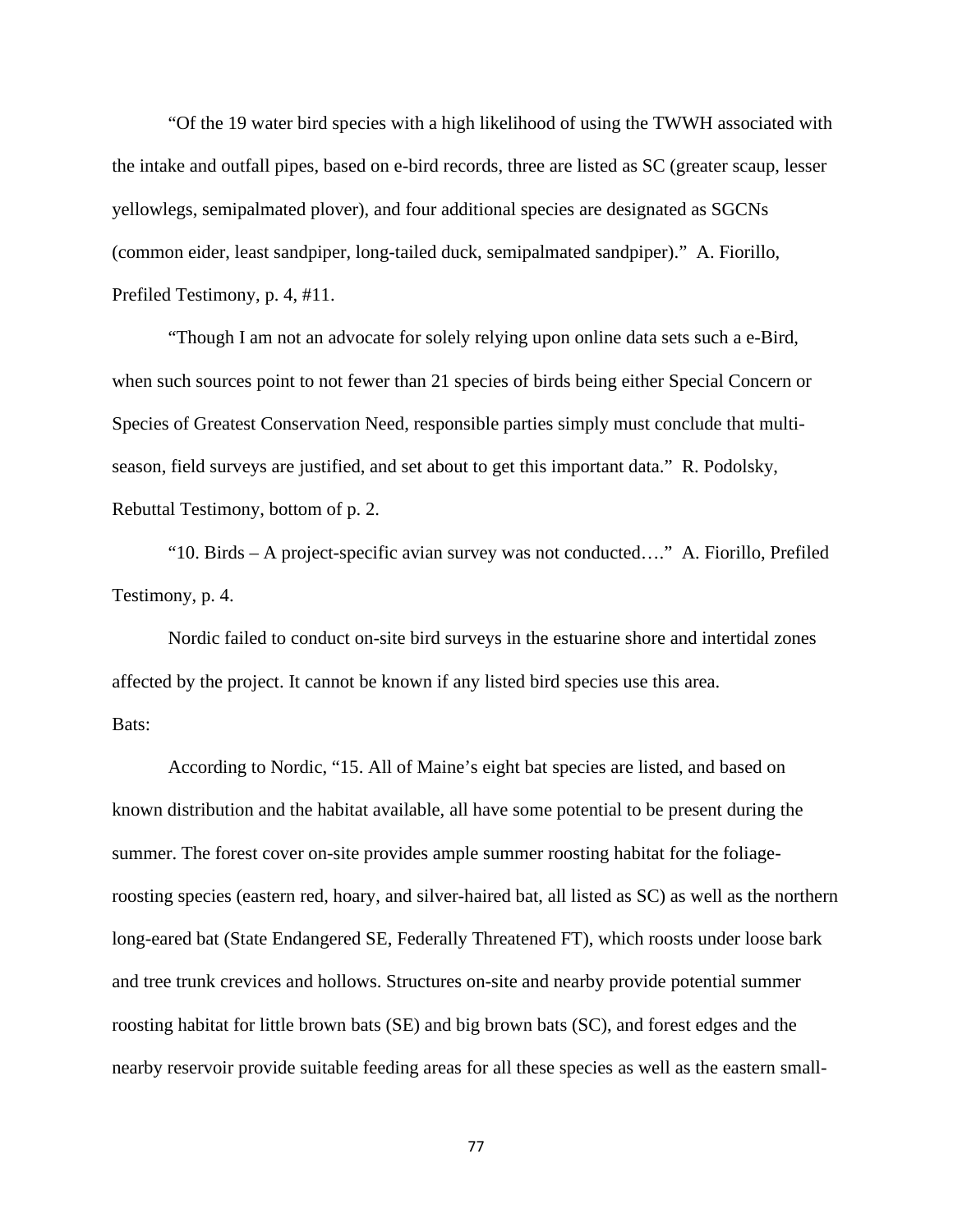footed bat (State Threatened ST). No other listed mammals are expected to be present. Tree removal in winter will avoid any impact to bat species." Prefiled Testimony, A. Fiorillo, p. 5. In fact:

Tree removal in winter will remove suitable roosting habitat for returning migratory bats. Similar habitat is limited nearby and likely to be fully utilized by previous resident populations.

Nordic did not conduct on-site bat surveys at any time of year despite noting probable presence of listed species. Year-round, including winter, use of the area by bats has not been studied.

Tree removal will displace any existing bat populations, whether resident year-round or part-year.

(c) Seabird nesting islands;

(d) Significant vernal pools;

Nordic failed to survey for vernal pools at an appropriate time of year.

(e) High and moderate value waterfowl and wading bird habitat.

According to Nordic, "12. Tidal Waterfowl and Wading Bird Habitat –Designated TWWH will be temporarily impacted during the construction of the area to be trenched and the installation of the intake and outfall pipes. This impact area is located in larger intertidal area that extends roughly from the mouth of the Little River southwards for about ¾ of a mile to Browns Head, a Point on the Northport, ME shoreline, covering over 4 million square feet. The value of TWWH is associated with feeding habitat that it provides for waterfowl and wading bird species, generally intertidal mudflats, eelgrass and mussel beds where they can forage for aquatic invertebrates. The intertidal area that will be impacted by the project has a cobbly and firm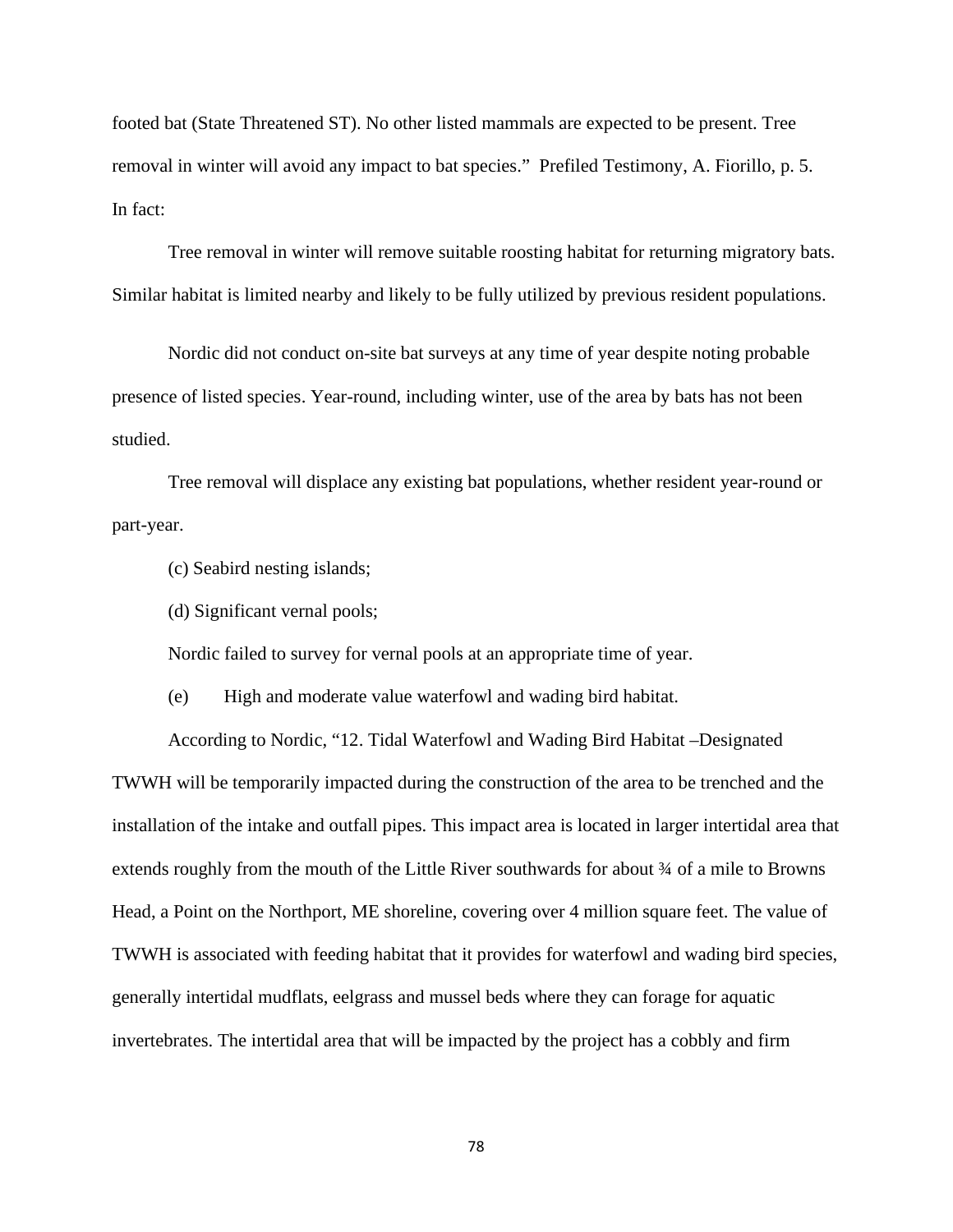substrate and does not support any mussels, eelgrass, or shellfish beds." Prefiled Testimony, A. Fiorillo, p. 5.

In fact, Nordic's representative acknowledged that shellfish are present: [Duchesne] "I think it says in the testimony and what you just said there are no known mussel beds there, when we did the site visit there was a flock of 50 common eiders out there right at the entrance of the Little River. Their primary food is mussels. So can you qualify a little bit more how you know there are no mussels in the area at least in that section? …

Tylor Parent: We're not claiming that the site is completely free of mussels, however, it is not going to have a fisheries impact." T. 2/12/20 284:12-23 (Duchesne/Parent).

Nordic failed to conduct year-round on-site bird surveys in the estuarine shore and intertidal zones affected by the project. Nordic failed to conduct meaningful surveys of intertidal and subtidal sessile and subsurface organisms that might serve as food sources for birds. Nordic failed to study the response of sessile and burrowing organisms to the unnatural water quality in the plume. Nordic did no study to determine if, when, or which organisms are likely to re-inhabit the intertidal and subtidal areas disturbed by pipeline construction. Nordic failed to study the potential effect of single-point stormwater discharge to the Little River below the dam. *See* Prefiled Testimony of M. McGlone, 6. Diversion of Upgradient Runoff, and Commentary, Ch. 587, Drainways, A, Scope, 1, Water Courses.

## **f. Shorebird nesting, feeding, and staging areas**.

Nordic failed to conduct adequate bird surveys. Nordic failed to evaluate the effect of altered nutritional value of discharge water on shorebirds. Nordic failed to consider the effect of altered temperature and chemical qualities of discharge water on shorebirds.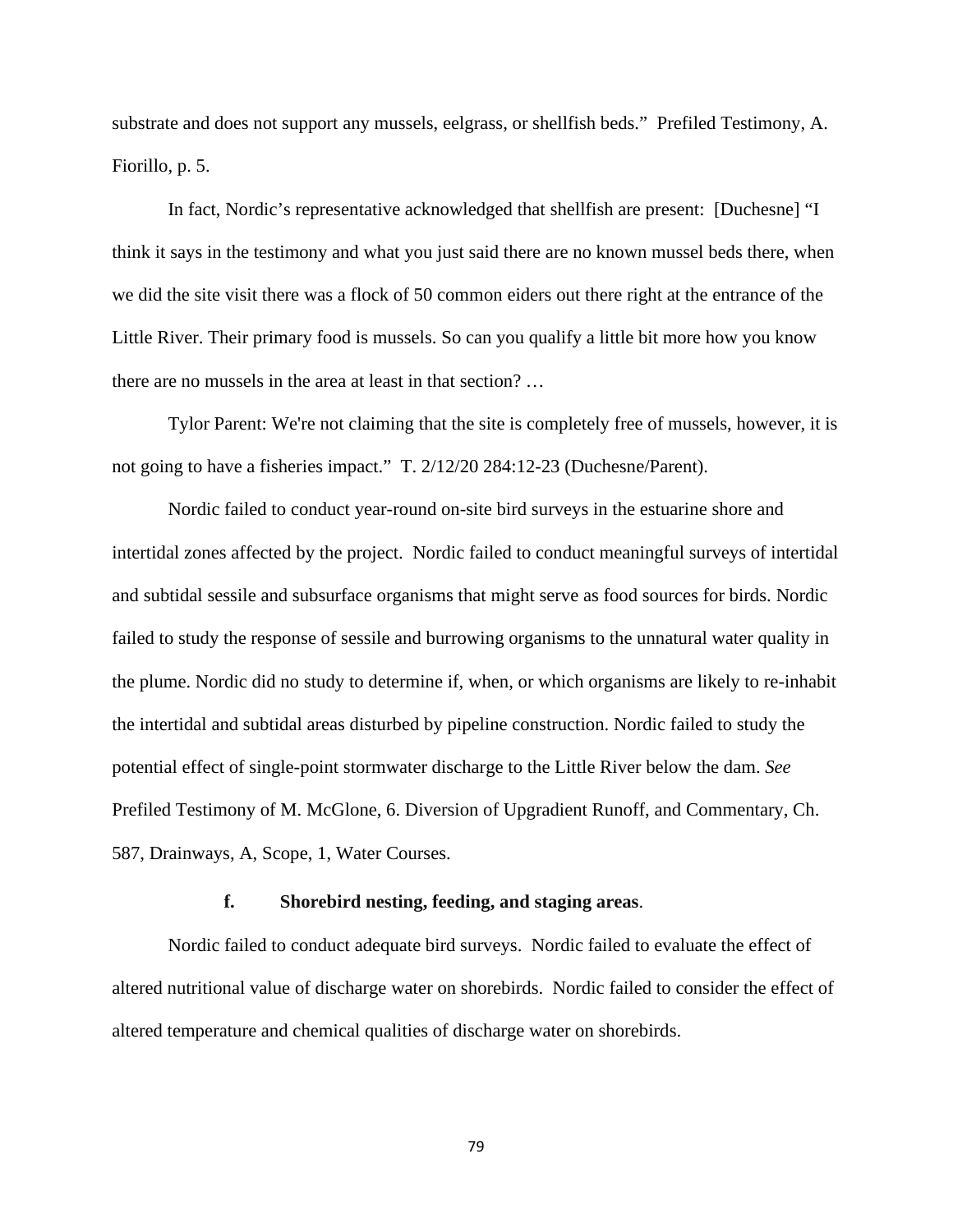Applications for approval of proposed developments shall include evidence that affirmatively demonstrates that the developer has made adequate provision for the protection of wildlife and fisheries, including information such as the following, when appropriate:

(1) The location of natural buffer strips and adequate provision for their maintenance. Nordic fails to provide meaningful buffer strips to allow for marine or upland wildlife movement. See B, Scope of Review, 1, Buffer strips, above. Nordic fails to provide any plan for landscape maintenance. *See* Commentary, SLODA Section 9, Buffers, B, Scope, 3, Buffer

Strips.

(2) Plans to mitigate adverse effects on wildlife and fisheries through means that at a minimum include, but are not limited to, design considerations (#1), pollution-abatement practices (#2), the timing of construction activities (#3), and on-site (#4) or off-site (#5) habitat improvements or preservation (#6).

1. Design considerations are not adequate to mitigate adverse effects on upland wildlife since the entire site will be developed. *See* A, Preamble, Maintaining Suitable Environment, 2, Woods Environment.

2. Wastewater treatment systems do not adequately mitigate effects of thermal, chemical or biological pollution of Penobscot Bay waters. *See* comments on MEPDES application and A, Preamble, Maintaining Suitable Environment, 1, Marine, a. Discharge Plume, above.

Technologies allowing zero-effluent, or Closed RAS systems that would eliminate wastewater discharge to the bay are available. NORDIC has refused to consider this approach. *See* MEPDES comments, P. 2, II, Best Available Technology.

3. Timing of construction activities is not adequate to protect bats. A. Fiorillo states that "Tree removal in winter will avoid any impact to bat species." This precaution is not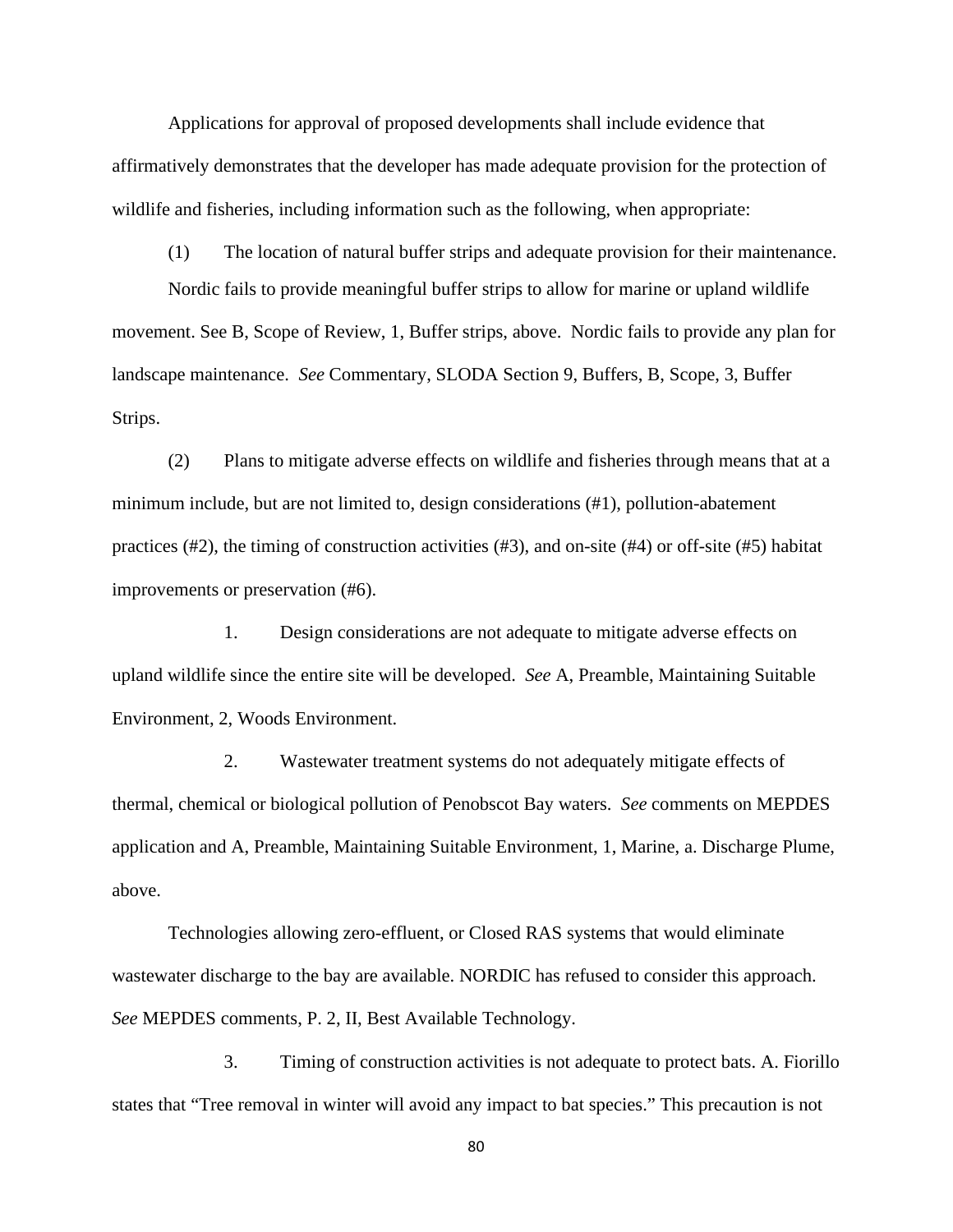adequate to preserve resident bat populations. *See above*, B, Scope of Review, 3, Disturbance, b. Habitat, 2, Woodlands, a. Bats.

Nordic has failed to conduct surveys of waterfowl, shorebirds, and sessile and burrowing marine organisms that provide them with food. Without this information, impact of pipeline construction on sea- and shore-bird populations is unknown. *See above*, B, Scope of Review, 3, Disturbance, e, Waterfowl & Wading Birds.

4. On-site mitigation consists primarily of rebuilding and replanting Stream 9 following extensive excavation. This is unlikely to preserve or improve wildlife habitat. *See* comments, SLODA 9, Buffer Strips, B, Scope of Review, 1, Water Bodies, S9.

5. Off-site, NORDIC proposes to compensate for wetland destruction with a payment of \$654,171.10. NRPA application, Attachment 13, Appendix 13-A, Impact Compensation Plan, P. 13, 4.2, In Lieu Fee.

Nordic's proposed compensation package should include compensation for the total area of streams and wetlands that are identified as partially disrupted. The upper reaches of S(tream)3, S5, and S6 are included as permanently filled. The remaining lower reaches of these streams will no longer function and should be included in the compensation formula. Landscaping around the remains of S3, S5 and S6 should not be considered on-site wetlands compensation since it will no longer function as a wetland. Wetlands W2, W5, and W6 are identified as partially filled, but water inflow to each of these wetlands is severely reduced or eliminated by upslope buildings (W2, Bldg  $1 / W$ 5, Bldg  $2 / W$ 6, Bldg 8). The entire area of these wetlands should be included in the compensation formula. Wetlands and streams identified by Broadwater Environmental (10/9/19 letter) should be included in the compensation formula. *See* comments, SLODA Section 9, Buffer Strips, B, Scope of Review, 1, Waterbodies.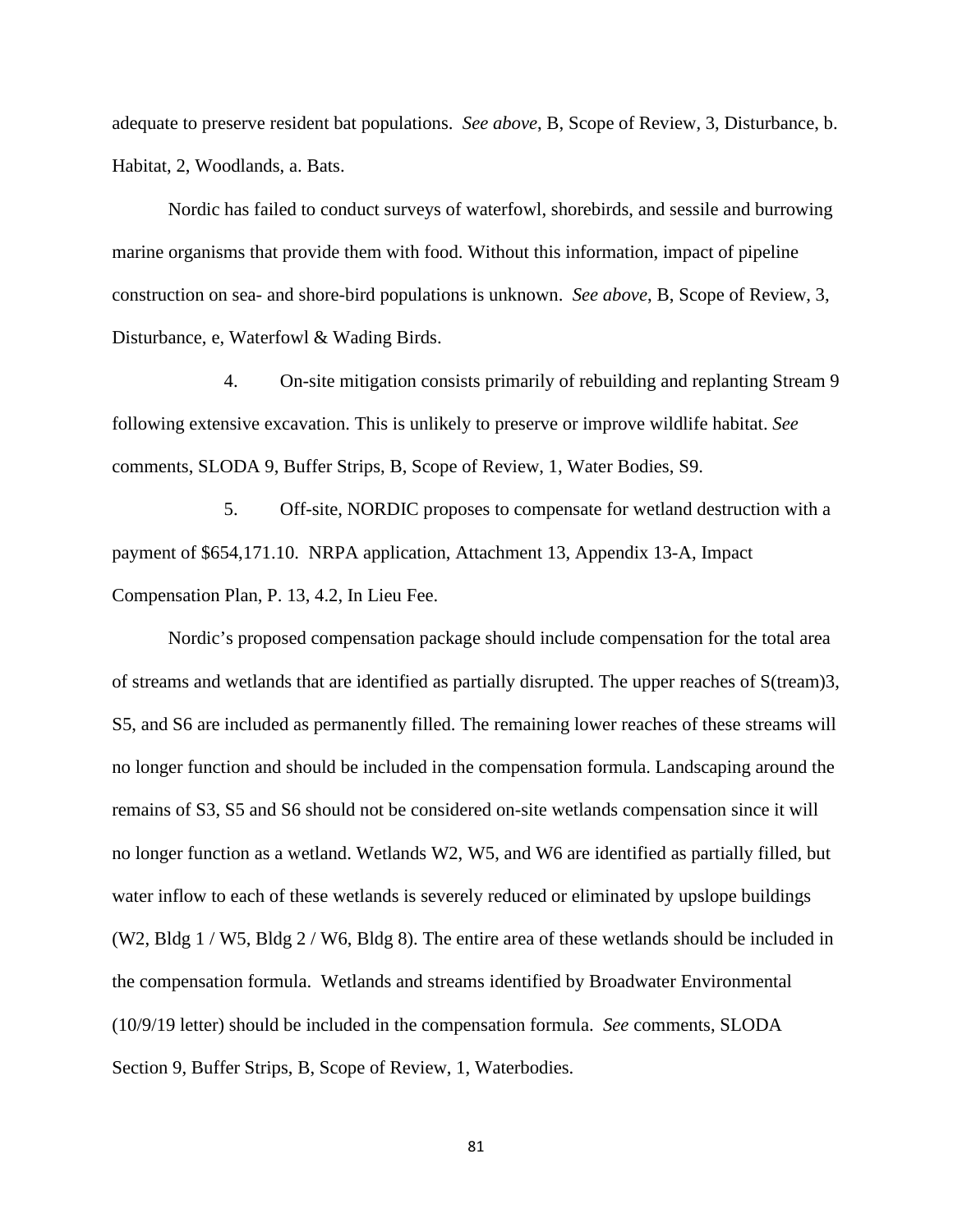6. Plans include no habitat improvement and mitigation is inconsequential. This unique and rare ecosystem provides essential habitat for migratory and overwintering birds, and is a transition zone from coastal wetlands and shoreland habitat to riverine, wetland, upland and reservoir habitat. This connectivity from shoreline and intertidal habitats is extremely rare in the area, as most all of the shoreland is developed. These natural qualities would be completely eliminated by this development. Noise and lights from the facility will render the remaining reservoir habitat far less conducive to wildlife, especially birds. The stripe of land that will remain along the river will be reduced to a fragment of forest that will in turn be highly vulnerable to edge effect and will likely suffer from high level of tick infestation due to the degradation of habitat.

In Summary, Nordic cannot provide sufficient on-site mitigation to preserve wildlife habitat. Nordic has failed to study the effects of wastewater on Penobscot Bay or provide adequate mitigation. Nordic has failed to consider the alternative technology of closed-system RAS. Nordic's construction schedules will not mitigate harm to threatened and endangered bats and other upland wildlife. Nordic has not conducted surveys of marine, terrestrial, or freshwater organisms to allow evaluation of mitigation measures. Nordic's calculations for monetary offsite mitigation ignores impaired wetlands and includes meaningless on-site landscaping.

It is unlawful for a SLODA permit to be granted for this project due to failure to meet the conditions included in Scope of Review. Wildlife, including upland and marine species, notably vulnerable, federally endangered, migrating Atlantic salmon, will not be provided with "travellanes" between areas of available habitat. Proposed alterations and activities including wastewater and release of mercury from marine sediments will adversely (and significantly) affect wildlife and fisheries lifecycles. There will be unreasonable disturbance to wildlife: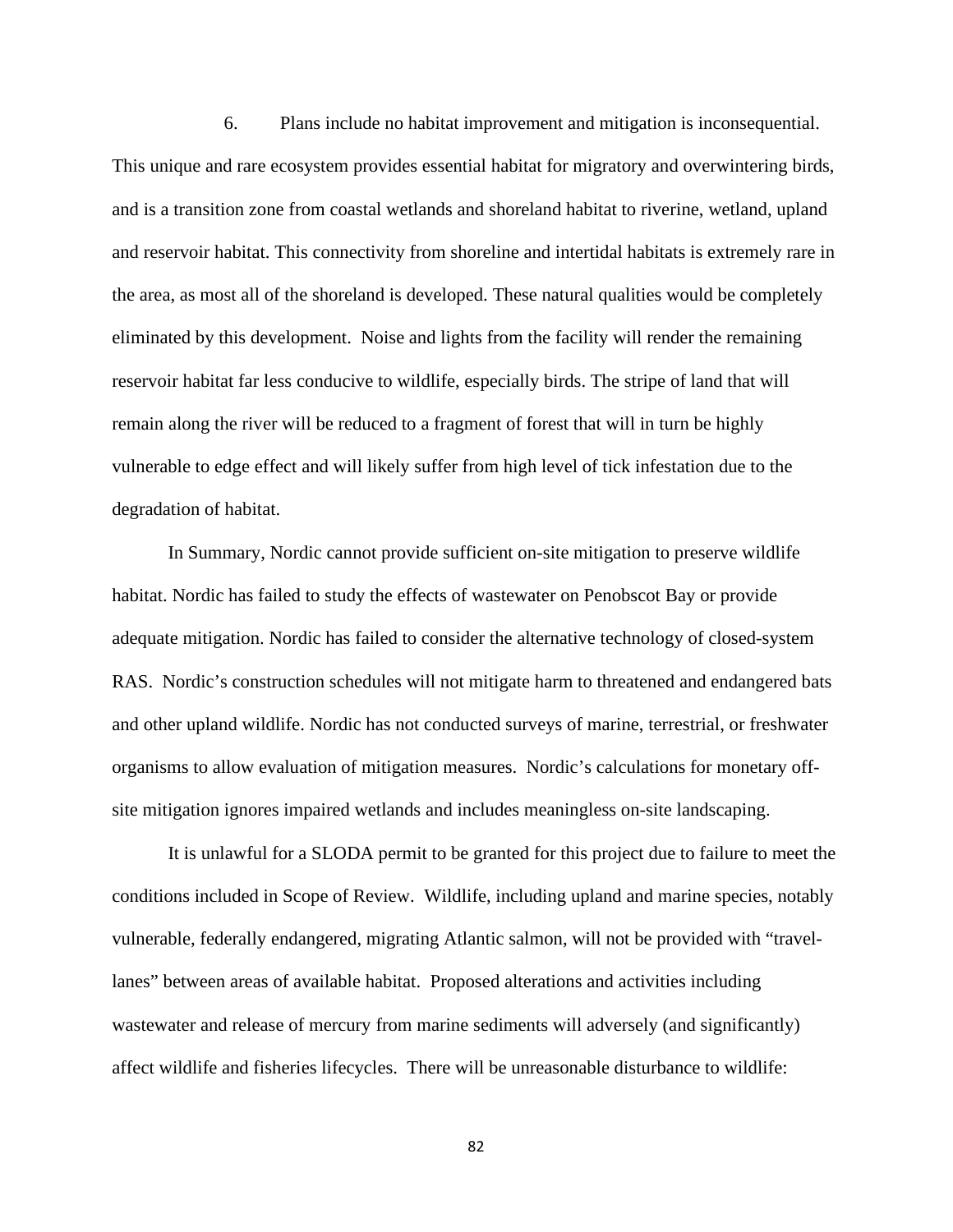(a) habitat of species declared threatened and endangered, notably Atlantic salmon,

short-nosed sturgeon, and Atlantic sturgeon will be degraded. Surveys have not been conducted to determine if bats are present at the site.

(b) Without further study, potential impacts on valuable waterfowl and wading bird habitat are not known.

Without proper study, effects on shorebird feeding and staging areas, especially at the mouth of the Little River, are not known. Nordic fails to demonstrate that it will meet the DEP 2018 criteria for wastewater discharge prohibiting detrimental changes to the residential biological community.

BEP cannot confirm compliance with SLODA Section 15, Protection of Wildlife and Fisheries, without the following studies:

- Evaluation of discharge using "effluent-based" standards.
- Comprehensive, year-round study of water movement and currents in this sector of Penobscot Bay to determine the scope of discharge plume effects.
- Research and study of the response of resident species to altered temperature, chemical, and feeding conditions within the discharge plume and to construction activities.
- Prediction and monitoring of effects of the effluent on the mussel farm southeast of the discharge pipe.
- Year round, on-site surveys of bird, bat, and benthic organisms.
- Marine sediment testing, including mercury analysis, along the proposed pipeline route according to the U.S. Environmental Protection Agency and U.S. Army Corps of Engineers joint publication, "Evaluation of Dredge Material Proposed for Ocean Disposal," 1991. (Hearing Transcript, K. Tucker, 2/12/20. P. 166, L. 13  $-17)$

In order to assure meeting federal obligations under the international Williamsburg

Treaty: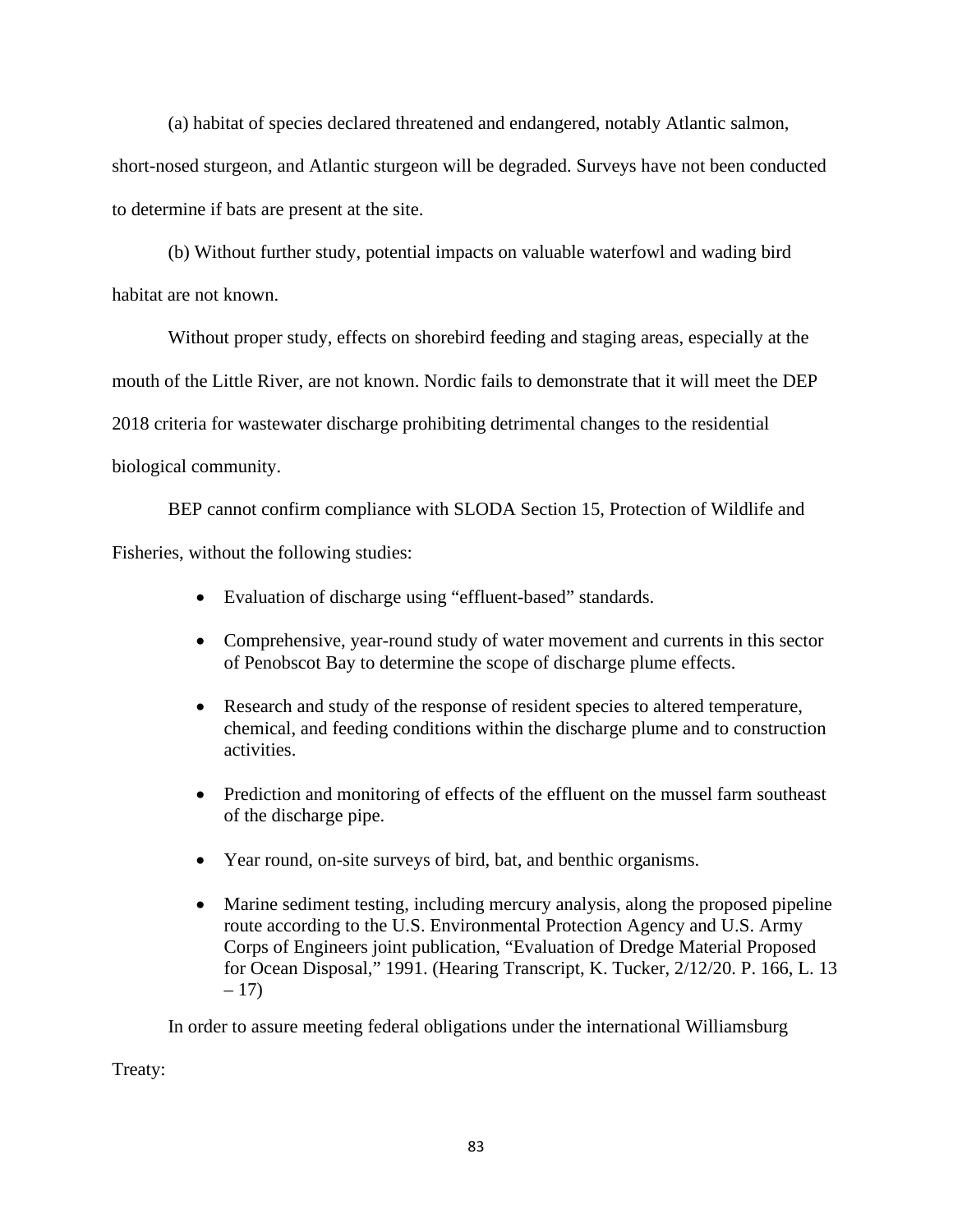- Nordic must be prohibited from acquiring or introducing into their facilities any fish that are not Maine-raised.
- Nordic must be prohibited from acquiring or introducing into their facilities any fish eggs that are not Maine-raised.

It is unlawful for BEP to grant a SLODA permit for this project due to failure to meet the

requirements of this section included in Scope of Review:

- Wildlife, including upland and marine species, notably vulnerable, federally endangered, migrating Atlantic salmon, will not be provided with "travel-lanes" between areas of available habitat.
- Proposed alterations and activities including wastewater and release of mercury from marine sediments will adversely (and significantly) affect wildlife and fisheries lifecycles.

There will be unreasonable disturbance to wildlife:

(a) habitat of species declared threatened and endangered, notably Atlantic salmon, short-

nosed sturgeon, and Atlantic sturgeon will be degraded. Surveys have not been conducted to

determine if bats are present at the site.

(b) Without further study, potential impacts on valuable waterfowl and wading bird

habitat are not known.

Without proper study, effects on shorebird feeding and staging areas, especially at the

mouth of the Little River, are not known. Nordic fails to demonstrate that it will meet the DEP

2018 criteria for wastewater discharge prohibiting detrimental changes to the residential

biological community.

## **H. Chapter 500, STORMWATER**

## **1. Basic standards**.

The basic standards apply to all projects described above. The Applicant must demonstrate that the erosion and sedimentation control, inspection and maintenance, and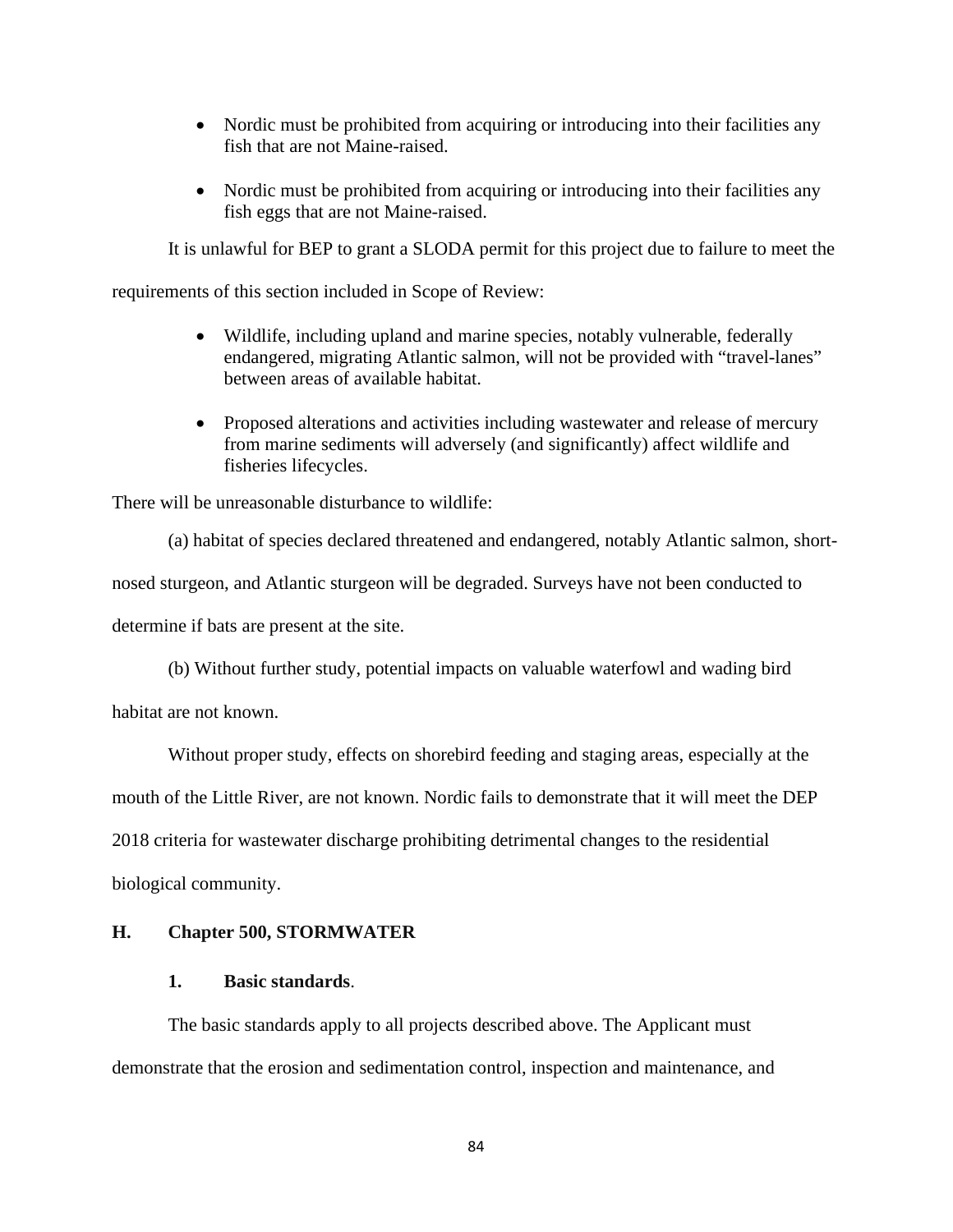housekeeping standards specified in Appendices A, B, and C to this Chapter, respectively, are met, and that the grading or other construction activity will not impede or otherwise alter drainageways so as to have an unreasonable adverse impact on a wetland or waterbody, or an adjacent downslope parcel.

Upstream Watch has reviewed stormwater management with its own consultants, examined the site, and reviewed the application materials supplied by Nordic Aquafarms. We agree that, if carried out correctly, the plan is adequate; however, it is an extremely complex plan. In order to assure effective execution and minimize the many substantial environmental risks, excellent management and oversight is essential. Upstream Watch recommends permit conditions requiring the following:

- A suitable management plan is devised and approved by DEP prior to issuances of any permit, including sequencing and contingencies for unexpected events.
- A manager is designated for the overall installation who has suitable knowledge and experience and is approved by DEP.
- A supervisor with relevant knowledge and experience is required to be onsite every day.

## **2. No Unreasonable Alteration of Natural Drainage Ways**

## **A. Scope of Review**.

In determining whether the proposed development will cause an unreasonable alteration of natural drainage ways, the Department shall consider all relevant evidence to that effect, such as evidence that:

(1) Where a development site is traversed by a natural water course, drainage way,

channel, or stream, a drainage right-of-way will be provided that substantially conforms with the lines of such natural water courses. Such rights-of-way shall be at least thirty feet in width.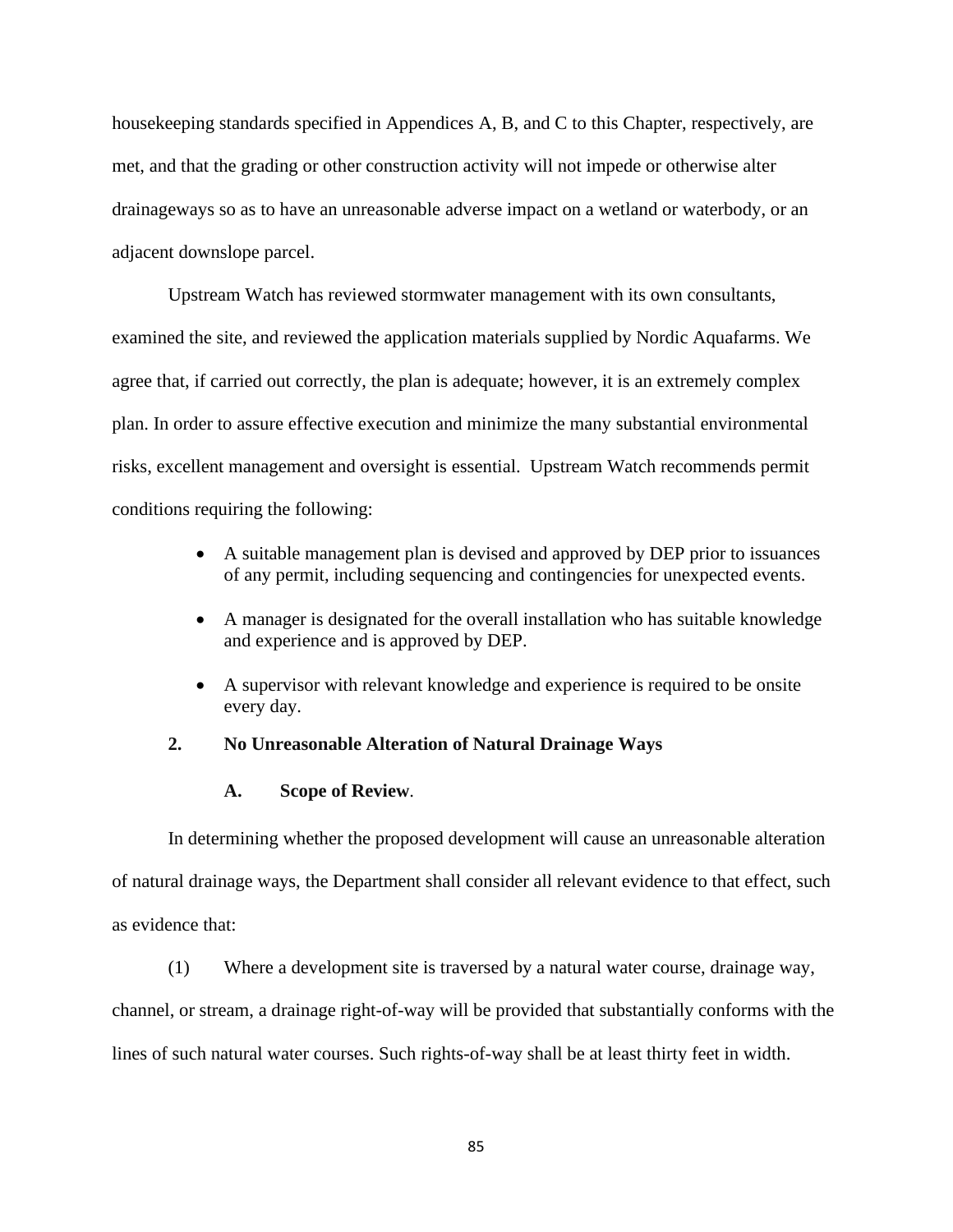Nordic's proposal would entirely remove 8 of the 9 drain ways from the site (*see* NRPA Application, section 13, attachment 13, appendix 13A, Impact Compensation Plan, especially p. 6, table 2, Permanent Impacts to Wetland Resources) and substitute therefor a perimeter drain intercepting surface water arriving at the site from upgradient areas, diverting all that water around the site and into the Little River downgradient of the site near the ocean. *See* Prefiled Testimony of M. McGlone, 6. Diversion of Upgradient Runoff.

(2) Any grading or other construction activity on the site will cause no unreasonable alteration of natural drainage ways such that drainage, other than that which occurred prior to development, will adversely affect adjacent parcels of land and that drainage ways flowing from adjacent parcels of land to the development site will be impeded.

Except for stream #9, all drain ways will be removed (reference above) and the land recontoured to eliminate drainage swales and streams to create a near-flat construction platform. All drainage arriving at the site from off site will be diverted into the perimeter drains. *See* Prefiled Testimony of M. McGlone, 4.

## **B. Submissions**.

Applications for approval of proposed developments shall include evidence that affirmatively demonstrates that there will be no unreasonable alteration of natural drainage ways, including information such as the following, when appropriate*.*

(1) A plan showing all existing water courses, drainage ways, channels, or streams to be affected by the development, and the nature, width and location of proposed easements, rights-of-way, culverts, catch basins or other means of channeling surface water within the development and over adjacent parcels of land.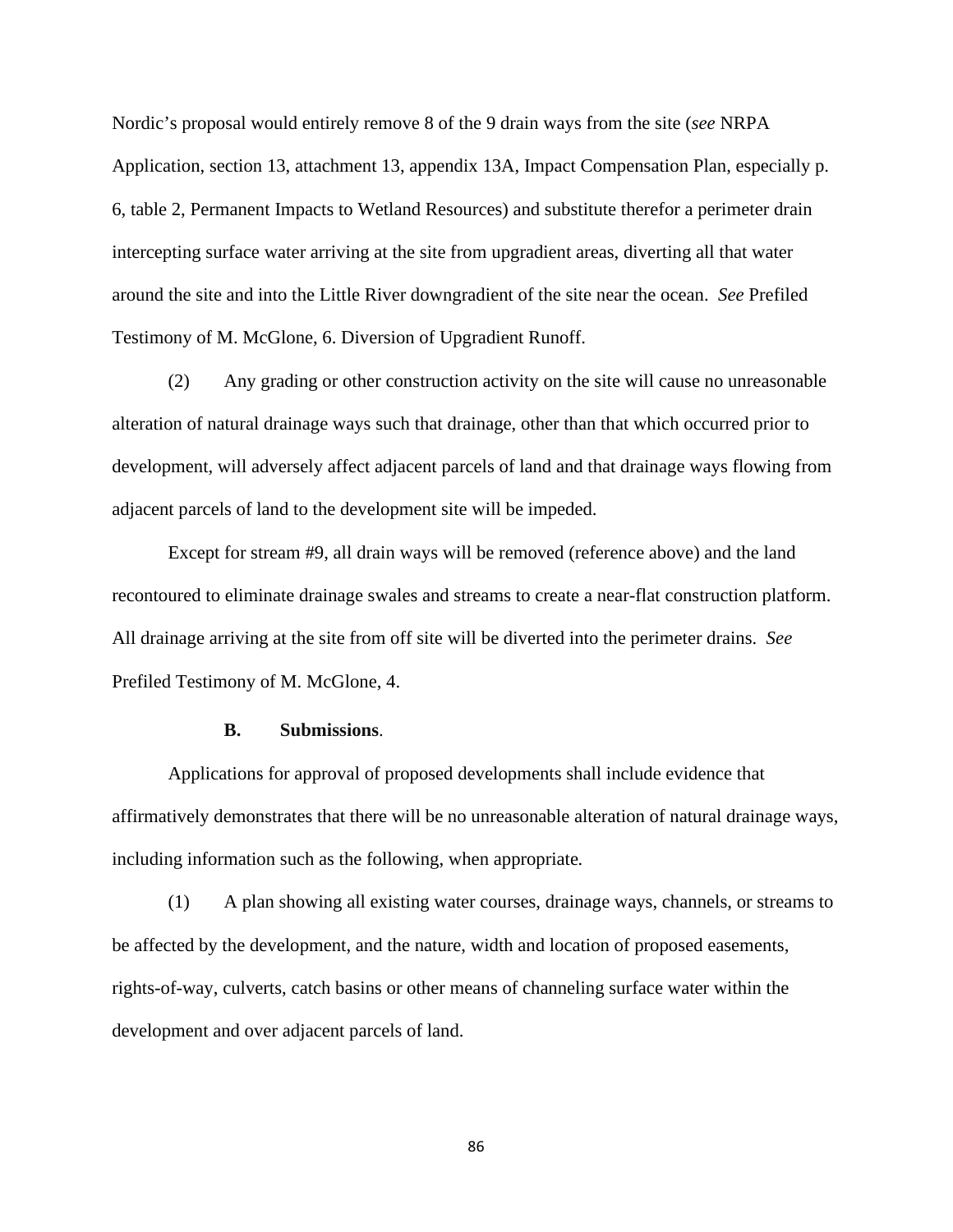Nordic fails to address the permanent effects of upslope building activity on the lower reaches of streams 3, 5, and 6. Nordic proposes landscaping the lower portion of S3 as wetland compensation. This will no longer serve as a stream and therefor landscaping is not wetland compensation. Nordic demonstrated lack of diligence regarding watercourses and wetlands. Response to DEP inquiries necessitated a comprehensive study that identified serious oversights in the application. November 5, 2019, NORDIC Response (including Att. A-F), P. 17-19, Normandeau Memo.

(2) Deed covenants which establish the easements or rights-of-way and provide for their continued maintenance.

Nordic's submissions so not show the preservation of drain ways by easement or otherwise but the total destruction and removal of all natural, on-site drain ways*. See* NRPA application, section 13, attachment 13, appendix 13A, Impact Compensation Plan, especially p. 6, table 2, Permanent Impacts to Wetland Resources. Nordic fails to provide for continued maintenance of landscaping buffers and maintenance plans for riparian buffers are short-term. *See* commentary, SLODA Section 9, Buffers, B, Scope, 3, Shielding. Nordic refers to a 75-ft. deeded buffer along Stream 9, but does not provide a legal deed. SLODA Application, Section 10, Buffers, bottom of *P*. 1.

## **C. Terms and Conditions**.

The Department may, as a term or condition of approval, establish any reasonable requirement to ensure that there will by no unreasonable alteration of natural drainage ways.

BEP cannot lawfully issue a permit under Chapter 587. Nordic completely disregards the SLODA requirement that natural drain ways be preserved. Nordic fails to provide a maintenance plan or legal deeds to assure long-term maintenance of landscaping.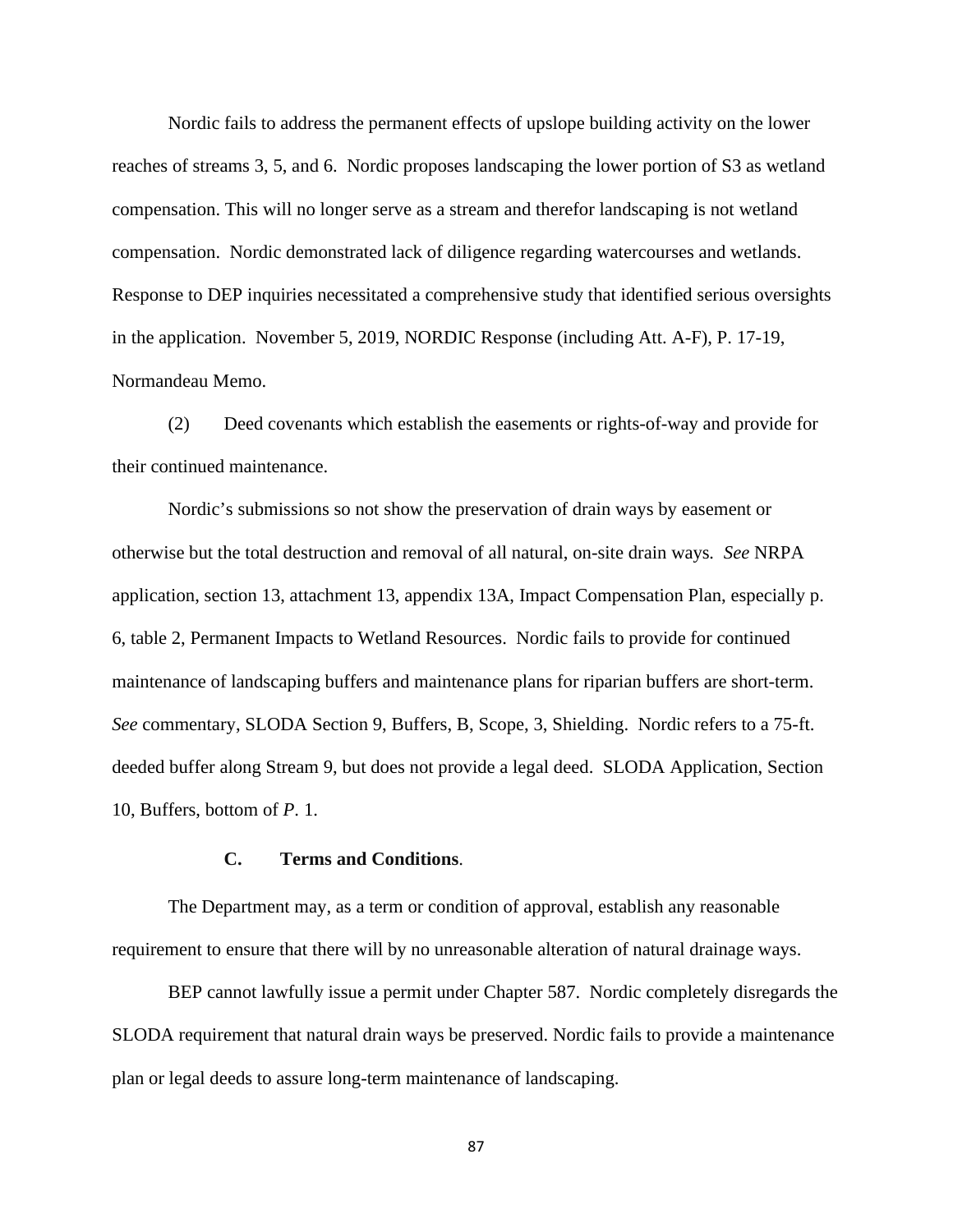Finally, Upstream Watch incorporates herein all arguments and citations to the record submitted on this date by Northport Village Corporation with its post-hearing brief, and Upstream preserves all elements of the Northport Village Corporation brief for any future appeal. Upstream Watch also incorporates all arguments and factual citations submitted by Attorney Kim Tucker regarding Nordic failing to demonstrate right, title, and interest in the intertidal land and other land necessary for the project.<sup>[9](#page-91-0)</sup>

## **CONCLUSION**

The Site selected by Nordic is unsuitable. Evidence of unsuitability abounds.

Nordic has failed to justify the removal of 50 acres of woodland and wildlife habitat, down to bedrock and beyond, that is a scenic and recreational gem for the City of Belfast.

Nordic has failed to justify threatening one of the last migration routes for an increasing population of Atlantic salmon to and from their largest remaining breeding grounds in the United States.

Nordic has failed to justify risking the quality of Northport's shoreline, including a heritage of family reunion and a lucrative rental market.

Nordic has failed to justify risking the quality of shallow, constricted Bay waters with wastewater effluent, despite initially citing a need for deep water currents.

Nordic has failed to justify risking traditional fishing grounds and innovative aquaculture ventures, the livelihood of local families.

<span id="page-91-0"></span><sup>9</sup> Including, without limitation, the Renewed Motion to Dismiss for Applicant's Lake of Administrative Standing (Title, Right or Interest "TRI") Pursuant to 06-096 C.M.R. ch. 2, § 11D filed February 18, 2020 and all exhibits appended thereto pertaining to the ownership history of the contested property.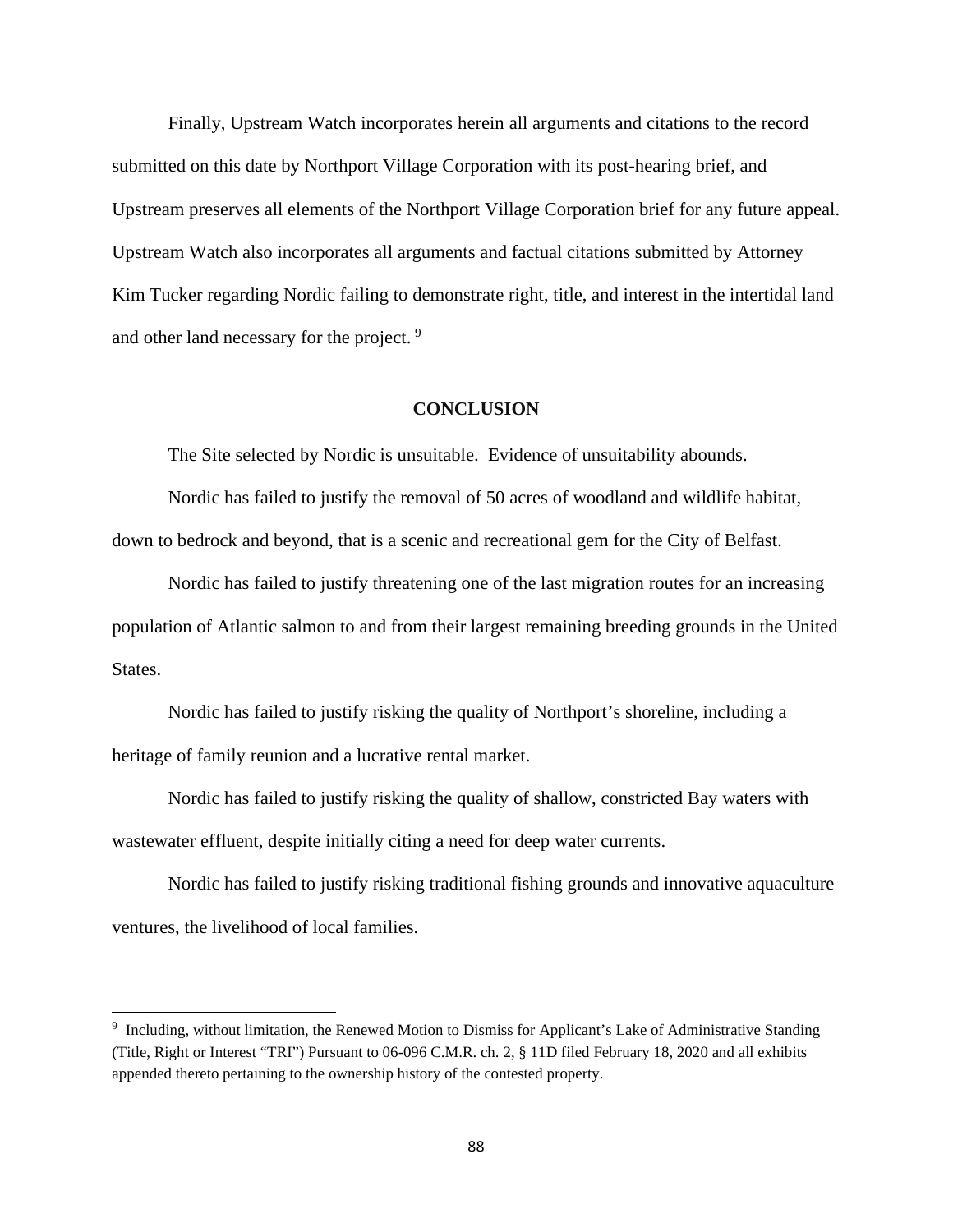Nordic has failed to justify industrializing the lower reaches and the estuary of the Little River, displacing shore birds and anadromous fish.

Nordic claims to have looked at over 40 sites on the Maine coast. It chose the worst site. The unsuitable character of this site suggests that Nordic had a business deal in place and performed a "study" to justify a decision they had already made. The evidence that this is so could not be clearer. This site doesn't work.

The application is fatally incomplete. Nordic's applications had to meet the requirements of the Maine Site Location of Development Act, Maine's Natural Resources Protection Act and the Maine Pollutant Discharge Elimination System. Nordic failed to qualify for a permit under any of these three laws.

Nordic claims that they will build this facility for 500 million dollars, despite no documentation of costs, and frequent substantial design changes throughout the past two years. Nordic claims they have this money available, despite never naming a credible funding source. Nordic claims there is plenty of freshwater, despite depleting the source with perimeter drains, saltwater intrusion in their wells, and an old, failing dam. Nordic claims that they will have a negligible effect on wildlife, despite never conducting any serious wildlife surveys. Nordic claims that their effluent will have negligible effects on Penobscot bay waters despite minimal attention to the complex patterns of water movement, chemistry, and life in the bay. Nordic claims that their facility will produce no odor, despite handling truckloads of fish every day. Nordic claims that their technology is state-of-the-art, despite rapidly increasing options for zerodischarge, land-based facilities. Nordic claims to have the technical know-how to run an experimental, second largest in the world, complex operation despite the inability to fill in a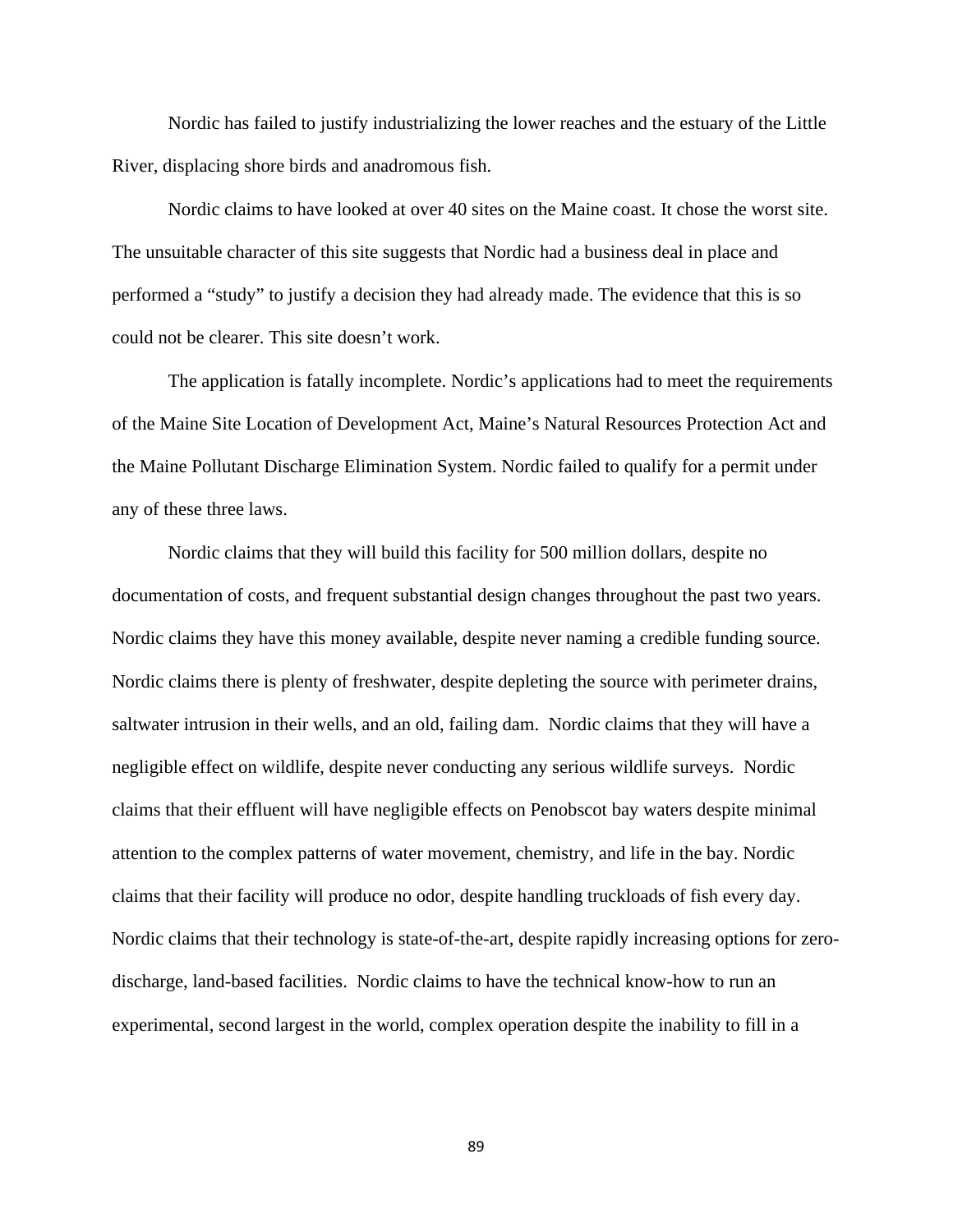complete permit application that is still not complete after repeated attempts by DEP staff to get clarification.

Upstream Watch submitted to the record in this case a "Matrix" prepared and maintained by Michael Lannan of Tech Environmental. This matrix tracks the progress of the constituent parts of Nordic's applications. As the Matrix reveals, many material aspects of the application requirements remain incomplete.

Nordic failed to demonstrate that its application meets the requirements of the Federal Clean Water Act, codified in Maine as the MPDES permit program.

An egregious violation of the Federal Clean Water Act and of Maine's MEPDES program occurred after the close of the record. The record closed on February 18, 2020 for all but some air pollution modeling and for receipt of a report from the Department of Marine Resources (DMR). DMR was to comment on the effect of the installation of Nordic's pipes and the dredging therefor, on fish. Following DMR's procedural failures a hearing was conducted in Belfast on March 2, 2020. At that hearing Nordic revealed for the first time that it intended to dewater its dredge spoils and discharge the wastewater into the Bay. The location of the dewatering operation was not clear from the presentation.

The new information revealed in the hearing presentation included that Nordic intends to haul dredge spoils 5.5 miles across the Bay, through fishing and lobstering areas and near swimming areas and mooring fields (the "haul route"). It was not clear where the spoils water was to be released or discharged into the bay, at the site of the dredge excavation or along the 5.5 mile haul route across the bay. This is important information as there are residences, businesses, fishing, lobstering and boating and other recreational activities along that haul route. Further, oceangoing ships approach Searsport Harbor via a channel that appears to intersect the barge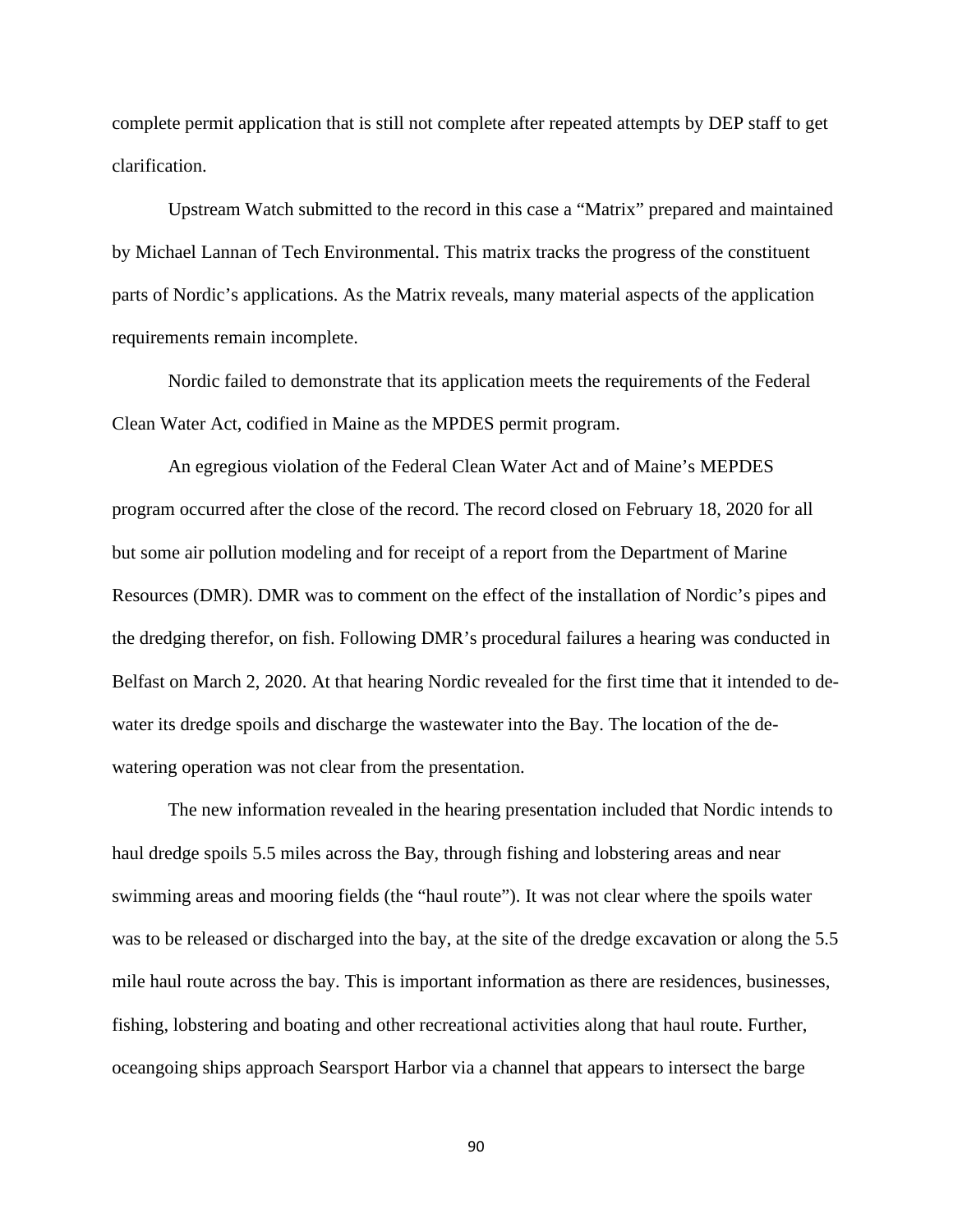haul route. As far as the record reveals, Nordic has not revealed this haul route plan to the Coast Guard.

It is axiomatic that a discharge of wastewater into Penobscot Bay requires an MPDES permit from DEP. To discharge wastewater into the Bay without a permit is both a civil violation and a criminal violation of the Clean Water Act. Nordic has not even filed a permit application for this newly announced discharge.

Nordic's failure to complete properly the application requirements deprives the BEP of the ability to make a reasoned or a defensible decision of the Nordic permit applications. The permit process is not a free form exercise. The burden of proof of compliance with the rules and completion of the application material is Nordic's responsibility. Nordic's numerous failures compel denial of the applications.

The Maine BEP, acting in good faith, in compliance with the law, and in good common sense, has no choice but to deny all Nordic's applications.